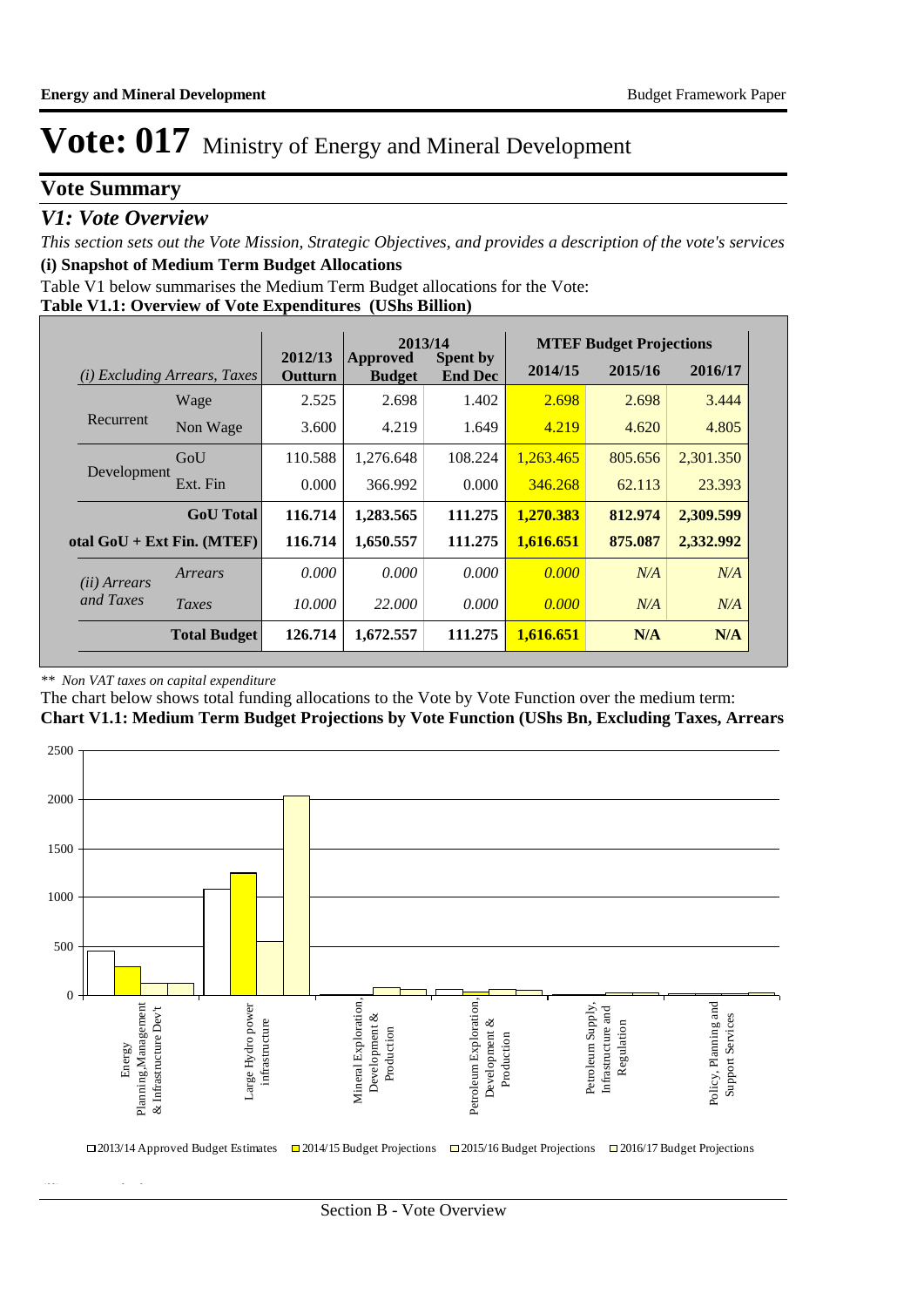#### **Vote Summary**

 *MANDATE* **(ii) Vote Mission Statement** The Vote's Mission Statement is:

> *The Mandate of the Ministry is to "Establish, Promote the Development, Strategically Manage and Safeguard the Rational and Sustainable Exploitation and Utilisation of Energy and Mineral Resources for Social and Economic Development".*

#### *VISION*

*"A Model of Execellence in Sustainable Management and Utilisation of Energy and Mineral Resources".*

#### *MISSION*

*"To ensure reliable, adequate and sustainable exploitation, management and utilisation of energy and mineral resources".* 

#### *ROLES AND FUNCTIONS*

*(i) Provide policy guidance in the development and exploitation of the Energy, Mineral, Oil and Gas resources.* 

*(ii) Create an enabling environment in order to attract investment in the development, provision and utilisation of energy and mineral resources.*

*(iii) Acquire process and interpret technical data in order to establish the energy and mineral resource potential of the country.* 

*(iv) Inspect, regulate, monitor and evaluate activities of private companies in energy and mineral sectors so that the resources are developed, exploited and used on a rational and sustainable basis.*

#### **(iii) Vote Outputs which Contribute to Priority Sector Outcomes**

The table below sets out the vote functions and outputs delivered by the vote which the sector considers as contributing most to priority sector outcomes.

#### **Table V1.2: Sector Outcomes, Vote Functions and Key Outputs**

| <b>Sector Outcome 1:</b>                                                                                            | <b>Sector Outcome 2:</b>                                                     | <b>Sector Outcome 3:</b>                                                                                |  |  |  |
|---------------------------------------------------------------------------------------------------------------------|------------------------------------------------------------------------------|---------------------------------------------------------------------------------------------------------|--|--|--|
| Increased access to affordable modern<br>sources of energy through enhanced<br>generation capacity and distribution | Well managed and safeguarded mineral<br>resources for production and exports | A well managed and safe guarded<br>petroleum, Oil and gas resource chain<br>for sustainable development |  |  |  |
| Vote Function: 03 01 Energy Planning, Management & Infrastructure Dev't                                             |                                                                              |                                                                                                         |  |  |  |
| <b>Outputs Contributing to Outcome 1:</b>                                                                           | <b>Outputs Contributing to Outcome 2:</b>                                    | <b>Outputs Contributing to Outcome 3:</b>                                                               |  |  |  |
| Outputs Provided                                                                                                    | None                                                                         | None                                                                                                    |  |  |  |
| 030102 Energy Efficiency Promotion                                                                                  |                                                                              |                                                                                                         |  |  |  |
| 030103 Renewable Energy Promotion                                                                                   |                                                                              |                                                                                                         |  |  |  |
| 030104 Increased Rural Electrification                                                                              |                                                                              |                                                                                                         |  |  |  |
| Outputs Funded                                                                                                      |                                                                              |                                                                                                         |  |  |  |
| 030152 Thermal and Small Hydro Power<br>Generation (UETCL)                                                          |                                                                              |                                                                                                         |  |  |  |
| Vote Function: 03 02 Large Hydro power infrastructure                                                               |                                                                              |                                                                                                         |  |  |  |
| Outputs Contributing to Outcome 1:                                                                                  | <b>Outputs Contributing to Outcome 2:</b>                                    | <b>Outputs Contributing to Outcome 3:</b>                                                               |  |  |  |
| <b>Outputs Funded</b>                                                                                               | None                                                                         | None                                                                                                    |  |  |  |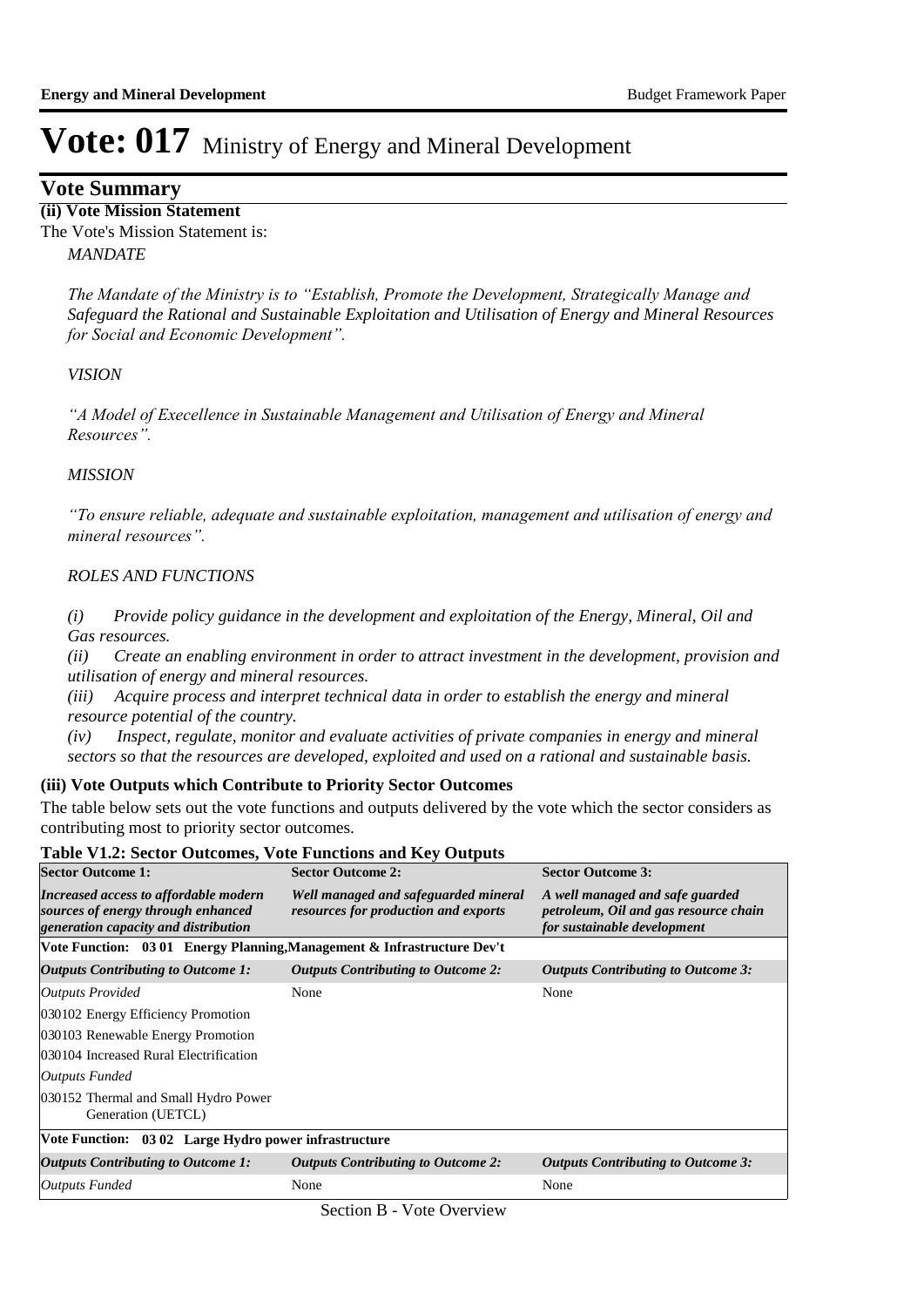### **Vote Summary**

| <b>Sector Outcome 1:</b>                                                                                            | <b>Sector Outcome 2:</b>                                                              | <b>Sector Outcome 3:</b>                                                                                |
|---------------------------------------------------------------------------------------------------------------------|---------------------------------------------------------------------------------------|---------------------------------------------------------------------------------------------------------|
| Increased access to affordable modern<br>sources of energy through enhanced<br>generation capacity and distribution | Well managed and safeguarded mineral<br>resources for production and exports          | A well managed and safe guarded<br>petroleum, Oil and gas resource chain<br>for sustainable development |
| 030251 Increased power generation -<br>Largescale Hydro-electric                                                    |                                                                                       |                                                                                                         |
| <b>Capital Purchases</b>                                                                                            |                                                                                       |                                                                                                         |
| 030280 Large Hydro Power Infrastructure                                                                             |                                                                                       |                                                                                                         |
| Vote Function: 03 03 Petroleum Exploration, Development & Production                                                |                                                                                       |                                                                                                         |
| <b>Outputs Contributing to Outcome 1:</b>                                                                           | <b>Outputs Contributing to Outcome 2:</b>                                             | <b>Outputs Contributing to Outcome 3:</b>                                                               |
| None                                                                                                                | None                                                                                  | <b>Outputs Provided</b>                                                                                 |
|                                                                                                                     |                                                                                       | 030303 Capacity Building for the oil $\&$<br>gas sector                                                 |
|                                                                                                                     |                                                                                       | 030304 Monitoring Upstream petroleum<br>activities                                                      |
|                                                                                                                     |                                                                                       | 030305 Develop and implement a<br>communication strategy for oil &<br>gas in the country                |
|                                                                                                                     |                                                                                       | Capital Purchases                                                                                       |
|                                                                                                                     |                                                                                       | 030380 Oil Refinery Construction                                                                        |
| Vote Function: 03 04 Petroleum Supply, Infrastructure and Regulation                                                |                                                                                       |                                                                                                         |
| <b>Outputs Contributing to Outcome 1:</b>                                                                           | <b>Outputs Contributing to Outcome 2:</b>                                             | <b>Outputs Contributing to Outcome 3:</b>                                                               |
| None                                                                                                                | None                                                                                  | <b>Outputs Provided</b>                                                                                 |
|                                                                                                                     |                                                                                       | 030402 Management and Monitoring of<br>petroleum supply Industry                                        |
|                                                                                                                     |                                                                                       | 030405 Development of Petroleum<br>Refinery and Processing                                              |
|                                                                                                                     |                                                                                       | 030406 Kenya - Uganda - Rwanda Oil<br>pipelines                                                         |
| Vote Function: 03 05 Mineral Exploration, Development & Production                                                  |                                                                                       |                                                                                                         |
| <b>Outputs Contributing to Outcome 1:</b>                                                                           | <b>Outputs Contributing to Outcome 2:</b>                                             | <b>Outputs Contributing to Outcome 3:</b>                                                               |
| None                                                                                                                | <b>Outputs Provided</b>                                                               | None                                                                                                    |
|                                                                                                                     | 030502 Institutional capacity for the<br>mineral sector                               |                                                                                                         |
|                                                                                                                     | 030503 Mineral Exploration,<br>development, production and<br>value-addition promoted |                                                                                                         |
|                                                                                                                     | 030505 Licencing and inspection                                                       |                                                                                                         |

#### *V2: Past Vote Performance and Medium Term Plans*

*This section describes past and future vote performance, in terms of key vote outputs and plans to address sector policy implementation issues.* 

#### **(i) Past and Future Planned Vote Outputs**

*2012/13 Performance*

#### ENERGY PLANNING, MANAGEMENT & INFRASTRUCTURE DEVELOPMENT

Development of the Bujagali Hydropower Project: Construction of this project was completed and commissioned on the 8th October 2012. The plant is now generating up to a maximum of 263MW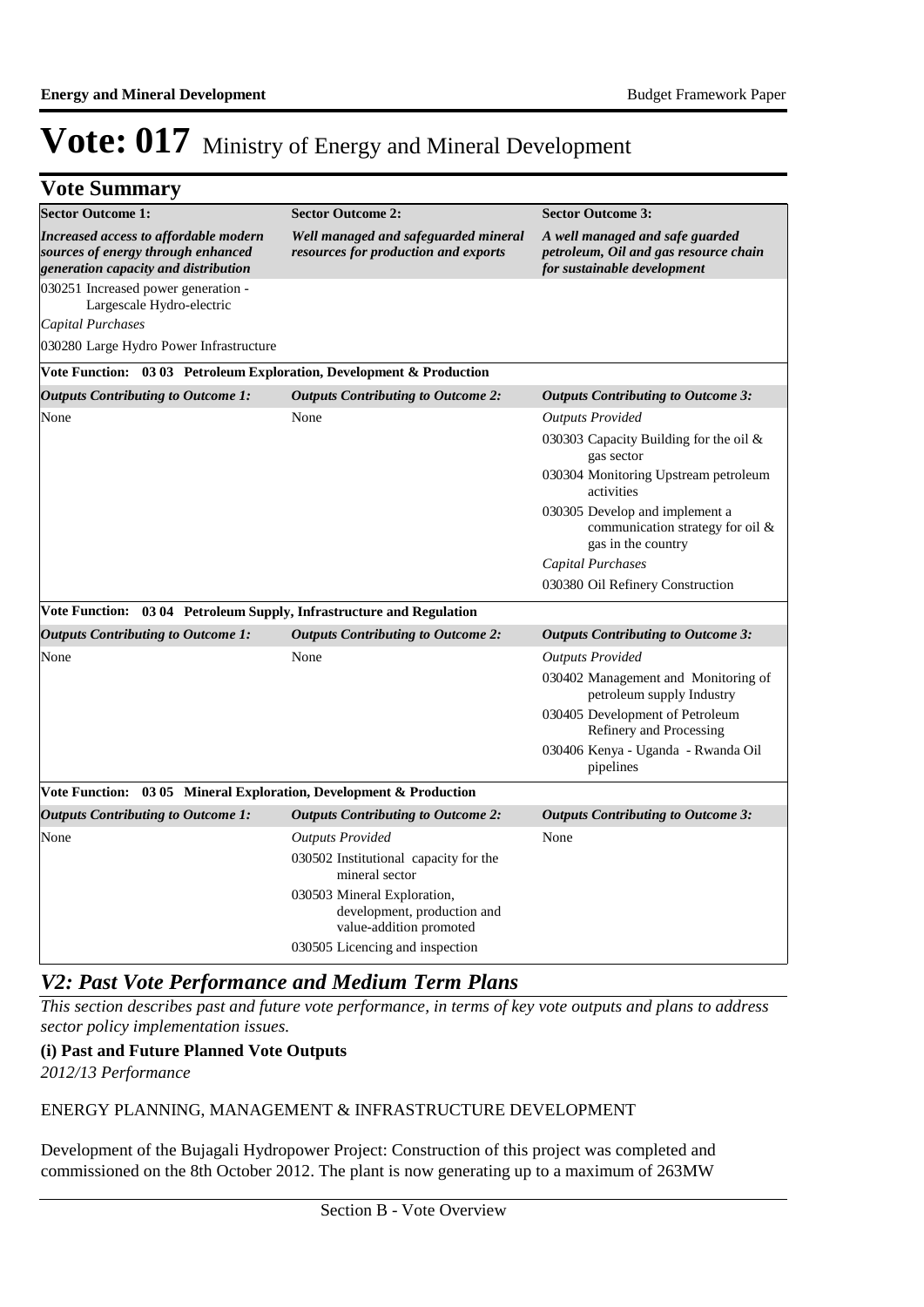### **Vote Summary**

depending on the power demand.

Karuma Hydropower Project (600MW): The procurement process for the Engineering, Procurement and Construction (EPC) contractor for the Karuma Hydropower Project has been characterized by numerous injunctions and petitions from whistle blowers, 'concerned citizens' and bidders as well as investigations by CID and Inspector General of Government (IGG). A High Court ruling in favor of one of the bidders quashed the first Evaluation Report and ordered a Re-evaluation by an independent Evaluation Team. The Ministry of Energy and Mineral Development as the procuring entity abided by the decision of the High Court and conducted a Re-evaluation. The IGG halted the process to carry out investigations. The IGG submitted a Report of the findings to the entity in March 2013. The entity went ahead to consult the Attorney General on the Report.

In April 2013, the entity received a directive of Cabinet to cancel the current procurement process and instead go into a bilateral arrangement with the Government of the People's Republic of China to develop the project.

On 18th April 2013, the entity received an Interlocutory Order issued by the High Court at Nakawa, Application No.162 of 2013 in matter of Hon. Andrew Baryayanga Vs Attorney General. The entity sought a legal opinion from the Solicitor General on this matter on how to proceed. The Solicitor General responded on 23rd April 2013 advising the entity to go ahead and implement Cabinet directive. Consequently, on that day, 23rd April 2013 the Contracts Committee, under minute MIN.444/12-13/CC cancelled the procurement process. All bidders were notified of the cancellation of the process and requested to collect their unopened financial bids.

Government intends to construct the project using resources from the Energy Fund and a mixed credit comprised of concessional and commercial funding from the Chinese government. In that regard, the allocation for the Karuma hydropower project is premised on the fact that the expected funding from the Chinese government will not be fully on concession terms. The Chinese government will provide US\$500 million as concession funding and the balance will be on commercial basis. To moderate the cost of commercial financing, government will raise US\$700 million from the Energy Fund to co-finance the project which will be part of GoU equity on this project. The total project cost (the Hydropower plant, the Power Substations, and the Transmission lines) is estimated at US\$1.69 billion. The implementation of the Resettlement Action Plan for the power plant is near completion with about 80% of the affected persons paid and construction is expected to start before the end of calendar year 2013.

Isimba Hydropower Project (183MW): The feasibility studies for the Power Plant and Transmission line were finalized. The Project is intende to be developed with support of the Government of India. We expect to finalize financing and contracting agreements with the Government of India in the FY 2013/14 and commence construction work.

Ayago Hydropower Project (600MW): The Project will be developed by the Government as a Public Project. With the support of the Japanese Government, the prefeasibility studies were completed in 2011. Detailed feasibility studies are ongoing and will be completed in 2014. Under this arrangement construction would start in 2015.

Renewable Energy Projects: Two (2) small hydropower projects Kabalega power station (9MW) at Buseruka and Nyagak I (3.5MW) were completed and commissioned during the FY 2012/13. A number of other Mini-hydropower plants are now operational and these include: Ishasha 6.5 MW, Bugoye 13.0 MW, Mpanga 18.0 MW, Kasese Cobalt Limited 10 MW, Mobuku 15 MW, Kisizi 0.35 MW, Kagando 0.06 MW,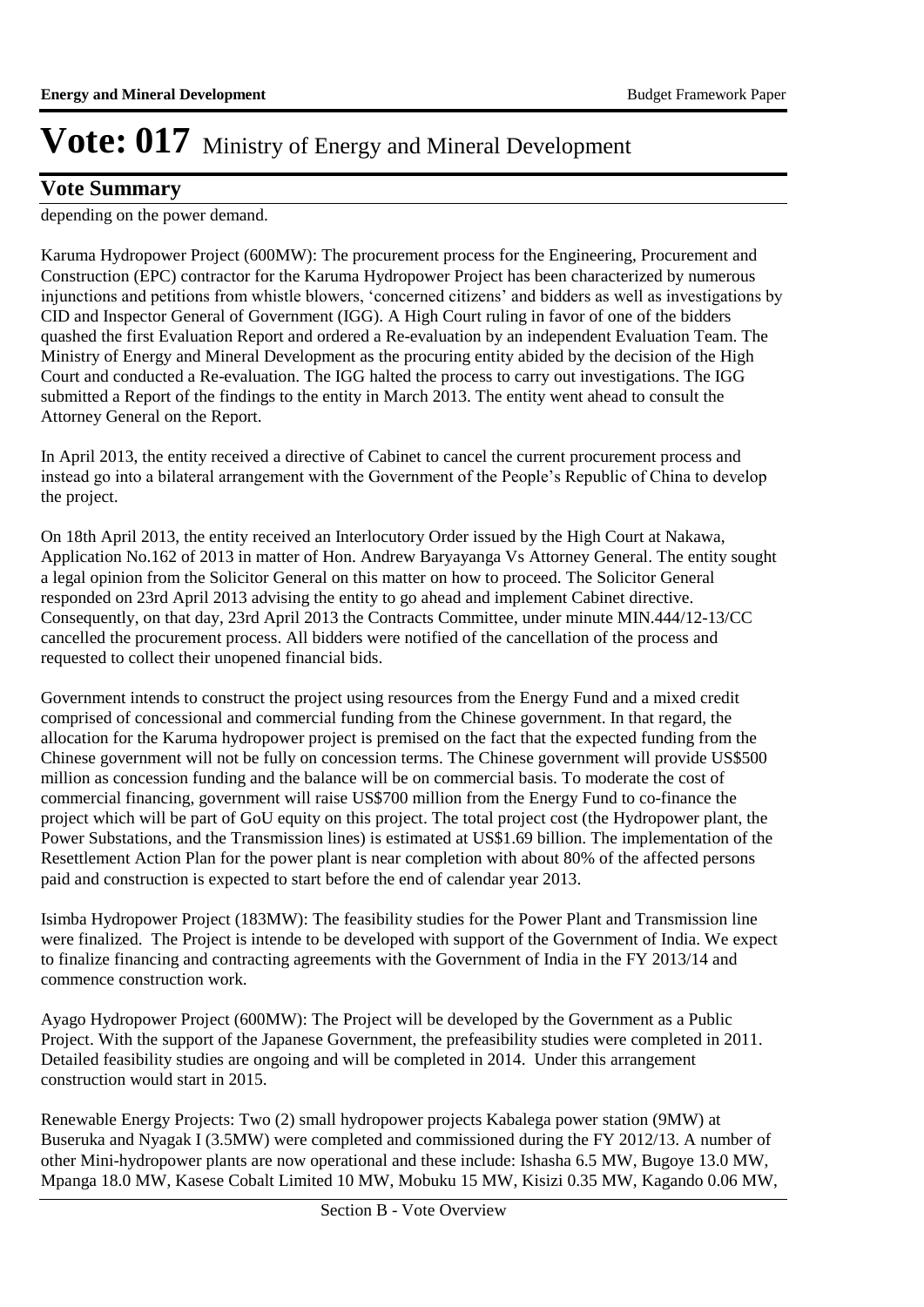### **Vote Summary**

Kuluva 0.12 MW. The current total installed capacity of renewable energy projects now stands at 89.03MW.

Studies have been completed on several small hydropower sites. These include: Nyagak III 4.5 MW, Nengo Bridge 6.8 MW, Rwimi 9.6 MW, Waki 4.8 MW, Lubila 5.4 MW, Siti 5 MW, Nyamwamba 14 MW and Kakaka 7.2 MW. Kikagati (16MW), Construction at these sites is to start in Fy 2013/14.

Other sites where feasibility studies are on-going include: Muzizi 40 MW, Nshungyezi 40 MW Achwa-Agago 88 MW, Kanyampara 7.2 MW Muyembe, 3.1 MW, Kyambura 8.3 MW and Nyamabuye 2.2 MW. Construction of the power plants at these sites is expected to start in FY 2014/2015.

Other Planned Power Generation Projects include: Katwe Geothermal, 150 MW, Kabale Peat 33 MW, Local oil/gas/HFO 50 MW in Kabaale Hoima district, Expansion of Kakira Cogeneration 20 MW, Kinyara Cogeneration 32 MW and Solar Thermal 50 MW.

Grid Expansion Programmes – Transmission Infrastructure

Bujagali Interconnection Project: Construction of the Bujagali Interconnection Project was completed and commissioned. The Project consists of a 220 kV transmission line from Bujagali to Kawanda (75km) and a 220/132 kV substation at Kawanda. The line transmits power from the Bujagali Hydropower Project to the national grid.

Transmission Lines under implementation are: Bujagali-Tororo (Uganda) 220 kV transmission (127.7km); Mbarara – Mirama Hill (Uganda) - Birembo (Rwanda) 220 kV transmission line (172km) and Mirama Hill substation; Mbarara – Nkenda 132kV Transmission Line (160km); Tororo – Opuyo –Lira 132kV transmission Line(260km); Kawanda – Masaka 220kV transmission line(142km); Nkenda – Fort Portal – Hoima 220kV lines (234km); Masaka – Mutukula (Uganda) – Mwanza (Tanzania) 220kV transmission line (85km); Mutundwe – Entebbe 132kV transmission line (35km); Mutundwe – Kabulasoke Restringing 132kV (84.5km); Tororo substation transformer 132/33kV, 32/40MVA; Kampala North substation transformer 132/33kV, 32/40MVA; Kahungye permanent substation 132/33kV, 2 x 20MVA.

Feasibility Studies are on-going for the following Transmission Lines: Isimba Interconnection project 132 kV; Opuyo-Moroto transmission line; Mirama Hill –Kabale 132kV; Hoima – Kafu 220kV line; Lira – Gulu – Nebbi – Arua 132kV line; Namanve – Namanve South 132kV and Namanve South 132/33kV substation; Nkenda – Mpondwe – Beni 220kV line; Ayago Interconnection project; Kinyara – Hoima 132kV; Kikagati – Mirama132kV; and Mutundwe to Hoima 132kV.

Rural Electrification:

A number of district headquarters were recently connected to the main grid and these include: Nakapiripit, Amudat, Kaberamaido, Dokolo, Amolatar, Ntoroko, Alebtong, Moroto, and Napak, Kiruhura, Kyegegwa and Katakwi.

Implementation of Rural Electrification Schemes of over 3000km route length of Medium Voltage lines (33 or 11 kV) were under construction during this FY 2012/13 and these include: Soroti-Katakwi, Ayer-Kamudin, Ibanda-Kazo Ntenjeru, Ruhiira Millenium village, Gulu-Acholibur and Tee-off to Paicho-Patiko-Palaro, Opeta-Achokora with Tee-off to Iceme-Otwal, Hoima-Nyantonzi-Kinyara (Masindi)-Waki-Buliisa - Tee-off to Kigorobya, Nkonge – Kashozi, Mubende-Kyenjojo, Rakai-Sembabule, Kabale-Kisoro, Gulu - Adjumani – Moyo, Rackokoko - Awere – Lalogi, Apala-Adwar-Kiiru with tee-off to Morulem, Kaddugala –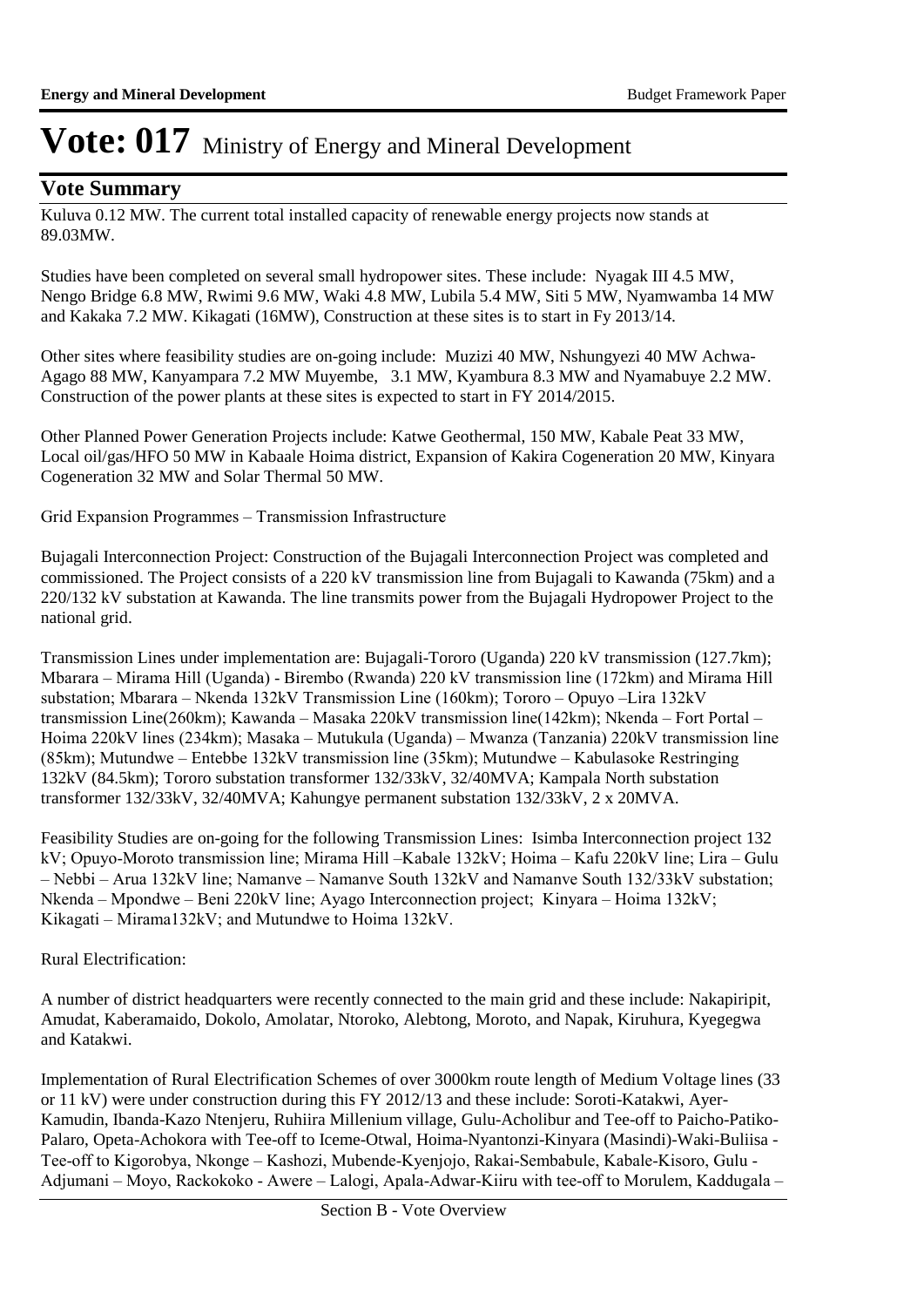### **Vote Summary**

 Lwamanyonyi, and Katugo – Ngoma, Paidha – Zombo –Logiri – Vura, Nebbi – Pakwach with T-off to Angal and Panyimur, and Arua – Maracha – Koboko - Yumbe.

In that regard, the following district headquarters will be connected as a result of the above schemes: Adjumani, Moyo, Amuru, Nwoya, Koboko, Maracha, Zombo, Nsiika (Buhweju), Bukwa, Otuke, Namayingo and Buliisa.

Construction works for eight (8) projects is to be undertaken in the FY 2013/14. The projects include: Kapchorwa-Bukwo-Suam (Kapchorwa, Bukwo and Saum), Mayuge-Bwondha Landing Site (Mayuge), Kasambira-Bugulumbya-Bukuutu (Kamuli and Luuka), Mityana-Lusalira (Mityana), Lake Victoria free Trade Zone (Rakai and Masaka), Apac-Chegere-Alemi (Apac), Hoima-Nalweyo-Nkooko-Kakumiro (Hoima and Kibaale) and Kitgum-Namokora/Padipe (Kitgum). In addition, extension of the grid from Matanyi (Moroto) – Kaabong and Namukora – Kiringa – Kotido including the tourist lodges will be undertaken. Other grid extension projects will be under taken in the districts of Buikwe, Mukono, Apac, Dokolo and Lira.

Feasibility studies to connect Kalangala district to the main grid by submarine cable from Bukakata are ongoing.

Energy efficiency Programmes: Government undertakes Energy Efficiency improvement programmes with a view of reducing energy wastage in public institutions. For the period under review, awareness campaigns have been undertaken to sensitize consumers on benefits of rational utilization of energy. Dissemination of improved cook stoves was done and over 45,000 stoves were disseminated in the districts of Arua, Bushenyi, Mukono, Kabale, Lyantonde and Rakai.

PETROLEUM EXPLORATION, PRODUCTION & DEVELOPMENT Legal Framework

-The Petroleum (Exploration, Development and Production) Act 2013 and the Petroleum (refining, gas conversion, transmission and midstream storage) Act 2013 were enacted by parliament and were subsequently assented to by the President and gazetted.

Promotion of the country's petroleum potential:

The country's petroleum potential continued to be promoted. In the period under review, the country's petroleum potential was presented at four international conferences and more companies continued to express interest in acquiring petroleum exploration acreage in the country. Forty (40) requests for exploration rights were received during 2012/2013.

Preparations for the East African Petroleum Conference and Exhibition which was held in February 2013 in Arusha, Tanzania were undertaken.

The ministry continued to undertake a bio-stratigraphy mapping of the Albertine graben, in order to develop a stratigraphic scheme for the Albertine Graben..

Licensing and Investment in the sector:

The new law which was passed at the beginning of 2013 provides for competitive licensing rounds in future. A multi-client seismic survey to enable better definition and understanding of the areas to be licensed will be undertaken fro the areas with insufficient data coverage. Planning for this multi-client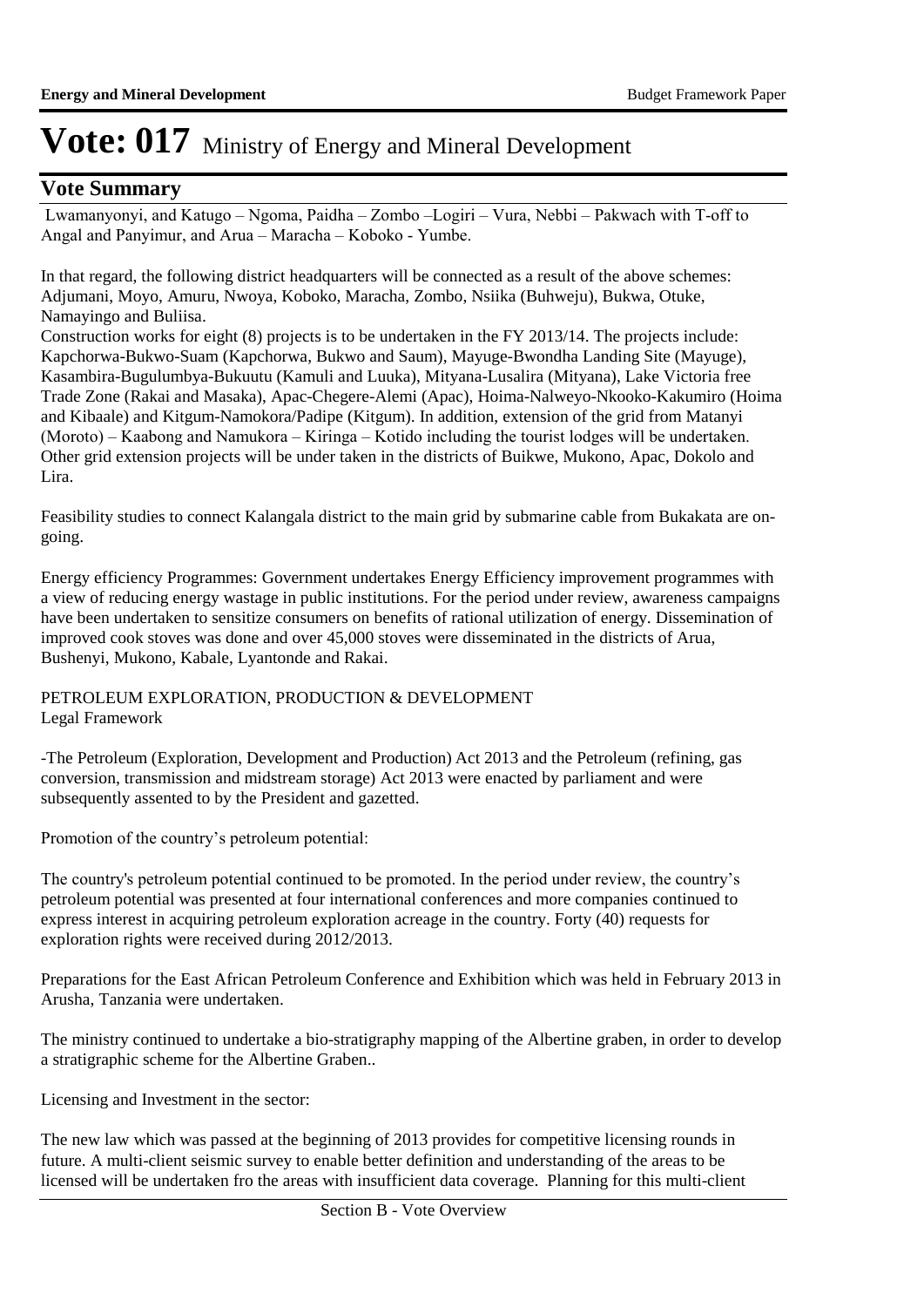### **Vote Summary**

seismic survey commenced during 2012/13.

There are currently three (3) international oil companies that hold petroleum licenses in four discovery areas in the country. These companies are: Tullow Oil Uganda Limited, Total E&P Uganda Limited and CNOOC Uganda Limited. Each of these companies holds 33.33% in each of the four areas currently under licence. In addition, CNOOC (Uganda) Ltd. Holds a Production Sharing Licence for Kajubirizi (Kingfisher) oil field.

Dominion Petroleum Ltd. Which was licensed to operate in Exploration Area 4B (Southern Lakes Edward and George Basin) served government with a notice of surrender of its rights over the area. Government is reviewing this notice of surrender before relieving the company of its rights and obligations in that area. The Production Sharing Agreement with Dominion will expire on 27th July 2013.

The total cumulative investments in the oil and gas sector reached USD1.7 Billion at the end of the calendar year 2012 and investments in the sector are expected to reach USD2.5 Billion at the end of 2013.

Putting in place an appropriate and modern legal and regulatory framework:

Two bills to regulate the sector were passed by Parliament; these are (i) the Petroleum (Exploration, Development and Production) Bill, which was assented to by H.E. the President and now is the Petroleum (Exploration, Development and Production (2013) Act and (ii) the Petroleum (Refining, Conversion, Transmission and Midstream Storage) Bill, which was passed by Parliament was awaiting assent.

Creation of New Institutions:

The process of forming new institutions for the sector as described in the new law has commenced. Structures for the new institutions, i.e. the Directorate of Petroleum in the Ministry responsible for oil and gas; Petroleum Authority of Uganda; and National Oil Company were prepared. In preparation for the new institutions, Transitional Units commenced in PEPD. These include Policy, Regulatory, Commercial and Infrastructure Units. An interim arrangement involving existing human resources within the PEPD has been put in place to manage the Units.

Monitoring of Oil Company activities:

A total of twenty (20) exploration and appraisal wells were drilled during the financial 2012/13 bringing the total number of wells drilled in the country to date to ninety two (92). Eight one (81) of these wells encountered oil and gas in the subsurface representing a drilling success rate of over 88%.

One oil discovery, the Lyec discovery was made during the year 2012/13 bringing the total number of petroleum discoveries in the country to twenty one (21). With the exception of the Turaco, Taitai and Karuka discoveries which were considered to be non-commercial, the licensed oil companies have and continue to take forward appraisal work on the other eighteen (18) discoveries.

Tullow oil completed appraisal of the Mputa and Nzizi discoveries in the Kaiso Tonya area in Exploration Area 2 and submitted an application for a production licence together with field development plans for both discoveries. CNOOC Uganda Limited has also submitted an application for a production licence and a field development plan for the Kingfisher discovery. Both applications are under review before approval and grant of production licences.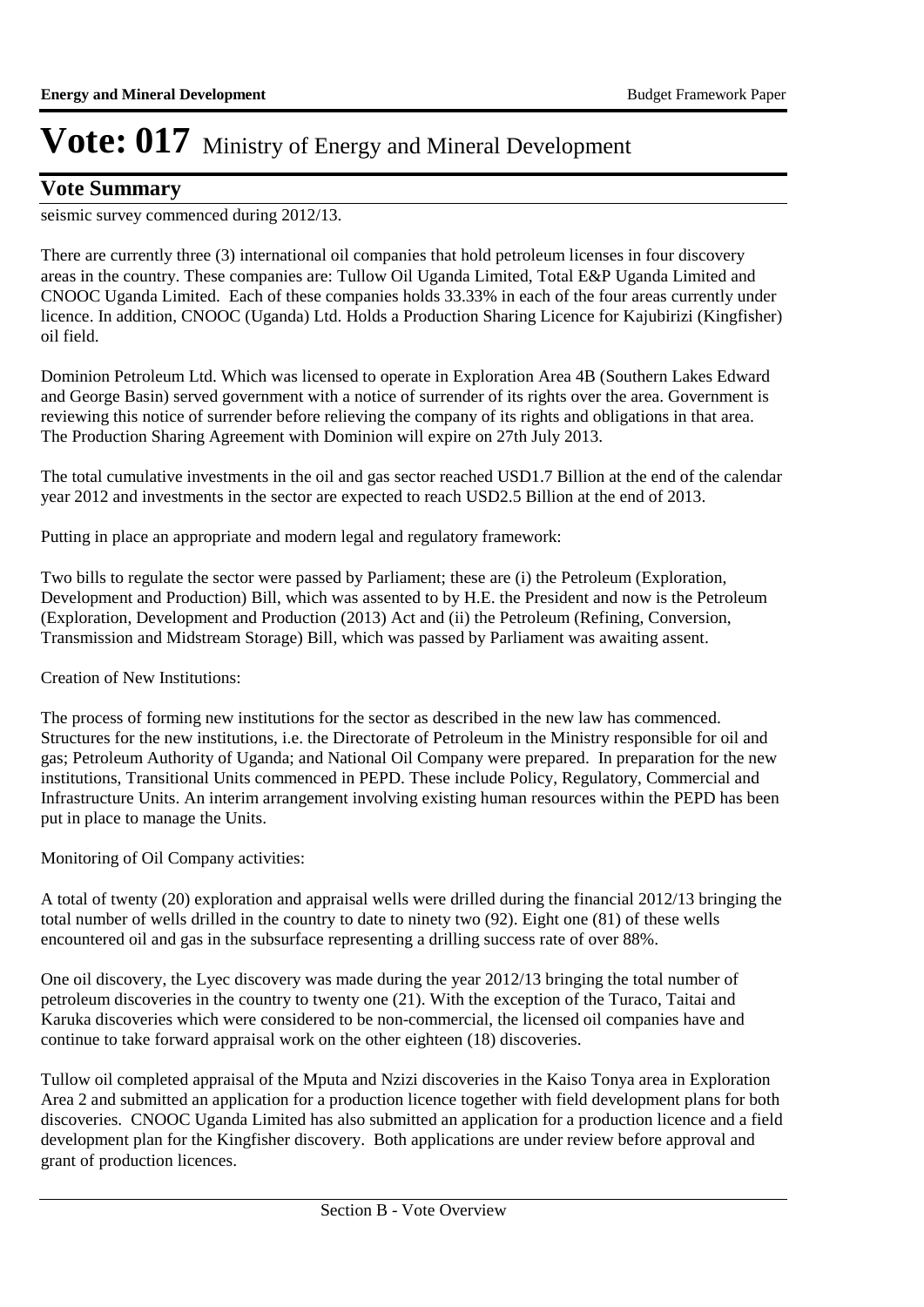### **Vote Summary**

The total petroleum resources in these discoveries are now estimated at 3.5 billion barrels of Oil in Place out of which between 1.2 and 1.7 billion barrels of oil equivalent are estimated to be recoverable.

In Exploration areas EA1 and EA1A, 60.1 line km of 2D engineering seismic data were acquired and acquisition of 3D seismic data commenced.

Commercialization of the discovered resources:

Government and the licensed Oil Companies are discussing a commercialization plan which will include the use of petroleum for power generation, supply of Crude Oil to a 60,000 barrel per day refinery to be developed in the country and export of crude oil through a pipeline or other viable options.

Refinery project:

Promotional materials for Refinery development were produced and availed to potential investors, those that have visited the Department plus those who are accessed at international conferences and other for a. Subsequently, the database of potential investors was updated.

Government plans to develop the refinery on a Public–Private Partnership (PPP) basis. Taylor-DeJongh was contracted as the Transaction Advisor (TA) to support Government in attracting a lead investor with technical and financial capacity to lead development of this refinery and to structure a refinery company to take forward the development.

The acquisition of land for the refinery development was ongoing and the Resettlement Action Plan (RAP) for the 29 sq.km of land required for this development in Kabaale Parish, Buseruka Sub-county, Hoima District was completed during October 2012. The Chief Government Valuer (CGV) approved the valuation of this land and the compensation and resettlement of the persons affected by this project will be undertaken during the financial year 2013/14.

Consultative workshops and sensitization meetings were conducted with leaders and other stakeholders including the Project Affected Persons (PAP) in Hoima district to ensure a harmonised execution of the land acquisition process.

An Environmental baseline study that will characterize the current environmental and social economic conditions in and around the area of the refinery development was being undertaken.

Studies for the development of pipelines and storage infrastructure to support the refinery development were completed during 2012/13. These include pipelines to transport crude oil from the oil fields to the refinery and pipelines to transport petroleum products from the refinery to the major petroleum product markets in the country.

Government is structuring the ownership of these pipelines and attendant storage facilities in preparation for their construction.

Phase – 2 of the construction of the data centre and office block

The second phase of the construction of laboratories, a petroleum data repository and offices for the Petroleum Authority and the Petroleum Directorate commenced during 2012/13. This phase of construction is expected to be completed by March 2014 paving way for the third and final phase of the construction to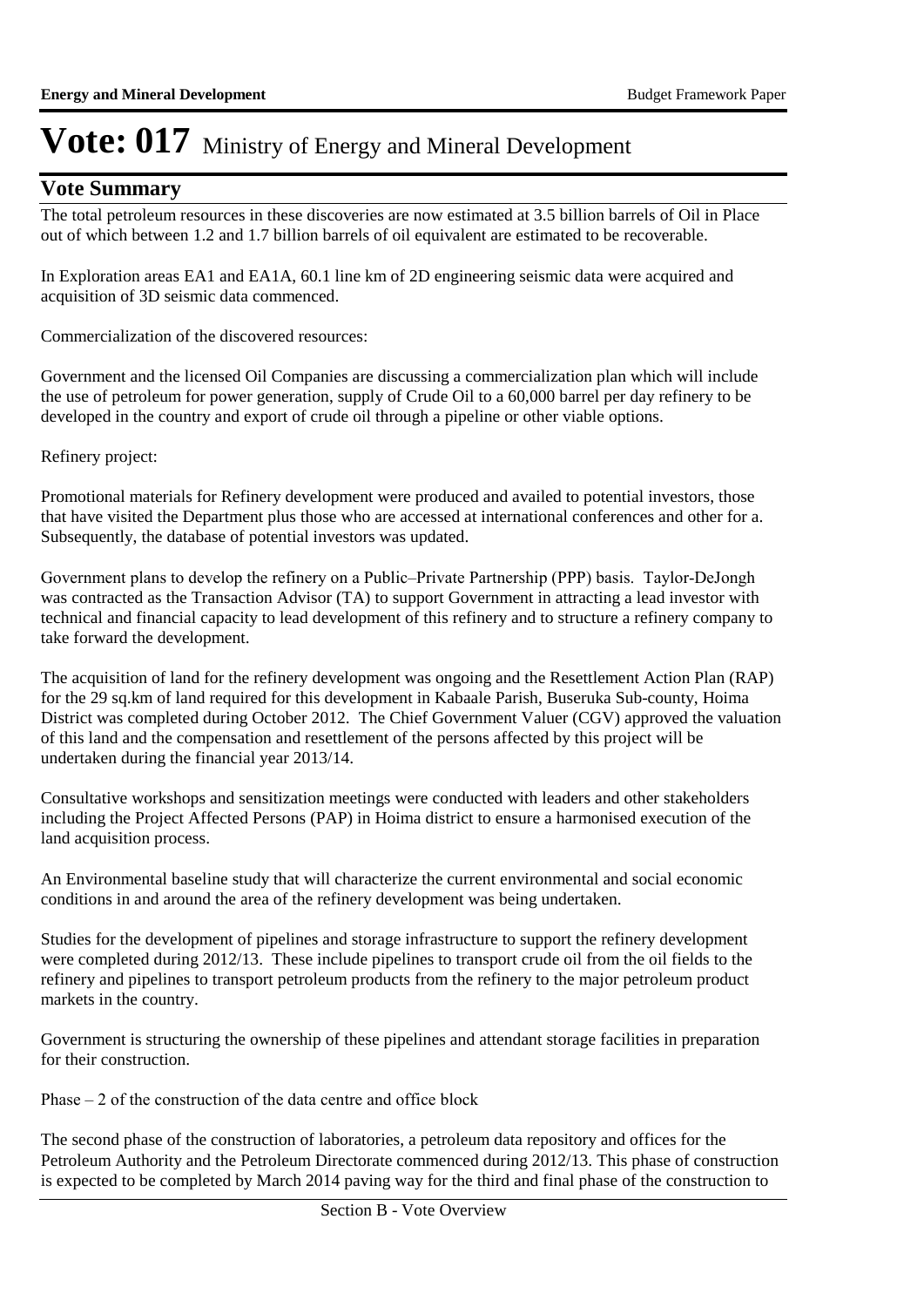### **Vote Summary**

be undertaken during the financial year 2014/2015.

#### Capacity building:

Capacity building continued to be undertaken at both strategic and professional levels. Five members of staff commenced M.Sc. Studies Petroleum Geoscience, Petroleum Engineering, Economics, Structural geology, Refinery and Pipelines Design.

In addition to training Government personnel, Government is supporting the training of artisans and professionals in petroleum related fields at the Uganda Petroleum Institute Kigumba and Makerere University respectively. This is to support the oil and gas manpower requirements for the private sector in the country.

Implementation of the Local content strategy and plan:

The skills requirements study which will feed into the strategy and plan commenced.

Implementation of the Communication Strategy:

The Communication strategy for the oil and gas sector was formulated and its implementation commenced. Implementation of the strategy involves conducting radio talk shows especially in the Albertine Graben, TV talk shows in Kampala, participation in stakeholder workshops and preparations of articles for the media.

#### PETROLEUM SUPPLY, INFRASTRUCTURE & REGULATION

Uganda currently imports all her petroleum products. It imports about 95% of the products through Kenya and 5% through Tanzania. The average annual growth of petroleum consumption stands at about 7%. Monthly consumption of petroleum products is 125 million litres which translates to an annual figure of 1,500,000 cubic metres and on a monthly basis, the country spends about US\$ 156 million to import petroleum products.

At present there are 167 private oil-marketing companies established in Uganda involved in supply, transportation, distribution and marketing of Petroleum products.

Licensing:

In line with the Petroleum Supply (General) Regulations, 2009 which aims at streamlining the downstream petroleum sub-sector, the Ministry relicensed all industry players. A total of 167 companies were issued with petroleum operating licenses and fourty seven (47) Petroleum Construction Permits.

#### Storage Facilities:

Government signed an agreement with Hared Petroleum Limited to refurbish stock and operate Jinja Storage Facilities. The refurbishment of the facility was completed and a bonded warehouse number WO334, was issued. Restocking is to be done within a period of ninety (90) days. The facility will be stocked with 12 million litres (8 million for AGO; 4 million for PMS) as a strategic reserve and 18 million litres (12 million for AGO; 6 million for PMS) as a trading stock.

#### Enforcement: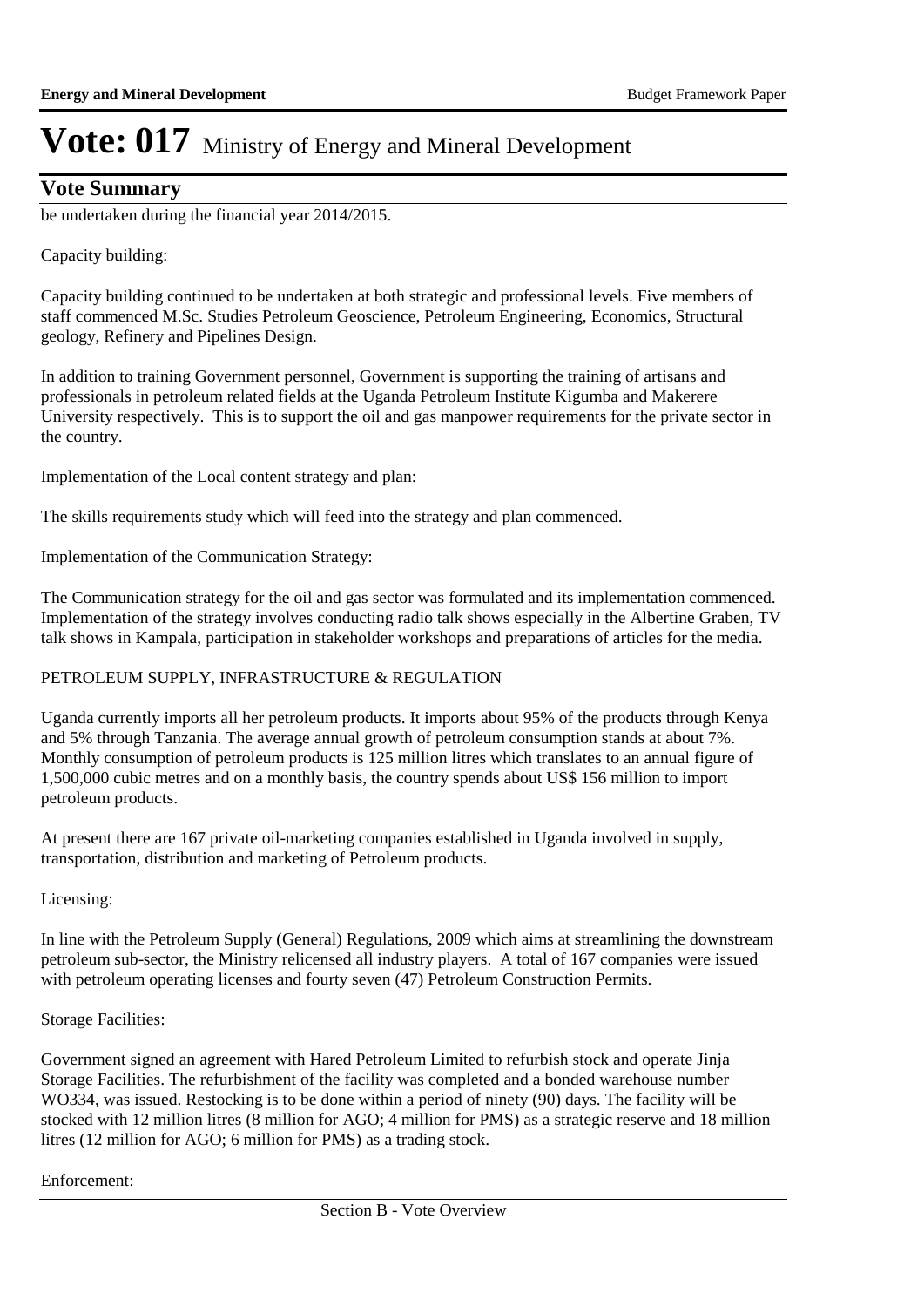### **Vote Summary**

Following completion of relicensing exercise, enforcement of the Petroleum Supply (General) Regulations, 2009 commenced and is ongoing. The areas in Central region are nearly completed and the exercise is to cover the entire country. In the enforcement, illegal facilities in the petroleum distribution and marketing industry are sealed.

#### Kenya-Uganda Oil Pipeline Extension:

The Government of the Republic of Uganda and the Government of the Republic of Kenya are procuring a Private Investor for the pipeline to transport refined petroleum products between Eldoret-Kenya and Kampala-Uganda. The prequalified firms are working on their bids which are due for submission on 4th July 2013. Compensation and/or resettlement of project affected persons will therefore commence by the end of this calendar year.

Promotion of Alternative Supply Route:

In the process of improving products supply, Cabinet approved at tax re-bate of shs.150 per litre on products through Tanzania. The incentive structure through a tax rebate system to encourage oil companies to use the southern route is yet to be operationalised.

#### MINERAL EXPLORATION, DEVELOPMENT & PRODUCTION

The activities undertaken addressed six key output areas as follows: establishment of Uganda's mineral potential through geo-scientific data acquisition and management; mineral sector promotion, monitoring and inspections & NTR; monitoring of earthquakes and other geo-tectonic activities; geothermal energy exploration; airborne geophysical survey and geological mapping of Karamoja Region; and capacity building in the mineral sector.

#### (i) Geosciences Data Acquisition

Since 2001, the Government of Uganda embarked on strengthening capacity of the mineral sector so as to address sectoral constraints and enable the sector to be attractive to investment. Focus was on the areas of geo-scientific surveys, human resources development, equipment and tools for acquisition and management of geo-scientific data, analytical laboratories, and environment management.

Acquisition, processing and interpretation of Airborne Geophysical Data covering 80% of the country has been achieved. In addition, adequate geological data and information on the country's mineral resources potential is available in both hard and soft copies. The remaining 20% of the country which was not mapped will be completed and Government is already undertaking sensitization and awareness campaigns in preparation of airborne geophysical surveys and geological mapping of Karamoja region.

A Mining Cadastre and Registry System (MC&RS) to enhance transparency in licensing was established. A web based portal on www.flexicadastre.com/uganda to get access to mineral rights information on a GIS interface was also set up. A Modern Documentation System hosting a website www.uganda-mining.go.ug is in place; Geological Mineral Information System (GMIS) to host geological, environmental, seismological and laboratory data has been established.

#### (ii) Mineral Exploration, Development and Production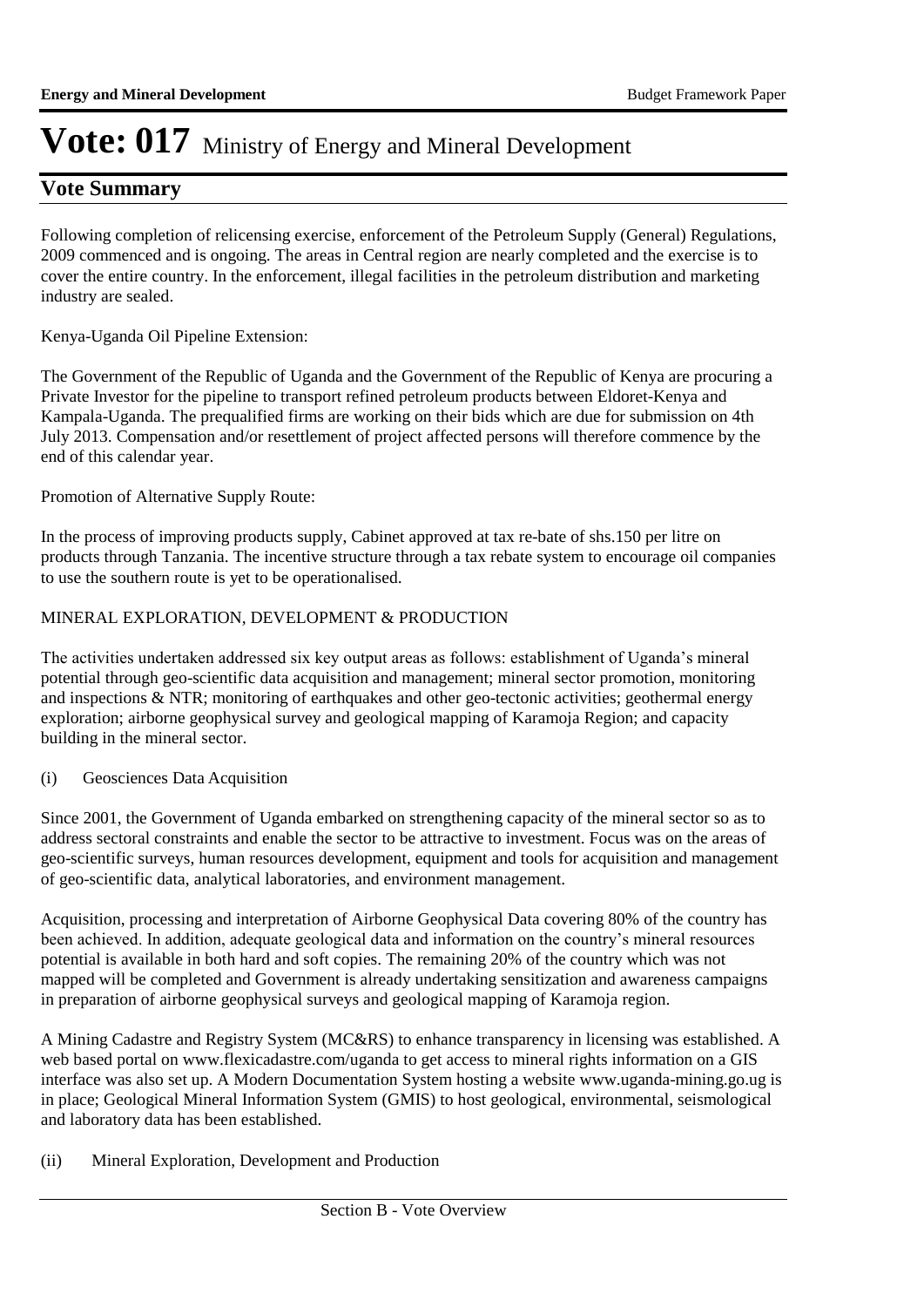### **Vote Summary**

### (a) Mineral Exploration

Mineral exploration was undertaken in Karuma and geochemical, geophysical surveys show Nickel -Cobalt-Copper-Chromium, Platinum Group Minerals (PGM) and Gold rich anomaly and which is 2 km long and 250 metres wide.

The sixteen mineral targets identified during SMMRP have been packaged for detailed mineral exploration and development.

#### (b) Mineral Development

Promotion of Iron and steel industry led to discoveries of new iron ore occurrences and deposits in southwest Uganda such as in Buhara, Muyebe and Nyamiringa in Kabale district; Nyamiyaga and Kazogo in Kisoro district; and at Kinamiro in Butogota, Kanungu district by exploration companies supported by the ministry staff. Significant production of iron ores by small scale miners were registered in 2012 and sold to Hima Cement and Steel Rolling Mills Ltd.

The Sukulu Phosphate Development awaits settlement of compensation of the households living in the mining area by the licensee (UGX 135 billion is required for Resettlement Action Plan (RAP) in the FY 2013/14). On the 7th May 2013, the licensee submitted an application for a mining lease which is being reviewed.

A due diligence on the technical and financial strength of companies that expressed interest in the redevelopment of Kilembe Mines was undertaken. Three companies submitted their proposal and evaluation to select the best company is on-going. The whole exercise is anticipated to be accomplished within the next three months including the signing of a contract.

#### (c) Mineral Production

Mineral production in commodities limestone, pozzolana, gold, vermiculite, cobalt, wolfram, aggregates, kaolin, and iron ore generated UGX. 207.82 billion during the calendar year 2012 compared to UGX compared to UGX126.19 billion during the calendar year 2011.

(d) Mineral Exports

Revenue worth UGX69.9 billion during the year 2012 was realized from mineral exports of cobalt, copper, gold, iron ore, manganese ore, quartz, silver, tin, tungsten and vermiculite; and a total of UGX 31.5 billion was realized as import fees for gold.

(iii) Inspections and Licensing of mining activities

#### Grant of Mineral Rights

(a) Inspection

The Ministry continued to undertake monitoring and inspection of mining activities in the country. The focus has been on the following areas: Mukono (gold), Jinja (copper smelter), Tororo (limestone and phosphates), Busia (gold), Manafa (vermiculite), Moroto (marble), Dura (limestone), Hima (limestone), Kilembe (copper), Katwe (salt), Ruhizha (wolfram), Kirwa (wolfram) and Muhokya (lime) and Mubende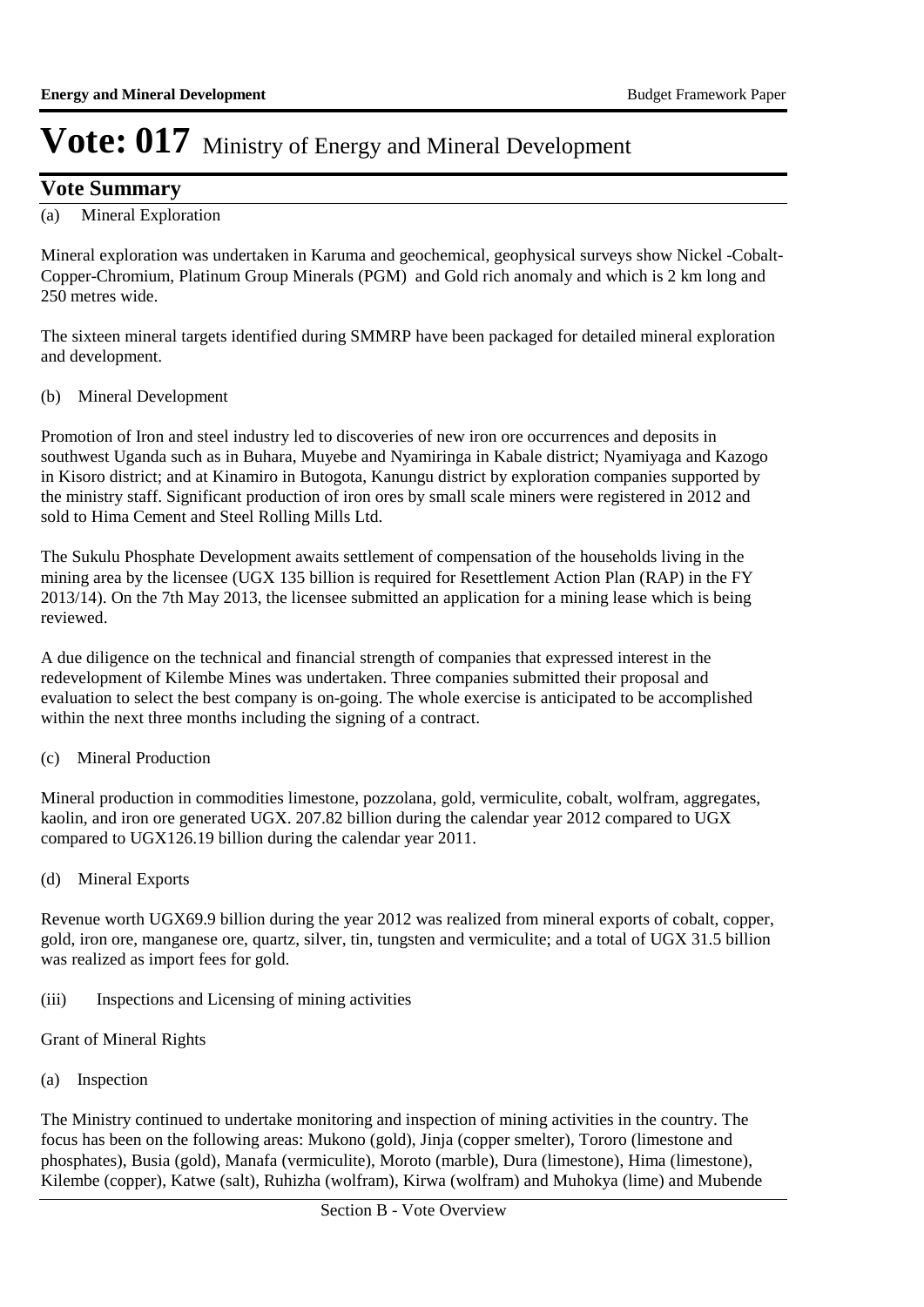### **Vote Summary**

gold (Kisita, Kamalenge).

#### (b) Licensing

A total of 867 licences and certificates were operational as at 30th June 2013, 2012. Out of these were: 203 Prospecting Licenses (PL), 531 Exploration Licenses (EL), 5 Retention Licences (RL) 38 Location Licenses (LL), 29 Mining Leases, and 61 Mineral Dealers' Licenses (MDL). However for the last six months 443 licenses were issued and 318 revoked during the FY 2012/13.

Airborne Geophysical Surveys and Geological Mapping of Karamoja Project undertook sensitization through consultative workshops which were attended by of Natural Resources Officers, Local Leaders and Members of Parliament. The sensitisation created awareness about the project and also established a security framework about exploration activities in Karamoja region.

The project has the following outcomes in Karamoja region:

- (a) Increased investment in the mineral sector in the region;
- (b) reduction in illegal mining and trade in Karamoja region; and
- (c) Improved livelihood of the people of the Karamoja region and the country in general.

The overall outcome of the project at the end will:

(a) Diversify livelihood of the citizens from pastoralism to other activities such as agriculture, services and mining.

(b) Infrastructure development of the Karamoja region.

(c) Lead to increased collection of revenue for both local and central government which subsequently will contribute to social and economic transformation of the region.

(iv) Geothermal Energy Exploration

The Uganda Geothermal Development project undertook desk bound and field activities which included generation of geological, geochemical, geophysical data, monitoring, promotion of geothermal energy as well as licensing and regulation of geothermal exploration activities. Processing, analysis, and interpretation geological, geochemical and geophysical data covered areas of Kibiro, Panyimur, Katwe-Kikorongo and Buranga. The environmental baseline study for Kibiro was undertaken. Also institutional capacity building of staff in exploration techniques was undertaken.

(a) Panyimur

Geological, geophysical and geochemical mapping of Panyimur geothermal prospect discovered new surface manifestations with a low magnetic signature, an indication of existence of geothermal resources.

(b) Buranga-Ntoroko

Geological mapping, geophysical and geochemical surveys were undertaken in Ntoroko District. The field team discovered surface manifestations (travertines and cold springs) which mean the geothermal system here is larger than previously known and is likely to be connected to the Buranga Geothemal prospect, in Bundibugyo district.

© Kibiro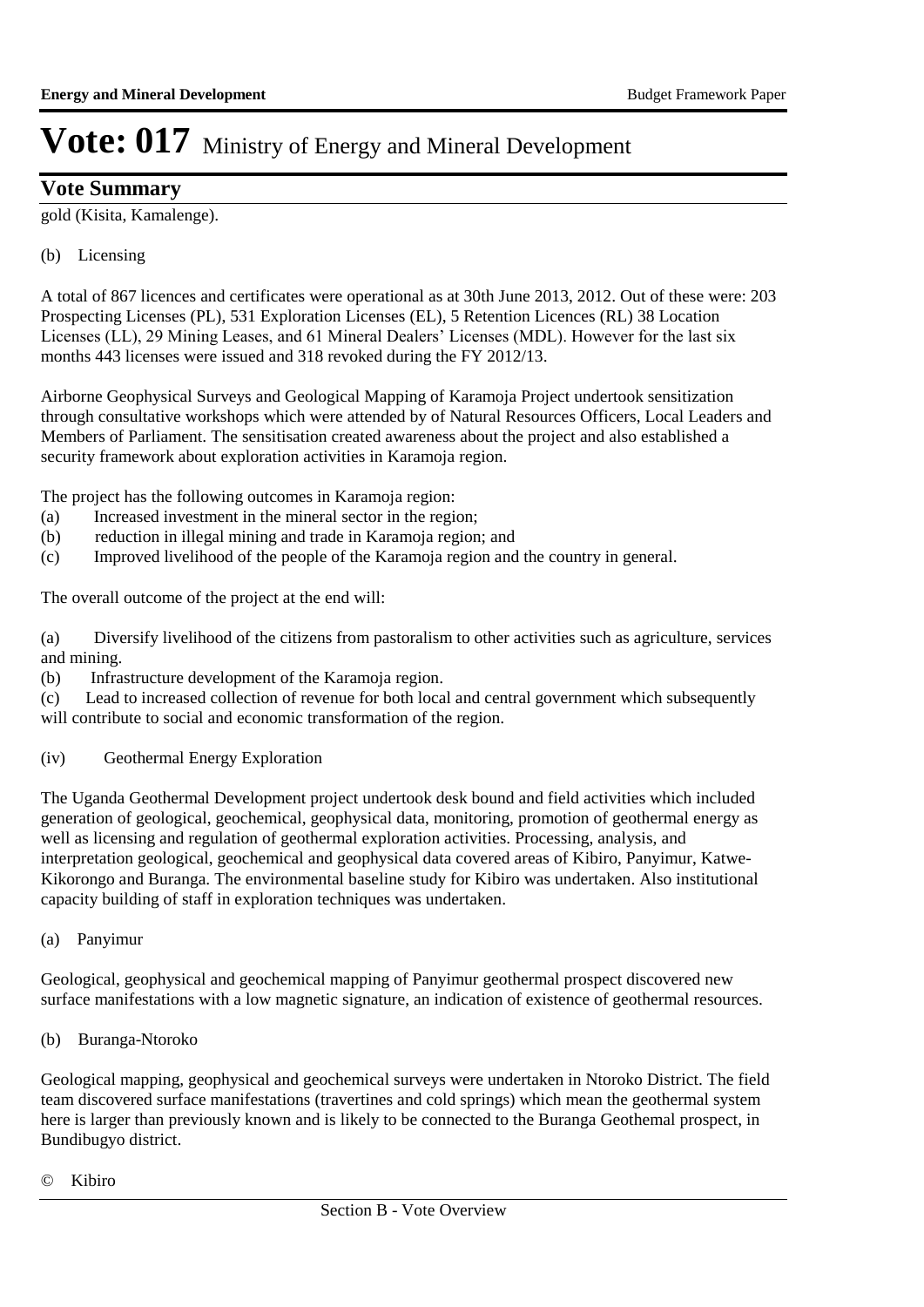### **Vote Summary**

Geological mapping of surface alteration at Kibiro using clay analysis and shows that Kibiro sub-surface temperature is above 200 degrees as indicated by mixed clay minerals. Kibiro is confirmed to a low magnetic signature at Kyakapalaga which is genetically related to geothermal system as evidenced by geothermal surface manifestations in the area. This also means Kibiro geothermal system is larger than previously known.

(d) Remote Sensing data

Processing of Digital Elevation Models (DEM) was undertaken for areas of Kibiro, Panyimur, Katwe and Buranga. The analysis of Aster image for the Rwenzori areas was undertaken and a map produced. These structures are important in geothermal studies as they are conduits for geothermal fluids. The sector will continue the surface and subsurface exploration studies of geothermal sites in order to establish conceptual models for drilling and development of geothermal resources for electricity generation.

(v) The Seismological Network & Infrastructure development

The Ministry upgraded the very small satellite aperture (VSAT) Global communication infrastructure (GCI) to improve seismic data transmission from Kyahi Earthquake Monitoring Station near Mbarara to Entebbe Data Centre. The seismic data acquisition system was installed and two (2) training workshops on seismic data acquisition analysis were conducted. Also, seismometers were tested and calibrated for field deployment and efforts were initiated to procure more equipment.

The fibre optical cable and accessories was installed to in order to avoid loss of seismic data packets from Vienna International Data Centre and this improved flow of seismic data. Cisco Switches were installed and tested. These are active and passive devices for effective seismic data transmission. Entebbe seismic station its Solar Power System was installed.

Upgrading of the earthquake monitoring network coverage with modern state of the art technologies for fast seismic data transmission and access for on spot earthquake information and dissemination to seismic data users in planning, construction and safety is being undertaken and also to construct an Earthquake Research Laboratory in Entebbe.

(vi) Laboratories

Refurbishment of buildings at the Geological Survey and Department was accomplished providing ample space for offices, laboratories, stores, museum, and Board rooms.

Newly acquired and installed equipment include: Atomic absorption Spectrophotometer (AAS) and X-Ray Fluoresce (XRF). Laboratory glassware and chemicals were also procured. The equipment are expected to support exploration activities as samples will no longer be sent to external laboratories, thus leading to reduction in turnaround time and costs incurred during exploration projects.

A number of equipment in the mineral dressing and analytical laboratories were also repaired and as a result it is now possible to conduct feasibility studies for the following: rotary sampling; closed circuit grinding tests; both bench top and pilot flotation test work; magnetic separation; and quick pulverization of friable material. Also a new smart ICT infrastructure in the GSMD Board rooms for public presentations was installed.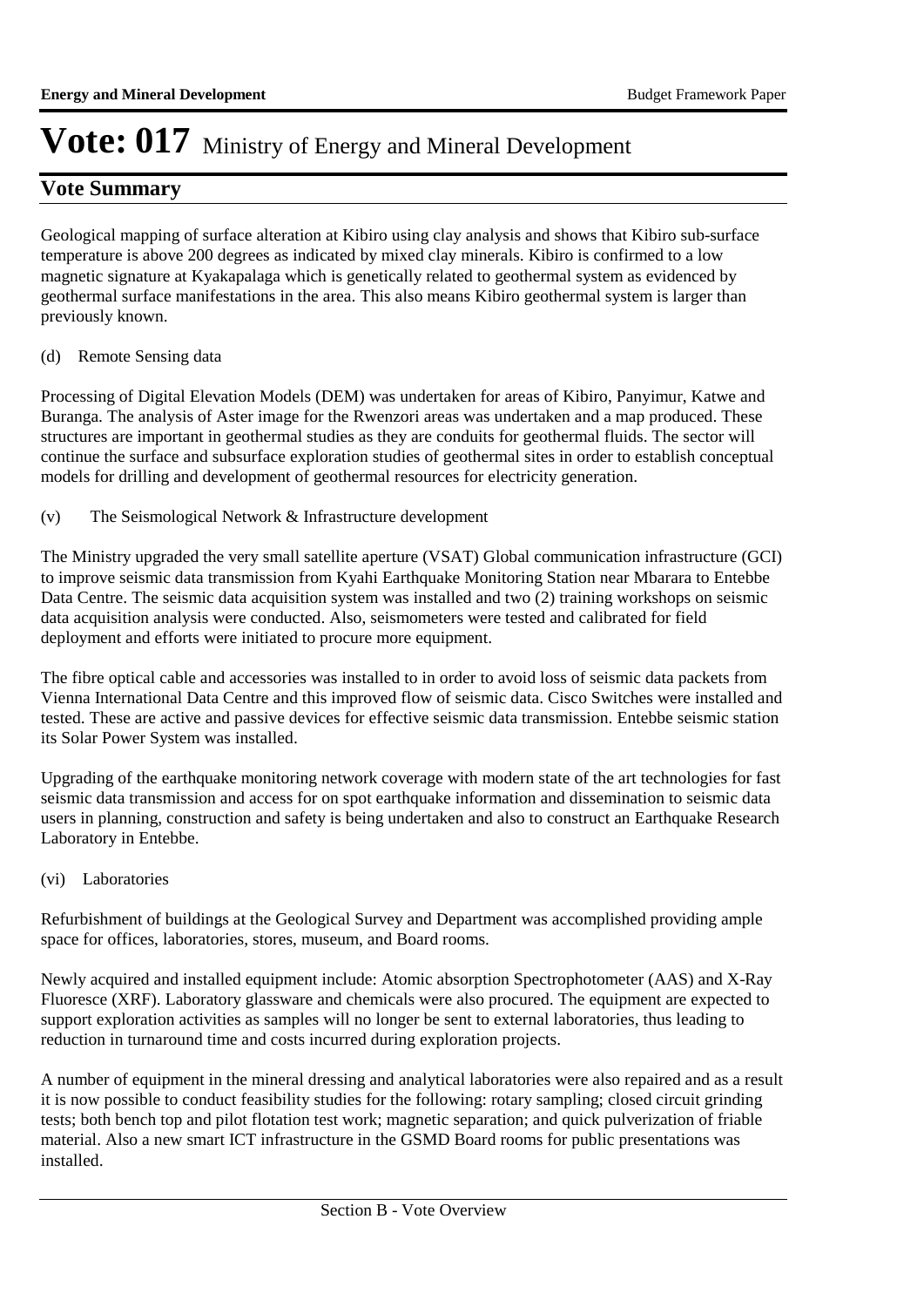### **Vote Summary**

(vii) Non-Tax Revenue (NTR)

The mineral sector has increased Non Tax Revenue (NTR) accruing largely from royalties and mineral license fees for instance UGX 9.102 billion generated in the FY 2011/2012. As at 30th June 2013 UGX 13.8 billion in form of NTR from the sector had been collected from royalties, mineral licence fees, and sale of publication and geophysical data.

*Preliminary 2013/14 Performance*

#### BUDGET PERFORMANCE

During the FY2013/14, budget allocation to the sector increased by UGX168.723 billion to UGX 1,650.557 Billion. This increase was largely to take care of the development of Karuma Hydro power dam, refinery development, and the development of various transmission lines. A significant portion of the development budget is still being provided for to support capacity payments for thermal power generation. Compared to the FY2012/13, non-wage recurrent budget allocation to the sector has been reduced by UGX 355 million. The downward trend is observed since FY2010/11, when the non-wage recurrent budget was UGX6.169 billion. This further aggravates the challenges of implementing the development budget.

#### POWER SECTOR

#### Power Generation

The total grid electricity supply increased by about 10.07% from 2589 GWh in December 2011 to 2849.8 GWh in December 2012. The increase is due to new plants commissioned which include Bujagali hydro power plant of capacity 250MW, Buseruka hydro power plant of capacity 9MW in Hoima district. The status of development of planned generation projects is provided below.

Karuma Hydropower Project (600MW): Government entered a bilateral arrangement with the Chinese government to expedite the construction of the project. A Contract has been executed with Sinohydro Corporation to construct both the power plant and transmission line. H.E. the President officiated the ground breaking on the 12th August 2013.

Isimba Hydropower Project (183MW): Following a bilateral arrangement with the Chinese Government, a Contract has been executed with China International Water and Electric Corporation (CWE) to construct the power plant and the associated transmission line. H.E. the President officiated at the ground breaking on the 5th October 2013.

Ayago Hydropower Project (600MW): A Memorandum of Understanding was signed with China Gezhouba Group Company Limited (CGGC). CGGC is to undertake the Financing, Engineering Procurement and Execution of the Ayago Hydro Power Project. The Ministry is in the process of procuring a Consultant to complete the feasibility studies.

Small Hydropower and Cogeneration Projects: Two (2) small hydropower projects Kabalega power station (9MW) at Buseruka and Nyagak I (3.5MW) were completed and commissioned during the FY 2012/13. The current total installed capacity of small hydro power and cogeneration projects now stands at 89.03MW. Feasibility studies have been completed on several small hydropower sites. These include: Nyagak III 4.5 MW, Nengo Bridge 6.8 MW, Rwimi 9.6 MW, Waki 4.8 MW, Lubila 5.4 MW, Siti 5 MW, Nyamwamba 14 MW and Kakaka 7.2 MW. Kikagati (16MW), Construction at these sites is to start during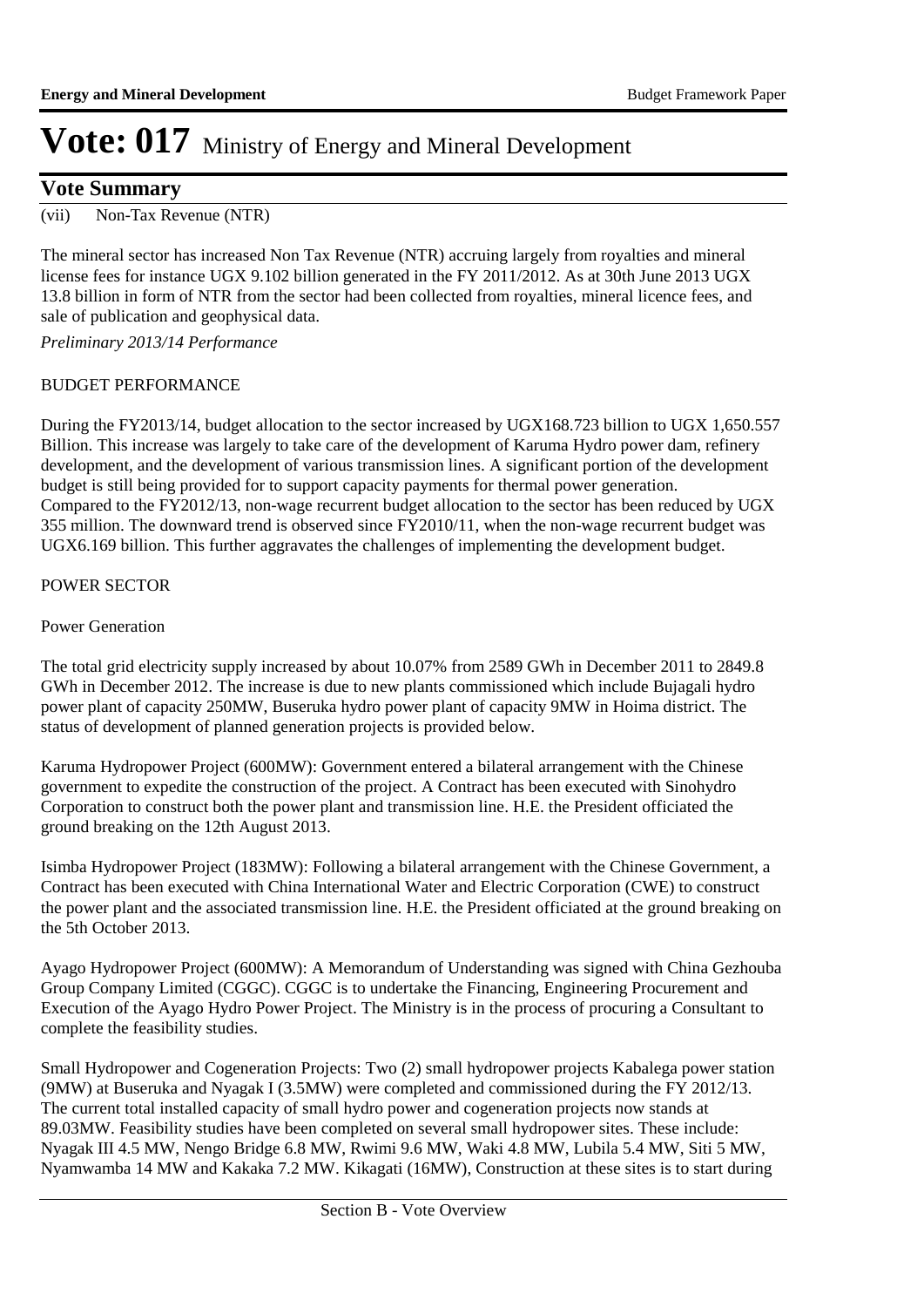### **Vote Summary**

this FY 2013/14.

Other sites where feasibility studies are on-going include: Muzizi 44.7 MW, Nshungyezi 40 MW Achwa-Agago 88 MW, Kanyampara 7.2 MW Muyembe, 3.1 MW, Kyambura 8.3 MW and Nyamabuye 2.2 MW. Construction of the power plants at these sites is expected to start in FY 2014/2015. Other Planned Power Generation Projects include: Katwe Geothermal, 150 MW, Kabale Peat 33 MW, Local oil/gas/HFO 50 MW in Kabaale Hoima district, Expansion of Kakira Cogeneration 20 MW, and Kinyara Cogeneration 32 MW.

Grid Expansion Programmes – Transmission Infrastructure

In line with MEMD priority to increase transmission network coverage, a number of transmission line projects have been executed while others are planned or under implementation. The status of implementation of transmission line projects is summarized below.

Bujagali Interconnection Project: Construction of the Bujagali Interconnection Project was completed and commissioned. The Project consists of a 220 kV transmission line from Bujagali to Kawanda (75km) and a 220/132 kV substation at Kawanda. The line transmits power from the Bujagali Hydropower Project to the national grid.

Transmission Lines Under Implementation: The following transmission lines are under implementation: Bujagali – Tororo – Lessos 220kV line; Mbarara – Mirama – Birembo 220kV line; Kawanda – Masaka 220kV line; Nkenda – Fort Portal – Hoima 220kV line; Tororo – Opuyo – Lira 132kV line; Mbarara – Nkenda 132kV line; Bujagali switchyard update; and Nkenda-Fort Portal-Hoima 220kV, 260km; Karuma interconnection line; Isimba Interconnection line.

Transmission Lines for which financing for construction is being sourced: Government is now sourcing financing for construction of the following transmission lines: Opuyo-Moroto transmission line; and Namanve South.

Procurement of Supervision Consultant is on-going for the following transmission lines: Mutundwe-Entebbe 132kV, 35km; and Industrial Parks (Luzira, Mukono, Iganga).

Feasibility studies are ongoing for the following transmission lines: Mirama –Kabale 132kV line and electricity services affordability study in Uganda; Hoima – Kinyara -Kafu 220kV line; Nkenda – Mpondwe – Beni 220kV line, 70km; Ayago Interconnection project; Masaka-Mbarara 220kV, 135km

Procurement of consultant for feasibility study: Lira – Gulu – Nebbi – Arua 132kV line; Namanve – Namanve South 132kV and Namanve South 132/33kV substation

The following transmission lines are at the Resettlement Action Plan (RAP) Implementation phase: Isimba Interconnection; Opuyo –Moroto 132kV, 160km line; Karuma Interconnection

Sourcing for financing is ongoing for the following Substations: Nkenda substation, Lira substation, Kawanda substation upgrade and new substation at Mbale; Mutundwe and Lugogo substations.

#### Rural Electrification

During the period under review, seven more district headquarters were electrified, these are: Kyankwanzi, Amuria, Katakwi, Moroto, Napak, Kiruhura, Kyegegwa. Nine (9) districts where construction works is ongoing are: Amuru, Buliisa, Otuke, Adjumani, Moyo, Nwoya, Koboko, Maracha, and Zombo. By the end of last financial year, 99 out of 112 district headquarters were electrified. National Grid Electrification Rate stood at 14.88 % in 2012 up from 12% in 2011.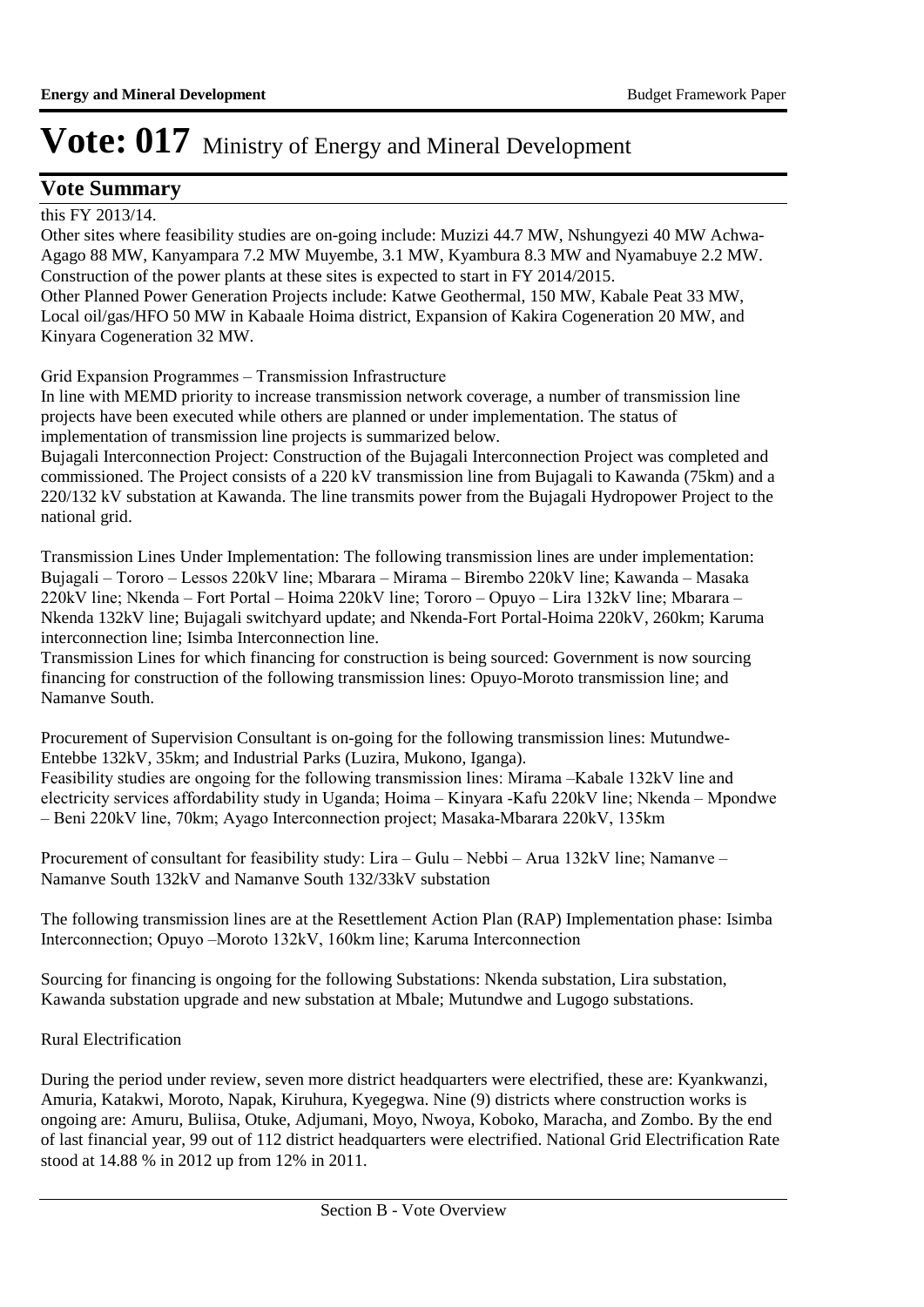### **Vote Summary**

Rural Electrification Schemes (33/11 kV) commissioned during this FY 2012/13, these are: Katakwi-Moroto with t-offs to Matany and Lorengedwat; Rwashamaire-Nyamitooma-Karuruma; Ibanda-Kazo - Rushere and Kyabirukwa-Nyarukika; Soroti -Katakwi-Amuria; Ayer-Kamdini-Bobi – Minakulu. Mubende-Kyegegwa - Kyenjojo; Kyalhumba, Karambi, Ibanda – Bugoye, Ibanda – Nyakalingijo (Kasese District).

A total of 4,636 solar PV systems installed in household, health centres, schools and water pumping stations. Other grid extension projects will be under taken in the districts of Buikwe, Mukono, Apac, Dokolo and Lira. Feasibility studies to connect Kalangala district to the main grid by submarine cable from Bukakata are on-going.

#### PETROLEUM EXPLORATION, DEVELOPMENT AND PRODUCTION

#### Legal Framework

- The Petroleum (refining, gas conversion, transmission and midstream storage) Act 2013 which was enacted by parliament was assented to by the President and subsequently gazetted in July 2013; - Following the putting in place of the Petroleum (refining, gas conversion, transmission and midstream storage ) Act 2013 and the Petroleum (Exploration, Development and Production) Act 2013, development of New Regulations and Guidelines for the upstream and midstream activities has progressed;

- Monitoring and Evaluation (M&E) strategy for the National Oil and Gas Policy (NOGP) was finalized.

Promotion of the country's petroleum potential:

The international oil industry continued to show significant interest in participating in the country's emerging oil and gas sector. During the year, expressions of interest to participate in different aspects of Uganda's oil and gas sector were received from over fifty (50) companies.

The department continued to participate in a number of international conferences that have been held within and outside Uganda.

Resource assessment - Stratigraphy

The Stratigraphic Commission continued with analysis and interpretation of data to develop a coherent stratigraphic framework for the Albertine Graben. Upon completion of final documents on the Semliki and Kaiso-Tonya areas, the commission embarked on the Butiaba - Wanseko document together with the remaining areas; the Rhino camp and Lakes Edward & George basins. Palynological samples from various wells were prepared by Tanzania Petroleum Development Corporation (TPDC) and are now being analysed to aid completion of the stratigraphy project.

Licensing and Investment in the sector:

The Petroleum (Exploration, Development and Production) Act 2013, provides for competitive licensing rounds in future. A multi-client seismic survey to enable better definition and understanding of the areas to be licensed will be undertaken for areas with insufficient data coverage. Planning for this multi-client seismic survey commenced during 2012/13 is still ongoing.

There are four (4) Active Production Sharing Agreements (PSAs) in the Albertine Graben and the licenses are held by three Operators namely, Tullow, Total and China National Offshore Oil Corporation (CNOOC) each with 33.333% equity in the four licenses. The Exploration License for Dominion Petroleum Uganda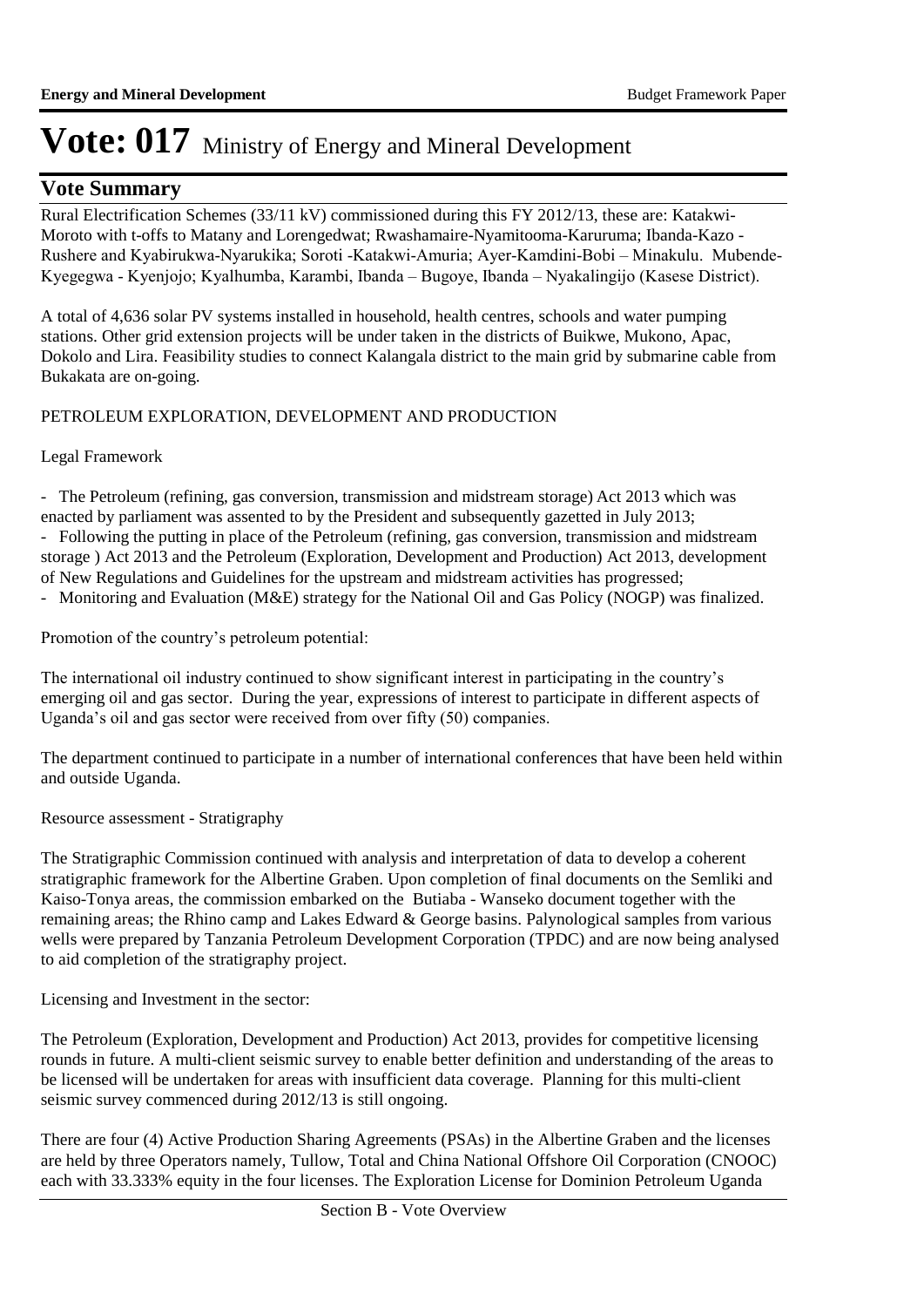### **Vote Summary**

Limited, over EA 4B (Lakes Edward and George Basin) expired in July 2013.

The total cumulative investments in the oil and gas sector reached USD1.8 Billion at the end of the calendar year 2012 and investments in the sector are expected to reach USD 2.5 Billion by the end of 2013.

Creation of New Institutions:

The process of forming new institutions for the sector as described in the new law progressed. Structures for the new institutions, i.e. the Directorate of Petroleum in the Ministry of Energy and Mineral Development responsible for oil and gas; Petroleum Authority of Uganda; and National Oil Company were developed. In preparation for the new institutions, Transitional Units were created in the Department of Petroleum Exploration and Production (PEPD) and have since commenced operations. These include Policy, Regulatory, Commercial and Infrastructure Units. An interim arrangement involving existing human resources within the PEPD has been put in place to manage the Units.

Monitoring of Oil Company activities:

A total of 112 exploration and appraisal wells have been drilled by December 2013. Of these, 99 wells have encountered oil and gas in the subsurface representing a drilling success rate of over 88%.

Twenty one (21) discoveries have been made to date with the total petroleum resources now estimated at 3.5 billion barrels of Oil in Place out of which between 1.2 and 1.7 billion barrels of oil equivalent are estimated to be recoverable.

Appraisal for nine (9) of the fields is nearly complete and applications for production licenses over these fields along with their field development plans have been submitted to Government and are under review. Appraisal is still ongoing for the other six (6) of the discoveries which is aimed at improving the understanding of the volumes of oil and gas in the respective discoveries and also aid field development planning with appropriate methods of recovery for the reservoirs. The remaining fields including Taitai and Karuka were considered non-commercial and were returned to Government. In September 2013 a production license for Kingfisher field was awarded to CNOOC.

Commercialization of the discovered resources

Government and the licensed Oil Companies are finalizing discussions on the commercialization plan for the discovered oil resources which will include the use of petroleum for power generation, supply of Crude Oil to a 60,000 barrel per day refinery to be developed in the country and export of crude oil through a pipeline or other viable options.

#### Refinery project:

Promotional materials for refinery development were printed and distributed to potential investors within and outside the country, including those that visited the Department plus those accessed at international conferences and other for a. Subsequently, the database of potential investors was updated.

Government plans to develop the refinery on a Public–Private Partnership (PPP) basis. Taylor-DeJongh was contracted in financial year 2012/2013 as the Transaction Advisor (TA) to support Government in attracting a lead investor with technical and financial capacity to lead the development of this refinery and to structure a refinery company to take forward the development. Among the other roles of the TA is to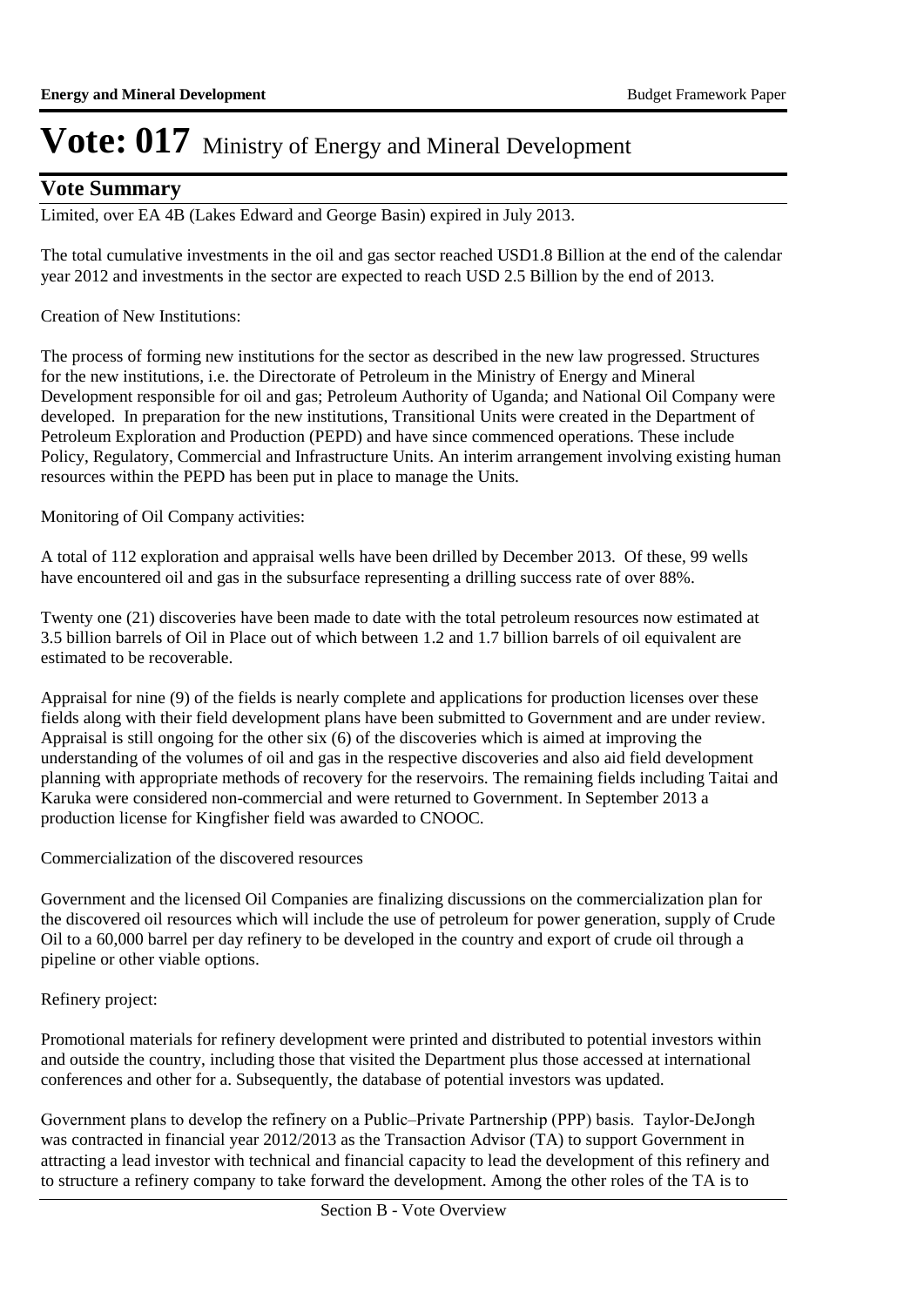### **Vote Summary**

assist Government in sourcing for financing for the refinery. In this respect, the TA has promoted the refinery project to a number of potential funders. The TA prepared Request for Qualification (RFQ) for the lead investor which was advertised in the local and international media in October 2013. The submitted RFQs were evaluated between the 11th and 15th November 2013 and this is to be followed by the issuing of the Request for Proposals (RFP) by the end of December 2013.

Implementation of the Resettlement Action Plan (RAP) for land acquisition on refinery development commenced in July 2013 and this is expected to last 8 months. Consultative workshops and sensitization meetings were conducted with leaders and other stakeholders including the Project Affected Persons (PAP) in Hoima district to ensure a harmonized execution of the land acquisition process. The Environmental baseline study that will characterize the current environmental and social economic conditions in and around the area of the refinery development was concluded.

Phase – 2 of the construction of the data center and office block

The second phase of the construction of the laboratories, a petroleum data repository and offices for the Petroleum Authority and the Petroleum Directorate commenced during 2012/13. This phase of construction has progressed and is expected to be completed by March 2014 paving way for the third and final phase of the construction to be undertaken during the financial year 2014/2015.

Capacity building:

Capacity building continued to be undertaken at both strategic and professional levels. Seven (7) members of staff commenced M.Sc. Studies Petroleum Geoscience, Petroleum Engineering, Economics, Structural geology, Refinery and Pipelines Design.

In addition to training Government personnel, Government has continued to support the training of artisans and professionals in petroleum related fields at the Uganda Petroleum Institute Kigumba and Makerere University respectively. This is to support the oil and gas manpower requirements for the private sector in the country.

Implementation of the Local content policy and plan:

The process of developing Policy framework for enhancing national participation in oil and gas sector has progressed. In this regard the second draft of the National Content Policy was submitted and reviewed by Government.

The skills requirements study which will feed into the strategy and plan has commenced.

Implementation of the Communication Strategy:

The Communication strategy for the oil and gas sector was formulated and its implementation has been ongoing since 2011. Implementation of the strategy involves conducting radio talk shows especially in the Albertine Graben, TV talk shows in Kampala, participation in stakeholder workshops and preparations of articles for the media.

The Ministry continued to implement the Communication Strategy for the Oil and Gas sector as follows:-

- The Ministry held fourteen (14) radio talk shows; seven in the Albertine Graben; three in Northern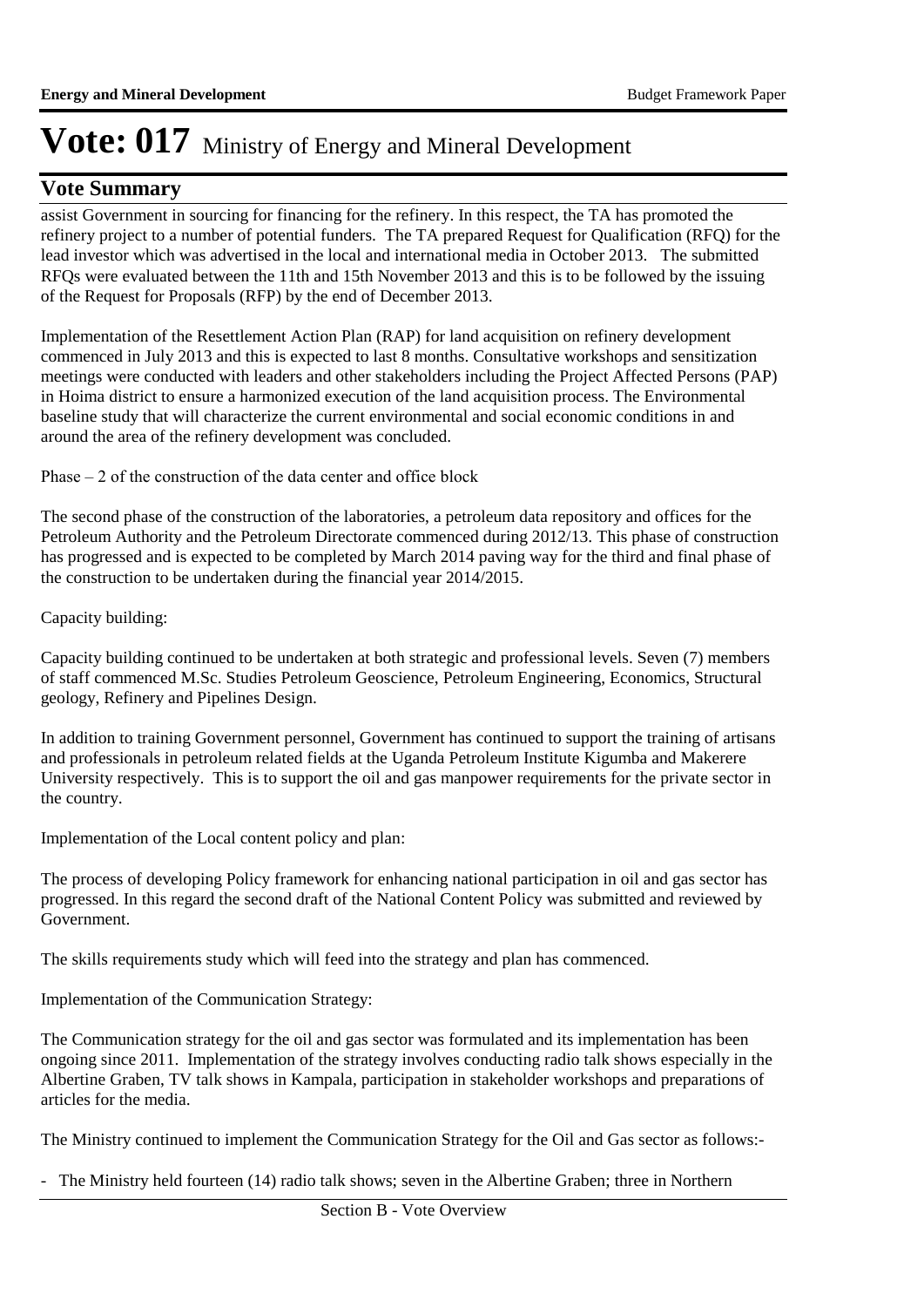### **Vote Summary**

Uganda; and four in Kampala/Central region.

- Held nine stakeholder workshops in the Albertine Graben;

- Newspaper inserts on progress of the implementation of the National Oil and Gas Policy, were prepared and circulated in four national/local newspapers;

- Participated in the two cross-border dialogues organised by International Alert in Arua and Hoima;

- Maintained and updated the PEPD website (www.petroleum.go.ug), which was visited by an average of 2247 people per month.

#### PETROLEUM SUPPLY, INFRASTRUCTURE AND REGULATION

#### Petroleum Imports

Uganda is currently importing all her petroleum products. It imports about 98% of the products through Kenya and 2% through Tanzania. The average annual growth of petroleum consumption stands at about 7%. Monthly consumption of petroleum products is 125 million litres which translates to an annual figure of 1,500,000,000 litres. On a monthly basis, the country spends about US\$ 108 million to import petroleum products or US\$1.296 billion per annum.

At present there are 167 oil-marketing companies established in Uganda involved in supply, transportation, distribution and marketing of Petroleum products.

A total of 1.227 billion litres of petroleum products were imported. Of these, 41.1%, 6.1% and 52.8% were Petrol, Kerosene and Diesel products. Overall volumes of white petroleum product imports dropped by 5.8% from the 1.303 billion litres imported in 2011 to 1.227 billion litres imported in 2012.

#### Petroleum Sales

Sales of Petroleum products in 2012 totaled to 1.41 billion cubic meters. Gas Oil, Premium and Aviation Fuels dominated these Sales with 632.1 million cubic meters, 491.1 million cubic meters and 135.8 million cubic meters respectively. Volumes of all petroleum products sold increased by 13.9% in 2012.

Import Bill and Government Revenue

Government Revenue worth UGX 787 billion was collected in 2012. The monthly import bill stood at UGX 2,530 billion.

#### Market Shares of Oil Companies

Total and Shell continued to dominate the market with Shell occupying 27% while Total occupied 25% of the entire market. Gapco, Nile, Petrocity, Petro (U), Hared, Kobil and others occupied the remaining 48%.

#### Storage Facilities

The refurbishment of the Jinja storage facility has been completed. The bonded warehouse number WO334 has been issued and its restocking has commenced. The facility will be stocked with 12 million litres (8) million for diesel; 4 million for petrol) as a strategic reserve and 18 million litres (12 million for diesel; 6 million for petrol) as a trading stock.

#### Enforcement

Following completion of relicensing exercise, enforcement of the Petroleum Supply (General) Regulations,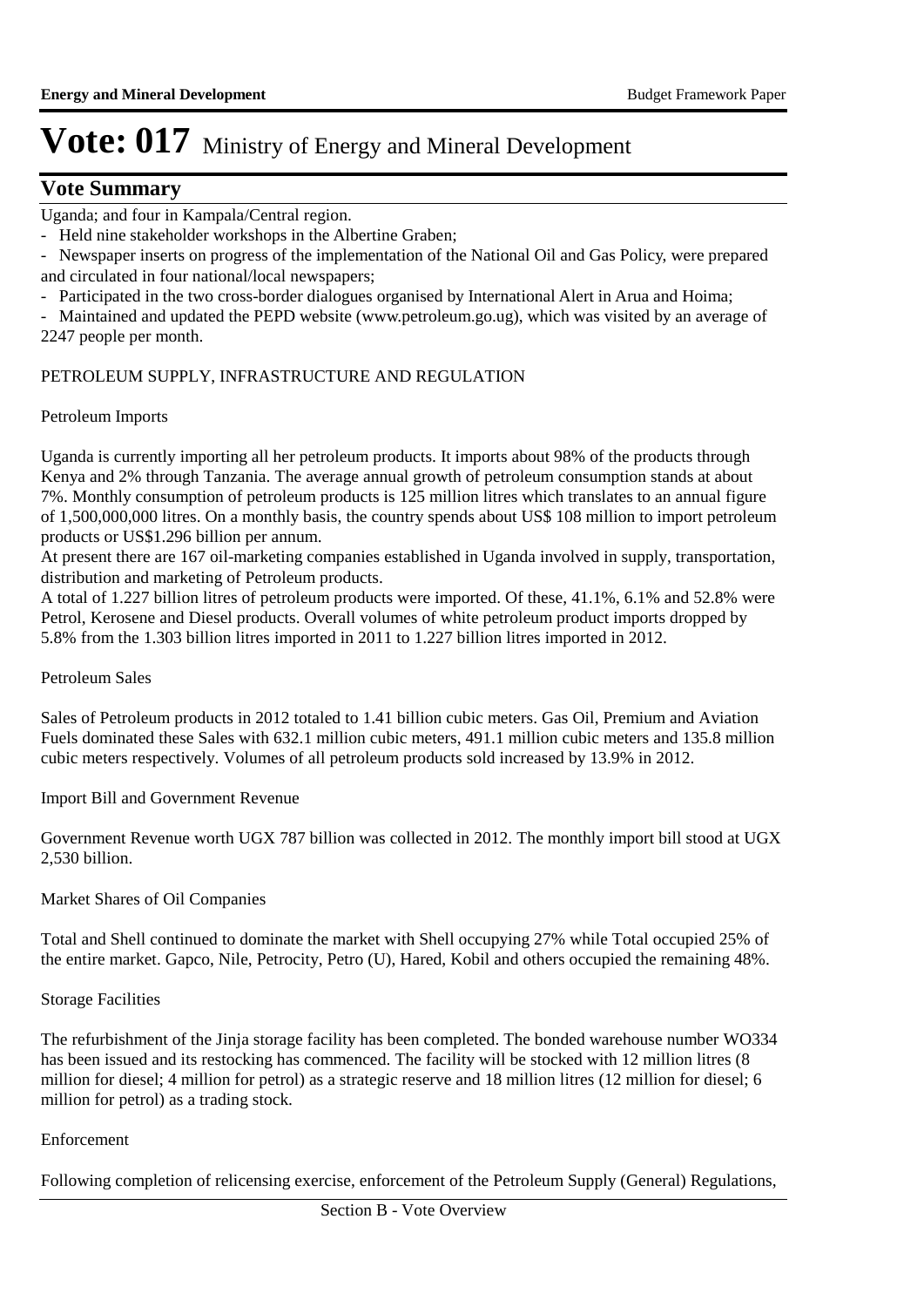### **Vote Summary**

2009 commenced and is ongoing. The areas in Central region are nearly completed and the exercise is planned to cover the entire country. In the enforcement, illegal facilities in the petroleum distribution and marketing industry are closed.

#### Kenya-Uganda Oil Pipeline Extension

The Government of the Republic of Uganda and the Government of the Republic of Kenya are procuring a Private Investor for the pipeline to transport refined petroleum products between Eldoret-Kenya and Kampala-Uganda. Evaluation of the bids was completed in August 2013 and currently negotiations are in progress with the best evaluated firm. Compensation and/or resettlement of project affected persons will commence after a developer is selected.

#### Kampala – Kigali Oil Pipeline Extension

Following the June 2013 meeting of the three Heads of State of the Republic of Kenya, Republic of Uganda and Republic of Rwanda, the threes governments executed a Memorandum of Understanding in August 2013 for cooperation in the development of Eldoret-Kampala-Kigali Refined Petroleum Products Pipeline. In this regard, a Request for proposals for the Feasibility of the Kampala-Kigali segment was sent to shortlisted firms in the first week of October 2013.

#### MINERAL EXPLORATION, DEVELOPMENT AND PRODUCTION

#### Geosciences Data Acquisition

Acquisition, processing and interpretation of Airborne Geophysical Data covering 80% of the country has been achieved. In addition, adequate geological data and information on the country's mineral resources potential is available in both hard and soft copies. The remaining 20% of the country which was not mapped will be completed and Government is already undertaking sensitization and awareness campaigns in preparation of airborne geophysical surveys and geological mapping of Karamoja region.

A Mining Cadastre and Registry System (MC&RS) to enhance transparency in licensing was established. A web based portal on www.flexicadastre.com/uganda to get access to mineral rights information on a GIS interface was also set up. A Modern Documentation System hosting a website www.uganda-mining.go.ug is in place; Geological Mineral Information System (GMIS) to host geological, environmental, seismological and laboratory data has been established.

#### Mineral Exploration

Mineral exploration was undertaken in Karuma and geochemical, geophysical surveys show Nickel -Cobalt-Copper-Chromium, Platinum Group Minerals (PGM) and Gold rich anomaly, and which is 2 km long and 250 metres wide.

The sixteen mineral targets identified during Sustainable Management of Mineral Resources Programme have been packaged for detailed mineral exploration and development.

#### Mineral Development

Promotion of Iron and steel industry led to discoveries of new iron ore occurrences and deposits in southwest Uganda such as in Buhara, Muyebe and Nyamiringa in Kabale district; Nyamiyaga and Kazogo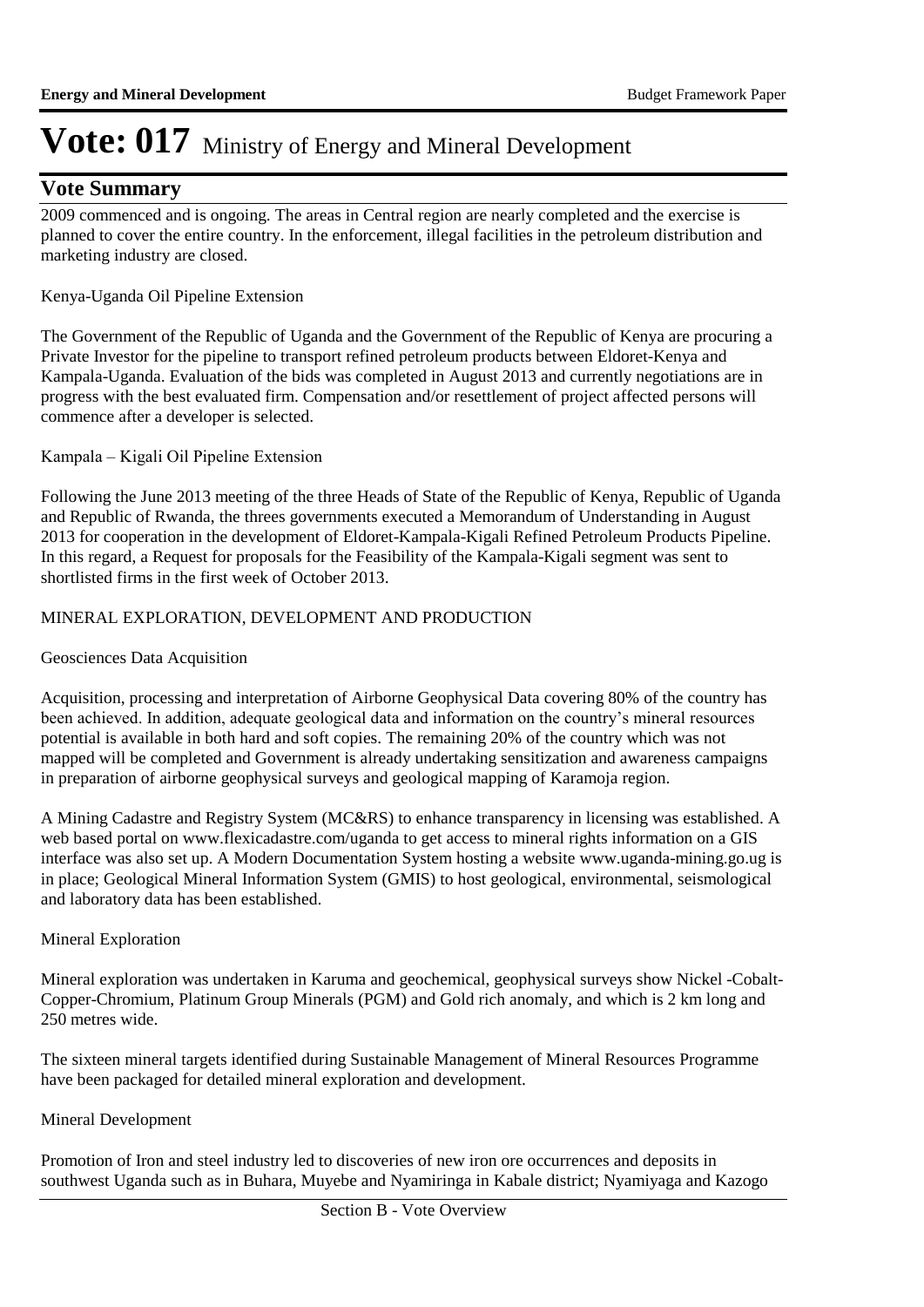### **Vote Summary**

in Kisoro district; and at Kinamiro in Butogota, Kanungu district by exploration companies supported by the ministry staff. Significant production of iron ores by small scale miners were registered in 2012 and sold to Hima Cement and Steel Rolling Mills Ltd.

The Sukulu Phosphate Development: A Memorandum of Understanding was signed with Guangzhou Dong Song Energy Group Co. Ltd to implement the project.

Compensation of the households living in the mining area by the licensee is on-going.

A due diligence on the technical and financial strength of companies that expressed interest in the redevelopment of Kilembe Mines was undertaken. Three companies submitted their proposal and evaluation to select the best company was undertaken.

Mineral Production, Imports and Exports

Mineral commodities: limestone, pozzolana, gold, vermiculite, cobalt, wolfram, aggregates, kaolin, and iron ore worth UGX 207,819,297,000 (Uganda Shillings Two Hundred Seven Billion, Eight Hundred and Nineteen Million, Two Hundred and Ninety Seven Thousand) were produced in the country.

Mineral commodities: cobalt, copper, gold, manganese ore, quartz, silver, tin, tungsten and vermiculite worth UGX. 69.9 billion were exported while gold worth UGX 31.5 billion was imported.

Plans to implement the Regional Certification Mechanism (RCM) of International Conference of the Great Lakes Region (ICGLR) commenced with policy, legal and regulatory framework review. This will minimize conflicts in the marketing of minerals from the region Inspection

The Ministry continued to undertake monitoring and inspection of mining activities in the country. The focus has been on the following areas: Mukono (gold), Jinja (copper smelter), Tororo (limestone and phosphates), Busia (gold), Manafa (vermiculite), Moroto (marble), Dura (limestone), Hima (limestone), Kilembe (copper), Katwe (salt), Ruhizha (wolfram), Kirwa (wolfram) and Muhokya (lime) and Mubende gold (Kisita, Kamalenge).

#### Licensing

A total of 867 licences and certificates were operational as at 30th June 2013, 2012. Out of these were: 203 Prospecting Licenses (PL), 531 Exploration Licenses (EL), 5 Retention Licences (RL) 38 Location Licenses (LL), 29 Mining Leases, and 61 Mineral Dealers' Licenses (MDL). However for the last six months 443 licenses were issued and 318 revoked during the FY 2012/13.

Airborne Geophysical Surveys and Geological Mapping of Karamoja Project undertook sensitization through consultative workshops which were attended by of Natural Resources Officers, local leaders and Members of Parliament. The sensitisation created awareness about the project and also established a security framework about exploration activities in Karamoja region.

The project has the following outcomes in Karamoja region: Increased investment in the mineral sector in the region; reduction in illegal mining and trade in Karamoja region; and Improved livelihood of the people of the Karamoja region and the country in general.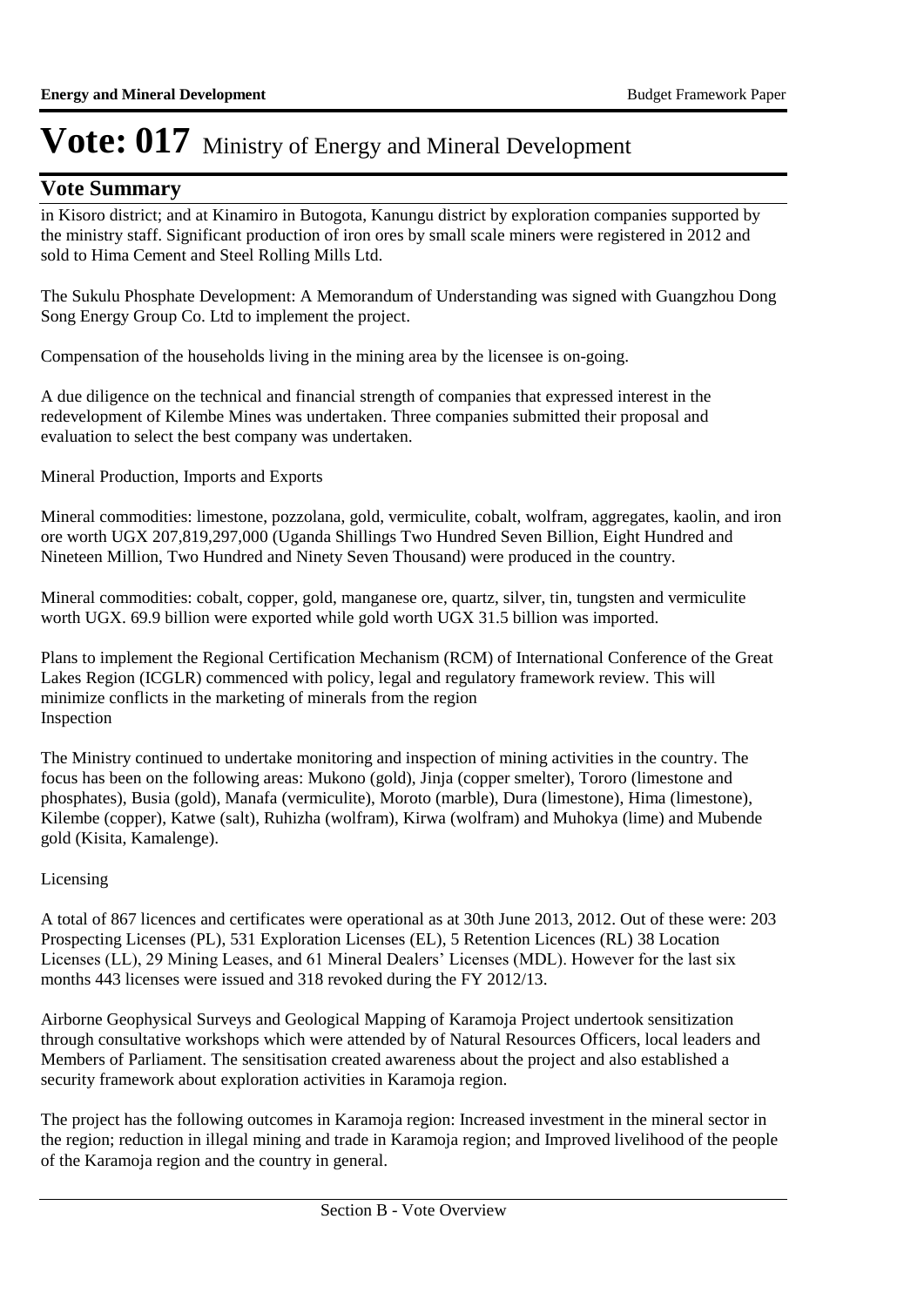### **Vote Summary**

The overall outcome of the project at the end will: Diversify livelihood of the citizens from pastoralism to other activities such as agriculture, services and mining; Infrastructure development of the Karamoja region; and Lead to increased collection of revenue for both local and central government which subsequently will contribute to social and economic transformation of the region

#### Geothermal Energy Exploration

Processing, analysis, and interpretation of geological, geochemical and geophysical data were undertaken, covering areas of Kibiro, Panyimur, Katwe-Kikorongo and Buranga.

Panyimur: Geological, geophysical and geochemical surveys of Panyimur geothermal prospect discovered new surface manifestations with a low magnetic signature, an indication that geothermal resources are wide spread.

Buranga – Ntoroko: Geological mapping, geophysical and geochemical surveys were undertaken in Ntoroko District and additional surface manifestations (travertines and cold springs) were discovered which suggests that the geothermal system is larger than previously known and is likely to be connected to the Buranga Geothemal prospect, in Bundibugyo District.

Kibiro: Geological mapping of surface alteration was undertaken at Kibiro using clay analysis, which suggests that Kibiro sub-surface temperature is above 200 0C. Airborne geophysical surveys indicated a low magnetic signature at Kyakapalaga.

#### The Seismological Network & Infrastructure development

The Ministry upgraded the very small satellite aperture (VSAT) Global communication infrastructure (GCI) to improve seismic data transmission from Kyahi Earthquake Monitoring Station near Mbarara to Entebbe Data Centre. The seismic data acquisition system was installed and two (2) training workshops on seismic data acquisition analysis were conducted. Also, seismometers were tested and calibrated for field deployment and efforts were initiated to procure more equipment.

The fibre optical cable and accessories was installed to in order to avoid loss of seismic data packets from Vienna International Data Centre and this improved flow of seismic data. Cisco Switches were installed and tested. These are active and passive devices for effective seismic data transmission. Entebbe seismic station its Solar Power System was installed.

Upgrading of the earthquake monitoring network coverage with modern state of the art technologies for fast seismic data transmission and access for on spot earthquake information and dissemination to seismic data users in planning, construction and safety is being undertaken and also to construct an Earthquake Research Laboratory in Entebbe.

#### Laboratories

Refurbishment of buildings at the Geological Survey and Department was accomplished providing ample space for offices, laboratories, stores, museum, and Board rooms.

Newly acquired and installed equipment include: Atomic absorption Spectrophotometer (AAS) and X-Ray Fluoresce (XRF). Laboratory glassware and chemicals were also procured. The equipment are expected to support exploration activities as samples will no longer be sent to external laboratories, thus leading to reduction in turnaround time and costs incurred during exploration projects.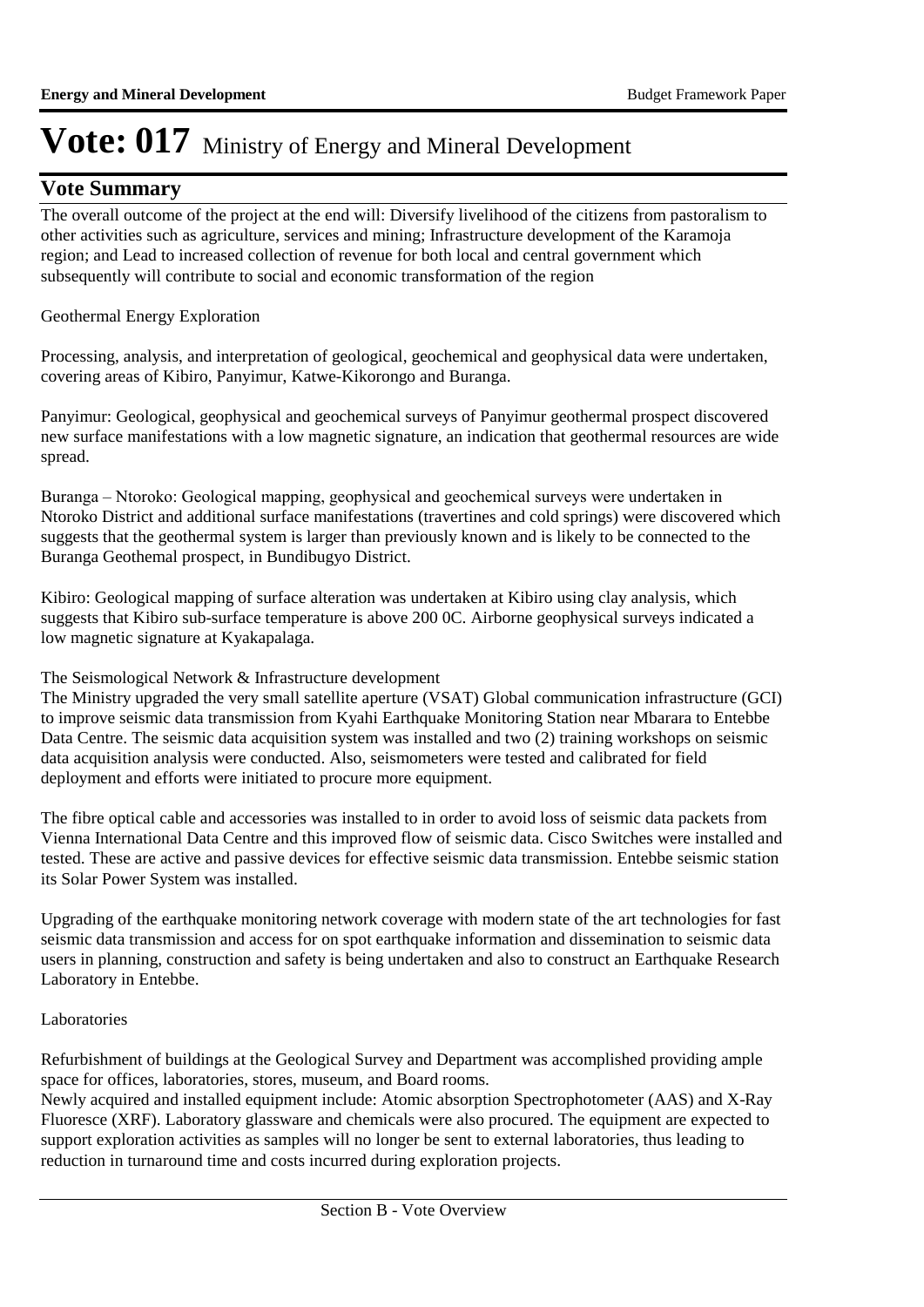### **Vote Summary**

A number of equipment in the mineral dressing and analytical laboratories were also repaired and as a result it is now possible to conduct feasibility studies for the following: rotary sampling; closed circuit grinding tests; both bench top and pilot flotation test work; magnetic separation; and quick pulverization of friable material. Also a new smart ICT infrastructure in the GSMD Board rooms for public presentations was installed.

Non-Tax Revenue (NTR)

The mineral sector has increased Non Tax Revenue (NTR) accruing largely from royalties and mineral license fees. As at 30th June 2013 UGX 13.8 billion in form of NTR from the sector had been collected from royalties, mineral licence fees, and sale of publication and geophysical data.

THE CHALLENGES IN THE ENERGY AND MINERAL DEVELOPMENT SECTOR

Land Acquisition:

To acquire land for infrastructure (pipelines, refinery, power generation, transmission lines and rural electrification projects); petroleum and mineral exploration and development takes a very long time and land is very costly. This delays project development and results into high investment costs.

High power system losses at both technical and commercial levels:

High energy losses reduce the revenues required to provide affordable power. The technical losses are being addressed through rehabilitation and refurbishment of the distribution line network. The actual energy losses performance as of June 2013 was 24.9% against a target of 23.0% for the FY2013/14. The Electricity Regulatory Authority has set a target of 14.7% by 2018.

Low access to modern energy forms especially among rural households:

Expanding electricity coverage to realize the required transformation in rural areas of Uganda in reasonable time poses unique challenges. First, rural areas are characterized by low population densities due to dispersed settlements. Second, a significant number of households are poor and find it difficult to connect and pay for electricity services. Therefore, despite the heavy investment in the construction of the rural electrification infrastructure which is capital intensive, the connection rates have remained very low.

Management of expectations created by the discovery of petroleum:

The public in general and in the areas where the discoveries have been made in particular, expect quick revenues, jobs and businesses, among other things. There are also anxieties about the possible negative aspects of developing the oil resources like environment degradation and how the revenues will be managed. To mitigate this challenge, government has intensified the sharing of information on the realistic development programme of the sector.

#### CONCLUDING REMARKS

The Ministry , in line with its mandate , will continue to vigorously implement the plan for meeting the electricity supply needs of the country; monitor the oil and gas activities including the drilling operations and refining. The ministry will also ensure competition and security in the supply of petroleum products. In addition, the Ministry will continue to encourage firms that intend to carry out mineral exploration all over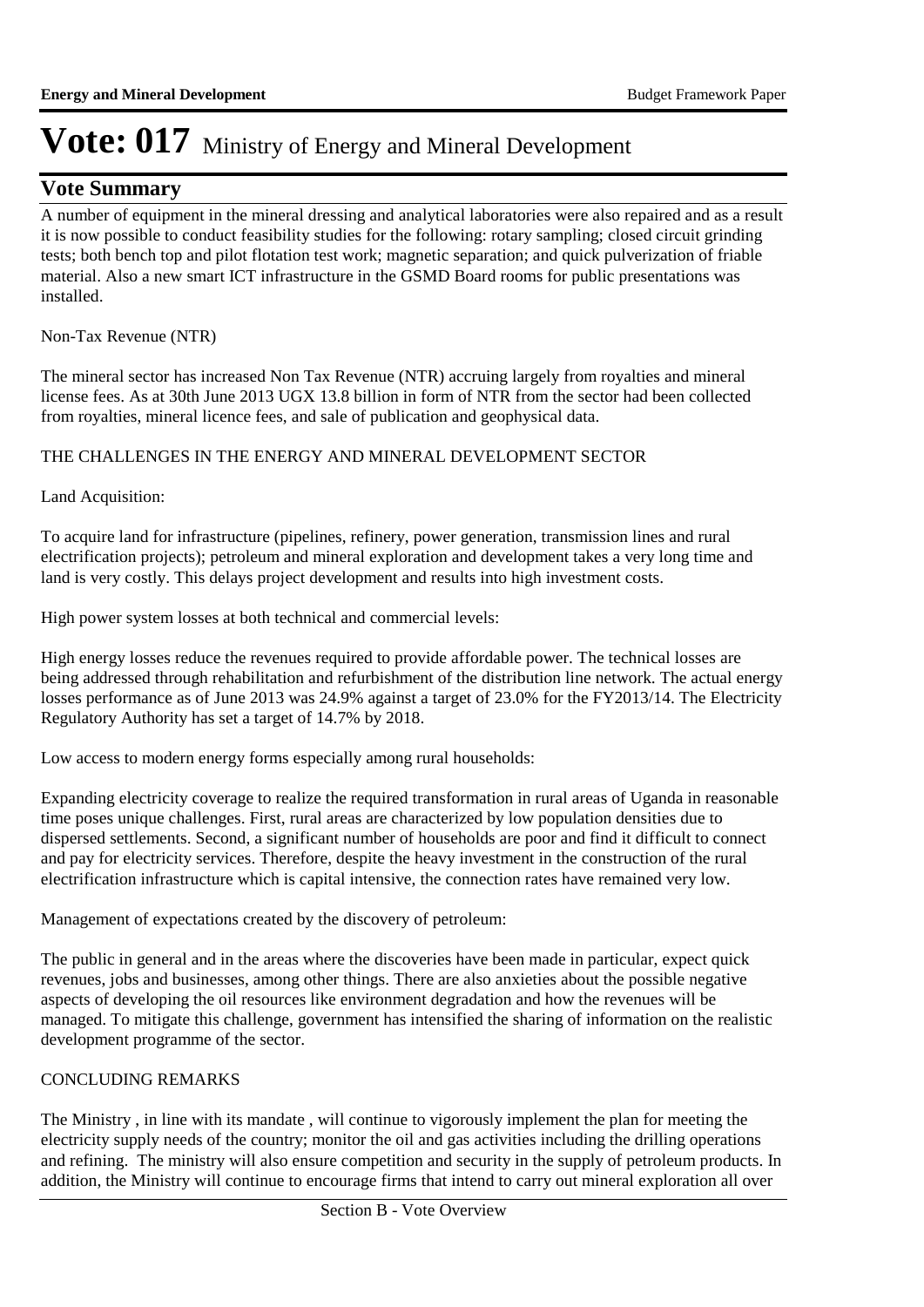### **Vote Summary**

### the country with the view of enhancing mineral production and value addition.

### **Table V2.1: Past and 2014/15 Key Vote Outputs\***

| <i>Vote, Vote Function</i><br><b>Key Output</b>                                            | <b>Approved Budget and</b><br><b>Planned outputs</b>                                                                    |       | 2013/14<br><b>Spending and Outputs</b><br><b>Achieved by End Dec</b>                                                                   |       | 2014/15<br><b>Proposed Budget and</b><br><b>Planned Outputs</b>                                                                                  |        |
|--------------------------------------------------------------------------------------------|-------------------------------------------------------------------------------------------------------------------------|-------|----------------------------------------------------------------------------------------------------------------------------------------|-------|--------------------------------------------------------------------------------------------------------------------------------------------------|--------|
| Vote: 017 Ministry of Energy and Mineral Development                                       |                                                                                                                         |       |                                                                                                                                        |       |                                                                                                                                                  |        |
| Vote Function: 0301 Energy Planning, Management & Infrastructure Dev't                     |                                                                                                                         |       |                                                                                                                                        |       |                                                                                                                                                  |        |
| <b>Output: 030102</b>                                                                      | <b>Energy Efficiency Promotion</b>                                                                                      |       |                                                                                                                                        |       |                                                                                                                                                  |        |
| Description of Outputs:                                                                    | Disseminated 50,000 improved<br>household stoves                                                                        |       | Currently the estimated total<br>numbers of improved charcoal<br>stoves in use stand at 46,000                                         |       | Disseminated 48,000 improved<br>household stoves                                                                                                 |        |
| Performance Indicators:                                                                    |                                                                                                                         |       |                                                                                                                                        |       |                                                                                                                                                  |        |
| No. of improved stoves<br>disseminated to households                                       | 50000                                                                                                                   |       | 125                                                                                                                                    |       | 48,000                                                                                                                                           |        |
| Percentage of Energy Losses 23<br>in the distribution network                              |                                                                                                                         |       | 25                                                                                                                                     |       | $20\,$                                                                                                                                           |        |
| Percentage of Audited<br>Institutions implementing<br>Energy efficiency<br>recommendations | 100                                                                                                                     |       | 100                                                                                                                                    |       | 100                                                                                                                                              |        |
| Output Cost: UShs Bn:                                                                      |                                                                                                                         | 3.473 | UShs $Bn$ :                                                                                                                            | 0.314 | <b>UShs Bn:</b>                                                                                                                                  | 14.722 |
| Output Cost Excl. Ext Fin. UShs Bn:                                                        |                                                                                                                         | 1.573 | <b>UShs Bn:</b>                                                                                                                        | 0.314 | <b>UShs Bn:</b>                                                                                                                                  | 2.237  |
| Output: 030103                                                                             | <b>Renewable Energy Promotion</b>                                                                                       |       |                                                                                                                                        |       |                                                                                                                                                  |        |
| Description of Outputs:                                                                    | Nyagak III Construction to be<br>undertaken.<br>Muzizi feasibility study to be                                          |       | -Feasibility studies have been<br>completed on Nyagak III. -<br>Muzizi feasibility studies are on-<br>going. -Feasibility studies have |       | <b>Nyagak III Construction to be</b><br>undertaken.<br><b>Muzizi IA and PPA.</b>                                                                 |        |
|                                                                                            | completed.                                                                                                              |       | been completed for<br>Nyamwamba.                                                                                                       |       | Nyamwamba: construction to                                                                                                                       |        |
|                                                                                            | Nyamwamba: IA and PPA<br>construction to commence                                                                       |       |                                                                                                                                        |       | commence                                                                                                                                         |        |
|                                                                                            | Solar PV Systems in 7,000<br>household installed Solar<br>Energy Packages in 160 Health<br>Centers. 15 Water pump       |       |                                                                                                                                        |       |                                                                                                                                                  |        |
| Performance Indicators:                                                                    |                                                                                                                         |       |                                                                                                                                        |       |                                                                                                                                                  |        |
| Status of development of<br>Kikagate hydropower plant                                      |                                                                                                                         |       |                                                                                                                                        |       | <b>6. Construction</b>                                                                                                                           |        |
| Number of Solar systems<br>installed                                                       | 7000                                                                                                                    |       | 1000                                                                                                                                   |       | 7,500                                                                                                                                            |        |
| No. of Renewable Energy<br>projects under development                                      | 4                                                                                                                       |       | 4                                                                                                                                      |       |                                                                                                                                                  |        |
| Status of development of<br>Maziba hydropower plant                                        |                                                                                                                         |       |                                                                                                                                        |       | Procurement process for the<br>contractor after channeling of<br>the additional financing to<br><b>UEDCL</b> the implementing<br>Agency is done. |        |
| Output Cost: UShs Bn:                                                                      |                                                                                                                         | 2.565 | UShs Bn:                                                                                                                               | 0.388 | <b>UShs Bn:</b>                                                                                                                                  | 7.582  |
| Output Cost Excl. Ext Fin. UShs Bn:                                                        |                                                                                                                         | 1.905 | UShs Bn:                                                                                                                               | 0.388 | <b>UShs Bn:</b>                                                                                                                                  | 2.347  |
| <b>Output: 030104</b>                                                                      | <b>Increased Rural Electrification</b>                                                                                  |       |                                                                                                                                        |       |                                                                                                                                                  |        |
| Description of Outputs:                                                                    | Continued to implement Rural<br>Electrification schemes to<br>extend power to district<br>headquarters and rural growth |       | Done under Vote 123                                                                                                                    |       | Construct 720km of 132kV and<br>419km of 220kV transmission<br>line;                                                                             |        |

Section B - Vote Overview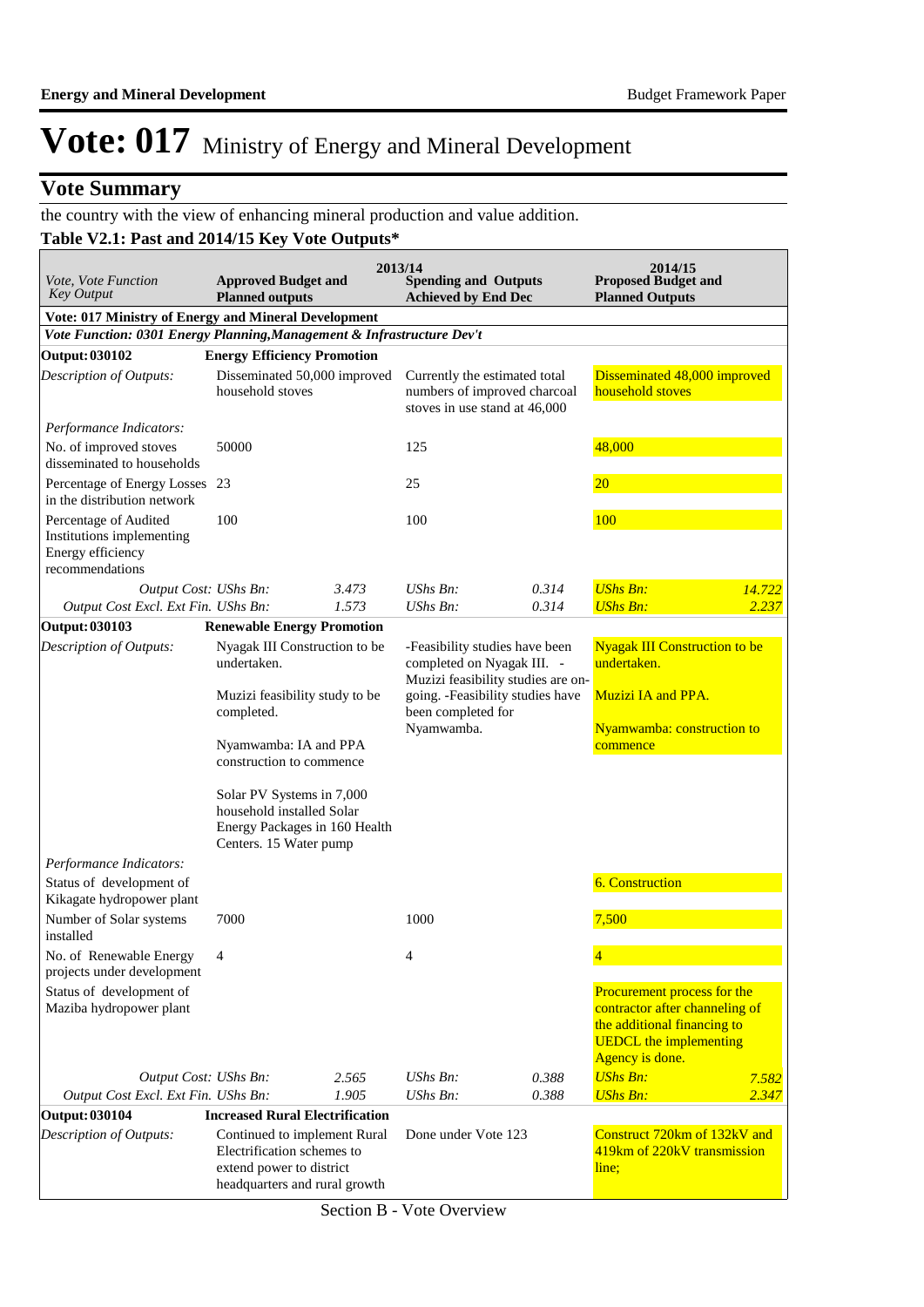### **Vote Summary**

| Vote, Vote Function<br><b>Key Output</b>                                                 | <b>Approved Budget and</b><br><b>Planned outputs</b>            | 2013/14                                                                                                                      | <b>Spending and Outputs</b><br><b>Achieved by End Dec</b> |                                                                                                                          | 2014/15<br><b>Proposed Budget and</b><br><b>Planned Outputs</b>                                                                                                                             |                             |
|------------------------------------------------------------------------------------------|-----------------------------------------------------------------|------------------------------------------------------------------------------------------------------------------------------|-----------------------------------------------------------|--------------------------------------------------------------------------------------------------------------------------|---------------------------------------------------------------------------------------------------------------------------------------------------------------------------------------------|-----------------------------|
|                                                                                          | centres.                                                        |                                                                                                                              |                                                           |                                                                                                                          | Connect at least 5 district<br>headquarters to the national grid                                                                                                                            |                             |
| Performance Indicators:                                                                  |                                                                 |                                                                                                                              |                                                           |                                                                                                                          |                                                                                                                                                                                             |                             |
| Number of District                                                                       | 10                                                              |                                                                                                                              | $\mathbf{0}$                                              |                                                                                                                          | 5                                                                                                                                                                                           |                             |
| Headquaters electrified                                                                  |                                                                 |                                                                                                                              |                                                           |                                                                                                                          |                                                                                                                                                                                             |                             |
| Distance in KM of Rural<br>Electrification schemes<br>covered with Government<br>support | 1200                                                            |                                                                                                                              | $\boldsymbol{0}$                                          |                                                                                                                          | 1,200                                                                                                                                                                                       |                             |
| Output Cost: UShs Bn:                                                                    |                                                                 | 2.990                                                                                                                        | $UShs Bn$ :                                               | 0.111                                                                                                                    | <b>UShs Bn:</b>                                                                                                                                                                             | 3.442                       |
| Output Cost Excl. Ext Fin. UShs Bn:                                                      |                                                                 | 1.030                                                                                                                        | UShs Bn:                                                  | 0.111                                                                                                                    | <b>UShs Bn:</b>                                                                                                                                                                             | 0.822                       |
| Output: 030152                                                                           |                                                                 | Thermal and Small Hydro Power Generation (UETCL)                                                                             |                                                           |                                                                                                                          |                                                                                                                                                                                             |                             |
| Description of Outputs:                                                                  | protracted discussions with<br>investors                        | Works have been delayed due to NA                                                                                            |                                                           |                                                                                                                          | To continue with the<br>discussions with investors                                                                                                                                          |                             |
| Output Cost: UShs Bn:                                                                    |                                                                 | 68.000                                                                                                                       | $UShs Bn$ :                                               | 15.705                                                                                                                   | <b>UShs Bn:</b>                                                                                                                                                                             | 92.090                      |
| <b>Vote Function Cost</b>                                                                | <b>UShs Bn:</b>                                                 |                                                                                                                              | 469.195 UShs Bn:                                          |                                                                                                                          | 42.425 UShs Bn:                                                                                                                                                                             | 293.582                     |
| VF Cost Excl. Ext Fin.                                                                   | <b>UShs Bn</b>                                                  |                                                                                                                              | 117.867 UShs Bn                                           |                                                                                                                          | 42.425 UShs Bn                                                                                                                                                                              | 102.867                     |
| Vote Function: 0302 Large Hydro power infrastructure                                     |                                                                 |                                                                                                                              |                                                           |                                                                                                                          |                                                                                                                                                                                             |                             |
| <b>Output: 030280</b>                                                                    |                                                                 | <b>Large Hydro Power Infrastructure</b>                                                                                      |                                                           |                                                                                                                          |                                                                                                                                                                                             |                             |
| Description of Outputs:                                                                  | Construction of Karuma<br>Hydropower Plant starts.              |                                                                                                                              | and transmission line.                                    | A Contract has been executed<br>with Sinohydro Corporation to<br>construct both the power plant                          | <b>Construction of Karuma</b><br><b>Hydropower Plant progresses at</b><br>10% of works.                                                                                                     |                             |
|                                                                                          |                                                                 |                                                                                                                              | August 2013.                                              | H.E. the President officiated the<br>ground breaking on the 12th                                                         |                                                                                                                                                                                             |                             |
| Performance Indicators:                                                                  |                                                                 |                                                                                                                              |                                                           |                                                                                                                          |                                                                                                                                                                                             |                             |
| Percentage of land freed up<br>for contractors                                           |                                                                 |                                                                                                                              | 20                                                        |                                                                                                                          | 80                                                                                                                                                                                          |                             |
| Percentage of land claimant<br>paid under Resettlement<br>Action Plan (RAP)              | 20                                                              |                                                                                                                              | 20                                                        |                                                                                                                          | 90                                                                                                                                                                                          |                             |
| Output Cost: UShs Bn:                                                                    |                                                                 | 1,091.900                                                                                                                    | $UShs Bn$ :                                               | 32.338                                                                                                                   | <b>UShs Bn:</b>                                                                                                                                                                             | 1.096.900                   |
| <b>Vote Function Cost</b><br>VF Cost Excl. Ext Fin.                                      | <b>UShs Bn:</b><br><b>UShs Bn</b>                               | 1,096.900                                                                                                                    | 1,098.245 UShs Bn:<br><b>UShs Bn</b>                      |                                                                                                                          | 32.341 UShs Bn:<br>32.341 UShs Bn                                                                                                                                                           | 1,250.063<br>1.096.900      |
| Vote Function: 0303 Petroleum Exploration, Development & Production                      |                                                                 |                                                                                                                              |                                                           |                                                                                                                          |                                                                                                                                                                                             |                             |
| Output: 030303                                                                           |                                                                 | Capacity Building for the oil & gas sector                                                                                   |                                                           |                                                                                                                          |                                                                                                                                                                                             |                             |
| Description of Outputs:                                                                  | in Petroleum Geoscience,<br>Engineering and Refinery<br>Design. | Train eight (8) members of staff Five (5) staff members<br>Increase national participation<br>from the current approx 10% to | Economics and<br>Environment.                             | commenced their Masters in<br>Petroleum Geosciences, Law,<br>Two (2) members continued<br>their Masters in Petroleum Law | Train eight (6) members of staff<br>in Petroleum Geoscience,<br><b>Engineering and Refinery</b><br>Design. Also 20 staff fully<br>complete their courses<br>Increase national participation | PAU, NATOIL and PD in place |
|                                                                                          | 20%                                                             |                                                                                                                              | Management, respectively.                                 | and Policy, and Environmental                                                                                            | from the current approx 10% to<br>20%                                                                                                                                                       |                             |
| Performance Indicators:<br>Number of Officials who                                       | 100                                                             |                                                                                                                              | 7                                                         |                                                                                                                          | $\overline{20}$                                                                                                                                                                             |                             |
| successfully complete                                                                    |                                                                 |                                                                                                                              |                                                           |                                                                                                                          |                                                                                                                                                                                             |                             |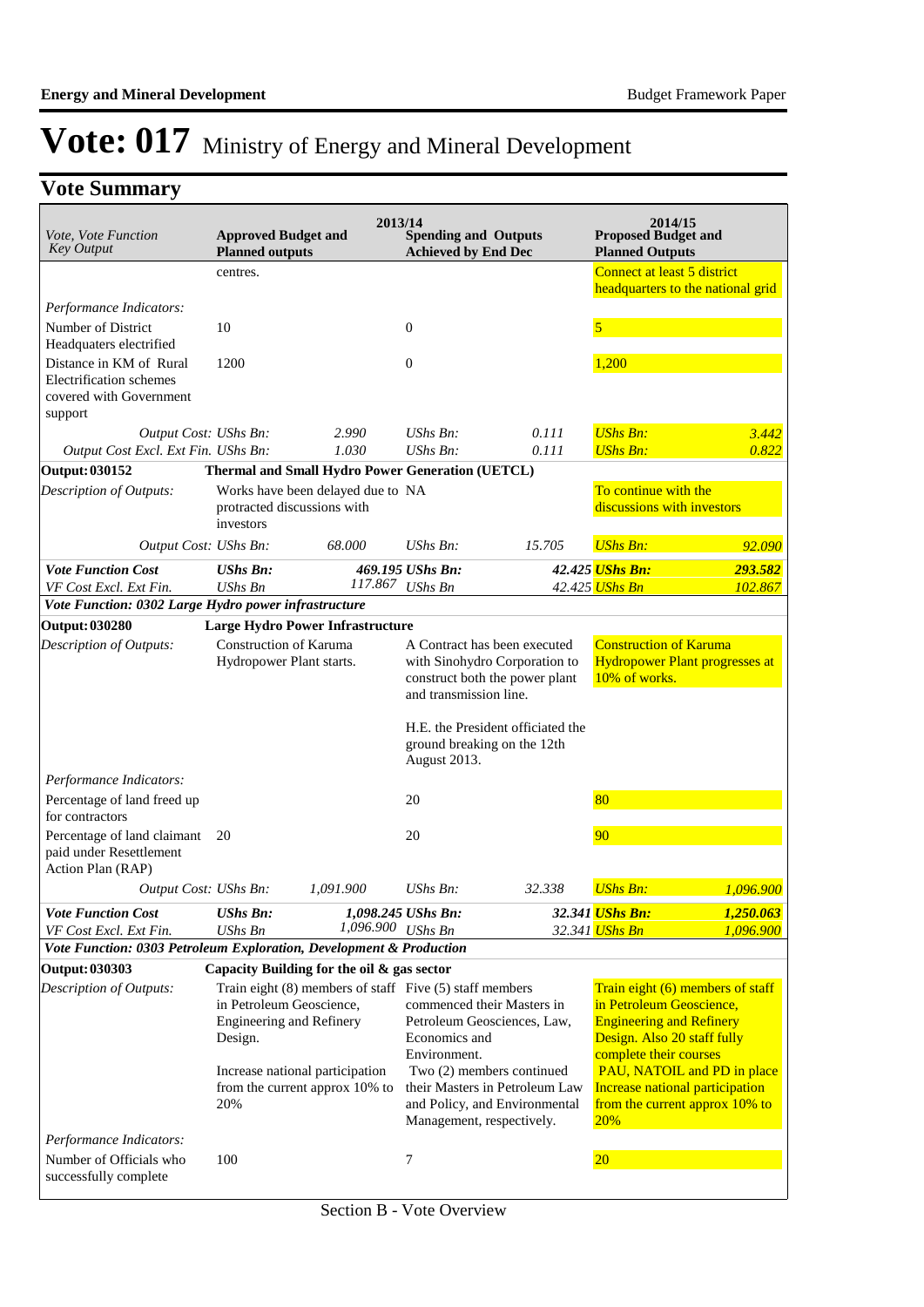### **Vote Summary**

| Vote, Vote Function<br><b>Key Output</b>                                                                         | <b>Approved Budget and</b>                                                                                             |                | 2013/14<br><b>Spending and Outputs</b>                                                                                |                                                                                                                                                                           | 2014/15<br><b>Proposed Budget and</b>                                                                 |                |
|------------------------------------------------------------------------------------------------------------------|------------------------------------------------------------------------------------------------------------------------|----------------|-----------------------------------------------------------------------------------------------------------------------|---------------------------------------------------------------------------------------------------------------------------------------------------------------------------|-------------------------------------------------------------------------------------------------------|----------------|
|                                                                                                                  | <b>Planned outputs</b>                                                                                                 |                | <b>Achieved by End Dec</b>                                                                                            |                                                                                                                                                                           | <b>Planned Outputs</b>                                                                                |                |
| professional training in Oil<br>and Gas                                                                          |                                                                                                                        |                |                                                                                                                       |                                                                                                                                                                           |                                                                                                       |                |
| Number of Government                                                                                             | 8                                                                                                                      |                | 5                                                                                                                     |                                                                                                                                                                           | $\overline{6}$                                                                                        |                |
| Officials enrolled for<br>professional training in Oil                                                           |                                                                                                                        |                |                                                                                                                       |                                                                                                                                                                           |                                                                                                       |                |
| and gas discipline                                                                                               |                                                                                                                        |                |                                                                                                                       |                                                                                                                                                                           |                                                                                                       |                |
| The petroleum institutions<br>established (Petroleum<br>Directorate, the Petroleum<br>Authority and the National |                                                                                                                        |                |                                                                                                                       |                                                                                                                                                                           | <b>Three institutions</b><br><b>PAU, NATOIL and PD</b><br>established                                 |                |
| Oil Company)                                                                                                     |                                                                                                                        |                |                                                                                                                       |                                                                                                                                                                           |                                                                                                       |                |
| Output Cost: UShs Bn:<br>Output Cost Excl. Ext Fin. UShs Bn:                                                     |                                                                                                                        | 8.682<br>3.781 | $UShs Bn$ :<br>UShs Bn:                                                                                               | 1.178<br>1.178                                                                                                                                                            | <b>UShs Bn:</b><br><b>UShs Bn:</b>                                                                    | 1.165<br>1.165 |
| Output: 030304                                                                                                   |                                                                                                                        |                |                                                                                                                       |                                                                                                                                                                           |                                                                                                       |                |
|                                                                                                                  | <b>Monitoring Upstream petroleum activities</b>                                                                        |                |                                                                                                                       |                                                                                                                                                                           |                                                                                                       |                |
| Description of Outputs:                                                                                          | Monitor drilling of 30 wells in<br>three (3) EAs in the Albertine<br>Graben.                                           |                | Monitoring of the drilling<br>activities in EA1, EA1A and<br>EA2 was done                                             |                                                                                                                                                                           | <b>Continue to Monitor drilling of</b><br>$30$ wells in three $(3)$ Eas in the<br>Albertine Graben.   |                |
|                                                                                                                  | Monitor testing of at least 10<br>wells in the Graben.                                                                 |                |                                                                                                                       |                                                                                                                                                                           | Monitor testing of at least 10<br>wells in the Graben.                                                |                |
|                                                                                                                  | Monitor of ten (10) campaigns<br>of seismic and other Geological<br>and Geophysical (G&G)<br>activities.               |                |                                                                                                                       |                                                                                                                                                                           |                                                                                                       |                |
| Performance Indicators:                                                                                          |                                                                                                                        |                |                                                                                                                       |                                                                                                                                                                           |                                                                                                       |                |
| Number of line (km) of<br>seismic data acquired.                                                                 | 800                                                                                                                    |                | 114                                                                                                                   |                                                                                                                                                                           | 800                                                                                                   |                |
| Number of wells drilled                                                                                          | 30                                                                                                                     |                | 6                                                                                                                     |                                                                                                                                                                           | 30 <sup>°</sup>                                                                                       |                |
| % of compliance on<br>recommended follow up<br>actions                                                           | 100                                                                                                                    |                | 100                                                                                                                   |                                                                                                                                                                           | 100                                                                                                   |                |
| Output Cost: UShs Bn:                                                                                            |                                                                                                                        | 1.978          | $UShs Bn$ :                                                                                                           | 0.405                                                                                                                                                                     | <b>UShs Bn:</b>                                                                                       | 0.196          |
| Output Cost Excl. Ext Fin. UShs Bn:                                                                              |                                                                                                                        | 1.628          | UShs Bn:                                                                                                              | 0.405                                                                                                                                                                     | <b>UShs Bn:</b>                                                                                       | 0.196          |
| Output: 030305                                                                                                   | Develop and implement a communication strategy for oil $\&$ gas in the country                                         |                |                                                                                                                       |                                                                                                                                                                           |                                                                                                       |                |
| Description of Outputs:                                                                                          | Public awareness in the oil and<br>gas sector undertaken.                                                              |                | -The Ministry held fourteen                                                                                           | (14) radio talk shows; seven in<br>the AlbertineGraben; three in                                                                                                          | Public awareness in the oil and<br>gas sector undertaken.                                             |                |
|                                                                                                                  | Involvement of the public and<br>other stakeholders in the oil and Kampala/Central region.<br>gas activities achieved. |                | -Held nine stakeholder                                                                                                | Northern Uganda; and four in                                                                                                                                              | $\Box$ Involvement of the public and<br>other stakeholders in the oil and<br>gas activities achieved. |                |
|                                                                                                                  | Departmental website<br>maintained.                                                                                    |                | workshops in the<br>AlbertineGraben;<br>-Newspaper inserts on progress                                                |                                                                                                                                                                           | Departmental website<br>maintained.                                                                   |                |
|                                                                                                                  |                                                                                                                        |                | of the implementation of the<br>National Oil and Gas Policy,<br>Hoima;<br>-Maintained and updated the<br>PEPD website | were prepared and circulated in<br>four national/local newspapers;<br>-Participated in the two cross-<br>border dialogues organised by<br>International Alert in Arua and |                                                                                                       |                |

Section B - Vote Overview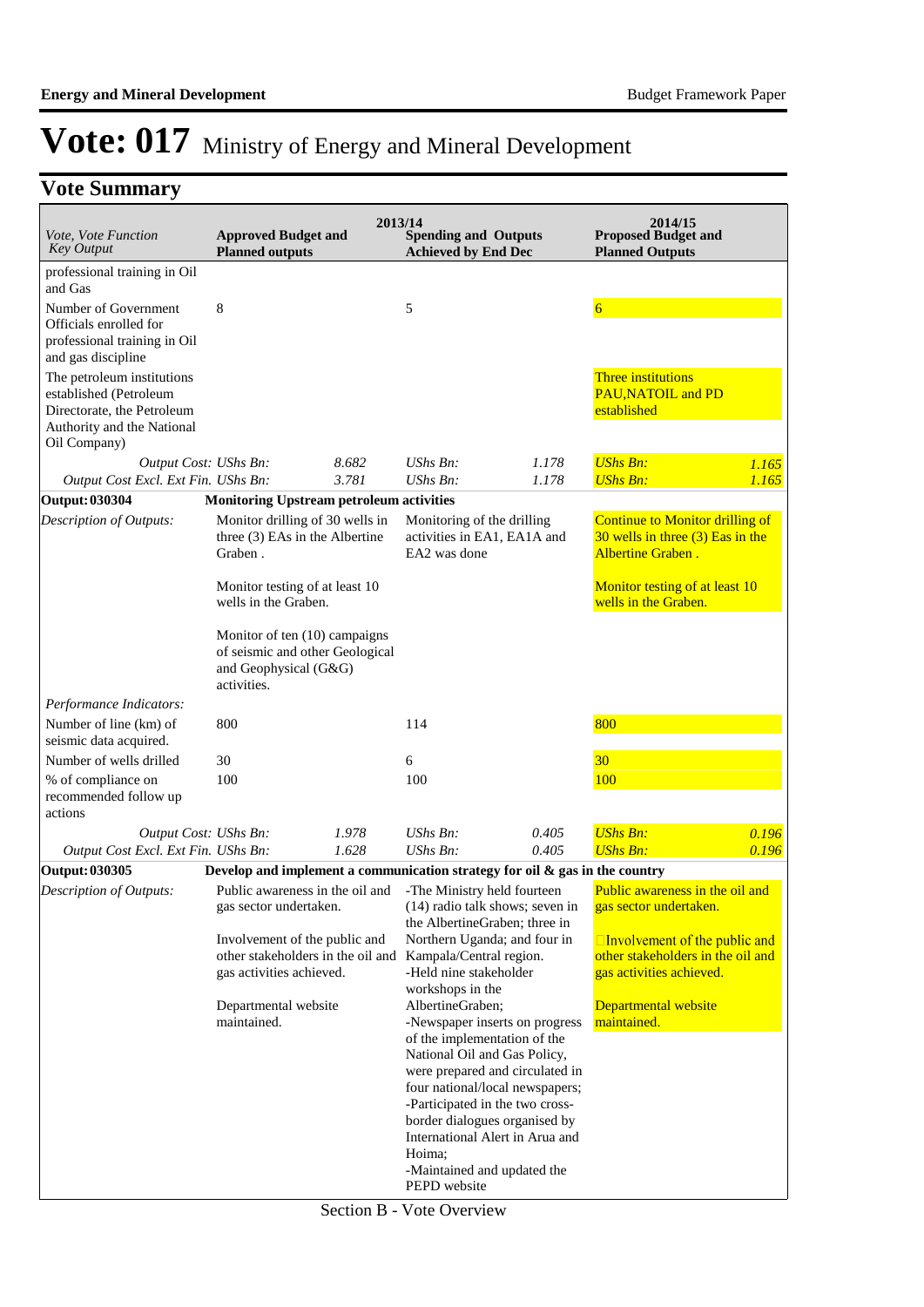### **Vote Summary**

| Vote, Vote Function<br><b>Key Output</b>                                                                    | <b>Approved Budget and</b><br><b>Planned outputs</b>                                                                                                                    |                                 | 2013/14<br><b>Spending and Outputs</b><br><b>Achieved by End Dec</b>    |                               | 2014/15<br><b>Proposed Budget and</b><br><b>Planned Outputs</b>                                                                                                      |                |
|-------------------------------------------------------------------------------------------------------------|-------------------------------------------------------------------------------------------------------------------------------------------------------------------------|---------------------------------|-------------------------------------------------------------------------|-------------------------------|----------------------------------------------------------------------------------------------------------------------------------------------------------------------|----------------|
|                                                                                                             |                                                                                                                                                                         |                                 | was visited by an average of<br>2247 people per month.                  | (www.petroleum.go.ug), which  |                                                                                                                                                                      |                |
| Performance Indicators:<br>Numbr of stakeholder<br>cmmunities consulted and                                 | 20                                                                                                                                                                      |                                 | 5                                                                       |                               | $20\,$                                                                                                                                                               |                |
| sensitized<br>Output Cost: UShs Bn:<br>Output Cost Excl. Ext Fin. UShs Bn:                                  |                                                                                                                                                                         | 1.472<br>1.008                  | $UShs Bn$ :<br>UShs Bn:                                                 | 0.260<br>0.260                | <b>UShs Bn:</b><br><b>UShs Bn:</b>                                                                                                                                   | 0.045<br>0.045 |
| <b>Output: 030380</b>                                                                                       | <b>Oil Refinery Construction</b>                                                                                                                                        |                                 |                                                                         |                               |                                                                                                                                                                      |                |
| Description of Outputs:                                                                                     | Land for the refinery and<br>supporting infrastructure<br>acquired.                                                                                                     |                                 | - Works commenced on<br>process, expected to last 8<br>months.          | compensation and resettlement | <b>Finalise acquisition of Land for</b><br>the refinery and supporting<br>infrastructure                                                                             |                |
|                                                                                                             | Continued implementation of<br>Logistics study<br>recommendations.                                                                                                      |                                 | - Disclosure of amounts to be<br>paid has been done                     |                               | Continued implementation of<br><b>Logistics study</b><br>recommendations.<br><b>Transaction Advisor's assigned</b><br>duties for Refinery development<br>undertaken. |                |
|                                                                                                             | Transaction Advisor's assigned<br>undertaken.                                                                                                                           | duties for Refinery development |                                                                         |                               |                                                                                                                                                                      |                |
|                                                                                                             | Pre - Front End Engineering<br>Design (FEED) for refinery<br>development completed.                                                                                     |                                 |                                                                         |                               | <b>Pre - Front End Engineering</b><br>Design (FEED) for refinery<br>development completed.                                                                           |                |
| Performance Indicators:                                                                                     |                                                                                                                                                                         |                                 |                                                                         |                               |                                                                                                                                                                      |                |
| Number of people resettled<br>under RAP implementation<br>to free the 29 sq.km land for<br>the oil refinery | 4. RAP Implementation                                                                                                                                                   |                                 | $\boldsymbol{0}$                                                        |                               | 4. RAP Implementation                                                                                                                                                |                |
| Way-leaves for the pipelines<br>to and from the Refinery<br>acquired                                        |                                                                                                                                                                         |                                 |                                                                         |                               | 4. RAP Implementation                                                                                                                                                |                |
| Logistics study report for the<br>Oil Refinery finalized and<br>submitted                                   |                                                                                                                                                                         |                                 |                                                                         |                               | 70                                                                                                                                                                   |                |
| Lead investor for the<br>Refinery Development<br>procured                                                   |                                                                                                                                                                         |                                 |                                                                         |                               | 6. Front End Enginering<br>Designs (FEED)                                                                                                                            |                |
| Output Cost: UShs Bn:                                                                                       |                                                                                                                                                                         | 39.085                          | UShs Bn:                                                                | 7.354                         | <b>UShs Bn:</b>                                                                                                                                                      | 32.278         |
| Output Cost Excl. Ext Fin. UShs Bn:                                                                         |                                                                                                                                                                         | 32.696                          | UShs Bn:                                                                | 7.354                         | <b>UShs Bn:</b>                                                                                                                                                      | 29.888         |
| <b>Vote Function Cost</b>                                                                                   | <b>UShs Bn:</b>                                                                                                                                                         |                                 | 70.733 UShs Bn:                                                         |                               | 25.332 UShs Bn:                                                                                                                                                      | 38.622         |
| VF Cost Excl. Ext Fin.                                                                                      | <b>UShs Bn</b>                                                                                                                                                          |                                 | 56.414 UShs Bn                                                          |                               | 25.332 <mark>UShs Bn</mark>                                                                                                                                          | 36.232         |
| Vote Function: 0304 Petroleum Supply, Infrastructure and Regulation                                         |                                                                                                                                                                         |                                 |                                                                         |                               |                                                                                                                                                                      |                |
| <b>Output: 030402</b><br>Description of Outputs:                                                            | Management and Monitoring of petroleum supply Industry<br>Petroleum supply market<br>operations monitored for<br>compliance to Petroleum<br>Supply Act, 2003. Petroleum | standards enforced; Compliance  | Petroleum supply market<br>compliance to Petroleum<br>Supply Act, 2003. | operations were monitored for | Petroleum supply market<br>operations monitored for<br>compliance to Petroleum<br>Supply Act, 2003. Petroleum<br>standards enforced; Compliance                      |                |
|                                                                                                             | with applications for new                                                                                                                                               |                                 |                                                                         | Petroleum standards enforced; | with applications for new                                                                                                                                            |                |

Petroleum standards enforced; Compliance with applications for new licenses evalauted

licenses evalauted

licenses evalauted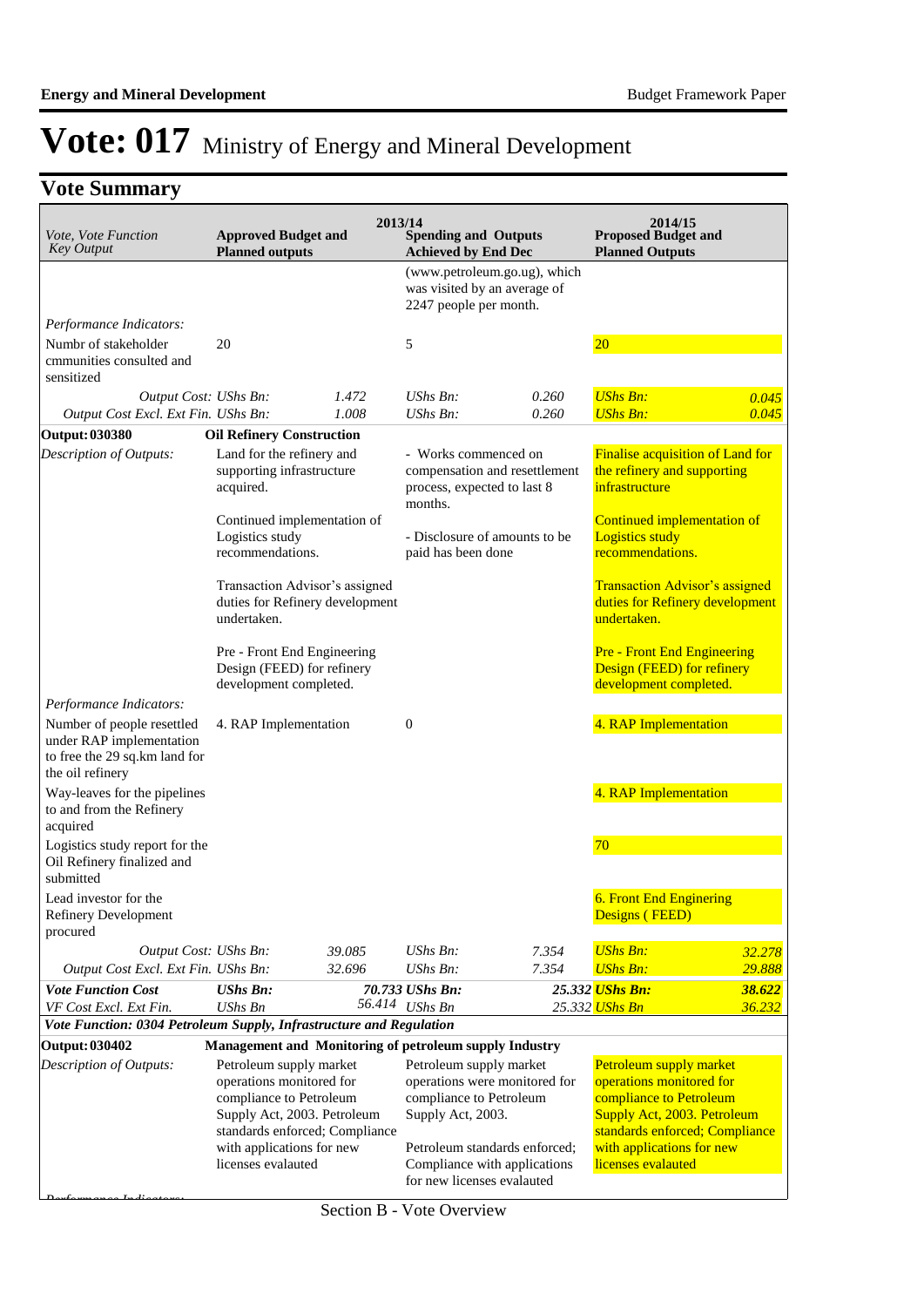### **Vote Summary**

| Vote, Vote Function<br><b>Key Output</b>                                                  | <b>Approved Budget and</b><br><b>Planned outputs</b>                                                                                                             |       | 2013/14<br><b>Spending and Outputs</b><br><b>Achieved by End Dec</b>                                                                                                                                                    |       | 2014/15<br><b>Proposed Budget and</b><br><b>Planned Outputs</b>                                                                                                                                                        |       |
|-------------------------------------------------------------------------------------------|------------------------------------------------------------------------------------------------------------------------------------------------------------------|-------|-------------------------------------------------------------------------------------------------------------------------------------------------------------------------------------------------------------------------|-------|------------------------------------------------------------------------------------------------------------------------------------------------------------------------------------------------------------------------|-------|
| Number of petroleum                                                                       |                                                                                                                                                                  |       | 20                                                                                                                                                                                                                      |       | 350                                                                                                                                                                                                                    |       |
| facilities monitored                                                                      |                                                                                                                                                                  |       |                                                                                                                                                                                                                         |       |                                                                                                                                                                                                                        |       |
| Number of days of stock<br>levels for white products at<br>petroleum facilities           | 0.07                                                                                                                                                             |       | 0.07                                                                                                                                                                                                                    |       | <b>10</b>                                                                                                                                                                                                              |       |
| % of the facilities confirming 15<br>to the Petroleum facilities<br>standards monitored   |                                                                                                                                                                  |       | 5                                                                                                                                                                                                                       |       | 80                                                                                                                                                                                                                     |       |
| conforming to standards<br>Output Cost: UShs Bn:                                          |                                                                                                                                                                  | 0.362 | $UShs Bn$ :                                                                                                                                                                                                             | 0.096 | <b>UShs Bn:</b>                                                                                                                                                                                                        | 0.316 |
| Output: 030405                                                                            | <b>Development of Petroleum Refinery and Processing</b>                                                                                                          |       |                                                                                                                                                                                                                         |       |                                                                                                                                                                                                                        |       |
| Description of Outputs:                                                                   |                                                                                                                                                                  |       | N/A                                                                                                                                                                                                                     |       | Refinery activities transferred to<br>the Refinery project                                                                                                                                                             |       |
| Output Cost: UShs Bn:                                                                     |                                                                                                                                                                  | 0.012 | $UShs Bn$ :                                                                                                                                                                                                             | 0.003 | <b>UShs Bn:</b>                                                                                                                                                                                                        | 0.000 |
| Output: 030406                                                                            | Kenya - Uganda - Rwanda Oil pipelines                                                                                                                            |       |                                                                                                                                                                                                                         |       |                                                                                                                                                                                                                        |       |
| Description of Outputs:                                                                   | Supervise wayleaves acquisition Rescheduled for Q3<br>and compensation of Project<br><b>Affected Persons</b>                                                     |       |                                                                                                                                                                                                                         |       | <b>Continue to Supervise</b><br>wayleaves acquisition and<br>compensation of Project<br><b>Affected Persons by the selected</b><br><b>Investor</b>                                                                     |       |
| Output Cost: UShs Bn:                                                                     |                                                                                                                                                                  | 0.057 | UShs Bn:                                                                                                                                                                                                                | 0.016 | <b>UShs Bn:</b>                                                                                                                                                                                                        | 0.053 |
| <b>Vote Function Cost</b>                                                                 | <b>UShs Bn:</b>                                                                                                                                                  |       | 6.245 UShs Bn:                                                                                                                                                                                                          |       | 1.116 UShs Bn:                                                                                                                                                                                                         | 6.245 |
| Vote Function: 0305 Mineral Exploration, Development & Production                         |                                                                                                                                                                  |       |                                                                                                                                                                                                                         |       |                                                                                                                                                                                                                        |       |
| <b>Output: 030502</b>                                                                     | Institutional capacity for the mineral sector                                                                                                                    |       |                                                                                                                                                                                                                         |       |                                                                                                                                                                                                                        |       |
| Description of Outputs:                                                                   | Undetake regular mineral<br>market research on mineral<br>prices.<br>Two (2) workshops to review<br>legal framework and improve<br>mining laws in the subsector. |       | Two (2) workshops to review<br>legal framework and improve<br>mining laws in the subsector.<br>Initiated procurement for<br>Mineral analysis laboratory<br>infrastructure at Geological<br>Survey and Mines Department. |       | <b>Number of Staff trained (short</b><br>term). Number of Staff trained<br>(long term). Number of lab<br>equipment installed. Number of<br>research papers, maps<br>workshops, conferences, and<br>minerals discovered |       |
|                                                                                           |                                                                                                                                                                  |       |                                                                                                                                                                                                                         |       |                                                                                                                                                                                                                        |       |
|                                                                                           | Train Two (2) members of staff<br>in legal and and management<br>best practices                                                                                  |       |                                                                                                                                                                                                                         |       |                                                                                                                                                                                                                        |       |
|                                                                                           | $Six(6)$ members of staff<br>participate in sector investment<br>promotion.                                                                                      |       |                                                                                                                                                                                                                         |       |                                                                                                                                                                                                                        |       |
|                                                                                           | Continue to improve mineral<br>analysis laboratory<br>infrastructure at Geological<br>Survey and Mines Department.                                               |       |                                                                                                                                                                                                                         |       |                                                                                                                                                                                                                        |       |
| Performance Indicators:                                                                   |                                                                                                                                                                  |       |                                                                                                                                                                                                                         |       |                                                                                                                                                                                                                        |       |
| Number of Government<br>Officials/staff enrolled for<br>training in geosciences<br>fields | 40                                                                                                                                                               |       | 4                                                                                                                                                                                                                       |       | 50                                                                                                                                                                                                                     |       |
| Number of equipment,<br>chemicals, and standards<br>purchased for analytical              |                                                                                                                                                                  |       | $\boldsymbol{0}$                                                                                                                                                                                                        |       | <b>10</b>                                                                                                                                                                                                              |       |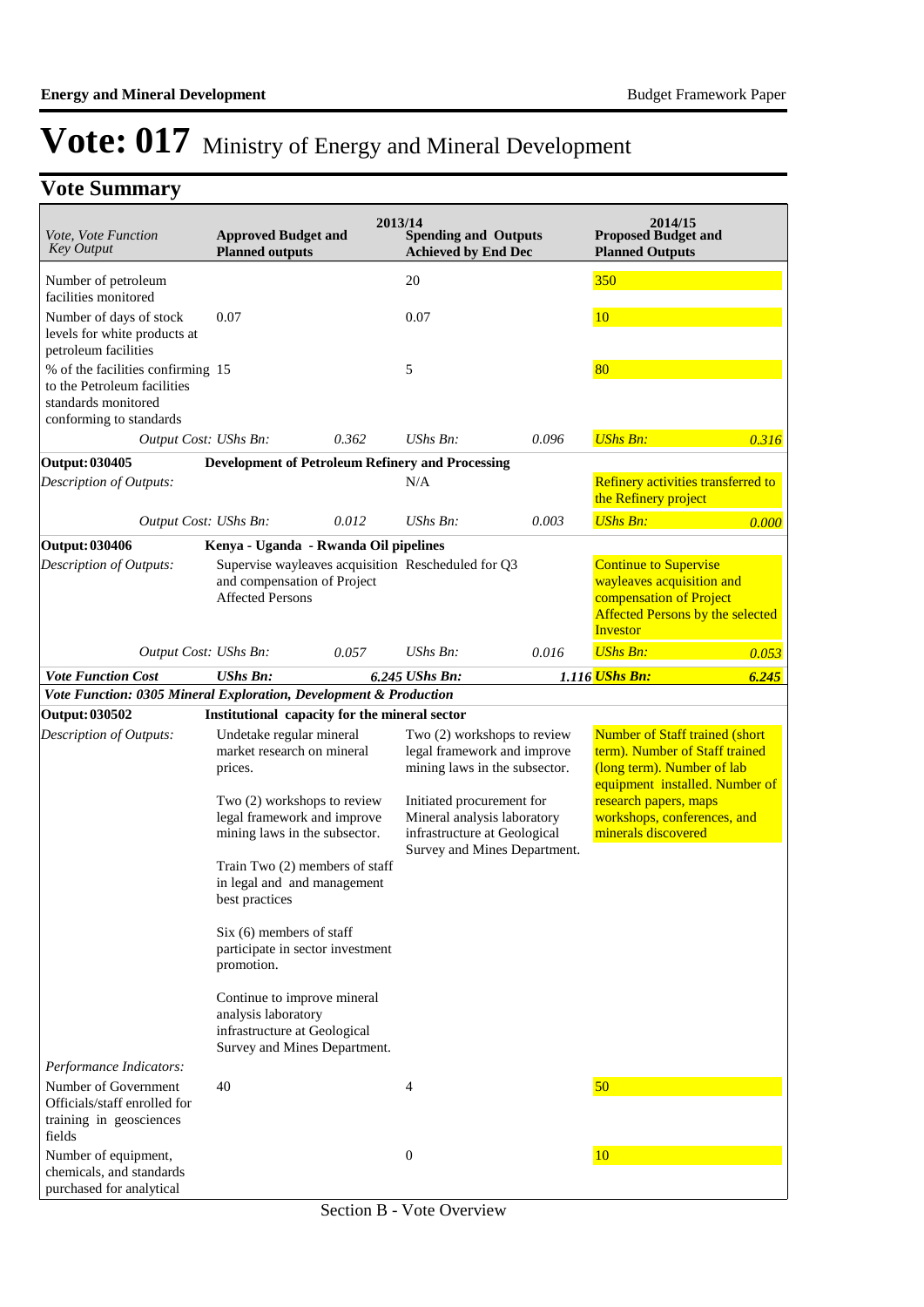### **Vote Summary**

| Vote, Vote Function<br><b>Key Output</b>                                                                     | <b>Approved Budget and</b><br><b>Planned outputs</b>                                                                                                                                                                                                                                                                                                                                                                                                                                                                                                                                                                                                                                                                                                            | 2013/14<br><b>Spending and Outputs</b><br><b>Achieved by End Dec</b>                                                                                                                                                                                                                                                                                                                                                                                                                                                                                                                                                    | 2014/15<br><b>Proposed Budget and</b><br><b>Planned Outputs</b>                                                                                                                                            |
|--------------------------------------------------------------------------------------------------------------|-----------------------------------------------------------------------------------------------------------------------------------------------------------------------------------------------------------------------------------------------------------------------------------------------------------------------------------------------------------------------------------------------------------------------------------------------------------------------------------------------------------------------------------------------------------------------------------------------------------------------------------------------------------------------------------------------------------------------------------------------------------------|-------------------------------------------------------------------------------------------------------------------------------------------------------------------------------------------------------------------------------------------------------------------------------------------------------------------------------------------------------------------------------------------------------------------------------------------------------------------------------------------------------------------------------------------------------------------------------------------------------------------------|------------------------------------------------------------------------------------------------------------------------------------------------------------------------------------------------------------|
| laboratories                                                                                                 |                                                                                                                                                                                                                                                                                                                                                                                                                                                                                                                                                                                                                                                                                                                                                                 |                                                                                                                                                                                                                                                                                                                                                                                                                                                                                                                                                                                                                         |                                                                                                                                                                                                            |
| Number of mineral artisans<br>and small scale miners<br>trained                                              | 600                                                                                                                                                                                                                                                                                                                                                                                                                                                                                                                                                                                                                                                                                                                                                             | 85                                                                                                                                                                                                                                                                                                                                                                                                                                                                                                                                                                                                                      | 700                                                                                                                                                                                                        |
| Output Cost: UShs Bn:                                                                                        | 0.352                                                                                                                                                                                                                                                                                                                                                                                                                                                                                                                                                                                                                                                                                                                                                           | $UShs Bn$ :<br>0.098                                                                                                                                                                                                                                                                                                                                                                                                                                                                                                                                                                                                    | <b>UShs Bn:</b><br>0.352                                                                                                                                                                                   |
| <b>Output: 030503</b>                                                                                        |                                                                                                                                                                                                                                                                                                                                                                                                                                                                                                                                                                                                                                                                                                                                                                 | Mineral Exploration, development, production and value-addition promoted                                                                                                                                                                                                                                                                                                                                                                                                                                                                                                                                                |                                                                                                                                                                                                            |
| Description of Outputs:<br>Performance Indicators:<br>Number of geological maps<br>produced and disseminated | feed domestic iron and steel<br>industry.<br>Sukulu need Ug.shs135bn for<br>RAP of 2, 500 families.<br>Detailed Geological,<br>geophysical, geochemical<br>surveys of key strategic<br>minerals relevant for domestic<br>industrialization.<br>Enabling agriculture<br>productivity and mapping of<br>Iganga, Kitaka-<br>Buhweju, Masindi- Karuma,<br>Naigobya, Mayuge Iron<br>Ore, Kafunjo-Ntugamo, Kaiso-<br>Bukusu a follow up of 16<br>mineral targets.<br>Promotion of Karamoja<br>Airborne surveys. And<br>Geothermal development,<br>upgrading installation of<br>earthquake monitoring network.<br>Promote agro-geology as<br><b>Coporate Social Responsibility</b><br>(CSR) to Agriculture sector.<br>Map geosites as CSR to<br>Tourism sector.<br>250 | Muko iron ore is being mined to Detailed Geological and<br>Geochemical Surveys of Sheets<br>63/3 (Busesa) and 62/2<br>(Namwendwa):<br>- Two hundred and ten (210)<br>geological observation points<br>for each sheet (Figure 1 and 2);<br>- Fifty (50) rock samples to be<br>collected per sheet for<br>petrographic and microscopic<br>study;<br>- One hundred (100) stream<br>sediment samples;<br>- Detailed soil geochemistry on<br>grid of 100 m x 50 m over an<br>area of 800 m by 250 m with<br>prominent structures and<br>lineaments that would result in<br>75 geochemical sampling points<br>per sheet.<br>1 | Number of new mineral<br>investiment projects initiated (5<br><b>Mining Leases issued). Number</b><br>of mineral targets mapped (10<br>mineral commodities per year).<br>4 topographocal map sheets<br>300 |
| Exploration and mining on<br>Muko Iron ore resources<br>and deposits in South West<br>Uganda Monitored       |                                                                                                                                                                                                                                                                                                                                                                                                                                                                                                                                                                                                                                                                                                                                                                 |                                                                                                                                                                                                                                                                                                                                                                                                                                                                                                                                                                                                                         | 65                                                                                                                                                                                                         |
| Development of Sukulu                                                                                        |                                                                                                                                                                                                                                                                                                                                                                                                                                                                                                                                                                                                                                                                                                                                                                 |                                                                                                                                                                                                                                                                                                                                                                                                                                                                                                                                                                                                                         | 30                                                                                                                                                                                                         |
| phosphates project<br>Output Cost: UShs Bn:                                                                  | 1.521                                                                                                                                                                                                                                                                                                                                                                                                                                                                                                                                                                                                                                                                                                                                                           | <b>UShs Bn:</b><br>0.257                                                                                                                                                                                                                                                                                                                                                                                                                                                                                                                                                                                                | <b>UShs Bn:</b><br>1.617                                                                                                                                                                                   |
| <b>Output: 030505</b>                                                                                        | Licencing and inspection                                                                                                                                                                                                                                                                                                                                                                                                                                                                                                                                                                                                                                                                                                                                        |                                                                                                                                                                                                                                                                                                                                                                                                                                                                                                                                                                                                                         |                                                                                                                                                                                                            |
| Description of Outputs:                                                                                      | Undertake administrative<br>reviews of all mineral rights<br>(licenses).                                                                                                                                                                                                                                                                                                                                                                                                                                                                                                                                                                                                                                                                                        | Inspections and monitoring<br>were undertaken in Districts of<br>Mukono (gold), Jinja (copper<br>smelter), Tororo, Busia (gold),                                                                                                                                                                                                                                                                                                                                                                                                                                                                                        | 120 mineral rights<br>12 site<br>granted.<br>inspections                                                                                                                                                   |

Section B - Vote Overview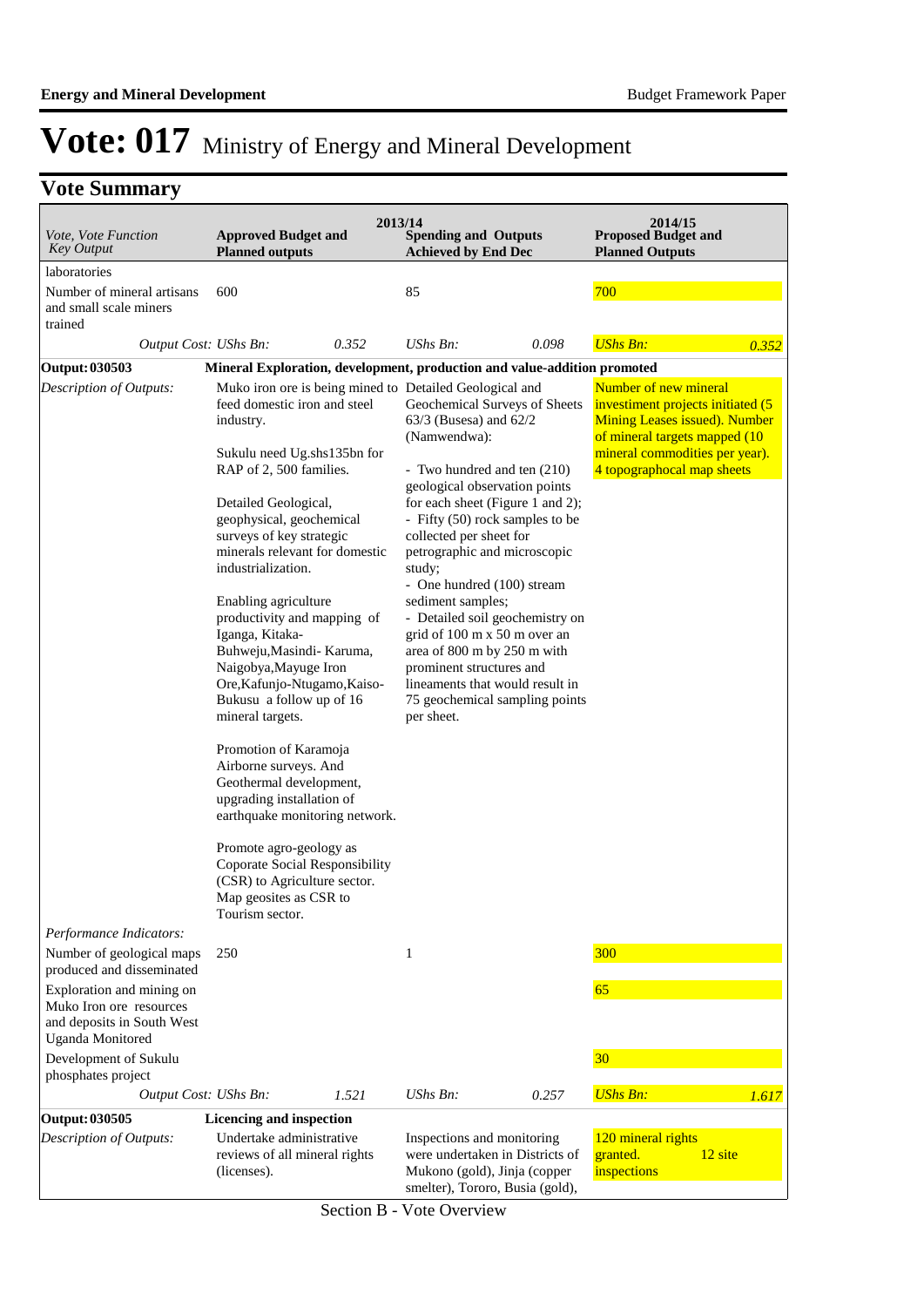### **Vote Summary**

| Vote, Vote Function<br><b>Key Output</b>                        | <b>Approved Budget and</b><br><b>Planned outputs</b>                                                                                                                                                                                                         | 2013/14 | <b>Spending and Outputs</b><br><b>Achieved by End Dec</b>                                                                                  |                                                                                                                                                                                                                                                                                                                                               | 2014/15<br><b>Proposed Budget and</b><br><b>Planned Outputs</b> |           |
|-----------------------------------------------------------------|--------------------------------------------------------------------------------------------------------------------------------------------------------------------------------------------------------------------------------------------------------------|---------|--------------------------------------------------------------------------------------------------------------------------------------------|-----------------------------------------------------------------------------------------------------------------------------------------------------------------------------------------------------------------------------------------------------------------------------------------------------------------------------------------------|-----------------------------------------------------------------|-----------|
|                                                                 | Monitor exploration and mining<br>operations. Twelve (12)<br>inspections to mining areas (3)<br>inspections per quarter)<br>Mineral exploration and mining<br>areas monitored<br>500 mineral rights issued and<br>NTR of at least Ug.sh 5.0 bn<br>collected. |         | (marble), Kamwenge<br>A total of 839 licenses and<br>(EL), 4 Retention Licenses<br>(RL), 39 Location Licenses<br>Mineral Dealers' Licenses | Manafwa (vermiculite), Moroto<br>(limestone), Kasese (limestone,<br>copper, lime and salt), Kabale<br>(wolfram), Mubende (gold).<br>certificates were operational as<br>at 30th June 2013. Out of these,<br>were: 203 Prospecting Licenses<br>(PL), 493 Exploration Licenses<br>(LL), 29 Mining Leases, and 71<br>(MDL). Of the 839 licenses, |                                                                 |           |
|                                                                 |                                                                                                                                                                                                                                                              |         | 579 licenses were granted<br>during the FY 2012/13.                                                                                        |                                                                                                                                                                                                                                                                                                                                               |                                                                 |           |
| Performance Indicators:                                         |                                                                                                                                                                                                                                                              |         |                                                                                                                                            |                                                                                                                                                                                                                                                                                                                                               |                                                                 |           |
| Number of mining site<br>inspection and monitoring<br>conducted | 12                                                                                                                                                                                                                                                           |         | 3                                                                                                                                          |                                                                                                                                                                                                                                                                                                                                               | 12                                                              |           |
| Number of mineral licenses<br>granted                           | 500                                                                                                                                                                                                                                                          |         | 79                                                                                                                                         |                                                                                                                                                                                                                                                                                                                                               | 120                                                             |           |
| % of mining companies<br>complying with mining<br>regulations   |                                                                                                                                                                                                                                                              |         | 50                                                                                                                                         |                                                                                                                                                                                                                                                                                                                                               | 90                                                              |           |
| Output Cost: UShs Bn:                                           |                                                                                                                                                                                                                                                              | 0.240   | $UShs Bn$ :                                                                                                                                | 0.069                                                                                                                                                                                                                                                                                                                                         | <b>UShs Bn:</b>                                                 | 0.240     |
| <b>Vote Function Cost</b>                                       | <b>UShs Bn:</b>                                                                                                                                                                                                                                              |         | 8.038 UShs Bn:                                                                                                                             |                                                                                                                                                                                                                                                                                                                                               | 1.852 UShs Bn:                                                  | 8.038     |
| Vote Function: 0349 Policy, Planning and Support Services       |                                                                                                                                                                                                                                                              |         |                                                                                                                                            |                                                                                                                                                                                                                                                                                                                                               |                                                                 |           |
| <b>Vote Function Cost</b>                                       | <b>UShs Bn:</b>                                                                                                                                                                                                                                              |         | 20.100 UShs Bn:                                                                                                                            |                                                                                                                                                                                                                                                                                                                                               | 8.210 UShs Bn:                                                  | 20.100    |
| <b>Cost of Vote Services:</b>                                   | UShs Bn:                                                                                                                                                                                                                                                     |         | 1,650.557 UShs Bn:                                                                                                                         |                                                                                                                                                                                                                                                                                                                                               | 111.275 UShs Bn:                                                | 1,616.651 |
| Vote Cost Excl. Ext Fin.                                        | <b>UShs Bn</b>                                                                                                                                                                                                                                               |         | 1,305.565 UShs Bn                                                                                                                          |                                                                                                                                                                                                                                                                                                                                               | 111.275 <mark>UShs Bn</mark>                                    | 1.270.383 |

*\* Excluding Taxes and Arrears*

*2014/15 Planned Outputs*

#### ENERGY PLANNING, MANAGEMENT & INFRASTRUCTURE DEV'T:

#### Electricity Generation

(a)……… Large Hydro Power Project

- (i) Construction of Karuma Hydro Power Project (600MW)
- (ii) Commence construction of Isimba Hydro Power Project (183MW)
- (iii) Complete feasibility study of Ayago Hydro power Project (600MW)

(iv) Commence with the construction of Nyagak III (4.5MW) and Muzizi (44.7MW) with co-funding from the German Government through KfW

(v) Commence Generation of about 125 MW of electricity from different renewable energy sources under GET FiT Programme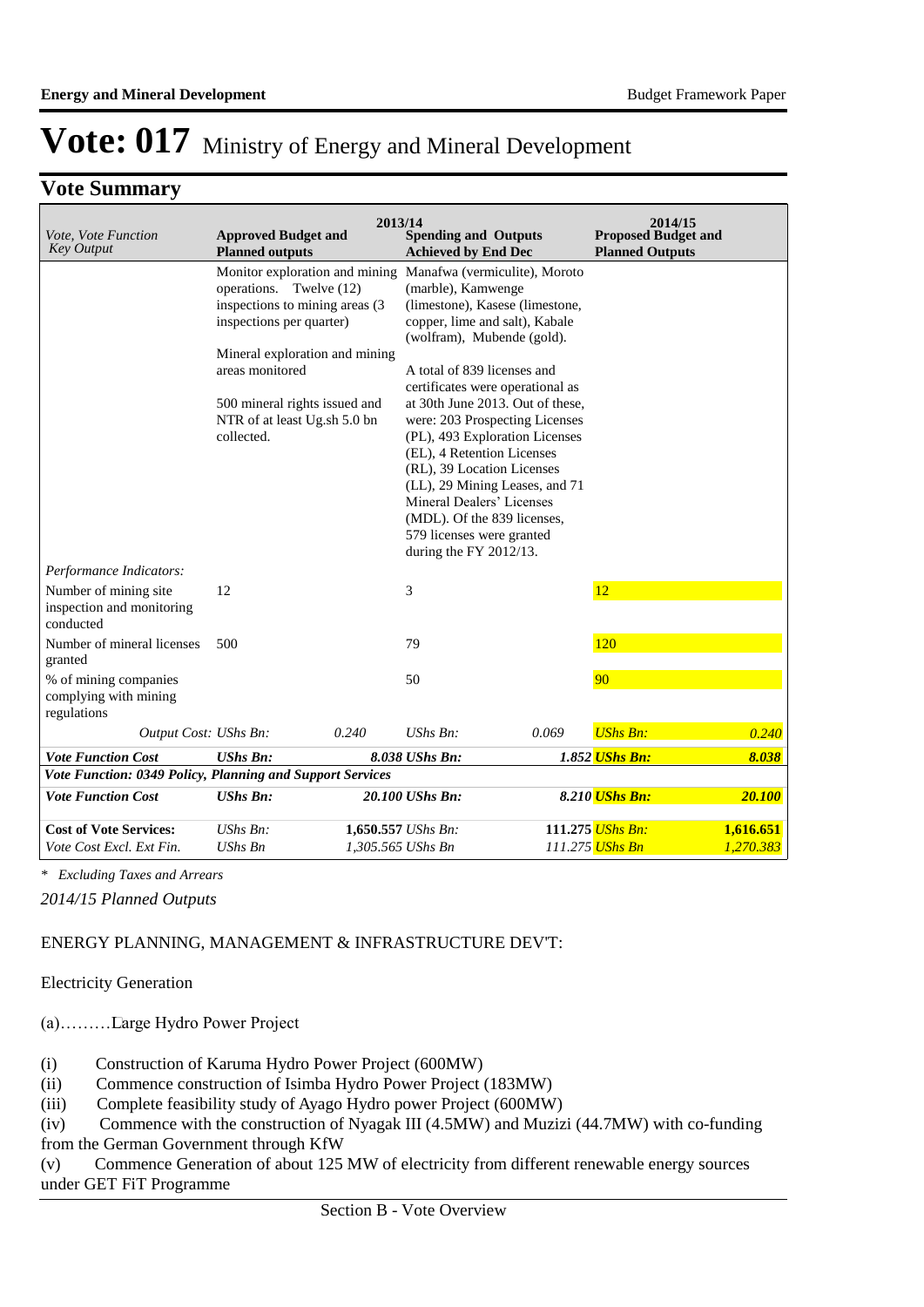### **Vote Summary**

- (vi) Complete the RAP Implementation for Isimba HPP & Associated T-Line.
- (vii) Complete the RAP Implementation for Karuma HPP and Associated T-Line.

(b)…….. Small Power Project

- (i) RAP Implementation for Muzizi HPP commenced.
- (ii) Financial closure attained for the construction of Muzizi HPP
- (iii) Commence the Construction of at least Five Small Hydropower plants under GETFiT

(Nyamwamba-9.2MW, Siti 1 – 5MW, Waki – 5MW, Rwimi – 5.4MW, Kikagati 16MW and Nengo Bridge-7.5MW)

(iv) Commence the construction of Nyagak III.

(v) Capitalise UECCC credit sup port Instruments in support of private sector renewable energy project development.

Transmission Infrastructure

(i) Construction of the following 220kV and 132kV projects:

-220kV Projects: Bujagali – Tororo – Lessos, Mbarara – Mirama – Birembo, Kawanda – Masaka, Nkenda – Fort Portal – Hoima and Bujagali switchyard upgrade to 220kV

-IB20kV projects: Tororo – Opuyo – Lira 132kV line, Mbarara – Nkenda 132kV line, Mutundwe – Kabulasoke 132kV restringing and Namanve South, Luzira, Mukono and Iganga industrial park substations

(ii) Procurement of EPC contractors for the following projects: Isimba Interconnection, Karuma Interconnection, Ayago Interconnection, Mutundwe Entebbe 132kV line, reinforcement of Lugogo and Mutundwe substations and Upgrade Queensway substation.

(iii) Conclusion of feasibility study of the following projects: Hoima – Kafu 220kV line, Nkenda – Mpondwe – Beni 220kV line, Ayago Interconnection project and Opuyo-Moroto 132kV Line.

 $(iv)$  Commencement of feasibility study, EIA&RAP study of the following projects: Lira – Gulu – Nebbi – Arua 132kV line, Kikagati – Mirama-Nsongezi 132kV line, Masaka-Mbarara 220kV line, Lira-Gulu-Agago 132kV line, Bulambuli (Atari)-Mbale Industrial parks 132kV line, Mutundwe-Entebbe 132kV Line and Masaka-Mwanza 220kV Line

Energy Management Planned Activities

- (i) Conduct Energy Week 2014
- (ii) Develop and produce energy awareness materials

(iii) Commence implementation voluntary Energy Efficiency Standards and Label to promote efficient electrical appliances on Ugandan market

(iv) Train at least 30 energy auditors and energy managers

#### Atomic Energy Council

- (i) The Inventorisation project (continuation of FY2013/14) for all radiation sources country wide.
- (ii) Construction of a waste storage facility at Mpoma project
- (iii) The EPRP project
- (iv) Setting up of a dosimetry Laboratory Project
- (v) Inspection of all upcountry facilities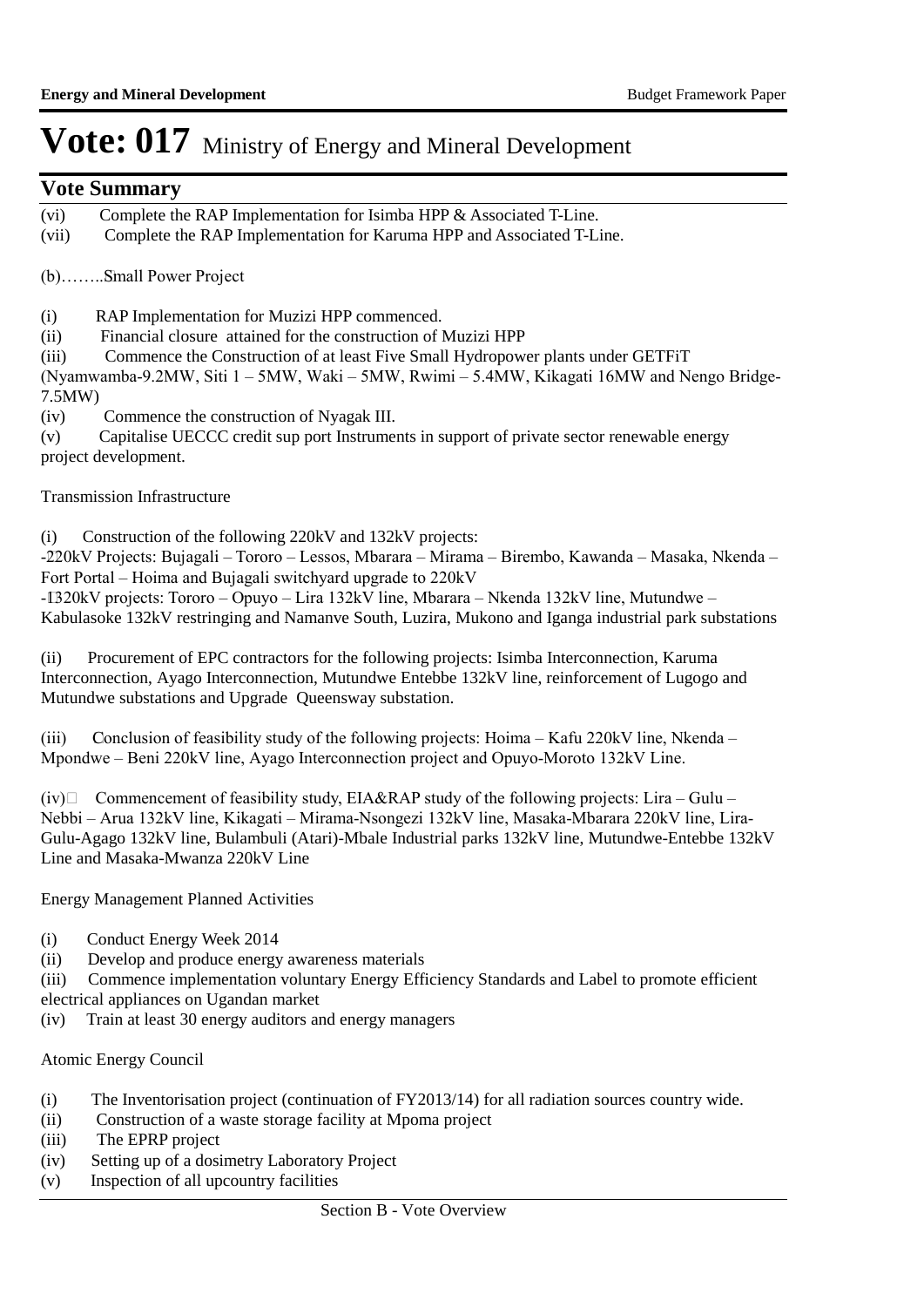### **Vote Summary**

Biogas promotion

- (i) Draft standards developed for biogas by end of FY;
- (ii) Continue to support the development of a 10 kW plant by APAC Energy Limited
- (iii) Identify other potential IPPs to develop biogas for power generation
- (iv) Technical support to Uganda National Biogas Program
- (v) Partner with KCCA and other actors to manage waste for energy production
- (vi) Promote biolatrine technology in schools
- (vii) Support the establishment of large scale biogas systems for electricity generation

#### Gasification promotion

- (i) Promote household gasifier stoves
- (ii) Scale up the operations of recently refurbished Nyabyeya gasifiers
- (iii) Relocate and rehabilitate Buddo gasifier
- (iv) Rehabilitate Kyambogo gasifier system
- (v) Support the installation of small scale gasifier units at community and institutional level for electricity generation

#### Biofuels promotion

- (i) Draft bio-fuels bill presented to parliament
- (ii) Provide technical support to the Energy Multi-function platforms.
- (iii) Promote growing of energy crops for biofuels production

#### Improved cook stove promotion

- (i) Partner with key actors (WWF, EEP, BEETA) to promote BETs
- (ii) Backstop EEP initiatives in promotion of BETs
- (iii) Promote UNACC activities and initiatives

#### Briquetting technology promotion

- (i) Promote small scale briquetting enterprises
- (ii) Support the establishment of large scale briquetting enterprises

#### Atomic Energy Council

- (i) Registration of sources of ionising radiation in Uganda.
- (ii) Search and Secure Radioactive Sources.
- (iii) Continue Inspection of facilities and sources therein.
- (iv) Conclude the Enforcement Policy for regulations.
- (v) Continue the Licensing of facilities of radiation sources.
- (vi) Continue the Monitoring of occupationally exposed workers.
- (vii) Development of five Year strategic plan.
- (viii) Development of Safety Standards & Guidelines
- (ix) Sensitize the public about radioactive sources.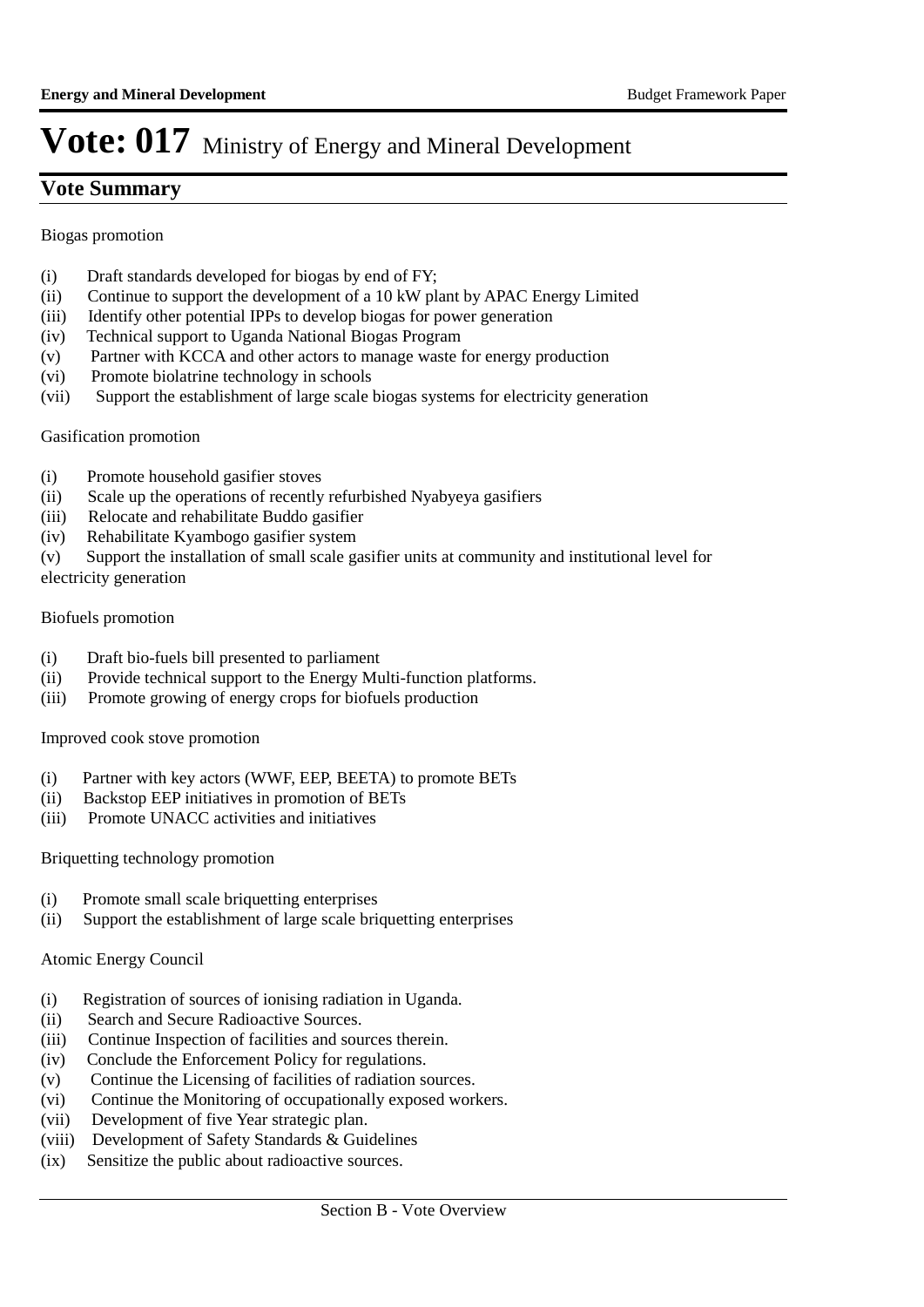### **Vote Summary**

Nuclear Energy Unit

- (i) Finalise the development of Nuclear Energy Policy for Uganda.
- (ii) Finalise the development of the Nuclear Power roadmap.
- (iii) Continue coordination of technical cooperation programme.

#### PETROLEUM EXPLORATION, DEVELOPMENT & PRODUCTION

(a) Legal and Regulatory Framework

i. Following the putting in place of the Petroleum (Exploration, Development and Production) Act 2013 and the Petroleum (refining, gas conversion, transmission and midstream storage) Act 2013, new Regulations and Guidelines for the upstream and midstream activities will be concluded;

ii.Standards and Codes of both upstream and midstream activities to be developed

iii.Model Production Sharing Agreement (PSA) is to be reviewed and updated;

iv. Monitoring and Evaluation (M&E) strategy for the National Oil and Gas Policy (NOGP) implementation will commence.

(b) Promotion of the Country's petroleum potential and Licensing

i. Promotion of the country's petroleum potential both within and outside the country to be continued;

ii.A petroleum licensing round and acquire geological, geophysical and geochemical data in the unlicensed basins and new areas prepared;

iii. Non-exclusive seismic surveys, to acquire more geophysical data in old and new areas, in preparations for a licensing round held;

iv. Resource assessment and laboratory analyses on the collected data and package them for promotional purposes conducted.

© Capacity Building

i. Human resource development for the oil and gas sector through formal and informal training to be continued;

ii. Seven (7) members of staff training in Petroleum Geoscience, Engineering and Refinery Design at postgraduate level;

iii. Continue supporting Government petroleum training institutions, Uganda Petroleum Institute Kigumba (UPIK) and the Petroleum Degree (B.Sc. And M.Sc.) courses at Makerere University;

iv. Implement the National content policy for the oil and gas sector;

v. The new institutions, i.e. the Petroleum Directorate, the Petroleum Authority and National Oil Company to be put in place.

(d) Monitor the exploration for oil and gas activities by oil companies

i. Monitoring of appraisal 3D seismic survey and drilling of appraisal wells in EA1 and E1A, accompanying well tests, plus other field operations continued;

ii. Evaluate applications for production licenses and accompanying Field Development plans and Petroleum Reservoir Reports for fields whose appraisal is complete;

iii. Monitor the sale of Extended Well Test Crude oil.

(e) Construction of the data centre and office block

i. Complete Phase –2 of the construction of a data centre and office block;

ii. Commence construction of phase 3 of the data centre and office block;

iii. Maintenance of existing building and related infrastructure undertaken

(f) Complete putting in place and commence implementation of the Local content strategy and plan.

i. The National Content Policy formulated.

Ii. Local content policy and plan implementation commenced;

(g) Continue implementation of the Communication Strategy

i. Dissemination of information on oil and gas continued;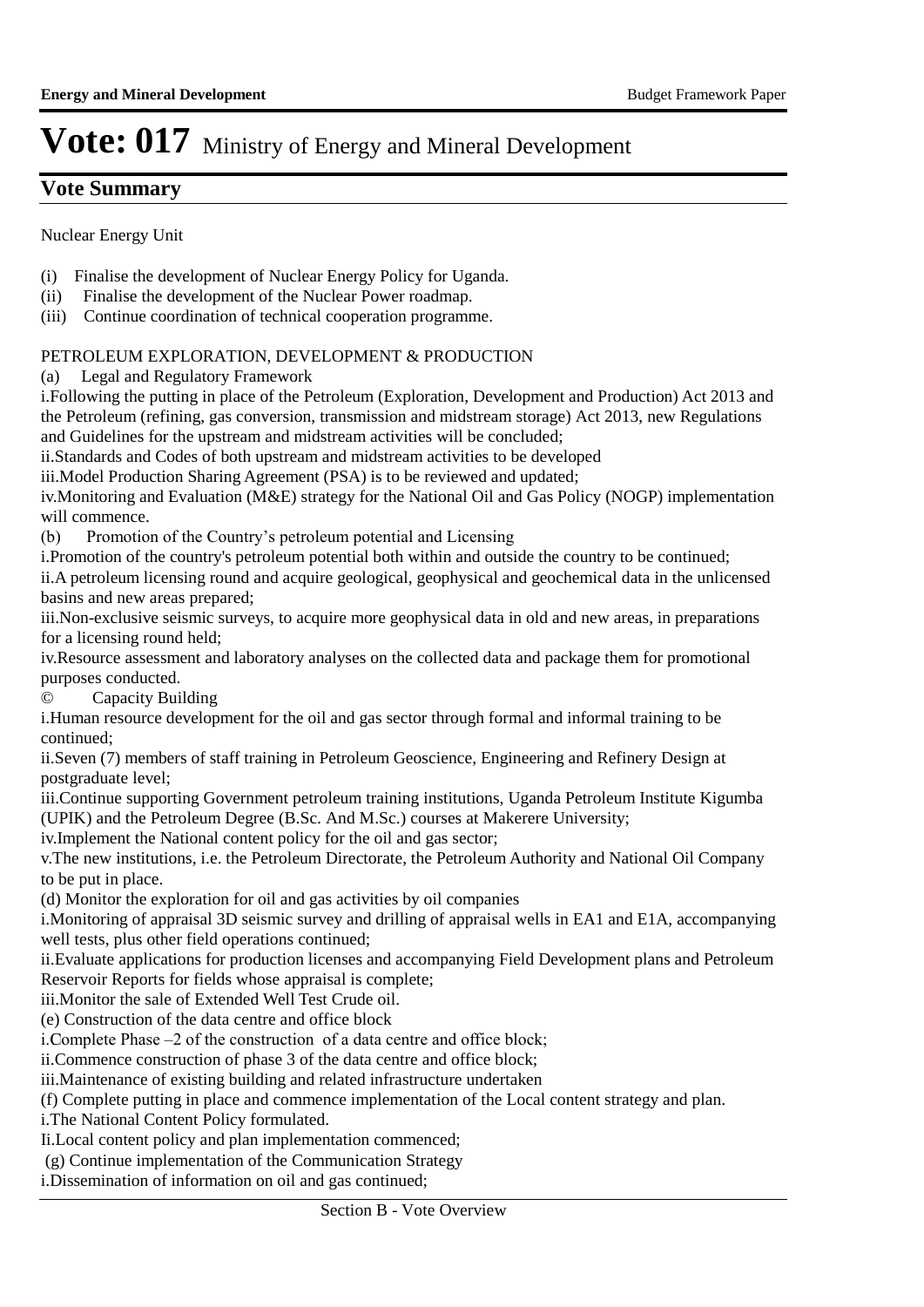### **Vote Summary**

ii. Stakeholder sensitization on the ongoing oil and gas activities in the country continued; iii. Media reporting on oil and gas sector improved.

(h) Continue participating in Regional initiatives.

i. Regional conferences organized and/or attended.

Ii. Eight regional meetings on oil and gas developments attended.

#### MIDSTREAM

(a) Investment Priorities and core projects

i. Compensation and resettlement of refinery project affected persons completed thus land for refinery development acquired;

ii.Special purpose vehicle for refinery development formed;

iii.A National transportation and storage Strategy and Plan for oil and gas developed;

iv. Detailed route survey for pipeline from the fields to the refinery and from the refinery to Buloba terminal undertaken;

v. RAP for pipeline from the fields to the refinery and from the refinery to Buloba terminal undertaken; vi. Environmental Baseline Study for pipelines undertaken;

vii. Mater plan and detailed engineering design study for aerodrome development concluded;

viii.Logistics assessment study undertaken.

(b) Financing Strategy (Both Public and Private)

The refinery project will be developed on a Private-Public Partnership (PPP) basis through a joint venture company. The proposed shareholding is 60% (sixty) private and 40% (forty) public and a debt to equity ratio of about 70:30. The total project investment is estimated to be about USD 4bn.

It is also proposed that the East African Community Partner States participate with 10% out of the 40% of the public shares. Consultations with the Partner States are ongoing to determine the best arrangement for participation.

#### PETROLEUM SUPPLY, INFRASTRUCTURE & REGULATION

(i) Investment Priorities and core projects

Three projects will be core in FY 2014/15. These are:-

- (a) Kenya-Uganda Refined Petroleum Products Pipeline
- (b) Uganda-Rwanda Refined Petroleum Products Pipeline
- © Development and stocking of Nakasongola fuel reserve

(ii) Kenya-Uganda Refined Petroleum Products Pipeline

During the FY 2014/15 this project will be at developmental stage with private operator having secured an EPC contractor. Implementation of the Resettlement Action Plan will be carried out during this period spearheaded by the two Governments in their respective territories

(iii) Uganda-Rwanda Refined Petroleum Products Pipeline

The feasibility study for this planned pipeline will be accomplished The Private Operator will be selected under a Public Private Partnership arrangement during the FY 2014/15. The route in which the proposed pipeline is to transect will be selected.

(iv) Development and stocking of Nakasongola fuel reserve

Development of Nakasongola will be undertaken upon completion and recommendations of the technical studies. Stocking will commence once the facility is ready to receive the petroleum products.

(v) Role of Private Sector, Civil Society and Development Partners The three projects enlisted above are on a Public Private Partnership arrangement private sector is involved,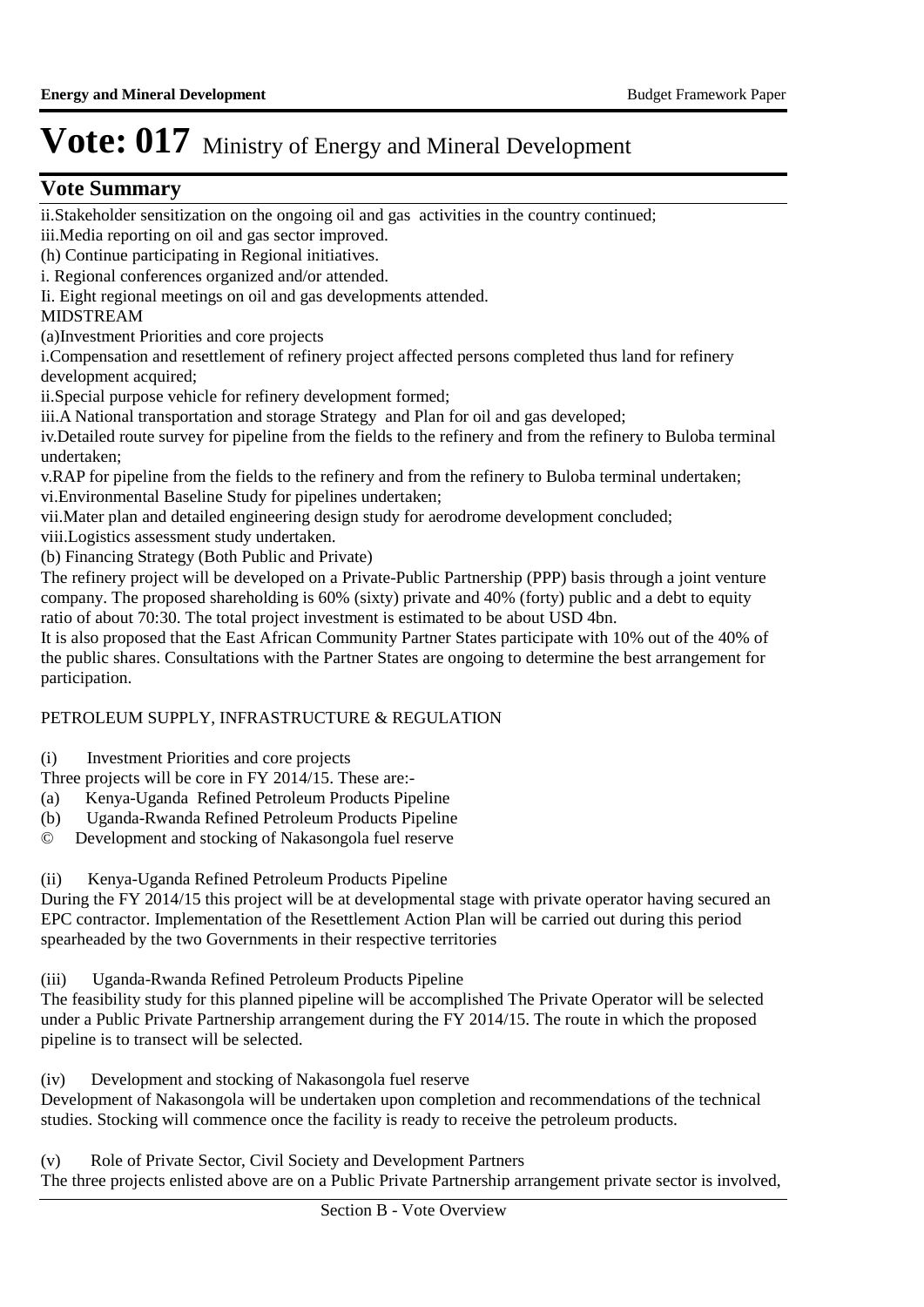### **Vote Summary**

civil society and development partners prospective firms will be sourced among these stakeholders.

#### MINERAL EXPLORATION, DEVELOPMENT & PRODUCTION

(i) Uranium Exploration: Carry out Uranium exploration on topographic map sheets 66/1 (Mobuku), 66/2 (Kahungye) and 39/2 (Pakanyi).

(ii) Geosites and Geoparks: Map geosites and geoparks and recommend for gazetting by the line ministry.

(iii) National Seismological Network: Refurbish earthquake research facility and extension of the network coverage to prone zones in Uganda.

(iv) Mining Environmental Laboratory: Establish and equip a mining environmental laboratory for analyzing environmental samples.

(v) Uganda Mining Legislation: Review the mining legislation and gazette the Earth Scientist

(vi) Exploration of Rare Earth Element (REE): Follow up on the REE exploration with the view to support the high technology industry development in Uganda.

(vii) Geodata backup and recovery program: Install sustainable data backup and offsite recovery infrastructure.

(viii) Publication of the new geology and minerals map of Uganda: Publish new geological data obtained during the SMMRP project to support research and investment in the mineral sector.

(ix) Karamoja Project:

Carry out airborne geophysical surveys of Karamoja region

Continue geological mapping, geochemical and geophysical surveys and mineral resources assessment of Karamoja to completion

- Select mineral targets for ground follow up
- Interprete and harmonize geophysical data and maps with the rest of Uganda
- Update mineral resources map of Karamoja
- Carry out inspections and monitoring of mining operations in Karamoja Region
- Equip the regional office and installation of a mineral mini laboratory in Karamoja

(x) Geothermal project: To continue geothermal explorations in Kibiro, Katwe, Buranga, Panyimur and other geothermal areas.

#### POLICY, PLANNING AND SUPPORT SERVICES:

(i) Develop a strategy to reduce the high labour turn over.

(ii) Operationalize the newly developed communication strategy and strengthen the communication function.

(iii) Finalize the development of a consolidated five year strategic Investment Plan, Monitoring and Evaluation Framework.

(iv) Renovate and manage Amber house and start the development of the adjacent plot.

(v) Support the operations of the new institutions (National Oil Company and Petroleum Authority) created by the new legislation and new staff structure.

- (vi) Strengthen the public relations office to link with the focal point persons at the local governments.
- (vii) Planning, Budgeting and Monitoring undertaken
- (viii) Financial Management undertaken.
- (ix) Procurement and Maintenance of Assets and Stores

#### **Table V2.2: Past and Medium Term Key Vote Output Indicators\***

| Vote Function Key Output | 2012/13 | 2013/14<br>Approved Outturn by | <b>MTEF Projections</b><br>$\begin{array}{c} \hline \end{array}$ | $\bullet \bullet \bullet \bullet \bullet \bullet \bullet \bullet$ |                                                             |
|--------------------------|---------|--------------------------------|------------------------------------------------------------------|-------------------------------------------------------------------|-------------------------------------------------------------|
|                          |         | Section B - Vote Overview      |                                                                  |                                                                   | $\bullet$ $\bullet$ $\bullet$ $\bullet$ $\bullet$ $\bullet$ |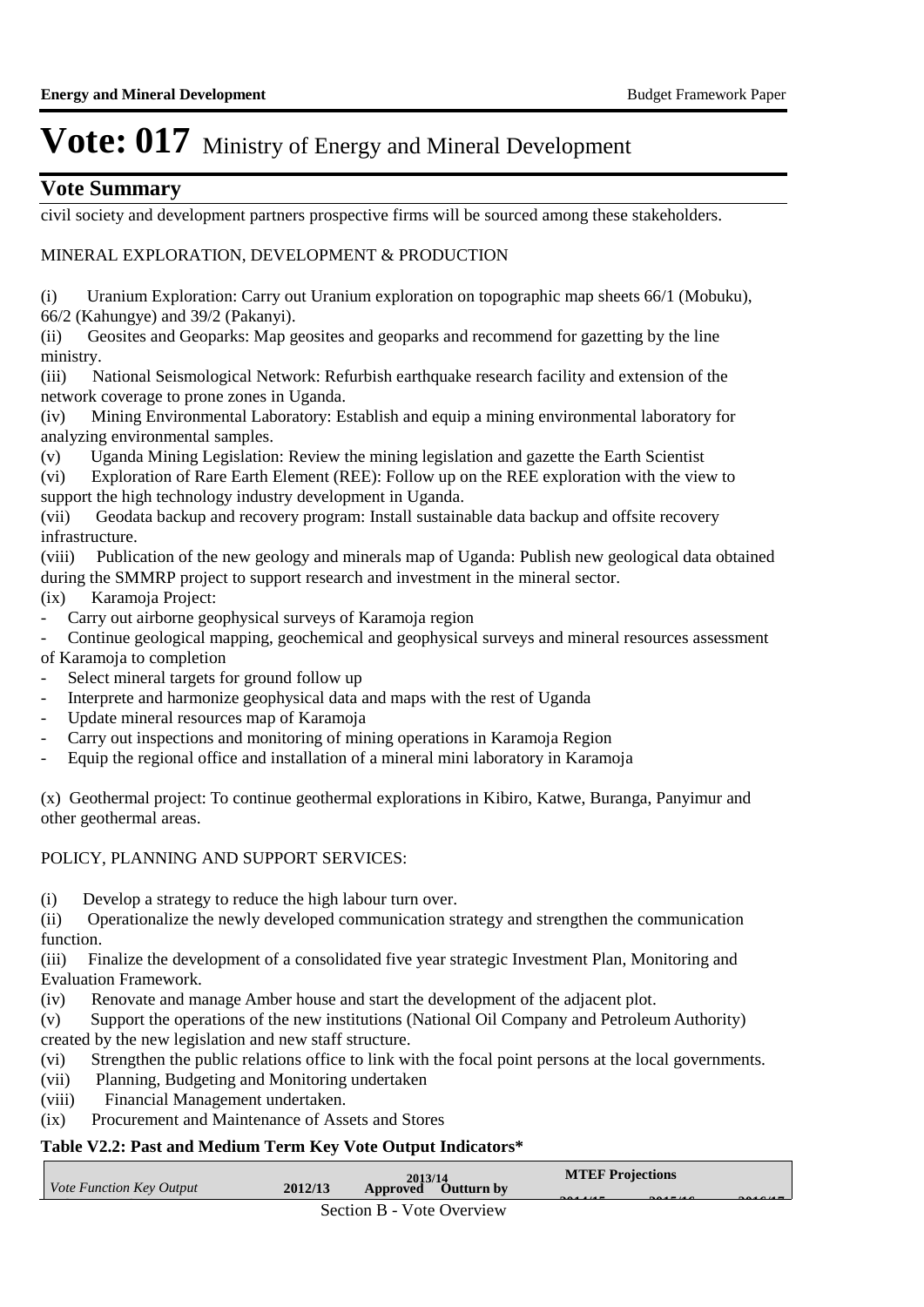| <b>Vote Summary</b>                                                                               |         |           |                  |                                                                                                                                                                           |                              |                                        |
|---------------------------------------------------------------------------------------------------|---------|-----------|------------------|---------------------------------------------------------------------------------------------------------------------------------------------------------------------------|------------------------------|----------------------------------------|
| <b>Indicators and Costs:</b>                                                                      | Outturn | Plan      | <b>End Dec</b>   | 2014/15                                                                                                                                                                   | 2015/16                      | 2016/17                                |
| Vote: 017 Ministry of Energy and Mineral Development                                              |         |           |                  |                                                                                                                                                                           |                              |                                        |
| Vote Function:0301 Energy Planning, Management & Infrastructure Dev't                             |         |           |                  |                                                                                                                                                                           |                              |                                        |
| Percentage of Audited Institutions<br>implementing Energy efficiency<br>recommendations           |         | 100       | 100              | 100                                                                                                                                                                       | 100                          | 100                                    |
| Percentage of Energy Losses in the<br>distribution network                                        |         | 23        | 25               | 20                                                                                                                                                                        | 18                           | 15                                     |
| No. of improved stoves disseminated<br>to households                                              |         | 50000     | 125              | 48,000                                                                                                                                                                    | 48,000                       | 48,000                                 |
| No. of Renewable Energy projects<br>under development                                             |         | 4         | 4                | $\overline{4}$                                                                                                                                                            | 6                            | 6                                      |
| Number of Solar systems installed                                                                 |         | 7000      | 1000             | 7,500                                                                                                                                                                     | 8,000                        | 8,500                                  |
| Status of development of Kikagate<br>hydropower plant                                             |         |           |                  | 6.<br>Construction                                                                                                                                                        | 6.                           | 7.<br><b>Construction Commissionin</b> |
| Status of development of Maziba<br>hydropower plant                                               |         |           |                  | Procurement<br>process for the<br>contractor<br>after<br>channeling of<br>the additional<br>financing to<br><b>UEDCL</b> the<br>implementing<br><b>Agency</b> is<br>done. |                              |                                        |
| Distance in KM of Rural                                                                           |         | 1200      | $\overline{0}$   | 1,200                                                                                                                                                                     | 1,300                        | 1,500                                  |
| Electrification schemes covered with<br>Government support                                        |         |           |                  |                                                                                                                                                                           |                              |                                        |
| Number of District Headquaters<br>electrified                                                     |         | 10        | $\boldsymbol{0}$ | 5                                                                                                                                                                         | 3                            | $\overline{c}$                         |
| <b>Vote Function Cost (UShs bn)</b>                                                               | N/A     | 454.195   | 42.425           | 293.582                                                                                                                                                                   | 125.987                      | 118.867                                |
| VF Cost Excl. Ext Fin.                                                                            | 93.687  | 102.867   | 42.425           | 102.867                                                                                                                                                                   | N/A                          | N/A                                    |
| Vote Function:0302 Large Hydro power infrastructure                                               |         |           |                  |                                                                                                                                                                           |                              |                                        |
| Status of Ayago power project                                                                     |         |           |                  | 3. RAP studies                                                                                                                                                            | implementatio<br>$\mathbf n$ | 4. RAP 5. Selection of<br>contractor   |
| Status of Isimba power project                                                                    |         |           |                  | 6.<br>Construction                                                                                                                                                        | 6.<br>Construction           | 6.<br>Construction                     |
| Status of Karuma power project                                                                    |         |           |                  | 6.<br>Construction                                                                                                                                                        | 6.<br>Construction           | 6.<br>Construction                     |
| Percentage of land claimant paid<br>under Resettlement Action Plan<br>(RAP)                       |         | 20        | 20 <sup>°</sup>  | 90                                                                                                                                                                        | 100                          | 100                                    |
| Percentage of land freed up for<br>contractors                                                    |         |           | 20               | 80                                                                                                                                                                        | 100                          | 100                                    |
| <b>Vote Function Cost (UShs bn)</b>                                                               | N/A     | 1,093.245 | 32.341           | 1,250.063                                                                                                                                                                 | 553.800                      | 2,039.419                              |
| VF Cost Excl. Ext Fin.                                                                            | 0.500   | 1,091.9   | 32.341           | 1,096.900                                                                                                                                                                 | N/A                          | N/A                                    |
| Vote Function:0303 Petroleum Exploration, Development & Production                                |         |           |                  |                                                                                                                                                                           |                              |                                        |
| Number of Government Officials<br>enrolled for professional training in<br>Oil and gas discipline |         | 8         | $\mathbf{5}$     | $\overline{6}$                                                                                                                                                            | $\bf 8$                      | 8                                      |
| Number of Officials who<br>successfully complete professional                                     |         | 100       | $7\vert$         | 20                                                                                                                                                                        | 25                           | 30                                     |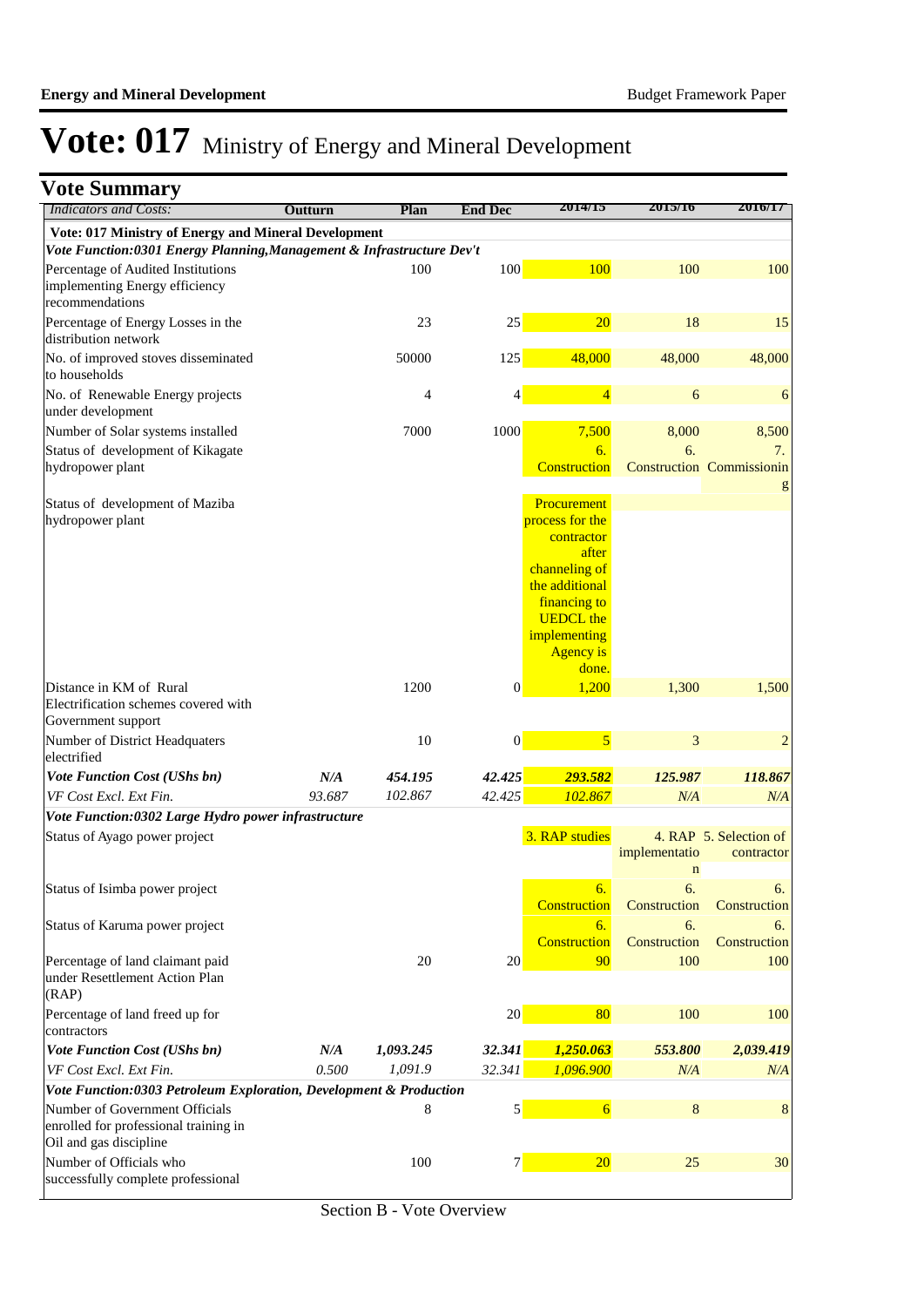### **Vote Summary**

|                                                                              |                    | 2013/14                      |                              |                              | <b>MTEF Projections</b> |         |
|------------------------------------------------------------------------------|--------------------|------------------------------|------------------------------|------------------------------|-------------------------|---------|
| Vote Function Key Output<br><b>Indicators and Costs:</b>                     | 2012/13<br>Outturn | <b>Approved</b><br>Plan      | Outturn by<br><b>End Dec</b> | 2014/15                      | 2015/16                 | 2016/17 |
| training in Oil and Gas                                                      |                    |                              |                              |                              |                         |         |
| The petroleum institutions                                                   |                    |                              |                              | <b>Three</b>                 |                         |         |
| established (Petroleum Directorate,<br>the Petroleum Authority and the       |                    |                              |                              | institutions<br>PAU, NATOIL  |                         |         |
| National Oil Company)                                                        |                    |                              |                              | and PD                       |                         |         |
|                                                                              |                    |                              |                              | established                  |                         |         |
| Number of wells drilled                                                      |                    | 30                           | 6                            | 30                           | 40                      | 30      |
| % of compliance on recommended<br>follow up actions                          |                    | 100                          | 100                          | 100                          | 100                     | 100     |
| Number of line (km) of seismic data<br>acquired.                             |                    | 800                          | 114                          | 800                          | 600                     | 600     |
| Numbr of stakeholder cmmunities<br>consulted and sensitized                  |                    | 20                           | $\mathbf{5}$                 | 20                           | 30                      | 50      |
| Lead investor for the Refinery                                               |                    |                              |                              | 6. Front End                 | 7.                      |         |
| Development procured                                                         |                    |                              |                              | <b>Enginering</b>            | Engineering             |         |
|                                                                              |                    |                              |                              | Designs (<br>FEED)           | Procurement<br>and      |         |
|                                                                              |                    |                              |                              |                              | Construction            |         |
| Logistics study report for the Oil<br>Refinery finalized and submitted       |                    |                              |                              | 70                           | 100                     |         |
| Number of people resettled under                                             |                    | 4. RAP                       | $\mathbf{0}$                 | 4. RAP                       |                         |         |
| RAP implementation to free the 29<br>sq.km land for the oil refinery         |                    | Implementatio<br>$\mathbf n$ |                              | Implementatio<br>$\mathbf n$ |                         |         |
| Way-leaves for the pipelines to and                                          |                    |                              |                              | 4. RAP                       |                         |         |
| from the Refinery acquired                                                   |                    |                              |                              | Implementatio                |                         |         |
| <b>Vote Function Cost (UShs bn)</b>                                          | N/A                | 68.733                       | 25.332                       | 38.622                       | 65.144                  | 55.005  |
| VF Cost Excl. Ext Fin.                                                       | 22.034             | 54.414                       | 25.332                       | 36.232                       | N/A                     | N/A     |
| Vote Function:0304 Petroleum Supply, Infrastructure and Regulation           |                    |                              |                              |                              |                         |         |
| % of the facilities confirming to the<br>Petroleum facilities standards      |                    | 15                           | $\overline{\mathbf{5}}$      | 80                           | 90                      | 100     |
| monitored conforming to standards                                            |                    |                              |                              |                              |                         |         |
| Number of days of stock levels for<br>white products at petroleum facilities |                    | 0.07                         | 0.07                         | 10                           | 15                      | 20      |
| Number of petroleum facilities<br>monitored                                  |                    |                              | 20                           | 350                          | 400                     | 500     |
| Vote Function Cost (UShs bn)                                                 | 1.057              | 6.245                        | 1.116                        | 6.245                        | 28.245                  | 25.630  |
| Vote Function:0305 Mineral Exploration, Development & Production             |                    |                              |                              |                              |                         |         |
| Number of mineral artisans and<br>small scale miners trained                 |                    | 600                          | 85                           | 700                          | 750                     | 800     |
| Number of equipment, chemicals,                                              |                    |                              | $\vert 0 \vert$              | 10                           | 15                      | 20      |
| and standards purchased for<br>analytical laboratories                       |                    |                              |                              |                              |                         |         |
| Number of Government<br>Officials/staff enrolled for training                |                    | 40                           |                              | 50                           | 30                      | 35      |
| in geosciences fields                                                        |                    |                              |                              |                              |                         |         |
| Development of Sukulu phosphates<br>project                                  |                    |                              |                              | 30                           | 40                      |         |
| Exploration and mining on Muko                                               |                    |                              |                              | 65                           |                         |         |
| Iron ore resources and deposits in<br>South West Uganda Monitored            |                    |                              |                              |                              |                         |         |
| Number of geological maps                                                    |                    | 250                          | 1                            | 300                          | 350                     | 400     |
|                                                                              |                    |                              |                              |                              |                         |         |

Section B - Vote Overview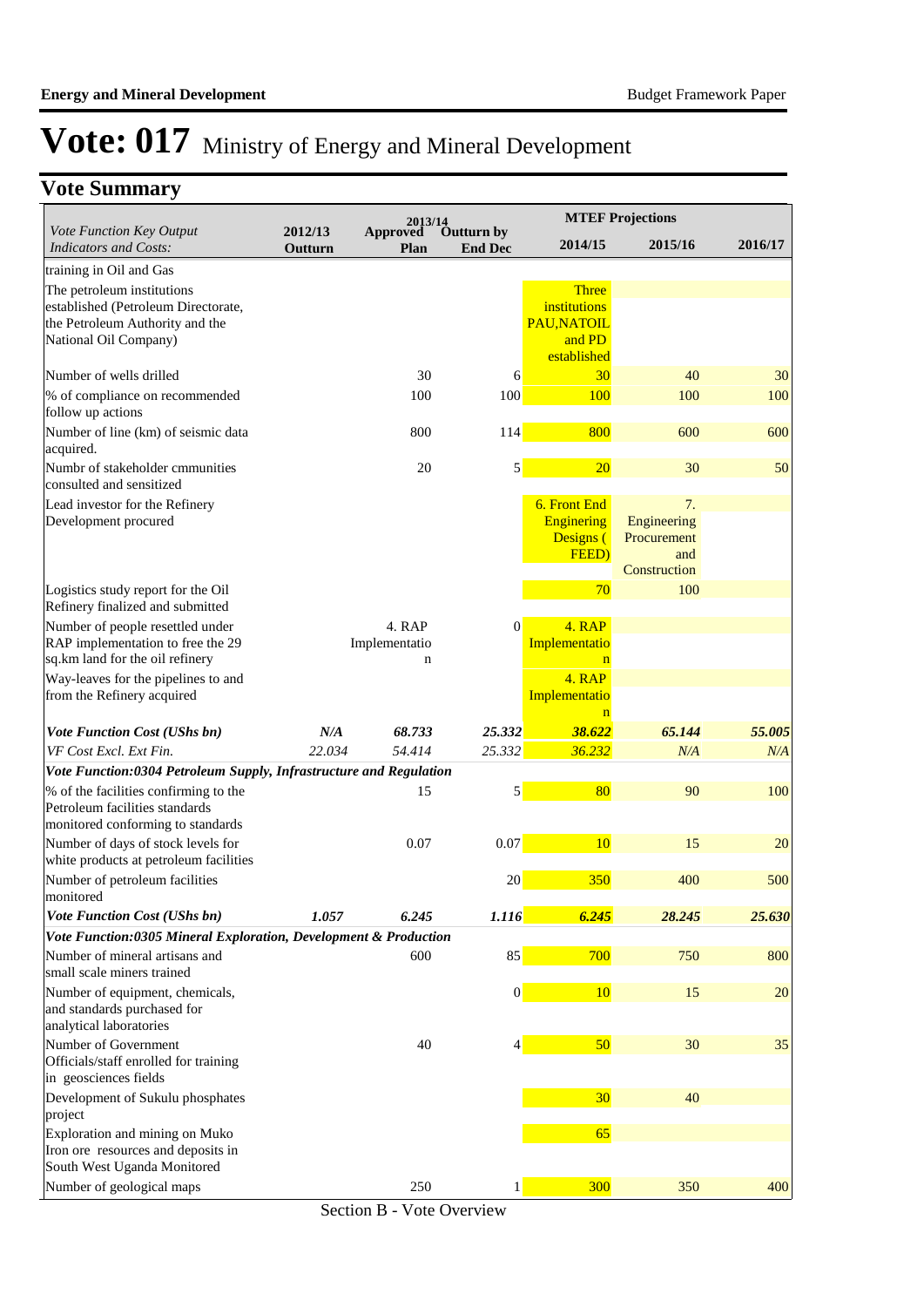### **Vote Summary**

|                                                              |                    | 2013/14          |                                     |            | <b>MTEF Projections</b> |           |  |  |  |
|--------------------------------------------------------------|--------------------|------------------|-------------------------------------|------------|-------------------------|-----------|--|--|--|
| Vote Function Key Output<br><b>Indicators and Costs:</b>     | 2012/13<br>Outturn | Approved<br>Plan | <b>Outturn by</b><br><b>End Dec</b> | 2014/15    | 2015/16                 | 2016/17   |  |  |  |
| produced and disseminated                                    |                    |                  |                                     |            |                         |           |  |  |  |
| Number of mineral licenses granted                           |                    | 500              | 79                                  | <b>120</b> | 120                     | 120       |  |  |  |
| Number of mining site inspection<br>and monitoring conducted |                    | 12               | 3                                   | 12         | 12                      | 12        |  |  |  |
| % of mining companies complying<br>with mining regulations   |                    |                  | 50                                  | 90         | 100                     | 100       |  |  |  |
| <b>Vote Function Cost (UShs bn)</b>                          | 1.922              | 8.038            | 1.852                               | 8.038      | 80.643                  | 67.447    |  |  |  |
| Vote Function:0349 Policy, Planning and Support Services     |                    |                  |                                     |            |                         |           |  |  |  |
| <b>Vote Function Cost (UShs bn)</b>                          | 7.513              | 20.100           | 8.210                               | 20.100     | 21.268                  | 26.623    |  |  |  |
| <b>Cost of Vote Services (UShs Bn)</b>                       | N/A                | 1,650.557        | 111.275                             | 1.616.651  | 875.087                 | 2,332.992 |  |  |  |
| Vote Cost Excl. Ext Fin                                      | 126.714            | 1,283.565        | 111.275                             | 1,270.383  | N/A                     | N/A       |  |  |  |
|                                                              |                    |                  |                                     |            |                         |           |  |  |  |

*Medium Term Plans*

#### ENERGY PLANNING, MANAGEMENT & INFRASTRUCTURE DEVELOPMENT:

- (i) Construction of Karuma Hydropower Project (600 MW) continued.
- (ii) Construction of Isimba hydro power project (188MW) completed.
- (iii) Commence the construction of Ayago (600MW) Hydropower Project.

#### PETROLEUM EXPLORATION, DEVELOPMENT AND PRODUCTION

The sector will continue to implement the oil and gas policy over the medium term, through undertaking the following:-

(i) Promote the Country's petroleum potential and undertake a licensing round for the unlicensed acreage in the country;

- (ii) Develop and commission a 60,000bopd refinery in the country;
- (iii) Develop transport and storage infrastructure for petroleum and petroleum products in the country;
- (iv) Facilitate the development of infrastructure for the export of crude oil;
- (v) Coordinate the implementation of the oil and gas regulations in the sector;
- (vi) Build capacity of the Oil and Gas sector in the country;
- (vii) Monitor and regulate the upstream petroleum activities;
- (viii) Continue the implementation a communication strategy for the Oil and Gas sector in the country;
- (ix) Participate in Regional initiatives related to the oil and gas sector.

### PETROLEUM SUPPLY, INFRASTRUCTURE AND REGULATION

- (i) Development and stocking fuel strategic reserves.
- (ii) Management and Monitoring of petroleum supply and marketing industry
- (iii) Maintenance of National Petroleum Information System
- (iv) Operational Standards and laboratory testing of petroleum products
- (v) Development of an Emergency Petroleum Supply Plan
- (vi) Develop the Kenya Uganda; Kampala Kigali oil products pipeline

### MINERAL EXPLORATION, DEVELOPMENT & PRODUCTION: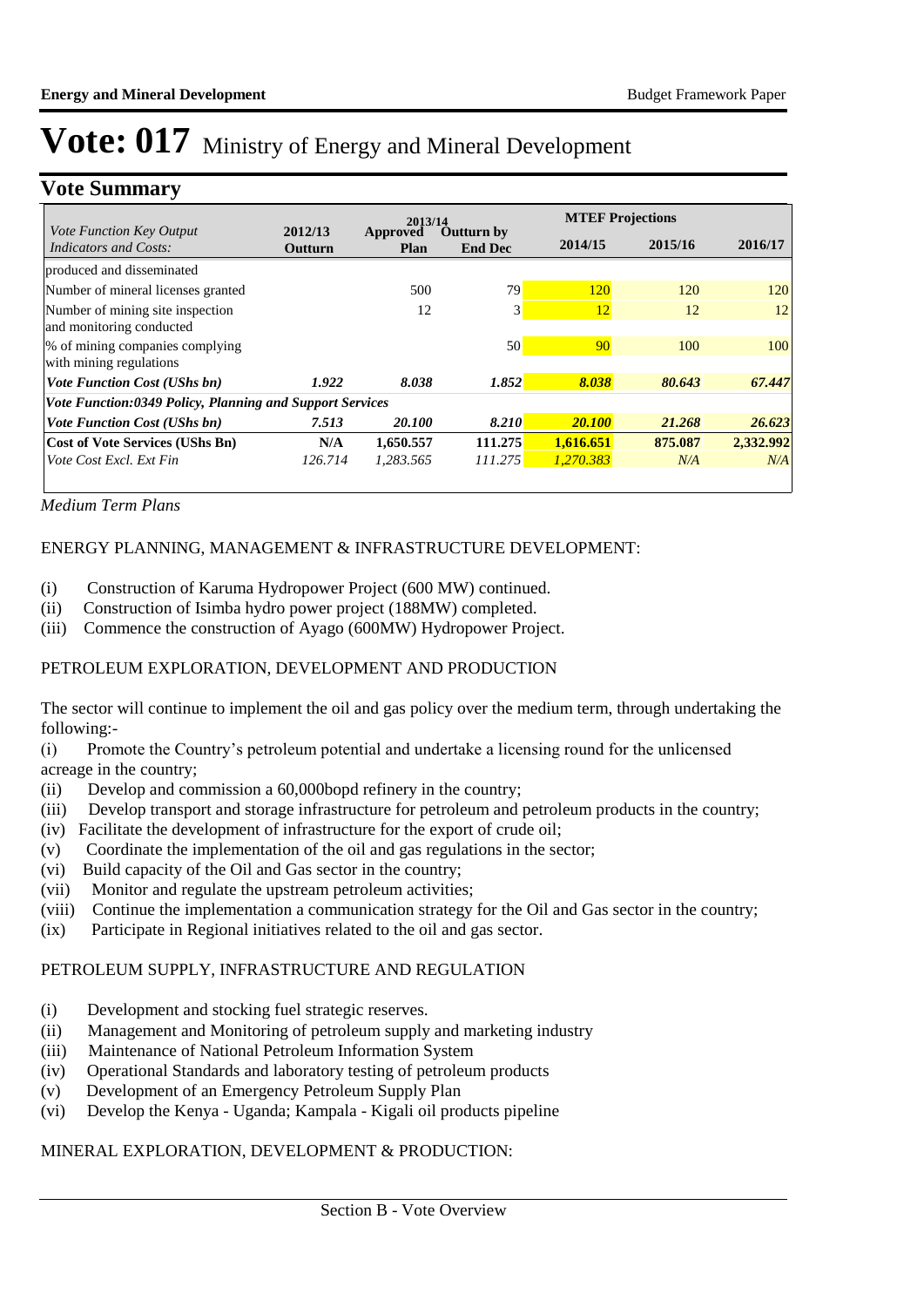#### **Vote Summary**

- (i) Provide basic geo-scientific information for the development of the mineral sector.
- (ii) Promote optimal use of minerals and mineral trade for social improvement of the people.
- (iii) Provide technical services in the field of geosciences.
- (iv) Ensure best mining practices and accountability.
- (v) Promote mineral value addition and trade to increase revenues.
- (vi) Promote the gazetting of geosites and geoparks.
- (vii) Put in place an earthquake adminstration policy, expand the network of operation centres, design an

earthquake disaster management plan, and equiping the research laboratories

(viii) Institutional Capacity for the Mineral sector.

#### POLICY, PLANNING AND SUPPORT SERVICES:

- (i) Planning, Budgeting and Monitoring undertaken
- (ii) Financial Management and Procurement undertaken
- (iii) Procurement and maintenance of Assets and Stores
- (iv) Management of Human Resources

#### **(ii) Efficiency of Vote Budget Allocations**

To improve the performance of vote budget allocations and achieve value for money in the oil and gas sector a monitoring and evaluation framework has been formulated and efforts have been made to improve the procurement plans.

#### **Table V2.3: Allocations to Key Sector and Service Delivery Outputs over the Medium Term**

|                                 | $(i)$ Allocation (Shs Bn) |                     |                                 | (ii) % Vote Budget |         |         |                                 |                                     |
|---------------------------------|---------------------------|---------------------|---------------------------------|--------------------|---------|---------|---------------------------------|-------------------------------------|
| <b>Billion Uganda Shillings</b> |                           |                     | 2013/14 2014/15 2015/16 2016/17 |                    |         |         | 2013/14 2014/15 2015/16 2016/17 |                                     |
| Key Sector                      |                           | $1,222.7$ $1,251.0$ | 183.4                           | 161.7              |         |         |                                 | $74.1\%$ $77.4\%$ $57.1\%$ $55.1\%$ |
| Service Delivery                | 91.7                      | <b>121.8</b>        | 148.2                           | 136.4              | $5.6\%$ | $7.5\%$ |                                 | $46.1\%$ $46.4\%$                   |

#### MINERAL SECTOR BUDGET OBJECTIVES

Mineral sector work plans are to derive economic gains for the mineral resources to benefit society and Ugandans over the short term, midterm and long term with environmental sustainability. Environmental sustainability means extracting minerals without destroying the environment i.e. vegetation cover, water, flora and fauna. The work plans are to enable utilization of the mineral resources to overcome abject poverty and also create horizontal and vertical linkages in the other sectors of the economy. The work plans are integrated in local, national regional mechanisms to harness the mineral resources without causing conflicts by avoiding the so called natural 'resources curse' and also learning form outcomes of success stores in mining driven economies and also from those economies that do not have a comparative advantage over mineral resources but have heavily invested in research and development through highly trained human resource and skilling its population in adding value from the little mineral wealth and imports of strategic minerals make high value for money products to global market.

#### **Table V2.4: Key Unit Costs of Services Provided and Services Funded (Shs '000)**

| <b>Unit Cost</b><br><b>Description</b>                                | Actual<br>2012/13 | <b>Planned</b><br>2013/14 | <b>Actual</b><br>by Sept | <b>Proposed</b><br>2014/15 | <b>Costing Assumptions and Reasons for</b><br>any Changes and Variations from Plan |
|-----------------------------------------------------------------------|-------------------|---------------------------|--------------------------|----------------------------|------------------------------------------------------------------------------------|
|                                                                       |                   |                           |                          |                            |                                                                                    |
| Vote Function:0301 Energy Planning, Management & Infrastructure Dev't |                   |                           |                          |                            |                                                                                    |
| Cost per Mega Watt                                                    |                   |                           |                          |                            | The cost represents the energy price per                                           |
| hour (MWh) of thermal                                                 |                   |                           |                          |                            | MW geerated at Aggreko Mutundwe                                                    |
| generated electricity                                                 |                   |                           |                          |                            | Plant priced at USD 160.78 per MWh,                                                |
|                                                                       |                   |                           |                          |                            | calculated at a base price of $1US =$                                              |
|                                                                       |                   |                           |                          |                            | 1980UShs (Feb 2009 prices)                                                         |
|                                                                       |                   |                           |                          |                            |                                                                                    |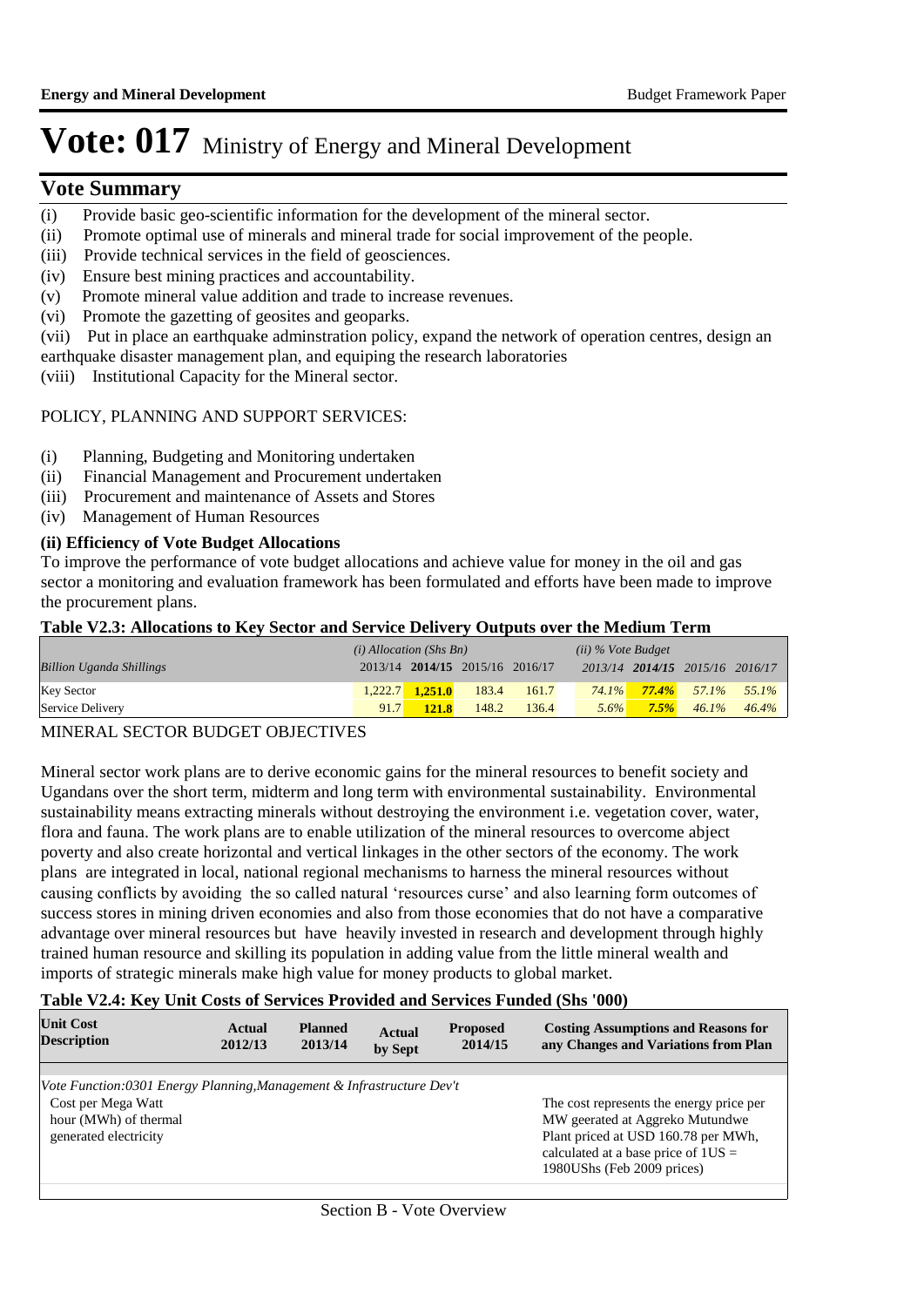### **Vote Summary**

| <b>Unit Cost</b><br><b>Description</b>                                                                                                               | <b>Actual</b><br>2012/13 | <b>Planned</b><br>2013/14 | Actual<br>by Sept | <b>Proposed</b><br>2014/15 | <b>Costing Assumptions and Reasons for</b><br>any Changes and Variations from Plan                                                                                                           |
|------------------------------------------------------------------------------------------------------------------------------------------------------|--------------------------|---------------------------|-------------------|----------------------------|----------------------------------------------------------------------------------------------------------------------------------------------------------------------------------------------|
| Cost per kilo Watt hour<br>(kWh) sold by the<br>system operator<br>UETCL to the energy<br>distributors                                               |                          |                           |                   |                            | The cost represents the peak hour cost of<br>electricity transmitted by UETCL                                                                                                                |
| Cost per kilo Watt hour<br>(kWh) of electrcity<br>consumed by<br>households                                                                          |                          |                           |                   |                            | Approved retail tariffs by the Electricity<br><b>Regulatory Authority</b>                                                                                                                    |
| Vote Function:0302 Large Hydro power infrastructure<br>Cost per Mega Watt of<br>electricity produced per<br>hour by a large hydro<br>power station   |                          |                           |                   |                            | Approved energy tariff for the power<br>generated at the Nalubaale - Kiira<br>operated by a concessionaire                                                                                   |
| Vote Function: 0303 Petroleum Exploration, Development & Production<br>Number of line km of<br>seismic data acquired<br>in the Albertine Graben.     |                          |                           |                   |                            | Costs incurred vary from licenced<br>companies and the areas of operation.<br>GoU only facilitates staff to carry out<br>monitoring.                                                         |
| Drilling of one well                                                                                                                                 |                          | $\mathbf{0}$              |                   |                            | Costs incurred vary from licenced<br>companies and the areas of operation.<br>GoU only facilitates staff to carry out<br>monitoring.                                                         |
| Vote Function:0304 Petroleum Supply, Infrastructure and Regulation<br>Cost of monitoring a<br>petroleum facility                                     |                          |                           |                   |                            |                                                                                                                                                                                              |
| Vote Function:0305 Mineral Exploration, Development & Production<br>Mineral analysis per<br>sample in international<br>laboratory for 51<br>elements | 91,000                   | 91,000                    | 91,000            | 91,000                     | Mineral analysis per sample in<br>international laboratory for fifity (51)<br>elements. This is only the laboratory<br>expense excluding freigh or<br>transportation and data interpretation |
| Cost per line kilometre<br>of aeroborne<br>geophysical data                                                                                          |                          | 17,500                    | 39,000            | 39,000                     | Resources Project 2004 - 2011 of USD<br>5.005 million for 632,681 line kilometres<br>covered; averaged USD 7.911 per line<br>kilometre.<br>Global Inflation<br>and change in technology      |

#### **(iii) Vote Investment Plans**

For the FY 2014/15, Karuma Hydro Power Project has a budgetary allocation of Ush. 1,043.6 Bn; while 35.0 Bn is earmarked for the acquisition of land for construction of the oil refinery. Construction and Resettlement Action Plan for the Transmission Lines will also be funded.

#### **Table V2.5: Allocations to Capital Investment over the Medium Term**

|                                           | $(i)$ Allocation (Shs Bn) |                                 |       | $(ii)$ % Vote Budget |         |          |                         |       |
|-------------------------------------------|---------------------------|---------------------------------|-------|----------------------|---------|----------|-------------------------|-------|
| <b>Billion Uganda Shillings</b>           |                           | 2013/14 2014/15 2015/16 2016/17 |       |                      | 2013/14 |          | 2014/15 2015/16 2016/17 |       |
| Consumption Expendture (Outputs Provided) | 46.3                      | 52.6                            | 129.2 | 117.2                | $2.8\%$ | $3.3\%$  | $40.2\%$                | 39.9% |
| Grants and Subsidies (Outputs Funded)     | 73.4                      | 93.5                            | 45.3  | 48.1                 | $4.4\%$ | $5.8\%$  | $14.1\%$                | 16.4% |
| Investment (Capital Purchases)            | 1.530.9                   | 1.470.5                         | 146.7 | 128.3                | 92.7%   | $91.0\%$ | 45.7%                   | 43.7% |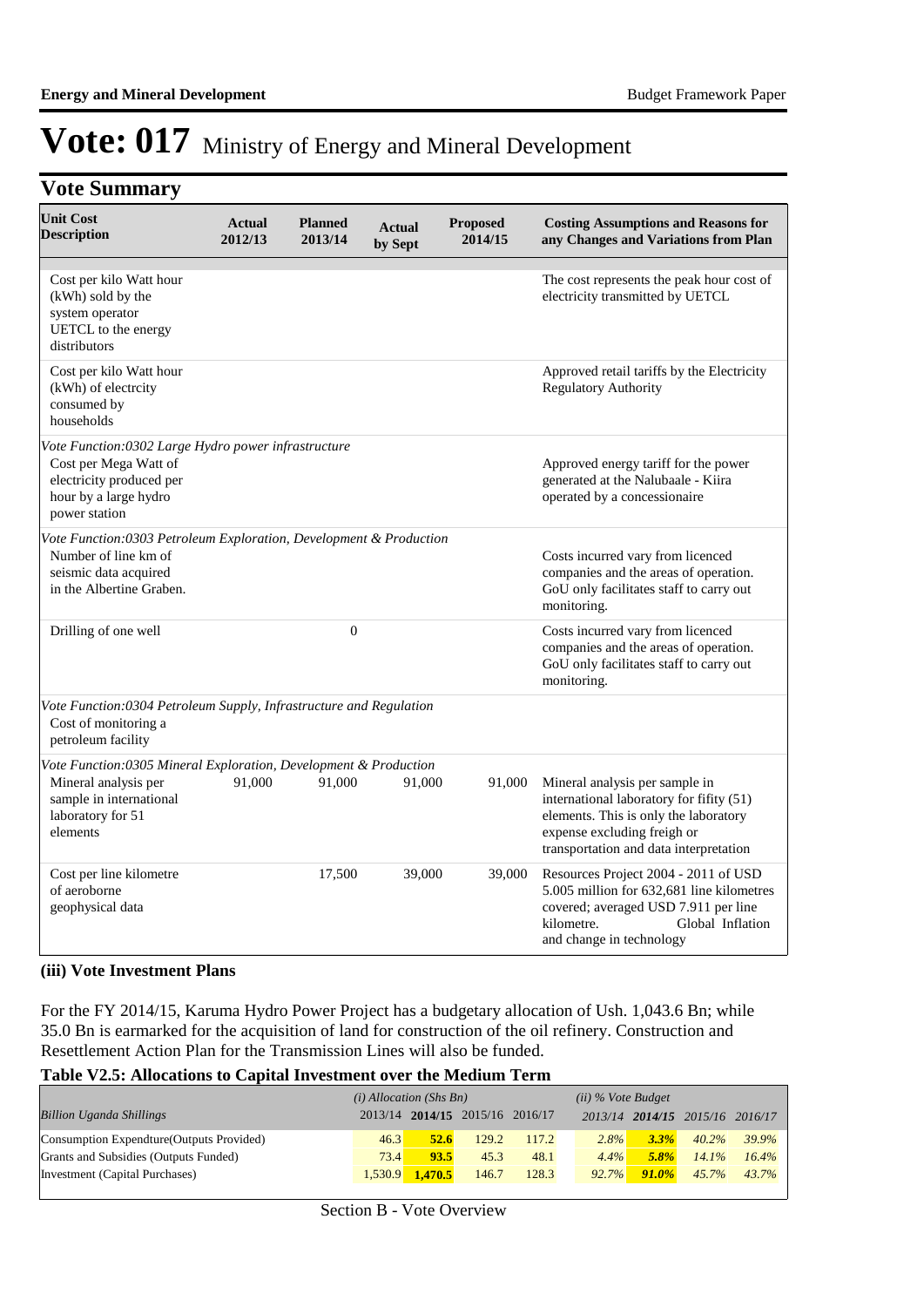#### **Vote Summary**

**Grand Total 1,650.6 1,616.7 321.3 293.6** *100.0% 100.0% 100.0% 100.0%*

For the FY 2014/15, the major capital purchases are geared towards investments in the construction of Large Hydropower infrastructure (Karuma, Isimba Hydro Power Projects); construction of transmission lines and the associated Way leaves; Resettlement Action Plan (RAP) and capacity payments towards thermal power generation. Downstrem activities will largely focus on the development of the Kenya - Uganda; Kampala - Kigali oil products pipeline.

In the oil and gas sub-sector, focus will be towards the implementation of the refinery development activities including the Resettlement Action Plan for the refinery land and the implementation of the oil and gas policy.

 In the mineral sector, government will continue with the ground geophysical mapping of Karamoja and the geothermal exploration.

|  | <b>Project, Programme</b>                                                                   | 2013/14                                                                                                                                                                 |                                                                                                                                        | 2014/15                                                                                                                                                                                                                                           |  |
|--|---------------------------------------------------------------------------------------------|-------------------------------------------------------------------------------------------------------------------------------------------------------------------------|----------------------------------------------------------------------------------------------------------------------------------------|---------------------------------------------------------------------------------------------------------------------------------------------------------------------------------------------------------------------------------------------------|--|
|  | <b>Vote Function Output</b><br><b>UShs Thousand</b>                                         | <b>Approved Budget, Planned</b><br><b>Outputs (Quantity and Location)</b>                                                                                               | <b>Actual Expenditure and</b><br><b>Outputs by September</b><br>(Quantity and Location)                                                |                                                                                                                                                                                                                                                   |  |
|  |                                                                                             | Project 1223 Institutional Support to Ministry of Energy and Mineral Development                                                                                        |                                                                                                                                        |                                                                                                                                                                                                                                                   |  |
|  | 034972 Government<br><b>Buildings and</b><br><b>Administrative</b><br><b>Infrastructure</b> | - Retooling of Offices at Amber<br>house<br>- Complete redesign and<br>implementation Voice and data<br>infrastructure<br>- Secure laboratory<br>infrastructure at GSMD | - Furniture, computers, printers<br>procured for offices<br>- Redesign was completed,<br>cabling near completion.                      | - Comprehensively renovate and<br>manage Amber House and<br>commence development process<br>of the adjacent plot<br>- Retool Offices at Amber house<br>- Complete Phase II of the<br>redesign and implementation<br>Voice and data infrastructure |  |
|  | <b>Total</b>                                                                                | 3,725,965                                                                                                                                                               | 11,950                                                                                                                                 | 4,725,965                                                                                                                                                                                                                                         |  |
|  | <b>GoU</b> Development                                                                      | 3,725,965                                                                                                                                                               | 11,950                                                                                                                                 | 4,725,965                                                                                                                                                                                                                                         |  |
|  | <b>External Financing</b>                                                                   | 0                                                                                                                                                                       | 0                                                                                                                                      | $\theta$                                                                                                                                                                                                                                          |  |
|  | 034976 Purchase of Office<br>and ICT Equipment,<br>including Software                       | Output-Data Recovery Plan<br>developed<br><b>ICT</b> and Resource Centre<br>equiped                                                                                     | - Procurement for consultancy<br>services for the output data<br>recovery plan initiated.<br>Documentation is waiting for<br>approval. | - Complete the development of<br>a disaster recovery solution for<br>the Ministry<br>- Resource Centre equipped                                                                                                                                   |  |
|  |                                                                                             | Procure and maintain internet<br>server system                                                                                                                          | - Computer Server machine was<br>procured.                                                                                             | - Internet services procured and<br>maintained                                                                                                                                                                                                    |  |
|  | Internet services maintained<br>Probox interchange system                                   | - Anti virus software was<br>procured and installed.<br>- Internet services were<br>maintained.                                                                         | - Continue with the<br>procurement of Computer<br>peripherals/hardware and<br>sofwares/licencing                                       |                                                                                                                                                                                                                                                   |  |
|  |                                                                                             |                                                                                                                                                                         | - Probox interchange system<br>was maintained. It is being<br>considered for eliminatation.                                            | - Computer equipment serviced                                                                                                                                                                                                                     |  |
|  | <b>Total</b>                                                                                | 1,900,000                                                                                                                                                               | 163                                                                                                                                    | 1,900,000                                                                                                                                                                                                                                         |  |
|  | <b>GoU</b> Development                                                                      | 1,900,000                                                                                                                                                               | 163                                                                                                                                    | 1,900,000                                                                                                                                                                                                                                         |  |
|  | <b>External Financing</b>                                                                   | 0                                                                                                                                                                       | 0                                                                                                                                      | $\theta$                                                                                                                                                                                                                                          |  |

#### **Table V2.6: Major Capital Investments**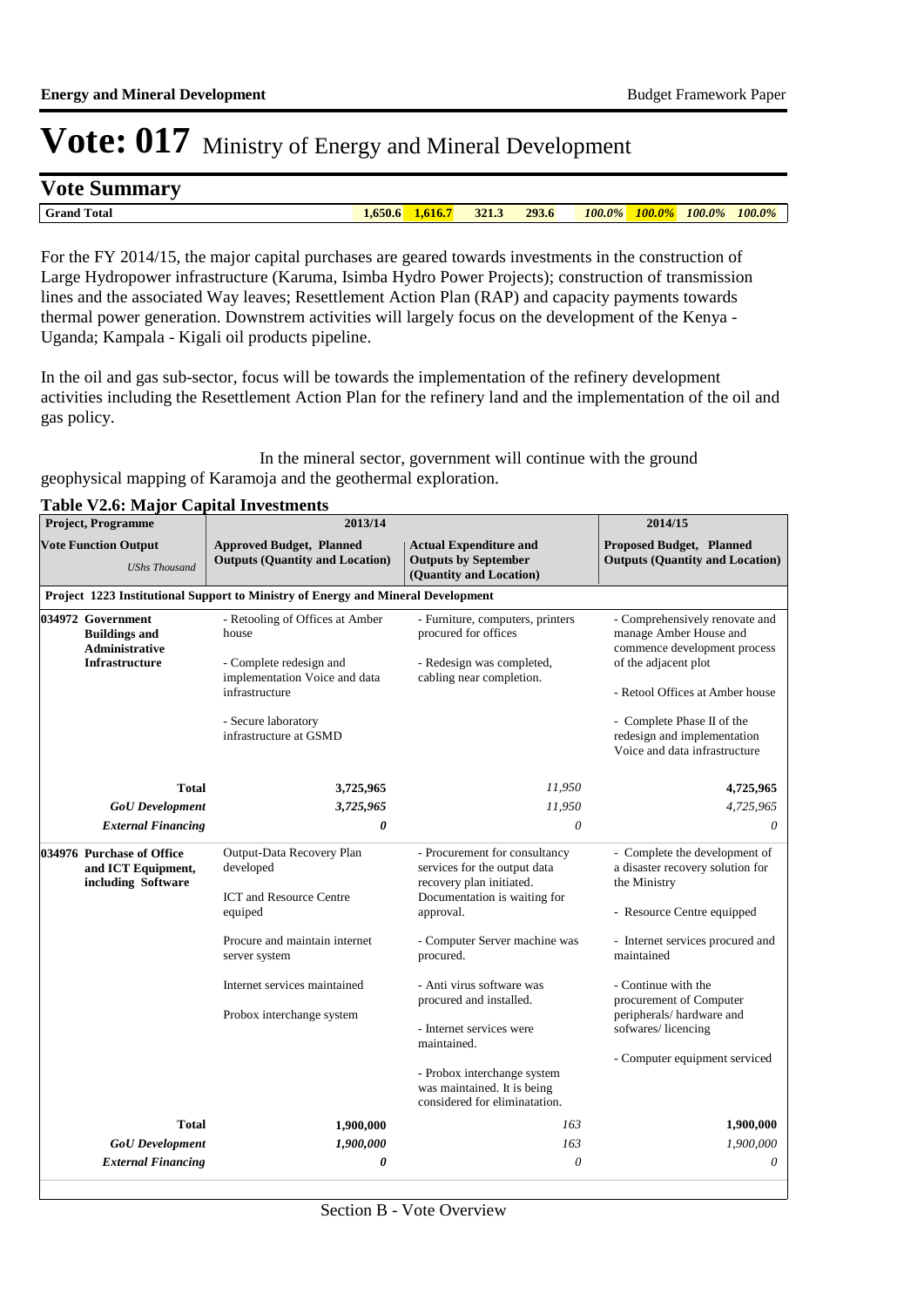|  | <b>Vote Summary</b>                                                                         |                                                                                                                                                                        |                                                                                                                                                                                                                     |                                                                                                                         |
|--|---------------------------------------------------------------------------------------------|------------------------------------------------------------------------------------------------------------------------------------------------------------------------|---------------------------------------------------------------------------------------------------------------------------------------------------------------------------------------------------------------------|-------------------------------------------------------------------------------------------------------------------------|
|  | Project, Programme                                                                          | 2013/14                                                                                                                                                                |                                                                                                                                                                                                                     | 2014/15                                                                                                                 |
|  | <b>Vote Function Output</b><br><b>UShs Thousand</b>                                         | <b>Approved Budget, Planned</b><br><b>Outputs (Quantity and Location)</b>                                                                                              | <b>Actual Expenditure and</b><br><b>Outputs by September</b><br>(Quantity and Location)                                                                                                                             | <b>Proposed Budget, Planned</b><br><b>Outputs (Quantity and Location)</b>                                               |
|  | 034977 Purchase of<br><b>Specialised</b><br>Machinery &<br>Equipment                        | Equiping and retooling of the<br>Mineral laboratory                                                                                                                    | - Procurement process for<br>mineral laboratory equipment is<br>ongoing.<br>- Fencing of GSMD facilities<br>was on-going by close of                                                                                | Implement phase II of<br>Equipping and retooling the<br><b>GSMD Mineral Laboratory</b><br>Infrastructure                |
|  |                                                                                             |                                                                                                                                                                        | quarter 1                                                                                                                                                                                                           |                                                                                                                         |
|  | Total                                                                                       | 600,000                                                                                                                                                                | 33,328                                                                                                                                                                                                              | 600.000                                                                                                                 |
|  | <b>GoU</b> Development                                                                      | 600,000                                                                                                                                                                | 33,328                                                                                                                                                                                                              | 600,000                                                                                                                 |
|  | <b>External Financing</b>                                                                   | 0                                                                                                                                                                      | 0                                                                                                                                                                                                                   | 0                                                                                                                       |
|  | 034979 Acquisition of Other<br><b>Capital Assets</b>                                        | - Continue with Feasibility<br>Studies for Rwimi/Nyamba<br>Hydro Power Plant<br>- Complete the development of<br>the Energy and Mineral Invester<br><b>Master Plan</b> | Procurement of a Consultant for<br>the Feasibility Studies for<br>Rwimi/Nyamba Hydro Power<br>Plant was near completion.<br>Financial bids were opened and<br>the best evaluated bidder was<br>due to be announced. | Complete the Feasibility<br>Studies for Rwimi/Nyamba<br>Hydro Power Plant                                               |
|  | <b>Total</b>                                                                                | 3,840,415                                                                                                                                                              | 1,268,319                                                                                                                                                                                                           | 1,840,415                                                                                                               |
|  | <b>GoU</b> Development                                                                      | 3,840,415                                                                                                                                                              | 1,268,319                                                                                                                                                                                                           | 1,840,415                                                                                                               |
|  | <b>External Financing</b>                                                                   | 0                                                                                                                                                                      | 0                                                                                                                                                                                                                   | 0                                                                                                                       |
|  |                                                                                             | Project 1199 Uganda Geothermal Resources Development                                                                                                                   |                                                                                                                                                                                                                     |                                                                                                                         |
|  | 030577 Purchase of<br><b>Specialised</b><br>Machinery &<br>Equipment                        | Deep subsurface geothermal<br>exploration equipment and<br>laboratory procured.                                                                                        | Initiated procurement of<br>geothermal exploration<br>equipment (MT)                                                                                                                                                | Continue the procurement of<br>Deep subsurface geothermal<br>exploration equipment and<br>laboratory consumables        |
|  | <b>Total</b>                                                                                | 2,180,000                                                                                                                                                              | 18,343                                                                                                                                                                                                              | 2,180,000                                                                                                               |
|  | <b>GoU</b> Development                                                                      | 2,180,000                                                                                                                                                              | 18,343                                                                                                                                                                                                              | 2,180,000                                                                                                               |
|  | <b>External Financing</b>                                                                   | 0                                                                                                                                                                      | $\theta$                                                                                                                                                                                                            | 0                                                                                                                       |
|  |                                                                                             | Project 1200 Airborne Geophysical Survey and Geological Mapping of Karamoja                                                                                            |                                                                                                                                                                                                                     |                                                                                                                         |
|  | 030572 Government<br><b>Buildings and</b><br><b>Administrative</b><br><b>Infrastructure</b> | Karamoja regional training<br>centre and offices constructed.                                                                                                          | Initiated procurement of a<br>contactor construct Karamoja<br>Regional Office and training<br>centre for mineral development.                                                                                       | Construct and equip a regional<br>minerals office for Karamoja<br>region; set up a training centre<br>for ASM in Moroto |
|  |                                                                                             |                                                                                                                                                                        | Initiated procurement of project<br>computers and printers.                                                                                                                                                         |                                                                                                                         |
|  |                                                                                             |                                                                                                                                                                        | Initiated the purchase of<br>cartridges and procurement of<br>maintenance services                                                                                                                                  |                                                                                                                         |
|  |                                                                                             |                                                                                                                                                                        | Initiated the purchase of anti-<br>virus, upgrade and back-up<br>systems.                                                                                                                                           |                                                                                                                         |
|  |                                                                                             |                                                                                                                                                                        | Initiated the procurement of<br>active fault mapping equipment<br>and landslide investigations.                                                                                                                     |                                                                                                                         |
|  |                                                                                             |                                                                                                                                                                        | Produced regional earthquake<br>bulletins with difficulties of<br>funding.                                                                                                                                          |                                                                                                                         |
|  |                                                                                             |                                                                                                                                                                        | Disseminated seismic data to<br>data users in infrastructure                                                                                                                                                        |                                                                                                                         |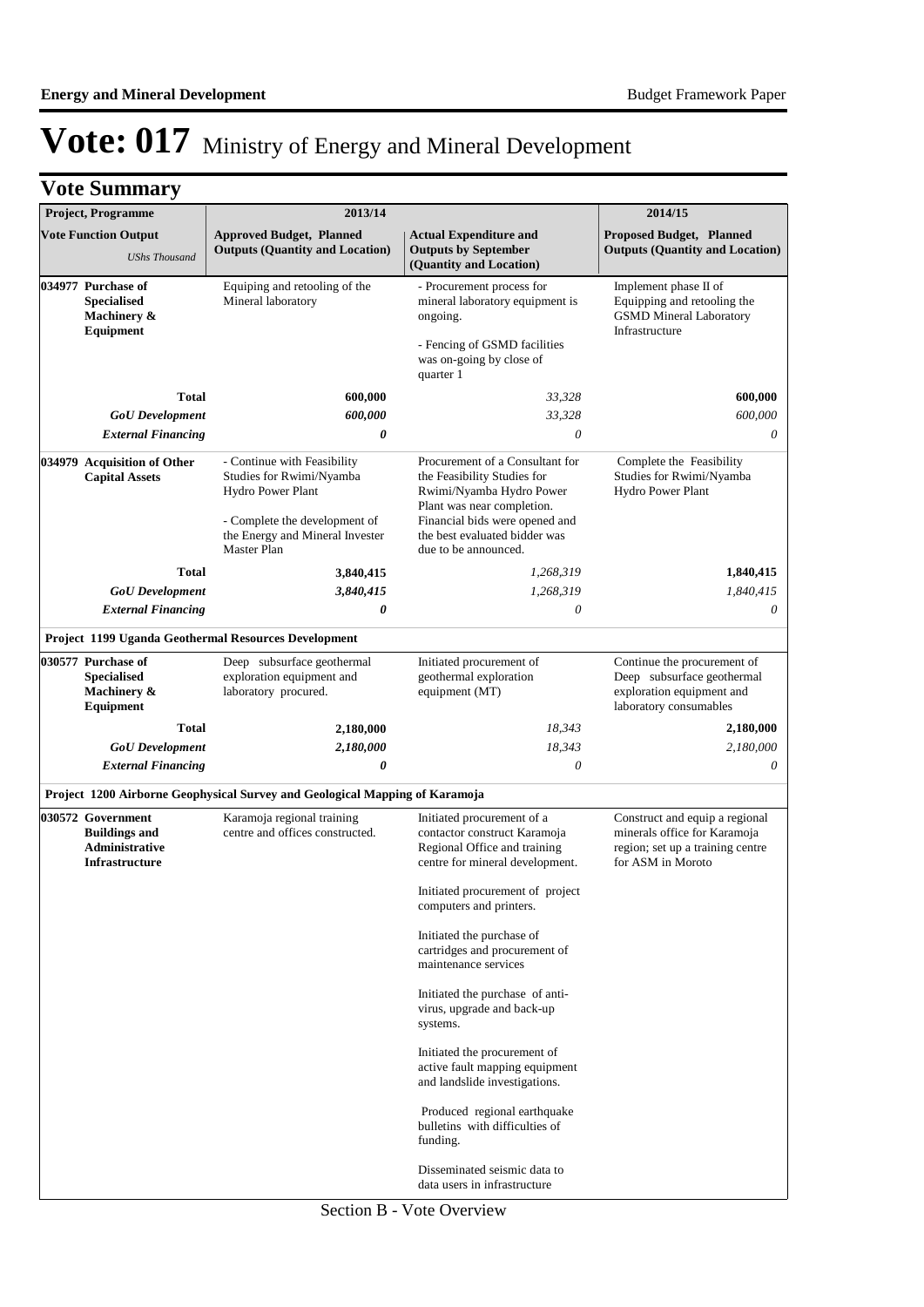| <b>Vote Summary</b><br>Project, Programme                            | 2013/14                                                                                                                                                                                                                     |                                                                                                                                                                                                                | 2014/15                                                                                                                                                                                                                                                                                                                                                                                                                                                                                                                                                                                                             |
|----------------------------------------------------------------------|-----------------------------------------------------------------------------------------------------------------------------------------------------------------------------------------------------------------------------|----------------------------------------------------------------------------------------------------------------------------------------------------------------------------------------------------------------|---------------------------------------------------------------------------------------------------------------------------------------------------------------------------------------------------------------------------------------------------------------------------------------------------------------------------------------------------------------------------------------------------------------------------------------------------------------------------------------------------------------------------------------------------------------------------------------------------------------------|
|                                                                      |                                                                                                                                                                                                                             |                                                                                                                                                                                                                |                                                                                                                                                                                                                                                                                                                                                                                                                                                                                                                                                                                                                     |
| <b>Vote Function Output</b><br><b>UShs Thousand</b>                  | <b>Approved Budget, Planned</b><br><b>Outputs (Quantity and Location)</b>                                                                                                                                                   | <b>Actual Expenditure and</b><br><b>Outputs by September</b><br>(Quantity and Location)                                                                                                                        | Proposed Budget, Planned<br><b>Outputs (Quantity and Location)</b>                                                                                                                                                                                                                                                                                                                                                                                                                                                                                                                                                  |
| Total                                                                | 800,000                                                                                                                                                                                                                     | planning, construction of<br>Karuam Hydro Power dam and<br>other small hydro power<br>stations.<br>Initiated Procure furniture and<br>computers.<br>0                                                          | 800,000                                                                                                                                                                                                                                                                                                                                                                                                                                                                                                                                                                                                             |
| <b>GoU</b> Development                                               | 800,000                                                                                                                                                                                                                     | $\theta$                                                                                                                                                                                                       | 800,000                                                                                                                                                                                                                                                                                                                                                                                                                                                                                                                                                                                                             |
| <b>External Financing</b>                                            | 0                                                                                                                                                                                                                           | 0                                                                                                                                                                                                              | 0                                                                                                                                                                                                                                                                                                                                                                                                                                                                                                                                                                                                                   |
| 030577 Purchase of<br><b>Specialised</b><br>Machinery &<br>Equipment | Engineering geology<br>investigations conducted and<br>geo-hazards monitored, active<br>fault mapped                                                                                                                        | No funds were released for this<br>activity<br>Disseminated seismic data to<br>data users in infrastructure<br>planning, construction of<br>Karuam Hydro Power dam and<br>other small hydro power<br>stations. | Procurement<br>and<br>installation<br>of<br>Specialised equipment.                                                                                                                                                                                                                                                                                                                                                                                                                                                                                                                                                  |
| Total                                                                | 950,000                                                                                                                                                                                                                     | 12,028                                                                                                                                                                                                         | 950,000                                                                                                                                                                                                                                                                                                                                                                                                                                                                                                                                                                                                             |
| <b>GoU</b> Development                                               | 950,000                                                                                                                                                                                                                     | 12,028                                                                                                                                                                                                         | 950,000                                                                                                                                                                                                                                                                                                                                                                                                                                                                                                                                                                                                             |
| <b>External Financing</b>                                            | 0                                                                                                                                                                                                                           | 0                                                                                                                                                                                                              | 0                                                                                                                                                                                                                                                                                                                                                                                                                                                                                                                                                                                                                   |
| Project 1258 Downstream Petroleum Infrastructure                     |                                                                                                                                                                                                                             |                                                                                                                                                                                                                |                                                                                                                                                                                                                                                                                                                                                                                                                                                                                                                                                                                                                     |
| 030471 Acquisition of Land<br>by Government                          | •Updated RAP the Kenya-<br>Uganda oil pipe line in place<br>- Private Operator selected<br>-Project Agreements and<br>documents updated<br>-Wayleave acquired and<br>handled over to the private<br>investor or development | - 2 JCC meetings held<br>- Project Documents developed<br>- Selection process of a Private<br>Operator is near conclusion.                                                                                     | - Project documents drafting<br>finalized for Kenya-Uganda.<br>- Drafting of Project<br>Agreements for Kenya-Uganda<br>finalized.<br>- EIA for Kenya-Uganda project<br>finalized.<br>- Resettlement Action Plan<br>(RAP) updated (Kenya-Uganda)<br>- RAP implementation for<br>Kenya-Uganda commenced<br>- Pipeline construction for<br>Kenya-Uganda commenced<br>- Feasibility study for Uganda-<br>Rwanda pipeline project<br>completed<br>- Pipe line routing for Uganda-<br>Rwanda undertaken<br>- Private investor for Uganda-<br>Rwanda Pipeline selected<br>- RAP for Uganda-Rwanda<br>development commenced |
| <b>Total</b><br><b>GoU</b> Development                               | 1,900,000<br>1,900,000                                                                                                                                                                                                      | 186,243<br>186,243                                                                                                                                                                                             | 1,900,000<br>1,900,000                                                                                                                                                                                                                                                                                                                                                                                                                                                                                                                                                                                              |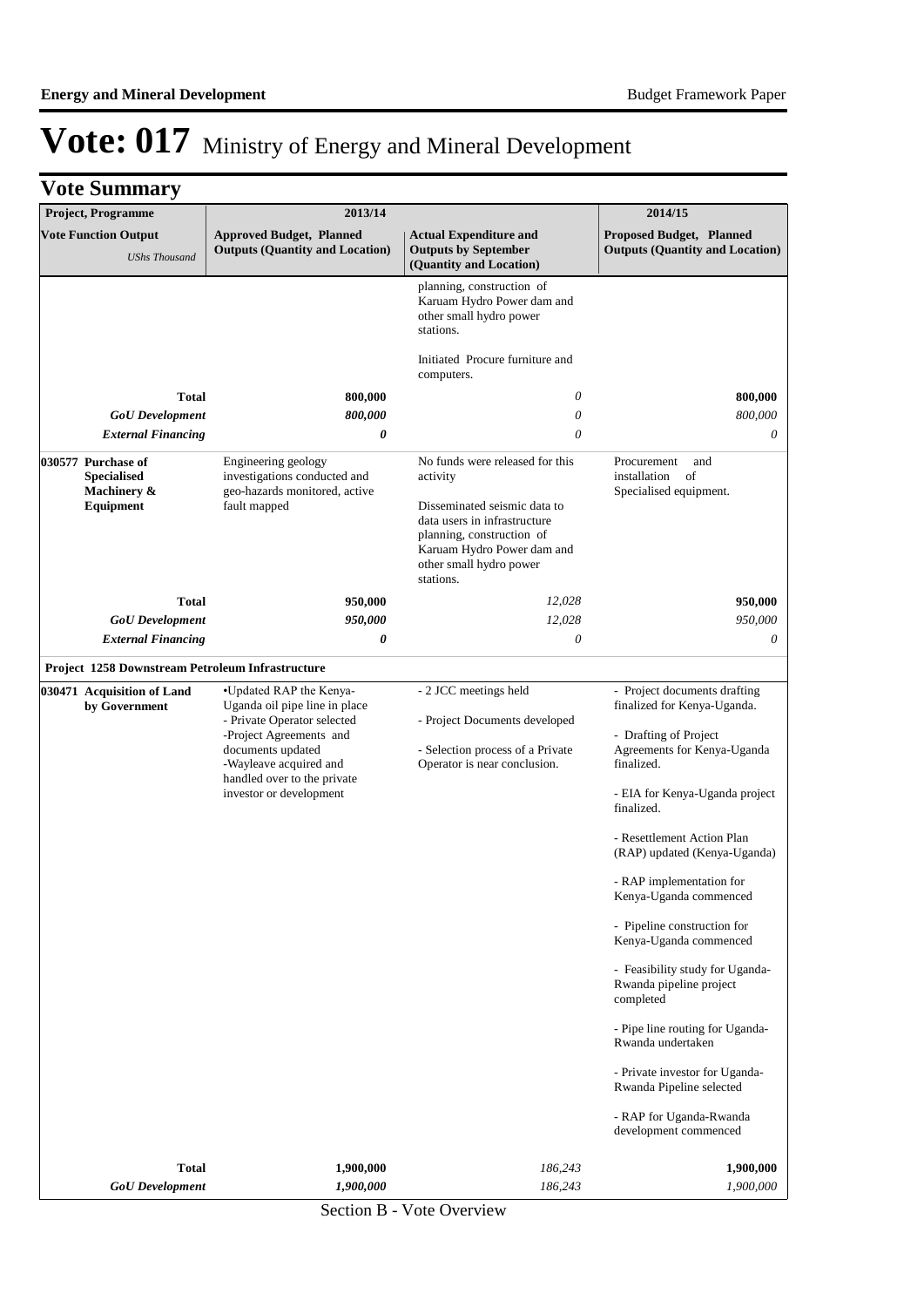| <b>Vote Function Output</b><br><b>Approved Budget, Planned</b><br><b>Actual Expenditure and</b><br><b>Proposed Budget, Planned</b><br><b>Outputs (Quantity and Location)</b><br><b>Outputs by September</b><br><b>Outputs (Quantity and Location)</b><br><b>UShs Thousand</b><br>(Quantity and Location)<br>0<br>0<br><b>External Financing</b><br>•- INPIS developed and<br>- TOR for development of NPIS<br>-Development of NPIS<br>030476 Purchase of Office<br>and ICT Equipment,<br>operational<br>completed<br>developed<br>-5 staff attain specialized<br>- 5 staff attain specialized<br>including Software<br>training in usage of NPIS<br>- Office Equipment procured<br>training in operating and<br>-Necessary hardware procured<br>management of NPIS<br>-5 year subscription to PLATTS<br>- five year subscription to<br>done<br>PLATTS done<br>- Office equipment and<br>furniture procured<br>$\theta$<br><b>Total</b><br>700,000<br><b>GoU</b> Development<br>700,000<br>$\theta$<br><b>External Financing</b><br>0<br>$\theta$<br>030477 Purchase of<br>-Codes of practice for<br>-TOR for development of codes<br><b>Specialised</b><br>downstream petroleum sub-<br>of practise developed<br>in place<br>sector in place<br>Machinery &<br>-Organizing 5 regional work<br>- Road map for revising the<br><b>Equipment</b><br>regulatory framework for<br>shop each financial year to<br>sensitize the population on<br>petroleum products handling<br>-Codes of practice enforced<br>- Supervision of the HSE<br>consultant continues<br>-HSE for downstream petroleum<br>sub-sector in place<br>- 20 standards developed<br>- 5 stakeholders consultative<br>meetings held<br>- 5 regional workshops for<br>standards held<br>staff procured<br><b>Total</b><br>41,550<br>1,120,000<br>41,550<br><b>GoU</b> Development<br>1,120,000<br><b>External Financing</b><br>$\theta$<br>0<br>030479 Acquisition of Other<br>- JST operational and stocked<br>- Studies and designs for<br>- JST stocked with products and<br>with petroleum products<br><b>Capital Assets</b><br>operational<br>-Independent centifier procured<br>completed<br>and report in place<br>- TOR for feasibility study for<br>Feasibility study for<br>Nakasongola in place<br>- Nakasongola Strategic<br>Nakasongola fuel depot in place<br>Reserves development<br>- Private investor for<br>commenced<br>Nakasongola in place<br>- JST private operator supervised<br>common user terminal<br>commenced<br>0<br><b>Total</b><br>1,280,000<br><b>GoU</b> Development<br>1,280,000<br>$\theta$<br><b>External Financing</b><br>0<br>0 | <b>Project, Programme</b> | 2013/14 | 2014/15                                                                                                                                                                         |
|----------------------------------------------------------------------------------------------------------------------------------------------------------------------------------------------------------------------------------------------------------------------------------------------------------------------------------------------------------------------------------------------------------------------------------------------------------------------------------------------------------------------------------------------------------------------------------------------------------------------------------------------------------------------------------------------------------------------------------------------------------------------------------------------------------------------------------------------------------------------------------------------------------------------------------------------------------------------------------------------------------------------------------------------------------------------------------------------------------------------------------------------------------------------------------------------------------------------------------------------------------------------------------------------------------------------------------------------------------------------------------------------------------------------------------------------------------------------------------------------------------------------------------------------------------------------------------------------------------------------------------------------------------------------------------------------------------------------------------------------------------------------------------------------------------------------------------------------------------------------------------------------------------------------------------------------------------------------------------------------------------------------------------------------------------------------------------------------------------------------------------------------------------------------------------------------------------------------------------------------------------------------------------------------------------------------------------------------------------------------------------------------------------------------------------------------------------------------------------------------------------------------------------------------------------------------------------------------------------------------------------|---------------------------|---------|---------------------------------------------------------------------------------------------------------------------------------------------------------------------------------|
|                                                                                                                                                                                                                                                                                                                                                                                                                                                                                                                                                                                                                                                                                                                                                                                                                                                                                                                                                                                                                                                                                                                                                                                                                                                                                                                                                                                                                                                                                                                                                                                                                                                                                                                                                                                                                                                                                                                                                                                                                                                                                                                                                                                                                                                                                                                                                                                                                                                                                                                                                                                                                                  |                           |         |                                                                                                                                                                                 |
|                                                                                                                                                                                                                                                                                                                                                                                                                                                                                                                                                                                                                                                                                                                                                                                                                                                                                                                                                                                                                                                                                                                                                                                                                                                                                                                                                                                                                                                                                                                                                                                                                                                                                                                                                                                                                                                                                                                                                                                                                                                                                                                                                                                                                                                                                                                                                                                                                                                                                                                                                                                                                                  |                           |         |                                                                                                                                                                                 |
|                                                                                                                                                                                                                                                                                                                                                                                                                                                                                                                                                                                                                                                                                                                                                                                                                                                                                                                                                                                                                                                                                                                                                                                                                                                                                                                                                                                                                                                                                                                                                                                                                                                                                                                                                                                                                                                                                                                                                                                                                                                                                                                                                                                                                                                                                                                                                                                                                                                                                                                                                                                                                                  |                           |         | 0                                                                                                                                                                               |
|                                                                                                                                                                                                                                                                                                                                                                                                                                                                                                                                                                                                                                                                                                                                                                                                                                                                                                                                                                                                                                                                                                                                                                                                                                                                                                                                                                                                                                                                                                                                                                                                                                                                                                                                                                                                                                                                                                                                                                                                                                                                                                                                                                                                                                                                                                                                                                                                                                                                                                                                                                                                                                  |                           |         | - Necessary hardware procured                                                                                                                                                   |
|                                                                                                                                                                                                                                                                                                                                                                                                                                                                                                                                                                                                                                                                                                                                                                                                                                                                                                                                                                                                                                                                                                                                                                                                                                                                                                                                                                                                                                                                                                                                                                                                                                                                                                                                                                                                                                                                                                                                                                                                                                                                                                                                                                                                                                                                                                                                                                                                                                                                                                                                                                                                                                  |                           |         | 700,000                                                                                                                                                                         |
|                                                                                                                                                                                                                                                                                                                                                                                                                                                                                                                                                                                                                                                                                                                                                                                                                                                                                                                                                                                                                                                                                                                                                                                                                                                                                                                                                                                                                                                                                                                                                                                                                                                                                                                                                                                                                                                                                                                                                                                                                                                                                                                                                                                                                                                                                                                                                                                                                                                                                                                                                                                                                                  |                           |         | 700,000                                                                                                                                                                         |
|                                                                                                                                                                                                                                                                                                                                                                                                                                                                                                                                                                                                                                                                                                                                                                                                                                                                                                                                                                                                                                                                                                                                                                                                                                                                                                                                                                                                                                                                                                                                                                                                                                                                                                                                                                                                                                                                                                                                                                                                                                                                                                                                                                                                                                                                                                                                                                                                                                                                                                                                                                                                                                  |                           |         | 0                                                                                                                                                                               |
|                                                                                                                                                                                                                                                                                                                                                                                                                                                                                                                                                                                                                                                                                                                                                                                                                                                                                                                                                                                                                                                                                                                                                                                                                                                                                                                                                                                                                                                                                                                                                                                                                                                                                                                                                                                                                                                                                                                                                                                                                                                                                                                                                                                                                                                                                                                                                                                                                                                                                                                                                                                                                                  |                           |         | - Downstream petroleum policy<br>downstream petroleum in place<br>sensitization on the developed<br>- HSE training manual in place<br>- HSE protective gears for PSD<br>720,000 |
|                                                                                                                                                                                                                                                                                                                                                                                                                                                                                                                                                                                                                                                                                                                                                                                                                                                                                                                                                                                                                                                                                                                                                                                                                                                                                                                                                                                                                                                                                                                                                                                                                                                                                                                                                                                                                                                                                                                                                                                                                                                                                                                                                                                                                                                                                                                                                                                                                                                                                                                                                                                                                                  |                           |         | 720,000                                                                                                                                                                         |
|                                                                                                                                                                                                                                                                                                                                                                                                                                                                                                                                                                                                                                                                                                                                                                                                                                                                                                                                                                                                                                                                                                                                                                                                                                                                                                                                                                                                                                                                                                                                                                                                                                                                                                                                                                                                                                                                                                                                                                                                                                                                                                                                                                                                                                                                                                                                                                                                                                                                                                                                                                                                                                  |                           |         | 0                                                                                                                                                                               |
|                                                                                                                                                                                                                                                                                                                                                                                                                                                                                                                                                                                                                                                                                                                                                                                                                                                                                                                                                                                                                                                                                                                                                                                                                                                                                                                                                                                                                                                                                                                                                                                                                                                                                                                                                                                                                                                                                                                                                                                                                                                                                                                                                                                                                                                                                                                                                                                                                                                                                                                                                                                                                                  |                           |         | Nakasongola Strategic Reserves<br>- Feasibility study of Kampala                                                                                                                |
|                                                                                                                                                                                                                                                                                                                                                                                                                                                                                                                                                                                                                                                                                                                                                                                                                                                                                                                                                                                                                                                                                                                                                                                                                                                                                                                                                                                                                                                                                                                                                                                                                                                                                                                                                                                                                                                                                                                                                                                                                                                                                                                                                                                                                                                                                                                                                                                                                                                                                                                                                                                                                                  |                           |         | 1,680,000                                                                                                                                                                       |
|                                                                                                                                                                                                                                                                                                                                                                                                                                                                                                                                                                                                                                                                                                                                                                                                                                                                                                                                                                                                                                                                                                                                                                                                                                                                                                                                                                                                                                                                                                                                                                                                                                                                                                                                                                                                                                                                                                                                                                                                                                                                                                                                                                                                                                                                                                                                                                                                                                                                                                                                                                                                                                  |                           |         | 1,680,000                                                                                                                                                                       |
|                                                                                                                                                                                                                                                                                                                                                                                                                                                                                                                                                                                                                                                                                                                                                                                                                                                                                                                                                                                                                                                                                                                                                                                                                                                                                                                                                                                                                                                                                                                                                                                                                                                                                                                                                                                                                                                                                                                                                                                                                                                                                                                                                                                                                                                                                                                                                                                                                                                                                                                                                                                                                                  |                           |         | 0                                                                                                                                                                               |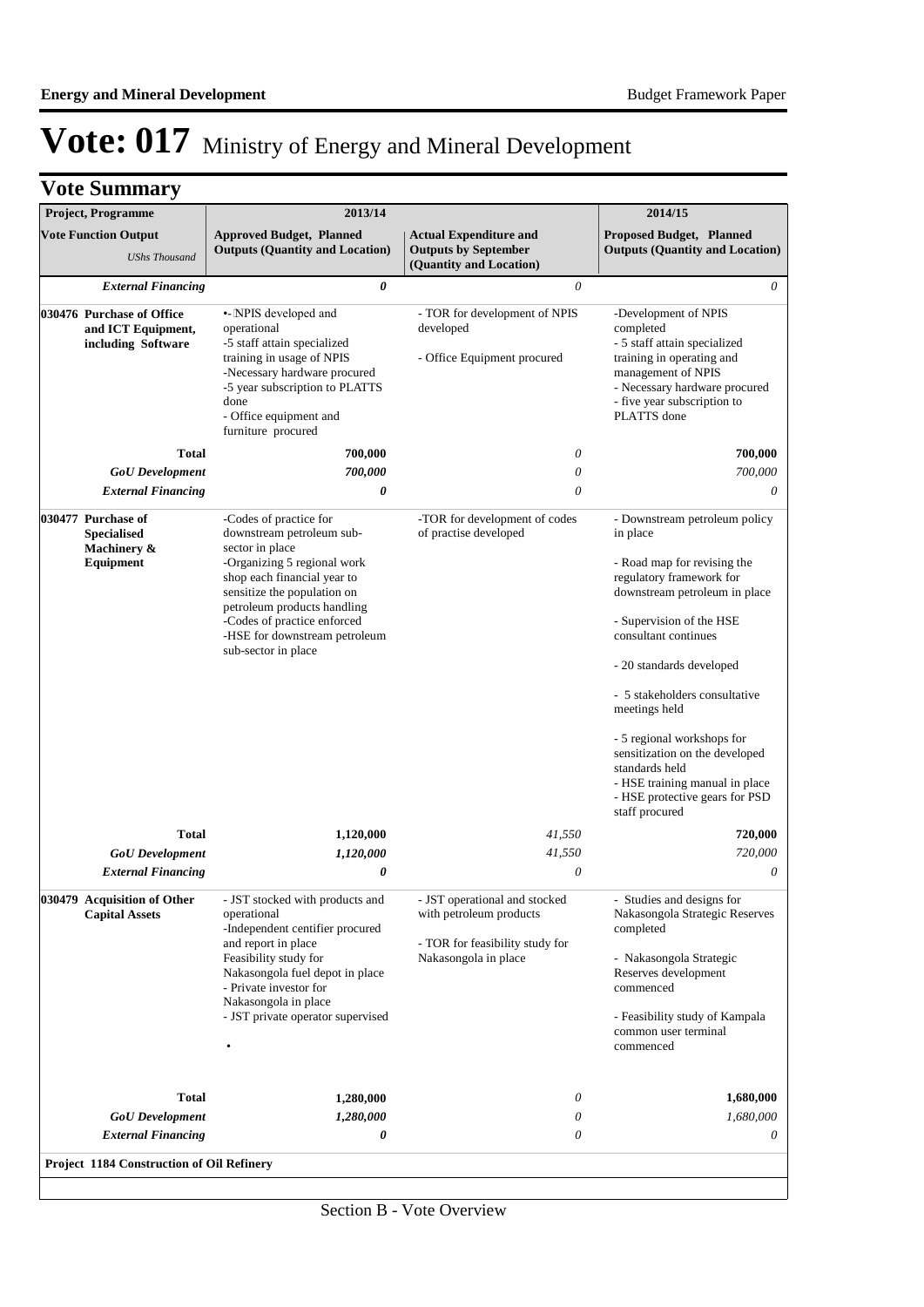| <b>Vote Summary</b>                                         |                                                                                                                                                                                                                                                                                                                                                                                                                                                                                                                                                                                       |                                                                                                                                                                                                                                                                                                                                                                                                                                                                                                                                                                                                                                                                                                                                                                                                                                                                                                                                           |                                                                                                                                                                                                                                                                                                                                                                                                                                             |
|-------------------------------------------------------------|---------------------------------------------------------------------------------------------------------------------------------------------------------------------------------------------------------------------------------------------------------------------------------------------------------------------------------------------------------------------------------------------------------------------------------------------------------------------------------------------------------------------------------------------------------------------------------------|-------------------------------------------------------------------------------------------------------------------------------------------------------------------------------------------------------------------------------------------------------------------------------------------------------------------------------------------------------------------------------------------------------------------------------------------------------------------------------------------------------------------------------------------------------------------------------------------------------------------------------------------------------------------------------------------------------------------------------------------------------------------------------------------------------------------------------------------------------------------------------------------------------------------------------------------|---------------------------------------------------------------------------------------------------------------------------------------------------------------------------------------------------------------------------------------------------------------------------------------------------------------------------------------------------------------------------------------------------------------------------------------------|
| Project, Programme                                          | 2013/14                                                                                                                                                                                                                                                                                                                                                                                                                                                                                                                                                                               | 2014/15                                                                                                                                                                                                                                                                                                                                                                                                                                                                                                                                                                                                                                                                                                                                                                                                                                                                                                                                   |                                                                                                                                                                                                                                                                                                                                                                                                                                             |
| <b>Vote Function Output</b><br><b>UShs Thousand</b>         | <b>Approved Budget, Planned</b><br><b>Outputs (Quantity and Location)</b>                                                                                                                                                                                                                                                                                                                                                                                                                                                                                                             | <b>Actual Expenditure and</b><br><b>Outputs by September</b><br>(Quantity and Location)                                                                                                                                                                                                                                                                                                                                                                                                                                                                                                                                                                                                                                                                                                                                                                                                                                                   | <b>Proposed Budget, Planned</b><br><b>Outputs (Quantity and Location)</b>                                                                                                                                                                                                                                                                                                                                                                   |
| 030371 Acquisition of Land<br>by Government<br><b>Total</b> | $\bf{0}$                                                                                                                                                                                                                                                                                                                                                                                                                                                                                                                                                                              | 0                                                                                                                                                                                                                                                                                                                                                                                                                                                                                                                                                                                                                                                                                                                                                                                                                                                                                                                                         | Detailed route survey for crude<br>oil piepline from the fields to<br>the fields to the refinery and<br>products pipeline from the<br>refinery to Buloba terminal<br>concluded<br><b>Resettlement Action Plan</b><br>(RAP) study crude oil from the<br>field to the refinery and<br>products pipeline from the<br>refinery to Buloba terminal<br>undertaken<br><b>Environmental Baseline Study</b><br>for pipelines undertaken<br>2,929,000 |
| <b>GoU</b> Development<br><b>External Financing</b>         | 0<br>0                                                                                                                                                                                                                                                                                                                                                                                                                                                                                                                                                                                | $\theta$<br>$\theta$                                                                                                                                                                                                                                                                                                                                                                                                                                                                                                                                                                                                                                                                                                                                                                                                                                                                                                                      | 2,929,000<br>0                                                                                                                                                                                                                                                                                                                                                                                                                              |
| 030380 Oil Refinery<br><b>Construction</b>                  | - Land for the refinery and<br>supporting infrastructure<br>acquired;<br>- Continued implementation and<br>completion of Logistics study<br>- Transaction Advisory services<br>for Refinery development<br>undertaken;<br>- Pre - Front End Engineering<br>Design (FEED) for refinery<br>development completed.<br>- Aviation studies for aerodrome<br>development undertaken<br>- Crude oil pipeline to the<br>refinery and storage facilities<br>study recommendations<br>implemented;<br>- Pre-FEED for refinery<br>products' pipeline from Hoima<br>to Buloba terminal conducted. | - Compensation and<br>resettlement process<br>implementation commenced<br>with;<br>- Disclosure of compensation<br>amounts to bona fide project<br>affected persons.<br>- Training of project affected<br>persons in financial<br>management.<br>- Sensitization meetings held<br>with locals in the refinery area<br>in July 2013.<br>- Two meetings held with Civil<br>Society Organisations.<br>- Terms of reference for the<br>procurement of a Consultant for<br>the Master plan and detailed<br>engineering study developed<br>and finalized.<br>- A Request for Expression of<br>Interest for the procurement of a<br>consultant developed and is<br>ready for issuing in O2 -<br>2013/14.<br>- One consultative meeting held<br>with Ministry of Works and<br><b>Transport and Civil Aviation</b><br>Authority in July 2013.<br>- The Consultant developed a<br>fully flexible financial model,<br>submitted draft commercial and | Acquisition of land for the<br>refinery development concluded.<br>Master plan and detailed<br>engineering design study for the<br>aerodrome development<br>concluded<br>Coordination of the activities of<br>the Transaction Advisor<br>Logistics Assessment study<br>undertaken                                                                                                                                                            |

Section B - Vote Overview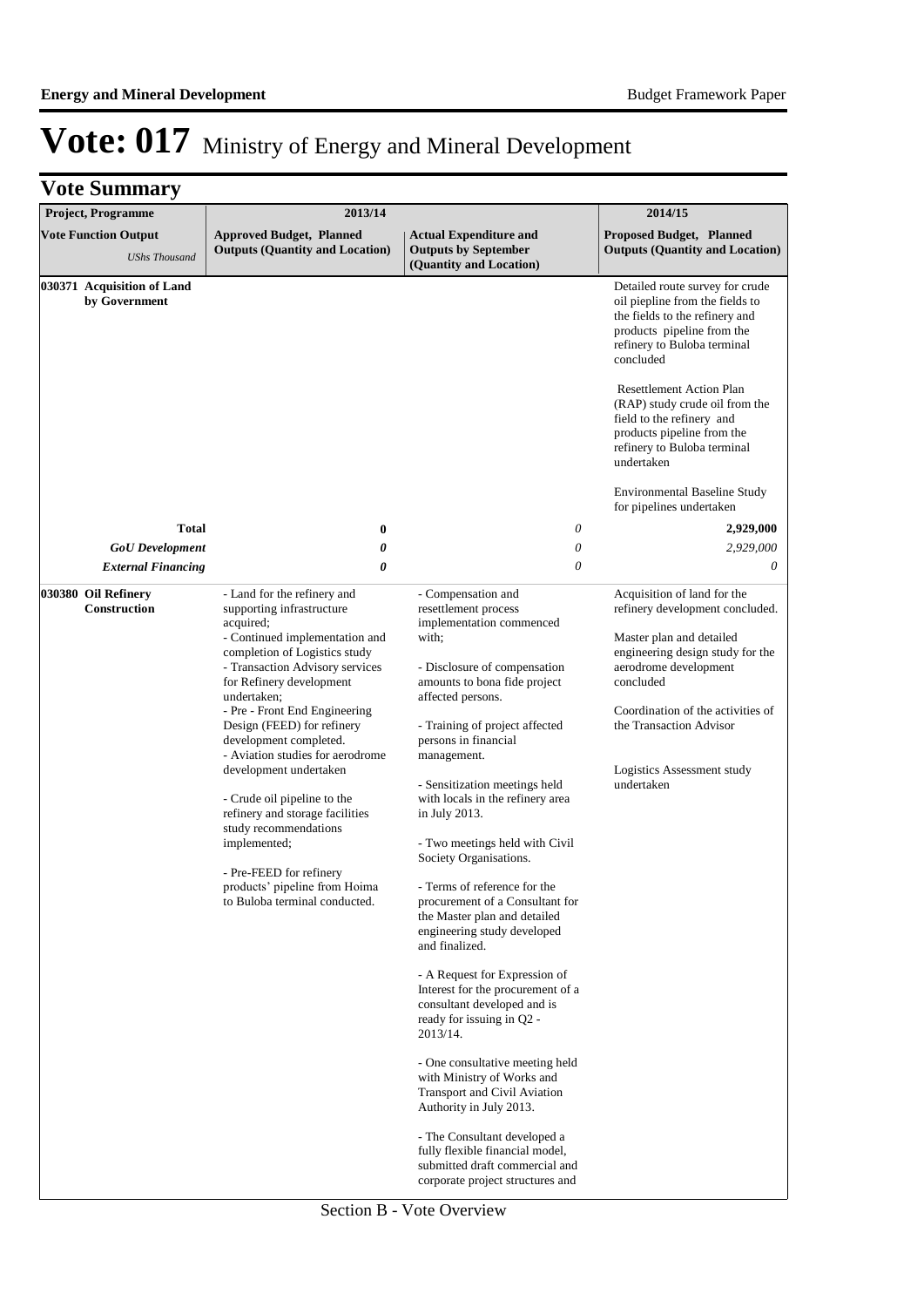| <b>Vote Summary</b>                                 |                                                                                                            |                                                                                                                                                                                                                                             |                                                                                                            |
|-----------------------------------------------------|------------------------------------------------------------------------------------------------------------|---------------------------------------------------------------------------------------------------------------------------------------------------------------------------------------------------------------------------------------------|------------------------------------------------------------------------------------------------------------|
| <b>Project, Programme</b>                           | 2013/14                                                                                                    |                                                                                                                                                                                                                                             | 2014/15                                                                                                    |
| <b>Vote Function Output</b><br><b>UShs Thousand</b> | <b>Approved Budget, Planned</b><br><b>Outputs (Quantity and Location)</b>                                  | <b>Actual Expenditure and</b><br><b>Outputs by September</b><br>(Quantity and Location)                                                                                                                                                     | Proposed Budget, Planned<br><b>Outputs (Quantity and Location)</b>                                         |
|                                                     |                                                                                                            | a pricing and sales strategy for<br>crude oil and refined products.<br>These were reviewed and<br>comments generated and<br>incorporated.                                                                                                   |                                                                                                            |
|                                                     |                                                                                                            | - A waiver from PPDA for the<br>procurement of a lead investor<br>using procedures based on the<br>Public Private Partnership (PPP)<br>policy and Bill obtained paving<br>way for the preparations for the<br>procurement process to start. |                                                                                                            |
|                                                     |                                                                                                            | - The TA carried out equity and<br>debt sounding with a number of<br>potential financiers and<br>investors, respectively.                                                                                                                   |                                                                                                            |
|                                                     |                                                                                                            | - The Transaction Advisor also<br>prepared a Request for<br>Qualification for the lead<br>investor/developer. This was<br>reviewed and finalized ready for<br>issuing.                                                                      |                                                                                                            |
|                                                     |                                                                                                            | - One meeting of the steering<br>Committee on refinery<br>development held on 14th<br>August 2013.                                                                                                                                          |                                                                                                            |
|                                                     |                                                                                                            | - A meeting held with the TA in<br>July to review the request for a<br>waiver from PPDA and the draft<br>RFQ.                                                                                                                               |                                                                                                            |
| <b>Total</b>                                        | 39,085,400                                                                                                 | 7,354,182                                                                                                                                                                                                                                   | 32,277,680                                                                                                 |
| <b>GoU</b> Development                              | 32,695,500                                                                                                 | 7,354,182                                                                                                                                                                                                                                   | 29,887,780                                                                                                 |
| <b>External Financing</b>                           | 6,389,900                                                                                                  | $\theta$                                                                                                                                                                                                                                    | 2,389,900                                                                                                  |
| Project 1183 Karuma Hydoelectricity Power Project   |                                                                                                            |                                                                                                                                                                                                                                             |                                                                                                            |
| 030280 Large Hydro Power<br>Infrastructure          | -EPC Contract Signed and<br>Contractor for Karuma<br>Hydropower Project on Site.                           | Government entered a bilateral<br>arrangement with the Chinese<br>government to expedite the<br>construction of the project.                                                                                                                | -EPC Contract Signed and<br>Contractor for Karuma<br>Hydropower Project on Site.                           |
|                                                     | -Five (5) Sensitisation<br>Workshops for Karuma HP<br>Project affected people and<br>local community held. | A Contract has been executed<br>with Sinohydro Corporation to<br>construct both the power plant<br>and transmission line. H.E. the                                                                                                          | -Five (5) Sensitisation<br>Workshops for Karuma HP<br>Project affected people and<br>local community held. |
|                                                     | -100% of Project Affected<br>Persons for Karuma HPP<br>Compensated/Resettled.                              | President officiated the ground<br>breaking on the 12th August<br>2013.                                                                                                                                                                     | -100% of Project Affected<br>Persons for Karuma HPP<br>Compensated/Resettled.                              |
|                                                     | -100% Land Freed Up for<br>Contractors.                                                                    |                                                                                                                                                                                                                                             | -100% Land Freed Up for<br>Contractors.                                                                    |
|                                                     | -RAP implementing Agency for<br>Evacuation Lines in place.                                                 |                                                                                                                                                                                                                                             | -RAP implementing Agency for<br>Evacuation Lines in place.                                                 |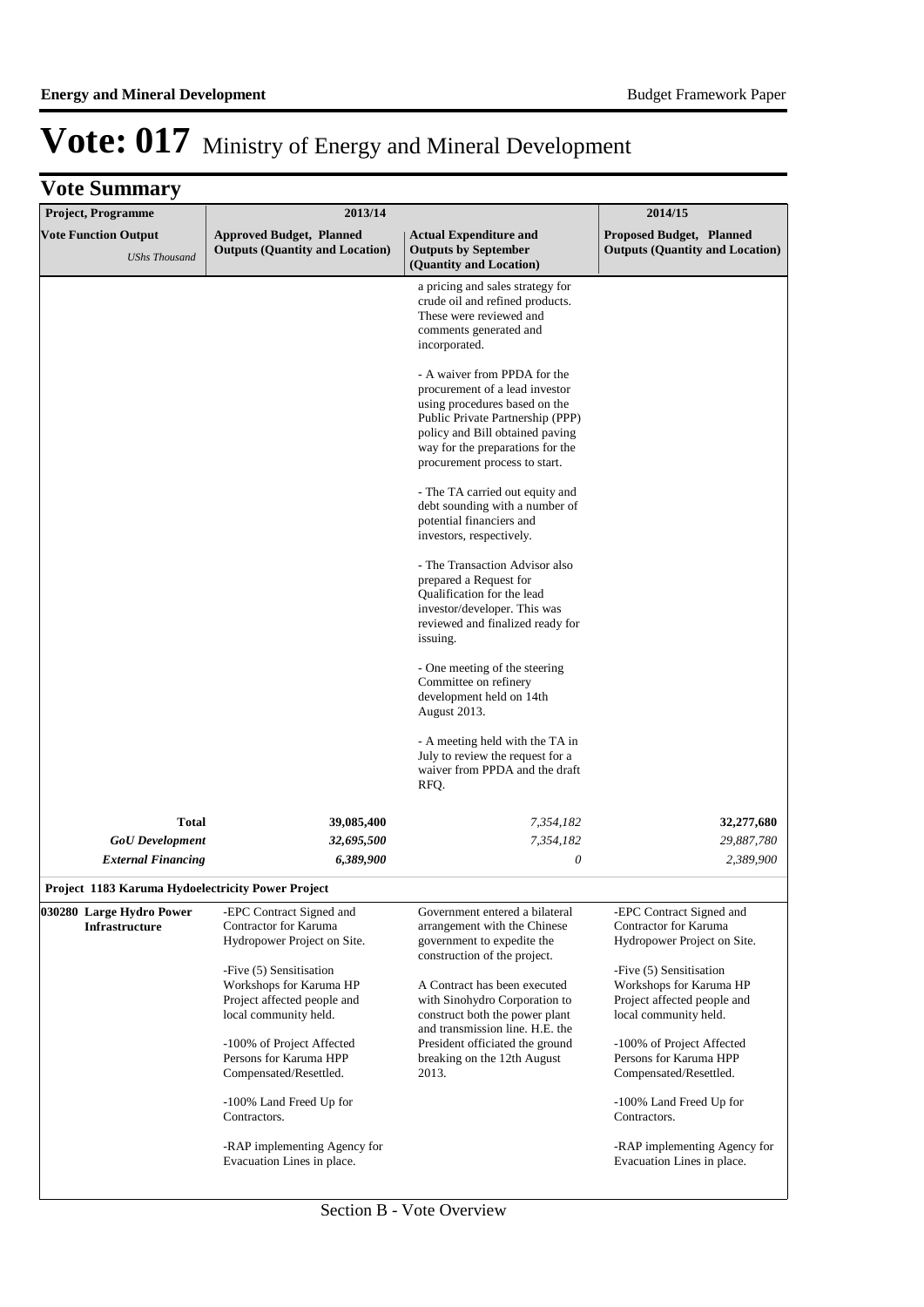| <b>Vote Summary</b>                                                  |                                                                                                               |                                                                                                                                                                                                                                                                                                           |                                                                                                               |  |  |
|----------------------------------------------------------------------|---------------------------------------------------------------------------------------------------------------|-----------------------------------------------------------------------------------------------------------------------------------------------------------------------------------------------------------------------------------------------------------------------------------------------------------|---------------------------------------------------------------------------------------------------------------|--|--|
| Project, Programme                                                   | 2013/14                                                                                                       |                                                                                                                                                                                                                                                                                                           | 2014/15                                                                                                       |  |  |
| <b>Vote Function Output</b><br><b>UShs Thousand</b>                  | <b>Approved Budget, Planned</b><br><b>Outputs (Quantity and Location)</b>                                     | <b>Actual Expenditure and</b><br><b>Outputs by September</b><br>(Quantity and Location)                                                                                                                                                                                                                   | <b>Proposed Budget, Planned</b><br><b>Outputs (Quantity and Location)</b>                                     |  |  |
|                                                                      | -100% of the Project Affected<br>Persons for Karuma HPP Power<br>Evacuation Lines Compenseted/<br>Ressettled. |                                                                                                                                                                                                                                                                                                           | -100% of the Project Affected<br>Persons for Karuma HPP Power<br>Evacuation Lines Compenseted/<br>Ressettled. |  |  |
|                                                                      | -Construction of Karuma HPP<br>Commences. 20% of the Works<br>Covered.                                        |                                                                                                                                                                                                                                                                                                           | -Construction of Karuma HPP<br>Commences. 20% of the Works<br>Covered.                                        |  |  |
|                                                                      | - Preparatory survey for Ayago                                                                                |                                                                                                                                                                                                                                                                                                           | - Preparatory survey for Ayago                                                                                |  |  |
| <b>Total</b>                                                         | 1,096,900,000                                                                                                 | 32,338,000                                                                                                                                                                                                                                                                                                | 1,096,900,000                                                                                                 |  |  |
| <b>GoU</b> Development                                               | 1,096,900,000                                                                                                 | 32,338,000                                                                                                                                                                                                                                                                                                | 1,096,900,000                                                                                                 |  |  |
| <b>External Financing</b>                                            | 0                                                                                                             | 0                                                                                                                                                                                                                                                                                                         | 0                                                                                                             |  |  |
| Project 1256 Ayago Interconnection Project                           |                                                                                                               |                                                                                                                                                                                                                                                                                                           |                                                                                                               |  |  |
| 030271 Acquisition of Land<br>by Government                          | Detailed Feasibility Studies and<br><b>Engineering Plans</b>                                                  | -A memorandum of<br>understanding was signed with<br>China Gezhouba Group<br>Company Limited (CGGC).<br>-CGGC is to undertake the<br>Financing, Engineering<br>Procurement and Execution of<br>the Ayago Hydro Power Project.<br>-Feasibility study on going by<br>JICA. Status 50%<br>Disbursements: Nil | - Detailed Feasibility Studies<br>and Engineering Plans                                                       |  |  |
| <b>Total</b>                                                         | 1,344,800                                                                                                     | 0                                                                                                                                                                                                                                                                                                         | 153,163,239                                                                                                   |  |  |
| <b>GoU</b> Development                                               | 0                                                                                                             | 0                                                                                                                                                                                                                                                                                                         | 0                                                                                                             |  |  |
| <b>External Financing</b>                                            | 1,344,800                                                                                                     | $\theta$                                                                                                                                                                                                                                                                                                  | 153,163,239                                                                                                   |  |  |
|                                                                      | Project 1023 Promotion of Renewable Energy & Energy Efficiency                                                |                                                                                                                                                                                                                                                                                                           |                                                                                                               |  |  |
| 030177 Purchase of<br><b>Specialised</b><br>Machinery &<br>Equipment |                                                                                                               |                                                                                                                                                                                                                                                                                                           | - Ten (10) small wind energy<br>systems procured                                                              |  |  |
| <b>Total</b>                                                         | $\bf{0}$                                                                                                      | 0                                                                                                                                                                                                                                                                                                         | 5,136,059                                                                                                     |  |  |
| <b>GoU</b> Development                                               | 0                                                                                                             | 0                                                                                                                                                                                                                                                                                                         | 192,689                                                                                                       |  |  |
| <b>External Financing</b>                                            | $\boldsymbol{\theta}$                                                                                         | 0                                                                                                                                                                                                                                                                                                         | 4,943,370                                                                                                     |  |  |
| Project 1025 Karuma Interconnection Project                          |                                                                                                               |                                                                                                                                                                                                                                                                                                           |                                                                                                               |  |  |
| 030171 Acquisition of Land<br>by Government                          |                                                                                                               |                                                                                                                                                                                                                                                                                                           | - RAP Implementation                                                                                          |  |  |
| <b>Total</b>                                                         | $\bf{0}$                                                                                                      | 0                                                                                                                                                                                                                                                                                                         | 1,500,000                                                                                                     |  |  |
| <b>GoU</b> Development                                               | 0                                                                                                             | 0                                                                                                                                                                                                                                                                                                         | 1,500,000                                                                                                     |  |  |
| <b>External Financing</b>                                            | 0                                                                                                             | 0                                                                                                                                                                                                                                                                                                         | 0                                                                                                             |  |  |
| <b>Project 1026 Mputa Interconnection Project</b>                    |                                                                                                               |                                                                                                                                                                                                                                                                                                           |                                                                                                               |  |  |
| 030171 Acquisition of Land<br>by Government                          |                                                                                                               |                                                                                                                                                                                                                                                                                                           | - RAP Implementation                                                                                          |  |  |
| <b>Total</b>                                                         | $\bf{0}$                                                                                                      | $\boldsymbol{\theta}$                                                                                                                                                                                                                                                                                     | 1,500,000                                                                                                     |  |  |
| <b>GoU</b> Development                                               | 0                                                                                                             | 0<br>1,500,000                                                                                                                                                                                                                                                                                            |                                                                                                               |  |  |

Section B - Vote Overview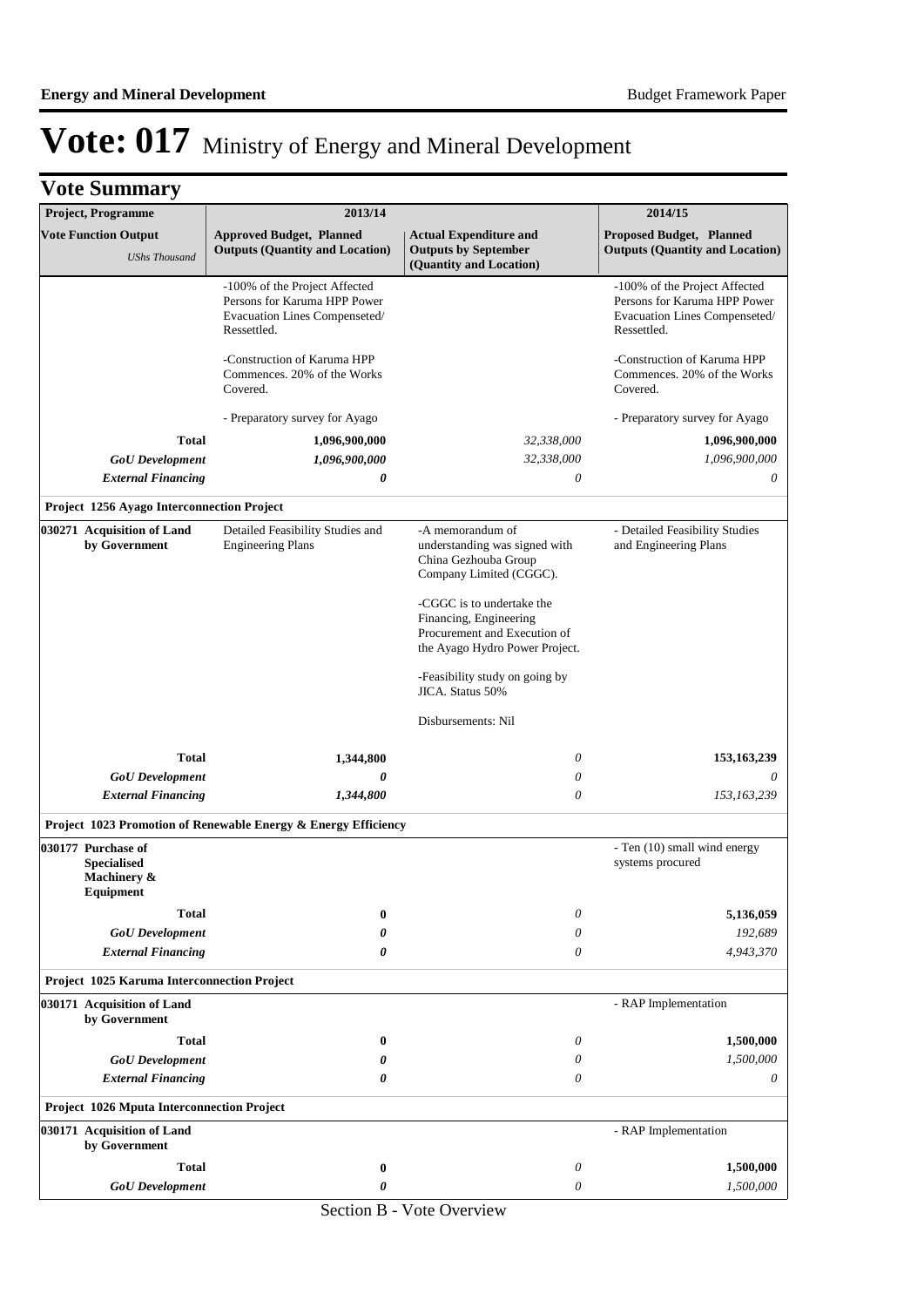|                                                      | <b>Vote Summary</b>                                  |                                                                                                        |          |                                                                                                                                      |                                                                                                                      |
|------------------------------------------------------|------------------------------------------------------|--------------------------------------------------------------------------------------------------------|----------|--------------------------------------------------------------------------------------------------------------------------------------|----------------------------------------------------------------------------------------------------------------------|
|                                                      | Project, Programme                                   | 2013/14                                                                                                |          |                                                                                                                                      | 2014/15                                                                                                              |
|                                                      | <b>Vote Function Output</b>                          | <b>Approved Budget, Planned</b>                                                                        |          | <b>Actual Expenditure and</b>                                                                                                        | Proposed Budget, Planned                                                                                             |
|                                                      | <b>UShs Thousand</b>                                 | <b>Outputs (Quantity and Location)</b>                                                                 |          | <b>Outputs by September</b><br>(Quantity and Location)                                                                               | <b>Outputs (Quantity and Location)</b>                                                                               |
|                                                      | <b>External Financing</b>                            |                                                                                                        | 0        | 0                                                                                                                                    | 0                                                                                                                    |
| 030179 Acquisition of Other<br><b>Capital Assets</b> |                                                      | - Construction of Nkenda-<br>Hoima 220kV transmission line<br>and associated substations.              |          | Monitored actiuvities                                                                                                                | - Construction of Nkenda-<br>Hoima 220kV transmission line<br>and associated substations.                            |
|                                                      |                                                      | - RAP Implementation                                                                                   |          |                                                                                                                                      |                                                                                                                      |
|                                                      | <b>Total</b>                                         | 9,556,800                                                                                              |          | 166,667                                                                                                                              | 8,056,800                                                                                                            |
|                                                      | <b>GoU</b> Development                               | 1,500,000                                                                                              |          | 166,667                                                                                                                              |                                                                                                                      |
|                                                      | <b>External Financing</b>                            | 8,056,800                                                                                              |          | 0                                                                                                                                    | 8,056,800                                                                                                            |
|                                                      |                                                      | Project 1137 Mbarara-Nkenda/Tororo-LiraTransmission Lines                                              |          |                                                                                                                                      |                                                                                                                      |
|                                                      | 030171 Acquisition of Land<br>by Government          |                                                                                                        |          |                                                                                                                                      | - RAP implementation                                                                                                 |
|                                                      | Total                                                |                                                                                                        | $\bf{0}$ | 0                                                                                                                                    | 5,000,000                                                                                                            |
|                                                      | <b>GoU</b> Development                               |                                                                                                        | 0        | 0                                                                                                                                    | 5,000,000                                                                                                            |
|                                                      | <b>External Financing</b>                            |                                                                                                        | 0        | $\theta$                                                                                                                             | 0                                                                                                                    |
|                                                      | 030179 Acquisition of Other<br><b>Capital Assets</b> | - Construction of Mbarara-<br>Nkenda & Tororo-Lira<br>transmission lines and<br>associated substations |          | - Geotechnical soil<br>investigations completed for<br>Opuyo substation<br>- Route alignment was                                     | - Construction of Mbarara-<br>Nkenda (Lot 2)&Tororo-Lira<br>(Lot 1) transmission lines and<br>associated substations |
|                                                      |                                                      | -RAP implemnetation                                                                                    |          | completed<br>- Detailed survey completed,<br>234 km of which 234 km<br>profile was submitted and 195                                 |                                                                                                                      |
| km was approved.<br>India.                           |                                                      | - DTA60 and DAT tower testing<br>conducted between 13th -<br>15thJuly & 19th - 21st July in            |          |                                                                                                                                      |                                                                                                                      |
|                                                      |                                                      |                                                                                                        |          | - Tower Material Test for DS1<br>along with Stub material for<br>DTA & DTA 60 was conducted<br>between 17th & 18th July in<br>India  |                                                                                                                      |
|                                                      |                                                      |                                                                                                        |          | - Insulator Unit test and string<br>test performed from 10th - 23rd<br>July 2013 in China                                            |                                                                                                                      |
|                                                      |                                                      |                                                                                                        |          | - DCPT completed for 295<br>tower spots of which 113 has<br>been approved                                                            |                                                                                                                      |
|                                                      |                                                      |                                                                                                        |          | - Geotechnical soil<br>investigations completed for<br>Fort Portal Substation, Mbarara<br>North substation and Nkenda<br>Substation  |                                                                                                                      |
|                                                      |                                                      |                                                                                                        |          | - Route Alignment Survey -<br>AP7 to AP 54, 157.4km<br>approved. Remaining section<br>AP1 to AP7 - 1km, not<br>completed (Substation |                                                                                                                      |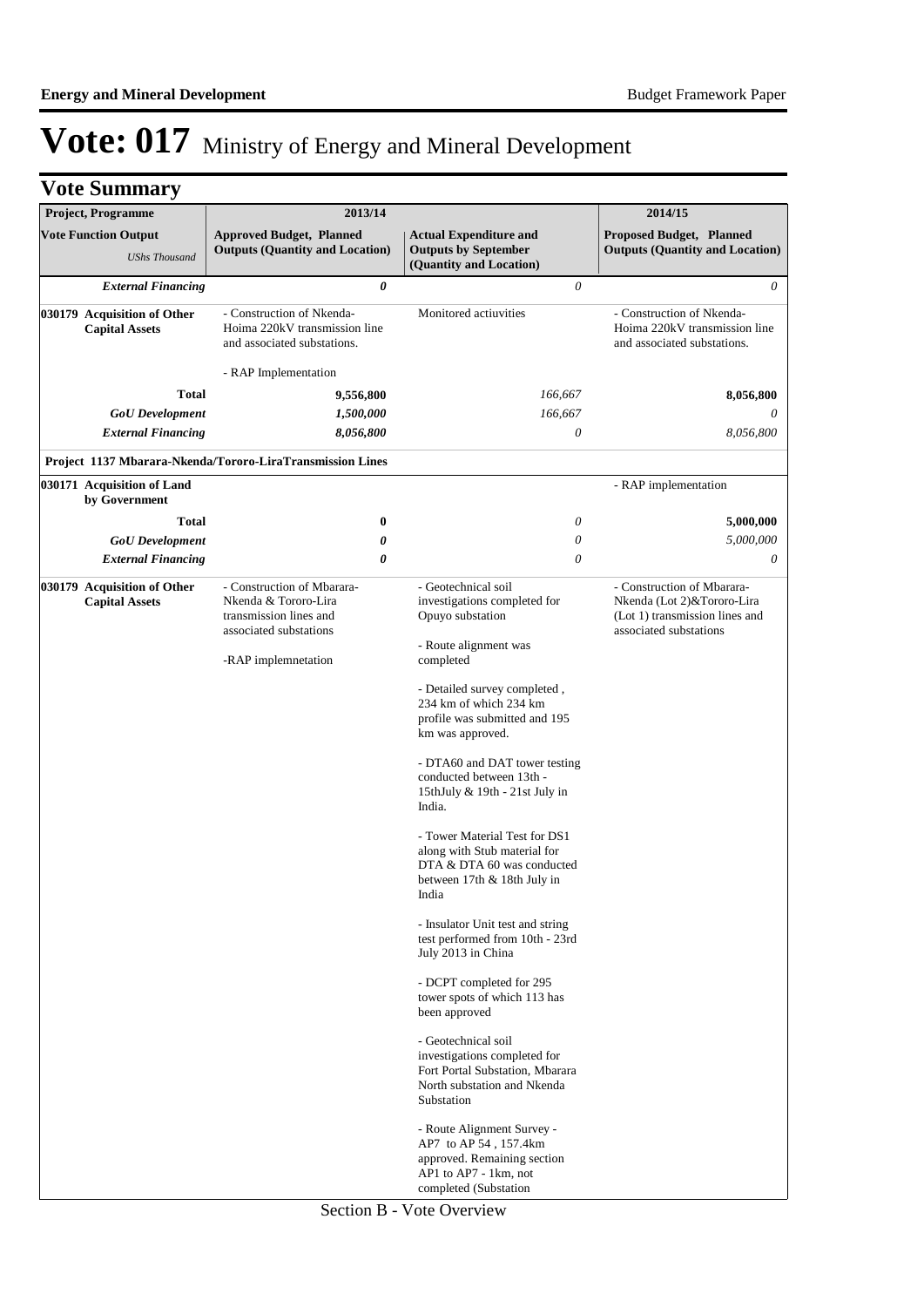| Project, Programme                                   | 2013/14                                                                                                              | 2014/15                                                                                                                                                                                                                        |                                                                                                                                                                       |
|------------------------------------------------------|----------------------------------------------------------------------------------------------------------------------|--------------------------------------------------------------------------------------------------------------------------------------------------------------------------------------------------------------------------------|-----------------------------------------------------------------------------------------------------------------------------------------------------------------------|
| <b>Vote Function Output</b><br><b>UShs Thousand</b>  | <b>Approved Budget, Planned</b><br><b>Outputs (Quantity and Location)</b>                                            | <b>Actual Expenditure and</b><br><b>Outputs by September</b><br>(Quantity and Location)                                                                                                                                        | Proposed Budget, Planned<br><b>Outputs (Quantity and Location)</b>                                                                                                    |
|                                                      |                                                                                                                      | orientation near Mbarara North).                                                                                                                                                                                               |                                                                                                                                                                       |
|                                                      |                                                                                                                      | - Detailed survey for 148 km<br>completed and 108 km Profile<br>approved                                                                                                                                                       |                                                                                                                                                                       |
|                                                      |                                                                                                                      | - DCPT completed for 165<br>Tower spots and 51 approved.                                                                                                                                                                       |                                                                                                                                                                       |
|                                                      |                                                                                                                      | - Design calculation for DTA,<br>DTA60 & DTA90 approved                                                                                                                                                                        |                                                                                                                                                                       |
|                                                      |                                                                                                                      | - Earthworks and preliminary<br>works at Nkenda and Mbarara<br>North substation sites completed                                                                                                                                |                                                                                                                                                                       |
|                                                      |                                                                                                                      | - Electricity services<br>affordability study presented<br>and reviewed                                                                                                                                                        |                                                                                                                                                                       |
| <b>Total</b>                                         |                                                                                                                      |                                                                                                                                                                                                                                |                                                                                                                                                                       |
| <b>GoU</b> Development                               | 110,694,300<br>5,400,000                                                                                             | 1,011,872<br>1,011,872                                                                                                                                                                                                         | 34,400,000<br>400,000                                                                                                                                                 |
| <b>External Financing</b>                            | 105,294,300                                                                                                          | 0                                                                                                                                                                                                                              | 34,000,000                                                                                                                                                            |
| Project 1140 NELSAP                                  |                                                                                                                      |                                                                                                                                                                                                                                |                                                                                                                                                                       |
| 030171 Acquisition of Land<br>by Government          |                                                                                                                      |                                                                                                                                                                                                                                | -RAP implementation                                                                                                                                                   |
| <b>Total</b>                                         | $\bf{0}$                                                                                                             | 0                                                                                                                                                                                                                              | 3,200,000                                                                                                                                                             |
| <b>GoU</b> Development                               | 0                                                                                                                    | $\boldsymbol{\mathit{0}}$                                                                                                                                                                                                      | 3,200,000                                                                                                                                                             |
| <b>External Financing</b>                            | 0                                                                                                                    | 0                                                                                                                                                                                                                              | 0                                                                                                                                                                     |
| 030179 Acquisition of Other<br><b>Capital Assets</b> | -RAP implementation<br>- Construction works of<br>Bujagali-Tororo-Lessos and<br>Mbarara-Mirama-transmission<br>lines | -The Euro and USD portion of<br>Advance Payment was paid to<br>the Contractor. The UGX<br>amount is yet to be paid.<br>-Line route alignment for Lot A<br>& B is complete and Survey is<br>64% for Lot A, and 4% for Lot<br>В. | - Construction works of<br>Bujagali-Tororo-Lessos and<br>Mbarara-Mirama- transmission<br>lines Lot A: Uganda-Kenya; Lot<br>B: Uganda-Rwanda and Lot C:<br>Substations |
|                                                      |                                                                                                                      | -Lot C contractor received<br>Mbarara and Bujagali Sites.                                                                                                                                                                      |                                                                                                                                                                       |
|                                                      |                                                                                                                      | -Procurement of contractors for<br>construction of resettlement<br>houses for Project Affected<br>Persons is ongoing.                                                                                                          |                                                                                                                                                                       |
|                                                      |                                                                                                                      | -RAP Implementation for the<br>project is on-going; overall<br>clearance is at 60% for<br>Mbarara - Mirama line and 70%                                                                                                        |                                                                                                                                                                       |
| <b>Total</b>                                         | 152,894,200                                                                                                          | for Bujagali - Tororo line.<br>586,967                                                                                                                                                                                         | 60,375,406                                                                                                                                                            |
| <b>GoU</b> Development                               | 3,200,000                                                                                                            | 586,967                                                                                                                                                                                                                        | 0                                                                                                                                                                     |
| <b>External Financing</b>                            | 149,694,200                                                                                                          | 0                                                                                                                                                                                                                              | 60,375,406                                                                                                                                                            |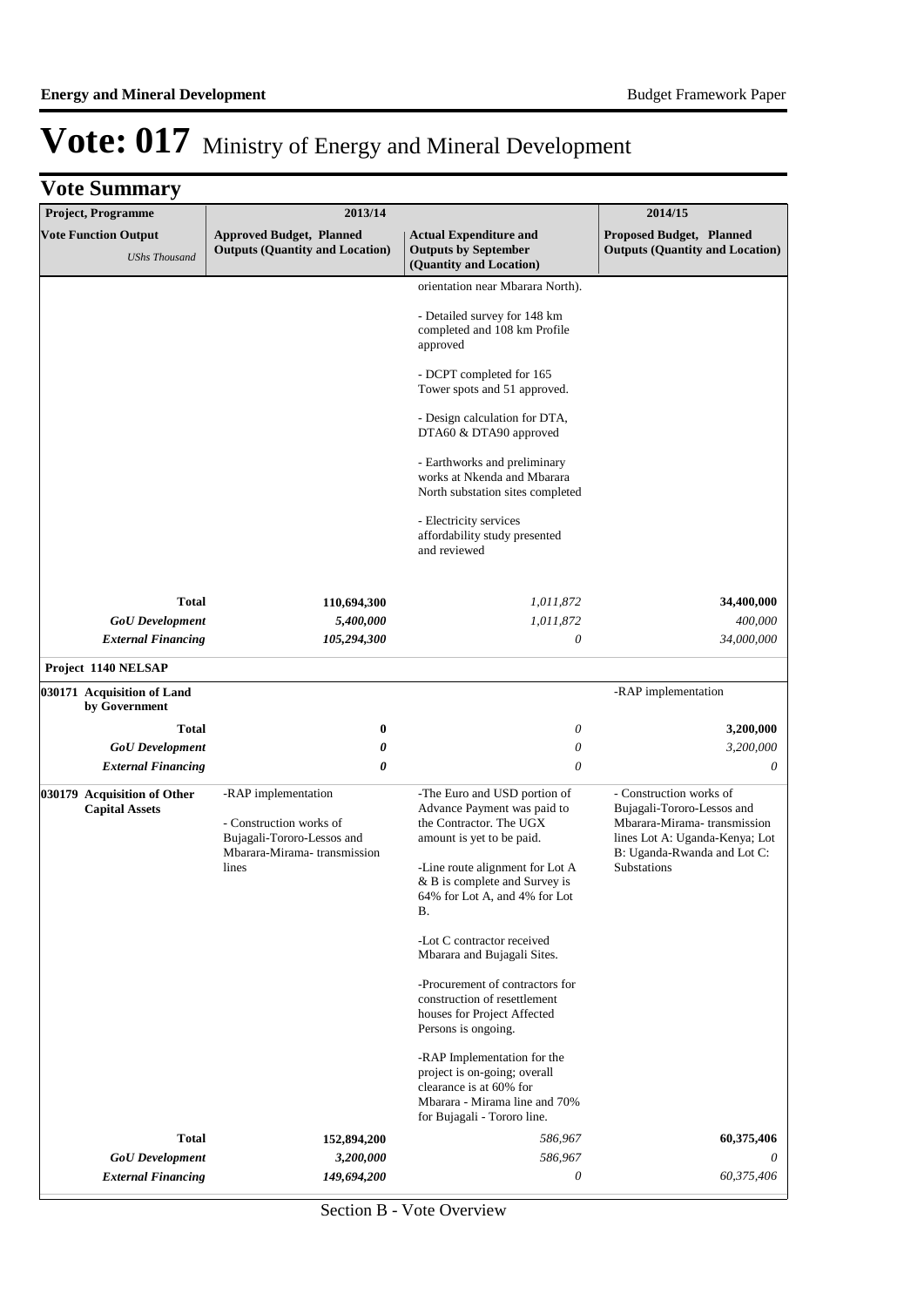| <b>Vote Summary</b>                                        |                                                                                                    |                                                                                                                        |                                                                                                    |  |
|------------------------------------------------------------|----------------------------------------------------------------------------------------------------|------------------------------------------------------------------------------------------------------------------------|----------------------------------------------------------------------------------------------------|--|
| <b>Project, Programme</b>                                  | 2013/14                                                                                            |                                                                                                                        | 2014/15                                                                                            |  |
| <b>Vote Function Output</b><br><b>UShs Thousand</b>        | <b>Approved Budget, Planned</b><br><b>Outputs (Quantity and Location)</b>                          | <b>Actual Expenditure and</b><br><b>Outputs by September</b><br>(Quantity and Location)                                | Proposed Budget, Planned<br><b>Outputs (Quantity and Location)</b>                                 |  |
| Project 1144 Hoima - Kafu interconnection                  |                                                                                                    |                                                                                                                        |                                                                                                    |  |
| 030171 Acquisition of Land<br>by Government                |                                                                                                    |                                                                                                                        | - Procurement of RAP<br>implementation consultant.                                                 |  |
|                                                            |                                                                                                    |                                                                                                                        | - Commencement of the RAP<br>Implementation                                                        |  |
| <b>Total</b>                                               | 0                                                                                                  | 0                                                                                                                      | 3,000,000                                                                                          |  |
| <b>GoU</b> Development                                     | 0                                                                                                  | 0                                                                                                                      | 3,000,000                                                                                          |  |
| <b>External Financing</b>                                  | 0                                                                                                  | 0                                                                                                                      | 0                                                                                                  |  |
| 030179 Acquisition of Other<br><b>Capital Assets</b>       | -Feasibility study for Hoima-<br>Kafu feasibility study<br>concluded                               | -Feasibility study on-going;<br>50% completed.                                                                         | - Procurement of Supervision<br>Consultant                                                         |  |
|                                                            | - Supervision Consultant                                                                           | -ESIA & RAP Studies on-going;<br>80% completed.                                                                        | - Procurement of EPC<br>Contractor                                                                 |  |
|                                                            | - RAP Implementation                                                                               | -Disbursements: Nil                                                                                                    |                                                                                                    |  |
| <b>Total</b>                                               | 3,839,600                                                                                          | 1,000,000                                                                                                              | 839,600                                                                                            |  |
| <b>GoU</b> Development                                     | 3,000,000                                                                                          | 1,000,000                                                                                                              | 0                                                                                                  |  |
| <b>External Financing</b>                                  | 839,600                                                                                            | 0                                                                                                                      | 839,600                                                                                            |  |
|                                                            | Project 1198 Modern Energy from Biomass for Rural Development                                      |                                                                                                                        |                                                                                                    |  |
| 030177 Purchase of                                         | -Purchase of a briqquetting unit                                                                   | Process has been initiated.                                                                                            | Purchase of a biogas unit for                                                                      |  |
| <b>Specialised</b><br>Machinery &                          | to enhance briqquette<br>production in private sector                                              |                                                                                                                        | electricity generation                                                                             |  |
| Equipment                                                  | - Purchase of the spares for the<br>relocated Budo gasifier                                        |                                                                                                                        | Purchase of spares for<br>Kyambogo gasifier                                                        |  |
|                                                            | -Purchase of four 10kw gasifiers                                                                   |                                                                                                                        | Purchase of spares for<br>Nyabyeya gasifier maintenance                                            |  |
|                                                            | for use and demonstration of<br>technology for schools                                             |                                                                                                                        | Purchase of 4 hand held Global<br>Positioning Units (GPS)                                          |  |
| Total                                                      | 1,471,000                                                                                          | 0                                                                                                                      | 1,200,000                                                                                          |  |
| <b>GoU</b> Development                                     | 1,471,000                                                                                          | 0                                                                                                                      | 1,200,000                                                                                          |  |
| <b>External Financing</b>                                  | 0                                                                                                  | 0                                                                                                                      | 0                                                                                                  |  |
| <b>Project 1212 Electricity Sector Development Project</b> |                                                                                                    |                                                                                                                        |                                                                                                    |  |
| 030171 Acquisition of Land<br>by Government                |                                                                                                    |                                                                                                                        | - RAP for Kawanda-Masaka T-<br>line implemented to 75%                                             |  |
| <b>Total</b>                                               | 0                                                                                                  | 0                                                                                                                      | 2,169,553                                                                                          |  |
| <b>GoU</b> Development                                     | 0                                                                                                  | 0                                                                                                                      | 2,169,553                                                                                          |  |
| <b>External Financing</b>                                  | 0                                                                                                  | $\theta$                                                                                                               | $\theta$                                                                                           |  |
| 030179 Acquisition of Other<br><b>Capital Assets</b>       | - Construction of new Kawanda-<br>Masaka transmission line and<br>related upgrades to substations. | Of 2171 project Affected<br>Persons, 723 have been<br>compensated.                                                     | - Establishment of the Power<br>Sector Information Centre<br>commenced                             |  |
|                                                            | - Power Sector Information<br>Center in place                                                      | Re-evaluation of EOI was done.<br>The evaluation report was                                                            | - Construction of new Kawanda-<br>Masaka transmission line and<br>related upgrades to substations. |  |
|                                                            | - Compesation for land for the<br>Kawanda-Masaka transmission<br>line (RAP implementation)         | submitted to the world bank on<br>13th September 2013<br>Procurement of EPC Contractor<br>ongoing; the pre-bid meeting |                                                                                                    |  |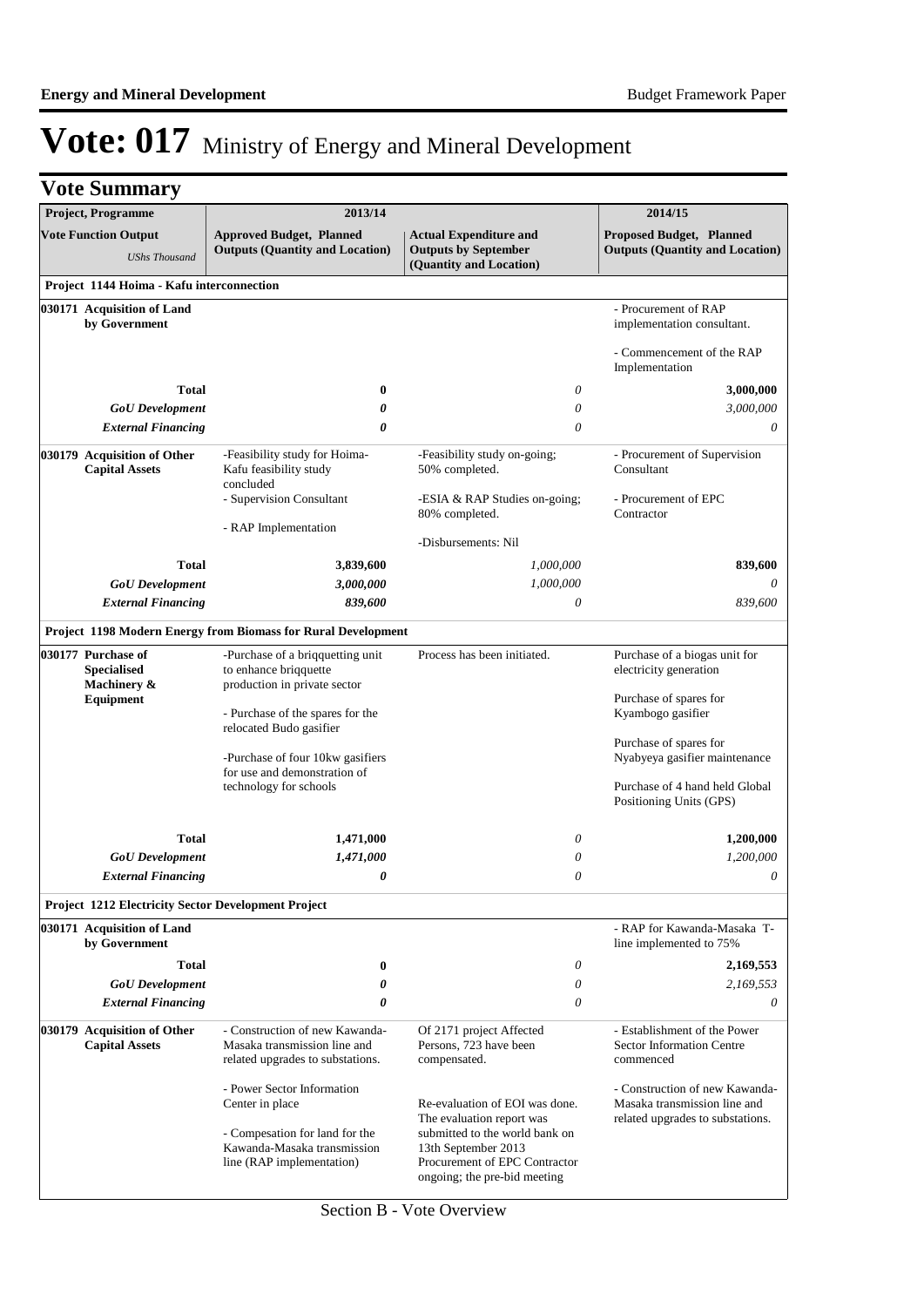| <b>Vote Summary</b>                                                 |                                                                                                                                                                                                                                                                                                                               |                                                                                                                                                                                                                                                                                                                                                                                                    |                                                                                                                                                        |  |
|---------------------------------------------------------------------|-------------------------------------------------------------------------------------------------------------------------------------------------------------------------------------------------------------------------------------------------------------------------------------------------------------------------------|----------------------------------------------------------------------------------------------------------------------------------------------------------------------------------------------------------------------------------------------------------------------------------------------------------------------------------------------------------------------------------------------------|--------------------------------------------------------------------------------------------------------------------------------------------------------|--|
| Project, Programme                                                  | 2013/14                                                                                                                                                                                                                                                                                                                       |                                                                                                                                                                                                                                                                                                                                                                                                    | 2014/15                                                                                                                                                |  |
| <b>Vote Function Output</b>                                         | <b>Approved Budget, Planned</b><br><b>Outputs (Quantity and Location)</b>                                                                                                                                                                                                                                                     | <b>Actual Expenditure and</b><br><b>Outputs by September</b>                                                                                                                                                                                                                                                                                                                                       | Proposed Budget, Planned<br><b>Outputs (Quantity and Location)</b>                                                                                     |  |
| <b>UShs Thousand</b>                                                |                                                                                                                                                                                                                                                                                                                               | (Quantity and Location)                                                                                                                                                                                                                                                                                                                                                                            |                                                                                                                                                        |  |
| <b>Total</b><br><b>GoU</b> Development<br><b>External Financing</b> | -Procurement of supervision<br>Consultant for Kawanda-<br>Masaka transmission lines<br>-Procurement of EPC<br>Contractor for Kawanda<br>-Masaka transmission project<br>-Procurement of Consultant for<br>feasibility study Lira-Gulu-<br>Nebbi - Arua transmission line<br>project<br>42,588,941<br>10,593,553<br>31,995,388 | was held on 6th August<br>2013.site visits concluded and<br>the deadline for submission is<br>4th October 2013<br>Procurement of Consultant for<br>Lira-Gulu-Nebbi feasibility<br>study on-going with<br>negotiations concluded and the<br>draft contract has been<br>submitted to the World Bank<br>for review.<br>544,449<br>544,449<br>0                                                        | 31,335,388<br>31,335,388                                                                                                                               |  |
| Project 1221 Opuyo Moroto Interconnection Project<br><b>Op</b>      |                                                                                                                                                                                                                                                                                                                               |                                                                                                                                                                                                                                                                                                                                                                                                    |                                                                                                                                                        |  |
| 030179 Acquisition of Other<br><b>Capital Assets</b>                | - Feasibility study concluded<br>- RAP implementation<br>- Supervision Consultant and<br><b>EPC</b> Contractor procured                                                                                                                                                                                                       | -Held project kick off meeting<br>for concluding and update of<br>the feasibility, ESIA and RAP<br>study on 25th September 2013<br>-Feasibility study 90% complete<br>-ESIA and RAP Study 50%<br>complete<br>-Disbursement Nil                                                                                                                                                                     | •Procurement of RAP<br>implementation consultant<br>•Procurement of Supervision<br>Consultant<br>•Procurement of EPC Contractor<br>•RAP Implementation |  |
| <b>Total</b>                                                        | 1,000,000                                                                                                                                                                                                                                                                                                                     | 333,333                                                                                                                                                                                                                                                                                                                                                                                            | 1,000,000                                                                                                                                              |  |
| <b>GoU</b> Development                                              | 1,000,000                                                                                                                                                                                                                                                                                                                     | 333,333                                                                                                                                                                                                                                                                                                                                                                                            | 1,000,000                                                                                                                                              |  |
| <b>External Financing</b>                                           | 0                                                                                                                                                                                                                                                                                                                             | 0                                                                                                                                                                                                                                                                                                                                                                                                  | 0                                                                                                                                                      |  |
| <b>Project 1222 Electrification of Industrial Parks Project</b>     |                                                                                                                                                                                                                                                                                                                               |                                                                                                                                                                                                                                                                                                                                                                                                    |                                                                                                                                                        |  |
| 030171 Acquisition of Land<br>by Government                         |                                                                                                                                                                                                                                                                                                                               |                                                                                                                                                                                                                                                                                                                                                                                                    | RAP Implementation                                                                                                                                     |  |
| Total                                                               | $\boldsymbol{0}$                                                                                                                                                                                                                                                                                                              | 0                                                                                                                                                                                                                                                                                                                                                                                                  | 2,040,000                                                                                                                                              |  |
| <b>GoU</b> Development                                              | 0                                                                                                                                                                                                                                                                                                                             | 0                                                                                                                                                                                                                                                                                                                                                                                                  | 2,040,000                                                                                                                                              |  |
| <b>External Financing</b>                                           | 0                                                                                                                                                                                                                                                                                                                             | $\theta$                                                                                                                                                                                                                                                                                                                                                                                           | 0                                                                                                                                                      |  |
| 030179 Acquisition of Other<br><b>Capital Assets</b>                | - Feasibility study and<br>supervision of works for<br>Namanye Industrial Park<br>132/33kV Substation and<br>Transmission Line Project, EIA<br>and RAP study.<br>- RAP Implementation for<br>Mbale Industrial Park                                                                                                            | Namanve: Feasibility study,<br>ESIA & RAP Studies on-going;<br>90% completed.<br>-Mukono, Iganga and Luzira:<br>Preliminary line route survey<br>and site location for substations<br>completed.<br>-Namanve, Mukono, Iganga<br>and Luzira: Sourcing for<br>financing for construction on-<br>going 70% complete.<br>-Mukono, Iganga and Luzira:<br>Procurement of the ESIA &<br>RAP Studies & RAP | - Construction of Namanve<br>South, Luzira, Mukono and<br>Iganga Industrial Park<br>Substations and Associated<br>transmission lines                   |  |

Section B - Vote Overview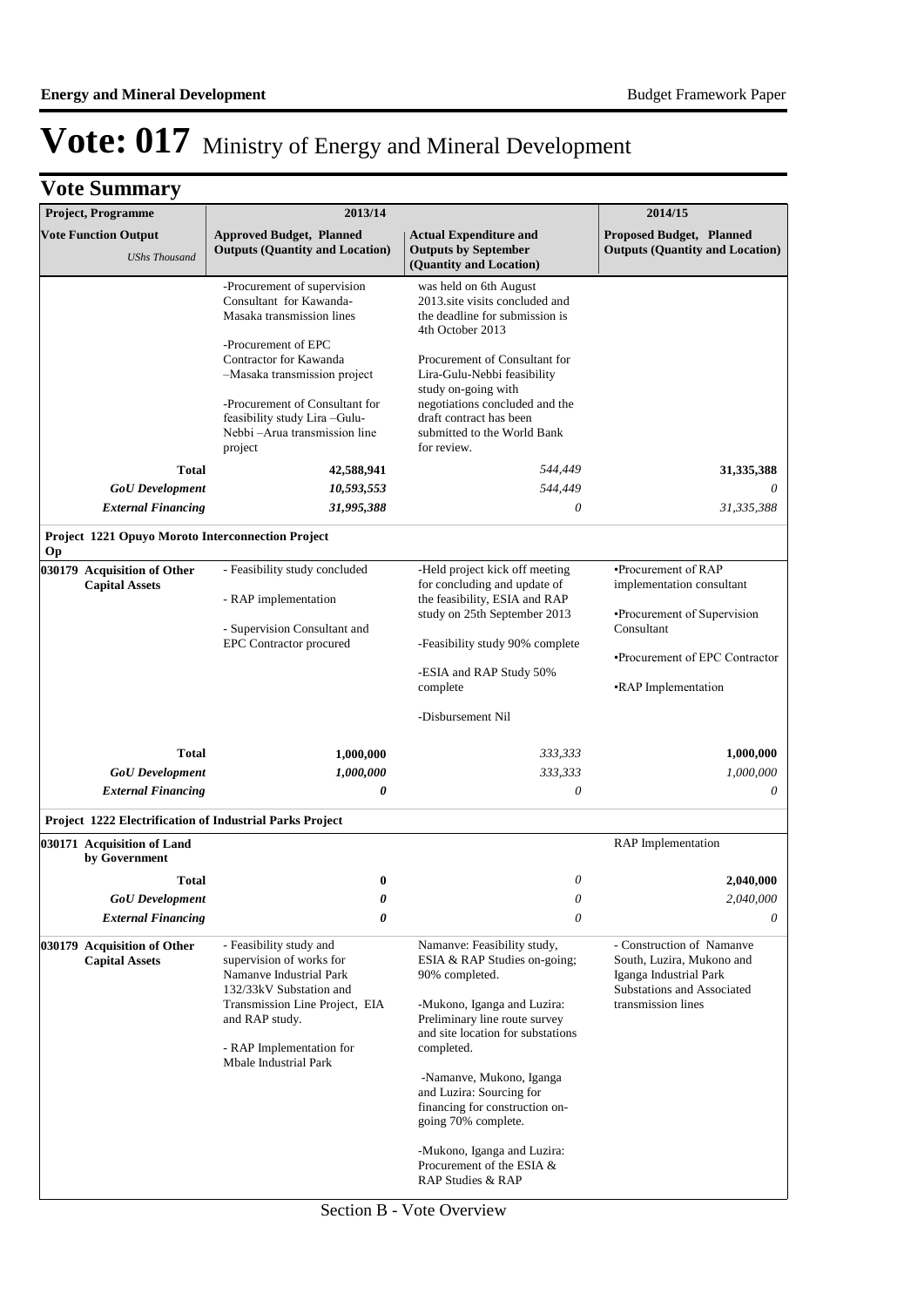|  | <b>Vote Summary</b> |
|--|---------------------|
|--|---------------------|

| Project, Programme                                   | 2013/14                                                                   |                                                                                         | 2014/15                                                                   |  |
|------------------------------------------------------|---------------------------------------------------------------------------|-----------------------------------------------------------------------------------------|---------------------------------------------------------------------------|--|
| <b>Vote Function Output</b><br><b>UShs Thousand</b>  | <b>Approved Budget, Planned</b><br><b>Outputs (Quantity and Location)</b> | <b>Actual Expenditure and</b><br><b>Outputs by September</b><br>(Quantity and Location) | <b>Proposed Budget, Planned</b><br><b>Outputs (Quantity and Location)</b> |  |
|                                                      |                                                                           | Implementation consultant on<br>-going; 80% completed.                                  |                                                                           |  |
|                                                      |                                                                           | Disbursements:<br>USD 347,737.16 has been spent<br>towards the study                    |                                                                           |  |
| <b>Total</b>                                         | 3,040,000                                                                 | 557,619                                                                                 | 1,000,000                                                                 |  |
| <b>GoU</b> Development                               | 3,040,000                                                                 | 557,619                                                                                 | 1,000,000                                                                 |  |
| <b>External Financing</b>                            | 0                                                                         | 0                                                                                       | $\theta$                                                                  |  |
|                                                      | Project 1257 Mirama-Kikagati-Nshungyenzi Transmission Line                |                                                                                         |                                                                           |  |
| 030179 Acquisition of Other<br><b>Capital Assets</b> | Feasibility Studies and Detailed<br><b>Engineering Designs</b>            |                                                                                         | - Completion of Feasibility<br>study.                                     |  |
|                                                      |                                                                           |                                                                                         | - Complete ESIA / RAP study.                                              |  |
| <b>Total</b>                                         | 0                                                                         | 0                                                                                       | 2,284,600                                                                 |  |
| <b>GoU</b> Development                               | 0                                                                         | 0                                                                                       | $\theta$                                                                  |  |
| <b>External Financing</b>                            | 0                                                                         | 0                                                                                       | 2,284,600                                                                 |  |
| Project 1259 Kampala-Entebbe Expansion Project       |                                                                           |                                                                                         |                                                                           |  |
| 030179 Acquisition of Other<br><b>Capital Assets</b> |                                                                           |                                                                                         | - Detailed design and tender<br>document preparation                      |  |
|                                                      |                                                                           |                                                                                         | - Procurement of EPC<br>contractor                                        |  |
|                                                      |                                                                           |                                                                                         | - Commencement of<br><b>Construction Works</b>                            |  |
| <b>Total</b>                                         | 0                                                                         | 0                                                                                       | 1,500,000                                                                 |  |
| <b>GoU</b> Development                               | 0                                                                         | $\theta$                                                                                | 1,500,000                                                                 |  |
| <b>External Financing</b>                            | 0                                                                         | 0                                                                                       | 0                                                                         |  |

#### **(iv) Vote Actions to improve Priority Sector Outomes**

A number of action plans have been planned in order to improve vote performance

- Continue implementing plans to increase power generation capacity and associated transmission infrastructure;
- Continue increasing access to modern energy services
- Development of Kenya Uganda, and Kampala Kigali oil products pipeline

- A number of action plans have been planned in order to improve vote performance within the oil and gas sector. These include:

- • Continue implementation of the new petroleum laws that govern the activities of the oil and gas sector
- • Develop regulations for the upstream and midstream activities
- • Support and spearhead the restructuring and creation of new institutions provided for by the new laws
- • Develop standards and codes for the upstream and midstream activities
- • Formulation of the monitoring and evaluation framework
- Implementation Communication strategy
- • Development and Implementation of the National Content Policy and Plan
- • Effective management of the oil and gas sector
- • Promote the investment opportunities in the country's oil and gas sector within and outside the country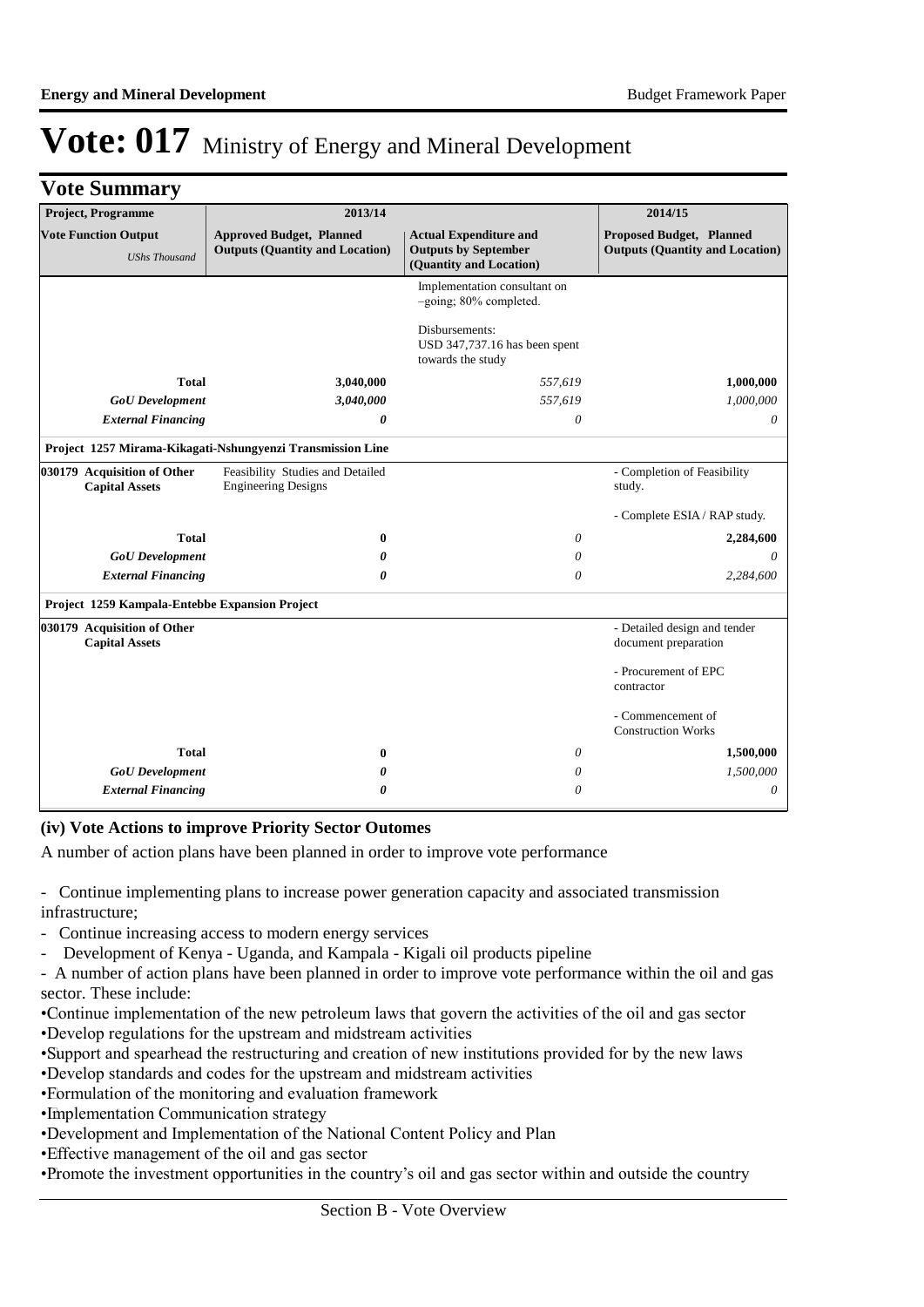### **Vote Summary**

• Engage in training of staff at various levels in order to enable availability of the necessary manpower and increase efficiency in performance

- Support and spearhead the restructuring and creation of new institutions provided for by the new laws
- Develop standards and codes for the upstream and midstream activities
- Formulation of the monitoring and evaluation framework
- Implementation Communication strategy
- Development of the National Content Policy and Plan
- Effective management of the oil and gas management
- Promote the investment opportunities to potential investors within and outside the country
- Engage in training of staff at various levels in order to increase efficiency in performance

#### **Table V2.7: Priority Vote Actions to Improve Sector Performance**

|                                                                                                                                                                                       | Table v2.7. I Hortly voic Actions to improve Sector I criticiance                                                  |                                                                                                                                                                                                                                                                                    |                                                                                                                                                                                                                                                        |  |  |
|---------------------------------------------------------------------------------------------------------------------------------------------------------------------------------------|--------------------------------------------------------------------------------------------------------------------|------------------------------------------------------------------------------------------------------------------------------------------------------------------------------------------------------------------------------------------------------------------------------------|--------------------------------------------------------------------------------------------------------------------------------------------------------------------------------------------------------------------------------------------------------|--|--|
| 2013/14 Planned Actions:                                                                                                                                                              | 2013/14 Actions by Sept:                                                                                           | 2014/15 Planned Actions:                                                                                                                                                                                                                                                           | <b>MT Strategy:</b>                                                                                                                                                                                                                                    |  |  |
| <b>Sector Outcome 0:</b>                                                                                                                                                              |                                                                                                                    |                                                                                                                                                                                                                                                                                    |                                                                                                                                                                                                                                                        |  |  |
| Vote Function: 03 49 Policy, Planning and Support Services                                                                                                                            |                                                                                                                    |                                                                                                                                                                                                                                                                                    |                                                                                                                                                                                                                                                        |  |  |
| VF Performance Issue:                                                                                                                                                                 | - Access to adequate financial resources Monitoring and Evaluation of the sub-sectors                              |                                                                                                                                                                                                                                                                                    |                                                                                                                                                                                                                                                        |  |  |
| Develop capacity to monitor<br>and evaluate the sector.                                                                                                                               | Monitoring and Evaluation<br>framework is being developed                                                          | Present a funding proposal to<br>the MoFPED                                                                                                                                                                                                                                        | Develop capacity to monitor<br>and evaluate the sector.                                                                                                                                                                                                |  |  |
| distribution                                                                                                                                                                          | Sector Outcome 1: Increased access to affordable modern sources of energy through enhanced generation capacity and |                                                                                                                                                                                                                                                                                    |                                                                                                                                                                                                                                                        |  |  |
|                                                                                                                                                                                       | Vote Function: 03 01 Energy Planning, Management & Infrastructure Dev't                                            |                                                                                                                                                                                                                                                                                    |                                                                                                                                                                                                                                                        |  |  |
| VF Performance Issue:                                                                                                                                                                 | - High cost of electricity generation                                                                              |                                                                                                                                                                                                                                                                                    |                                                                                                                                                                                                                                                        |  |  |
| Commence the development<br>of Karuma and Isimba hydro<br>power projects                                                                                                              | Ground breaking to pave way<br>for construction of Karuma<br>HPP was done.                                         | Increaase generation mix to<br>include variuos options                                                                                                                                                                                                                             | Develop more cheaper sources<br>of power and increase their<br>mix in power generation                                                                                                                                                                 |  |  |
| VF Performance Issue:                                                                                                                                                                 | - Poor transmission and distribution network resulting into energy losses.                                         |                                                                                                                                                                                                                                                                                    |                                                                                                                                                                                                                                                        |  |  |
| Continue the refurblishment<br>of the transmission and<br>distribution infrastructure ( <i>i.e</i><br>line, transformer and<br>substaion upgrade)                                     | Refurbishement on-going                                                                                            | Continue the refurblishment of<br>Refurblishment of the<br>the transmission and<br>transmission and distribution<br>distribution infrastructure <i>(i.e</i> )<br>infrastructure (i.e line,<br>line, transformer and substaion<br>transformer and substaion<br>upgrade)<br>upgrade) |                                                                                                                                                                                                                                                        |  |  |
|                                                                                                                                                                                       | Sector Outcome 2: Well managed and safeguarded mineral resources for production and exports                        |                                                                                                                                                                                                                                                                                    |                                                                                                                                                                                                                                                        |  |  |
|                                                                                                                                                                                       | Vote Function: 03 05 Mineral Exploration, Development & Production                                                 |                                                                                                                                                                                                                                                                                    |                                                                                                                                                                                                                                                        |  |  |
| VF Performance Issue:                                                                                                                                                                 | - Complicated procedures for access of land for the development of mining infrastructure                           |                                                                                                                                                                                                                                                                                    |                                                                                                                                                                                                                                                        |  |  |
| A formal request is to be<br>submitted to MoFPED in<br>regard to the RAP Sukulu<br>Phosphates project<br>amounting to UGX135bn.                                                       | A new developer has been<br>identified                                                                             | <b>Request for increase of</b><br>funding from 0.465bn to 6.42<br>bn (recurrent) and<br>development budget from<br>$6.8$ bn to 108.72 bn to enable<br>the sector takeover its primary<br>role of growth driver and<br>industrialisation in line wth<br>NDP and Vision 40.          | <b>Sensitisation of local</b><br>communities and land owners<br>on the benefits of the intended<br>projects. Attracted private<br>investors to take over the<br>development of Mineral<br>resources in Sukulu<br>(phosphates) and Kilembe<br>(copper). |  |  |
| VF Performance Issue:                                                                                                                                                                 | - Limited access to adequate resources for inspection and monitoring of exploration and mining<br>operations       |                                                                                                                                                                                                                                                                                    |                                                                                                                                                                                                                                                        |  |  |
| Requested MoFPED for AIA<br>to support the Mineral Sub-<br>sector recurrent budget from<br>NTR to meet the funding gap<br>in mineral exploration, mine<br>inspections and monitoring. | Cabinet approved allocation of<br>UGX 1bn for inspection                                                           | <b>Request for increase of</b><br>funding from 0.465bn to 6.42<br>bn (recurrent) and<br>development budget from<br>6.8bn to 108.72 bn to enable<br>the sector takeover its primary<br>role of growth driver and<br>industrialisation in line with                                  | (a) Ten (10) development<br>projects packaged. MoFPED<br>to borrow for the funding gap<br>of 115.14 bn for priority<br>projects in the Mineral Sector.<br>(b) To allow the use of NTR at<br>Source to cater for<br>Appripriation in Aid (AIA)          |  |  |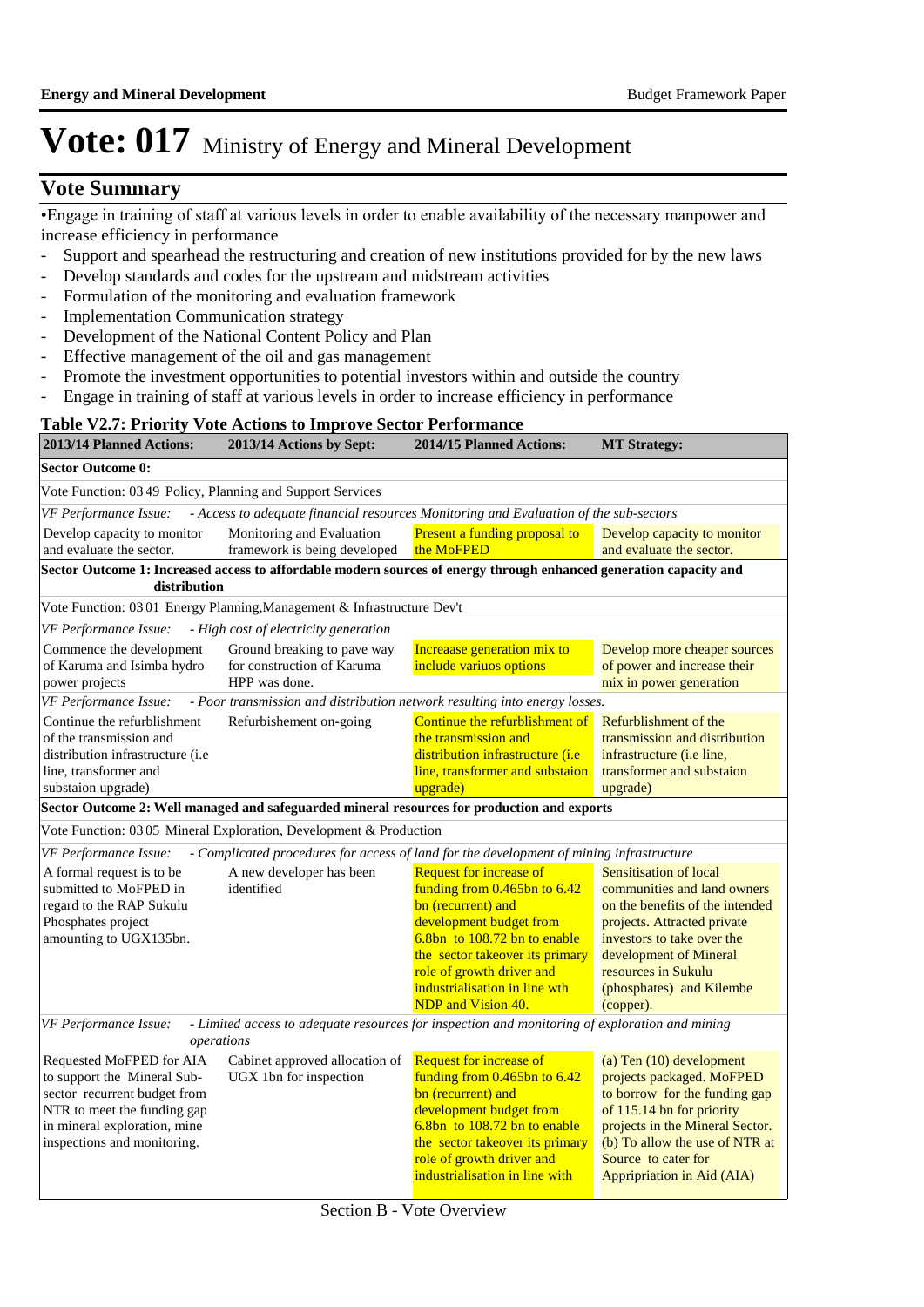| <b>Vote Summary</b>                                                                                          |                                                                                                                     |                                                    |                                                                               |
|--------------------------------------------------------------------------------------------------------------|---------------------------------------------------------------------------------------------------------------------|----------------------------------------------------|-------------------------------------------------------------------------------|
| 2013/14 Planned Actions:                                                                                     | 2013/14 Actions by Sept:                                                                                            | 2014/15 Planned Actions:                           | <b>MT Strategy:</b>                                                           |
|                                                                                                              |                                                                                                                     | NDP and Vision 40.                                 | and increase more NTR from<br>mining.                                         |
|                                                                                                              | Sector Outcome 3: A well managed and safe guarded petroleum, Oil and gas resource chain for sustainable development |                                                    |                                                                               |
|                                                                                                              | Vote Function: 03 03 Petroleum Exploration, Development & Production                                                |                                                    |                                                                               |
| VF Performance Issue:                                                                                        | - Insufficient capacity to efficiently manage the country's oil and gas potential                                   |                                                    |                                                                               |
| Train five (5) members of<br>staff at Postgraduate Level in<br>Petroleum related studies.                    | Staff training is on-going                                                                                          | Continue with cpapcity<br>biulding programs        | Continued strengthening of<br>the institutional capacity                      |
| Continue the implementation<br>of local content strategy and<br>plan.                                        |                                                                                                                     |                                                    |                                                                               |
| In-house training and field<br>excursions, including<br>Stratigraphic scheme.                                |                                                                                                                     |                                                    |                                                                               |
| VF Performance Issue:                                                                                        | - The Enactment of the Oil and Gas Resource Management Law.                                                         |                                                    |                                                                               |
| New Regulations and<br>guidelines for the upstream<br>activities developed;                                  | Drafting of Regulatiions and<br>Guidelines in progress                                                              | <b>Implement the newly</b><br>approved legislation | Continue the implementation<br>of the oil and gas policy and<br>legislations. |
| Model PSA reviewed and<br>updated                                                                            |                                                                                                                     |                                                    |                                                                               |
| Monitoring and Evaluation<br>$(M & E)$ strategy for the<br>National Oil and Gas Policy<br>(NOGP) formulated. |                                                                                                                     |                                                    |                                                                               |

### *V3 Proposed Budget Allocations for 2014/15 and the Medium Term*

*This section sets out the proposed vote budget allocations for 2014/15 and the medium term, including major areas of expenditures and any notable changes in allocations.* 

|                                                         |                    | 2013/14                |                                    | <b>MTEF Budget Projections</b> |         |           |
|---------------------------------------------------------|--------------------|------------------------|------------------------------------|--------------------------------|---------|-----------|
|                                                         | 2012/13<br>Outturn | Appr.<br><b>Budget</b> | <b>Spent by</b><br><b>End Sept</b> | 2014/15                        | 2015/16 | 2016/17   |
| Vote: 017 Ministry of Energy and Mineral Development    |                    |                        |                                    |                                |         |           |
| 0301 Energy Planning, Management & Infrastructure Dev't | 93.687             | 454.195                | 22.411                             | 293.582                        | 125.987 | 118.867   |
| 0302 Large Hydro power infrastructure                   | 0.500              | 1.093.245              | 32.338                             | 1.250.063                      | 553.800 | 2.039.419 |
| 0303 Petroleum Exploration, Development & Production    | 22.034             | 68.733                 | 11.092                             | 38.622                         | 65.144  | 55,005    |
| 0304 Petroleum Supply, Infrastructure and Regulation    | 1.057              | 6.245                  | 0.531                              | 6.245                          | 28.245  | 25.630    |
| 0305 Mineral Exploration, Development & Production      | 1.922              | 8.038                  | 0.850                              | 8.038                          | 80.643  | 67.447    |
| 0349 Policy, Planning and Support Services              | 7.513              | 20.100                 | 3.681                              | 20.100                         | 21.268  | 26.623    |
| <b>Total for Vote:</b>                                  | 126.714            | 1,650.557              | 70.903                             | 1.616.651                      | 875.087 | 2.332.992 |

### **Table V3.1: Past Outturns and Medium Term Projections by Vote Function\***

#### **(i) The Total Budget over the Medium Term**

The Total budget allocation over the medium term is UGX539Billion ,of which 2.698billion is wage recurrent, 4.219billion is non wage recurrent ,GoU development is 184.748billion and 347.358billion is Donor Development.

#### **(ii) The major expenditure allocations in the Vote for 2014/15**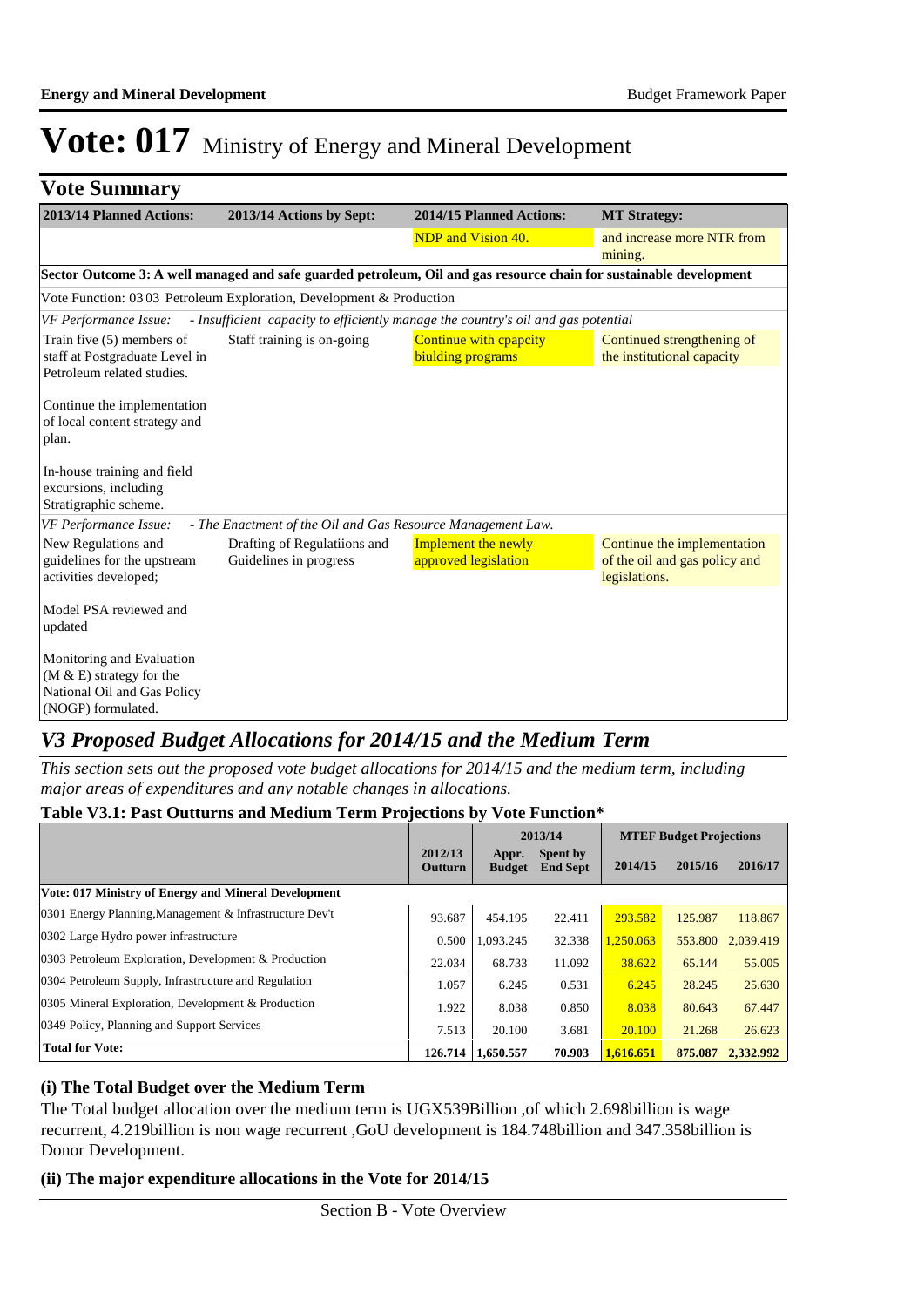### **Vote Summary**

For the FY 2013/14, Karuma Hydro Power Project has a budgetary allocation of Ush. 1,043.6 bn; while Ush. 35.0 bn is earmarked for the acquisition of land for construction of the oil refinery and there is need for more funding to facilitate pipeline development activities. Construction and Resettlement Action Plan for the Transmission Lines will also be funded.

#### **(iii) The major planned changes in resource allocations within the Vote for 2014/15**

Budgetary allocation to the sector has reduced by 1.093.6 trillion. This was the amount which was provided for the karuma power project during the previous FY2013/14.

| 2014/15<br>2015/16                                                                                            |  |  |  |  |  |
|---------------------------------------------------------------------------------------------------------------|--|--|--|--|--|
| <b>Expenditure and Outputs</b><br>2016/17                                                                     |  |  |  |  |  |
| Vote Function:0301 Energy Planning, Management & Infrastructure Dev't                                         |  |  |  |  |  |
| 0301 01 Energy Policy/Plans Dissemination, Regulation and Monitoring<br>Output:                               |  |  |  |  |  |
| <b>UShs Bn:</b><br>$3.770$ UShs Bn:<br>3.971 UShs Bn:<br>3.971 Development of a number of power               |  |  |  |  |  |
| generation projects will commence.<br><b>Supervision of Karuma,</b>                                           |  |  |  |  |  |
| These are: Karuma, Isimba, Ayago, and<br>Isimba, Ayago, and other                                             |  |  |  |  |  |
| other small power projects. Supervision<br>small power projects<br>services will be procured to ensure        |  |  |  |  |  |
| quality assurance.                                                                                            |  |  |  |  |  |
| Output:<br>0301 02 Energy Efficiency Promotion                                                                |  |  |  |  |  |
| <b>UShs Bn:</b><br>$11.249$ UShs Bn:<br>$1.527$ UShs Bn:<br>1.527 Promotion of Renewable Energy               |  |  |  |  |  |
| <b>Promotion of Renewable</b><br>technologies, and step up energy audits<br><b>Promotion of Renewable</b>     |  |  |  |  |  |
| to conserve power and also address the<br>Energy technologies, and<br>Energy technologies, and                |  |  |  |  |  |
| problem of power losses<br>step up energy audits to<br>step up energy audits to                               |  |  |  |  |  |
| conserve power and also<br>conserve power and also                                                            |  |  |  |  |  |
| address the problem of<br>address the problem of                                                              |  |  |  |  |  |
| power losses<br>power losses<br>0301 03 Renewable Energy Promotion<br>Output:                                 |  |  |  |  |  |
| <b>UShs Bn:</b><br>$5.017$ UShs Bn:<br>8.435 UShs Bn:<br>8.435 Six new small hydro power projects will        |  |  |  |  |  |
| come on board under the GETFiT<br>Six new small hydro power                                                   |  |  |  |  |  |
| program. These will need to be<br>projects will come on board                                                 |  |  |  |  |  |
| under the GETFiT program.<br>supported.                                                                       |  |  |  |  |  |
| These will need to be                                                                                         |  |  |  |  |  |
| supported.                                                                                                    |  |  |  |  |  |
| Output:<br>0301 52 Thermal and Small Hydro Power Generation (UETCL)                                           |  |  |  |  |  |
| <b>UShs Bn:</b><br>24.090 UShs Bn:<br>$-28.000$ UShs Bn:<br>-28.000 The resources are geared towards the      |  |  |  |  |  |
| generation of 50MW of thermal power.<br>Cost requirements for the                                             |  |  |  |  |  |
| development and                                                                                               |  |  |  |  |  |
| consumption needs for                                                                                         |  |  |  |  |  |
| power generated by thermal<br>capacity.                                                                       |  |  |  |  |  |
| Output:<br>0301 53 Cross Sector Transfers for ERT (Other Components)                                          |  |  |  |  |  |
| <b>UShs Bn:</b><br>$-1.971$ UShs Bn:<br>$-0.306$ UShs Bn:<br>2.694 Development partners' allocation to the    |  |  |  |  |  |
| sector in that Financial Year is reduced<br>Development partners'                                             |  |  |  |  |  |
| allocation to the sector in                                                                                   |  |  |  |  |  |
| that Financial Year is                                                                                        |  |  |  |  |  |
| reduced                                                                                                       |  |  |  |  |  |
| Output:<br>0301 71 Acquisition of Land by Government                                                          |  |  |  |  |  |
| <b>UShs Bn:</b><br>14.625 UShs Bn:<br>$-4.285$ UShs Bn:<br>-4.285 RAP implementation for the                  |  |  |  |  |  |
| These resources are to<br>transmission infrastructure                                                         |  |  |  |  |  |
| support RAP for                                                                                               |  |  |  |  |  |
| transmission lines                                                                                            |  |  |  |  |  |
| Output:<br>0301 76 Purchase of Office and ICT Equipment, including Software                                   |  |  |  |  |  |
| <b>UShs Bn:</b><br>-21.589 UShs Bn:<br>$-21.460$ UShs Bn:<br>$-21.460$ The cost of this output was met during |  |  |  |  |  |
| the previous budget period<br>The cost of this output was                                                     |  |  |  |  |  |

#### **Table V3.2: Key Changes in Vote Resource Allocation**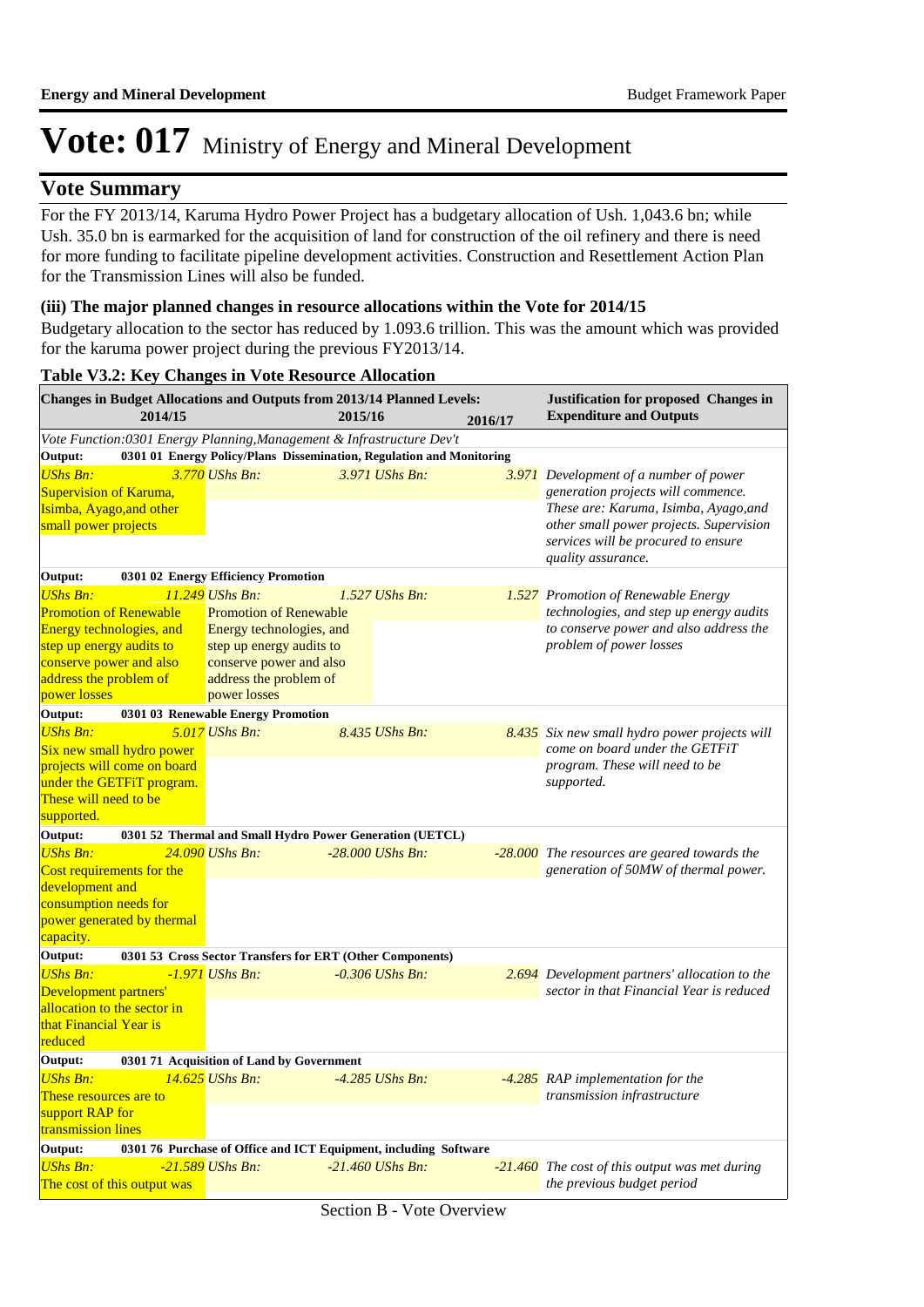|  | <b>Vote Summary</b> |
|--|---------------------|
|--|---------------------|

|                                                                                                 | 2014/15 | <b>Changes in Budget Allocations and Outputs from 2013/14 Planned Levels:</b>                    | 2015/16               |                   | 2016/17 | Justification for proposed Changes in<br><b>Expenditure and Outputs</b>                                                                                                                    |  |
|-------------------------------------------------------------------------------------------------|---------|--------------------------------------------------------------------------------------------------|-----------------------|-------------------|---------|--------------------------------------------------------------------------------------------------------------------------------------------------------------------------------------------|--|
| met during the previous<br>budget period                                                        |         |                                                                                                  |                       |                   |         |                                                                                                                                                                                            |  |
| Output:                                                                                         |         | 0301 77 Purchase of Specialised Machinery & Equipment                                            |                       |                   |         |                                                                                                                                                                                            |  |
| <b>UShs Bn:</b><br>The equipment is needed for                                                  |         | 4.865 UShs Bn:                                                                                   |                       | $-0.446$ UShs Bn: |         | $-0.446$ The equipment is needed for setting up<br>demonstration on modern energy                                                                                                          |  |
| setting up demonstration on<br>modern energy technologies<br>in biomas and energy<br>efficiency |         |                                                                                                  |                       |                   |         | technologies in biomas and energy<br>efficiency                                                                                                                                            |  |
| Output:                                                                                         |         | 0301 79 Acquisition of Other Capital Assets                                                      |                       |                   |         |                                                                                                                                                                                            |  |
| <b>UShs Bn:</b><br>A larger part of this                                                        |         | -200.912 UShs Bn:                                                                                | $-290.725$ UShs Bn:   |                   |         | -300.844 A larger part of this requirement was<br>met in the previous budget period.                                                                                                       |  |
| requirement was met in the<br>previous budget period.                                           |         |                                                                                                  |                       |                   |         |                                                                                                                                                                                            |  |
| Output:                                                                                         |         | Vote Function:0371 Large Hydro power infrastructure<br>0302 71 Acquisition of Land by Government |                       |                   |         |                                                                                                                                                                                            |  |
| <b>UShs Bn:</b><br>Land for power generation                                                    |         | 151.818 UShs Bn:                                                                                 |                       | $-1.345$ UShs Bn: |         | -1.345 Land for power generation sites                                                                                                                                                     |  |
| sites                                                                                           |         |                                                                                                  |                       |                   |         |                                                                                                                                                                                            |  |
| Output:                                                                                         |         | 0302 80 Large Hydro Power Infrastructure                                                         |                       |                   |         |                                                                                                                                                                                            |  |
| <b>UShs Bn:</b>                                                                                 |         | $5.000$ UShs Bn:                                                                                 | $-1,091,900$ UShs Bn: |                   |         | $-1,091.900$ It is expected that the financing of                                                                                                                                          |  |
| This amount was originally<br>intended for the                                                  |         |                                                                                                  |                       |                   |         | Karuma HPP is under the bilateral<br>arrangement and GoU will meet the                                                                                                                     |  |
| development of Karuma<br>HPP.                                                                   |         |                                                                                                  |                       |                   |         | 15% while the China EXIM Bank will<br>meet the 85%                                                                                                                                         |  |
|                                                                                                 |         | Vote Function: 0301 Petroleum Exploration, Development & Production                              |                       |                   |         |                                                                                                                                                                                            |  |
| Output:                                                                                         |         | 0303 01 Promotion of the country's petroleum potential and licensing                             |                       |                   |         |                                                                                                                                                                                            |  |
| <b>UShs Bn:</b>                                                                                 |         | $-1.708$ UShs Bn:                                                                                |                       | $0.000$ UShs Bn:  | 0.000   |                                                                                                                                                                                            |  |
| Output:                                                                                         |         | 0303 02 Initiate and formulate petroleum policy and legislation                                  |                       |                   |         |                                                                                                                                                                                            |  |
| <b>UShs Bn:</b>                                                                                 |         | -2.265 UShs Bn:                                                                                  |                       | 0.000 UShs Bn:    |         | 0.000 - The Petroleum (refining, gas                                                                                                                                                       |  |
| The Oil and Gas Legislation<br>was finalised                                                    |         |                                                                                                  |                       |                   |         | conversion, transmission and midstream<br>storage) Act 2013 which was enacted by                                                                                                           |  |
|                                                                                                 |         |                                                                                                  |                       |                   |         | parliament was assented to by the<br>President and subsequently gazetted in<br>July 2013;<br>-Following the putting in place of the                                                        |  |
|                                                                                                 |         |                                                                                                  |                       |                   |         | Petroleum (refining, gas conversion,<br><i>transmission and midstream storage</i> )<br>Act 2013 and the Petroleum<br>(Exploration, Development and<br>Production) Act 2013, development of |  |
|                                                                                                 |         |                                                                                                  |                       |                   |         | New Regulations and Guidelines for the<br>upstream and midstream activities has<br>progressed;                                                                                             |  |
|                                                                                                 |         |                                                                                                  |                       |                   |         | -Monitoring and Evaluation (M&E)<br>strategy for the National Oil and Gas<br>Policy (NOGP) was finalized.                                                                                  |  |
| Output:                                                                                         |         | 0303 03 Capacity Building for the oil & gas sector                                               |                       |                   |         |                                                                                                                                                                                            |  |
| <b>UShs Bn:</b>                                                                                 |         | $-7.517$ UShs Bn:                                                                                |                       | $0.000$ UShs Bn:  |         | <b>0.000</b> Training fee from the oil companies will                                                                                                                                      |  |
| Training fee from the oil<br>companies will fill the gap                                        |         |                                                                                                  |                       |                   |         | fill the gap                                                                                                                                                                               |  |
| Output:                                                                                         |         | 0303 04 Monitoring Upstream petroleum activities                                                 |                       |                   |         |                                                                                                                                                                                            |  |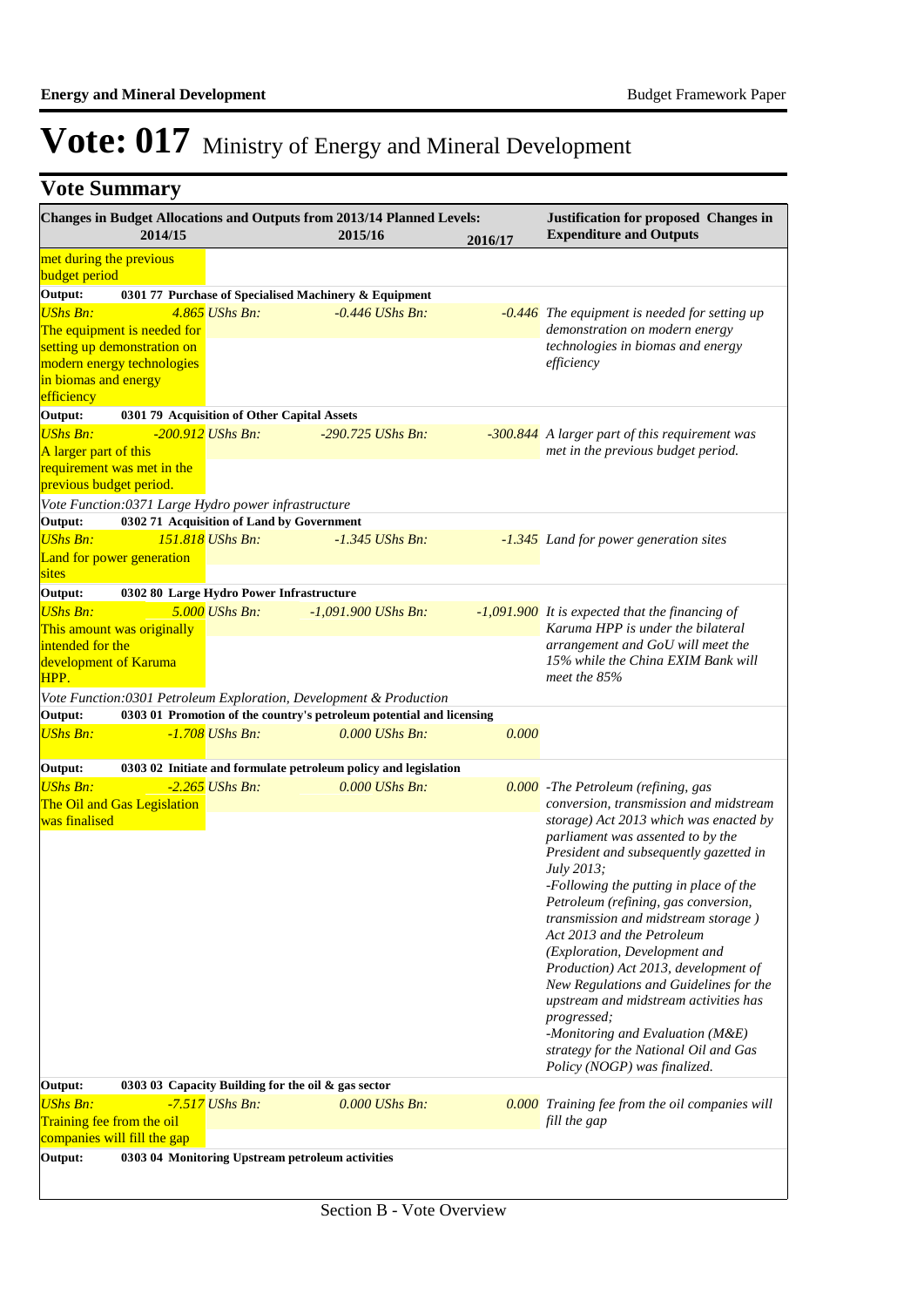|  | <b>Vote Summary</b> |
|--|---------------------|
|--|---------------------|

|                               | 2014/15                        |                                                          | Changes in Budget Allocations and Outputs from 2013/14 Planned Levels:<br>2015/16      | 2016/17 | Justification for proposed Changes in<br><b>Expenditure and Outputs</b> |
|-------------------------------|--------------------------------|----------------------------------------------------------|----------------------------------------------------------------------------------------|---------|-------------------------------------------------------------------------|
| <b>UShs Bn:</b>               |                                | -1.782 UShs Bn:                                          | 0.000 UShs Bn:                                                                         | 0.000   |                                                                         |
|                               |                                |                                                          |                                                                                        |         |                                                                         |
| Output:                       |                                |                                                          | 0303 05 Develop and implement a communication strategy for oil $\&$ gas in the country |         |                                                                         |
| <b>UShs Bn:</b>               |                                | $-1.427$ UShs Bn:                                        | $0.000$ UShs Bn:                                                                       |         | $\overline{0.000}$ Resources have been moved to other                   |
|                               | The resources have been        |                                                          |                                                                                        |         | implementation areas intended for the                                   |
|                               | reduced due to the scale       |                                                          |                                                                                        |         | refinery RAP and FEED study                                             |
| down of activities as         |                                |                                                          |                                                                                        |         |                                                                         |
| reflected in the              |                                |                                                          |                                                                                        |         |                                                                         |
| implementation of the         |                                |                                                          |                                                                                        |         |                                                                         |
| communication strategy        |                                |                                                          |                                                                                        |         |                                                                         |
| Output:                       |                                |                                                          | 0303 51 Transfer for Petroleum Refining (Midstream Unit)                               |         |                                                                         |
| <b>UShs Bn:</b>               |                                | $-2.000$ UShs Bn:                                        | 0.000 UShs Bn:                                                                         |         | 0.000 Midstream activities will now be                                  |
| <b>Activities will now be</b> |                                |                                                          |                                                                                        |         | attained under the new institutions to be                               |
| attained under the new        |                                |                                                          |                                                                                        |         | established                                                             |
|                               | institutions to be established |                                                          |                                                                                        |         |                                                                         |
| Output:                       |                                | 0303 71 Acquisition of Land by Government                |                                                                                        |         |                                                                         |
| <b>UShs Bn:</b>               |                                | $2.929$ UShs Bn:                                         | 0.000 UShs Bn:                                                                         |         | 0.000 Additional land for aerodrone and                                 |
| <b>Additional land for</b>    |                                |                                                          |                                                                                        |         | attendant infrastructure like pipelines                                 |
| aerodrone and attendant       |                                |                                                          |                                                                                        |         | and storage facilities                                                  |
|                               | infrastructure like pipelines  |                                                          |                                                                                        |         |                                                                         |
| and storage facilities        |                                |                                                          |                                                                                        |         |                                                                         |
| Output:                       |                                |                                                          | 0303 72 Government Buildings and Administrative Infrastructure                         |         |                                                                         |
| <b>UShs Bn:</b>               |                                | $-6.900$ UShs Bn:                                        | 0.000 UShs Bn:                                                                         |         | <b>0.000</b> Finalisation of the laboratoey and office                  |
| <b>Finalisation of the</b>    |                                |                                                          |                                                                                        |         | building                                                                |
| laboratory and office         |                                |                                                          |                                                                                        |         |                                                                         |
| building                      |                                |                                                          |                                                                                        |         |                                                                         |
| Output:                       |                                |                                                          | 0303 76 Purchase of Office and ICT Equipment, including Software                       |         |                                                                         |
| <b>UShs Bn:</b>               |                                | $-1.421$ UShs Bn:                                        | $0.000$ UShs Bn:                                                                       | 0.000   |                                                                         |
|                               |                                |                                                          |                                                                                        |         |                                                                         |
| Output:                       |                                | 0303 80 Oil Refinery Construction                        |                                                                                        |         |                                                                         |
| <b>UShs Bn:</b>               |                                | $-6.808$ UShs Bn:                                        | $-3.908$ UShs Bn:                                                                      |         | -13.728 Part of the RAP for refinery                                    |
|                               | Part of the RAP for refinery   |                                                          |                                                                                        |         | infrastructure will have been                                           |
|                               | infrastructure will have been  |                                                          |                                                                                        |         | compensated                                                             |
| compensated                   |                                |                                                          |                                                                                        |         |                                                                         |
|                               |                                | Vote Function:0372 Policy, Planning and Support Services |                                                                                        |         |                                                                         |
| Output:                       |                                |                                                          | 0349 72 Government Buildings and Administrative Infrastructure                         |         |                                                                         |
| <b>UShs Bn:</b>               |                                | $1.000$ UShs Bn:                                         | 7.660 UShs Bn:                                                                         |         | 12.729 This will support the Management of                              |
| This will support the         |                                |                                                          |                                                                                        |         | Amber house that has been passed on to                                  |
| <b>Management of Amber</b>    |                                |                                                          |                                                                                        |         | the MEMD                                                                |
|                               | house that has been passed     |                                                          |                                                                                        |         |                                                                         |
| on to the MEMD                |                                |                                                          |                                                                                        |         |                                                                         |
| Output:                       |                                | 0349 79 Acquisition of Other Capital Assets              |                                                                                        |         |                                                                         |
| <b>UShs Bn:</b>               |                                | $-2.000$ UShs Bn:                                        | $-2.780$ UShs Bn:                                                                      |         | -2.780 Part of the strauctured cabling                                  |
| Part of the strauctured       |                                |                                                          |                                                                                        |         | infrastructure has been accomplished                                    |
|                               | cabling infrastructure has     |                                                          |                                                                                        |         |                                                                         |
| been accomplished             |                                |                                                          |                                                                                        |         |                                                                         |

### *V4: Vote Challenges for 2014/15 and the Medium Term*

*This section sets out the major challenges the vote faces in 2014/15 and the medium term which the vote has been unable to address in its spending plans.*

In the oil and gas sector, given the increased level of activities and progress made towards refinery development, preparations for licensing and award of Kingfisher Production license, there is need for more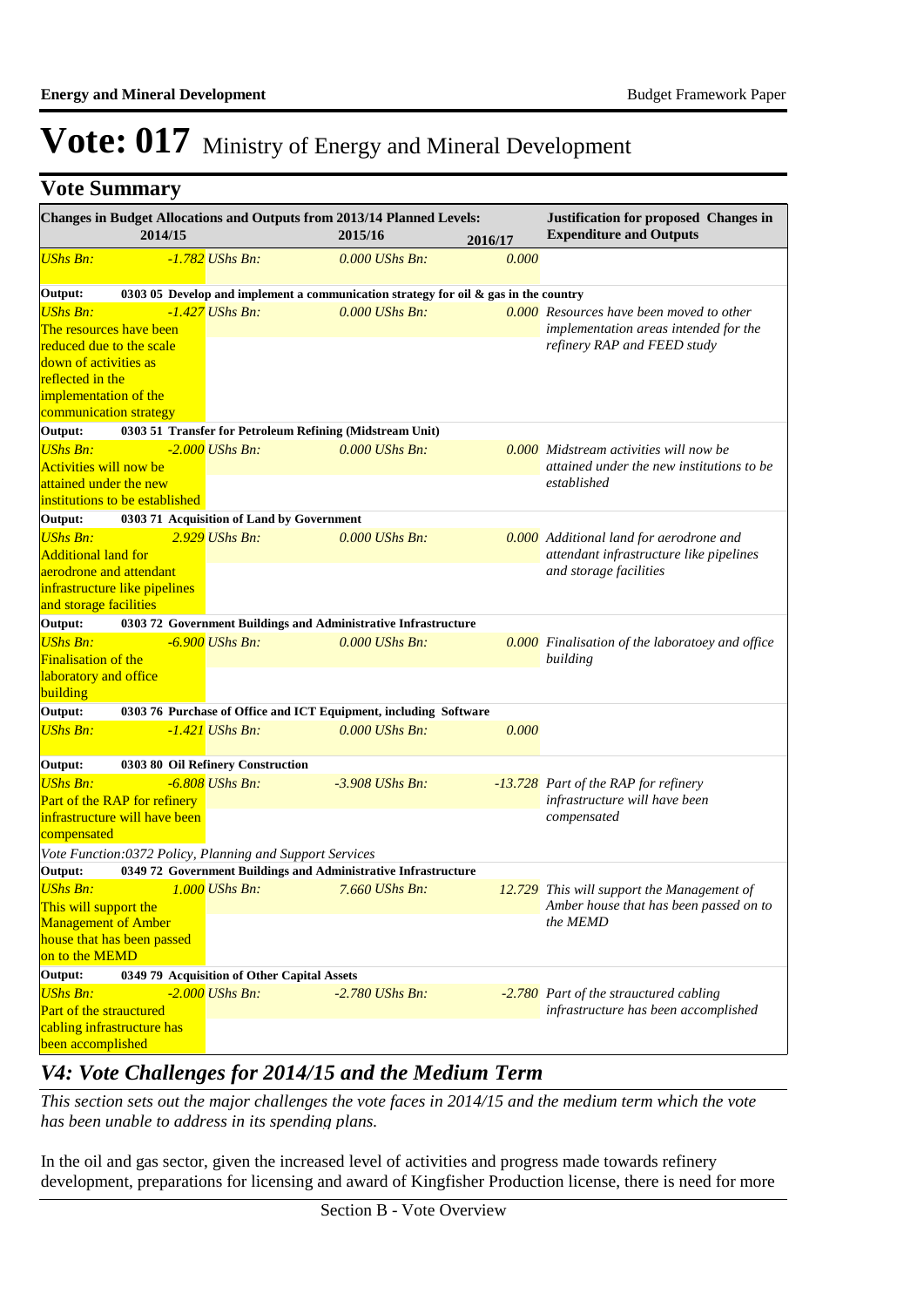### **Vote Summary**

funding as follows:- -Planning and implementation of the first licensing round  $-$  Ush 2 bn -Monitoring the development activities of the Kingfisher Production License  $-1$  bn -Completion of land acquisition for the refinery development  $-8$  bn -Government contribution on equity towards Front End Engineering Design (FEED) - 10 bn -Support the pipeline development activities.  $-2bn$ -Support towards the operationalization of the new petroleum institutions  $-9$  bn. TOTAL------------------- 32 bn

In the Mineral Development Sector, additional resources are essential priority areas to enhanced generation of Non-tax revenue. Additional funds are for specific programmes in line with NDP 2010/11-14/15 that need funding: Airborne Geophysical Surveys of Karamoja (46bn), Geothermal Resources Development (5.1bn), Uranium Exploration (14.12bn), Rare Earth Elements/minerals 13.18bn), Laboratories Infrastructure Enhancement (11.3bn, Mining Law Reform (1.9), Mineral Data Backup Infrastructure (3.1bn), National Seismological Network (13.4) and Geoparks and Geosites projects (0.62 bn).

1. Establish the Mineral Wealth of Uganda

The mapping of the country is at 80% and there is need to complete the remaining 20%. The geology of the country is good with mineral varieties that need to be quantified in monetary terms and mines. The quantification of mineral reserves and mapping of base metals, special metals precious metals carbonetites, carbonates pegmatite minerals and industrial minerals are incomplete.

2. Mineral Resources value addition

The country lacks mineral analysis laboratory infrastructure for value addition. The mineral value addition chain has stages that would create employment from support staff through semi-skilled to highly skilled professionals. The country would gain greater economic benefit from analysis and assessment of the mineral content, pricing and revenue collection.

3. Earthquake disaster management infrastructure

Uganda is an earthquake prone country aligned between the East African Rift System was by the frequency of occurrences is over 100 earthquakes per year. The rate of urbanization and construction of high rise building is growing without testing compliance of buildings and infrastructure models to withstand simulations similar characteristic earthquakes. Earthquake research facility for infrastructure testing would generate revenue to government by testing models developed by private sector in addition to booting insurance companies in earthquake risks. The earthquake data is useful in mapping prone zones for land use, development projects and settlements.

4. Mainstream Artisanal and Small Scale Miners

Artisanal and small scale mining activities are becoming environmental disaster. For instance the artisanal limestone makers can cause great loss of forest cover as a source of energy. The use of mercury in gold mining may contaminate the fresh water sources and the source of the livelihood hence long-term ill-health in mining communities. Some mining methods such as open cast mining without ensuring corporate environmental social responsibility for restoration of the land cover may too grossly destroy land vegetation cover. The national action is therefore to strengthen regulatory legal framework for environmental sustainability and formalization of ASM into mainstream of the economy.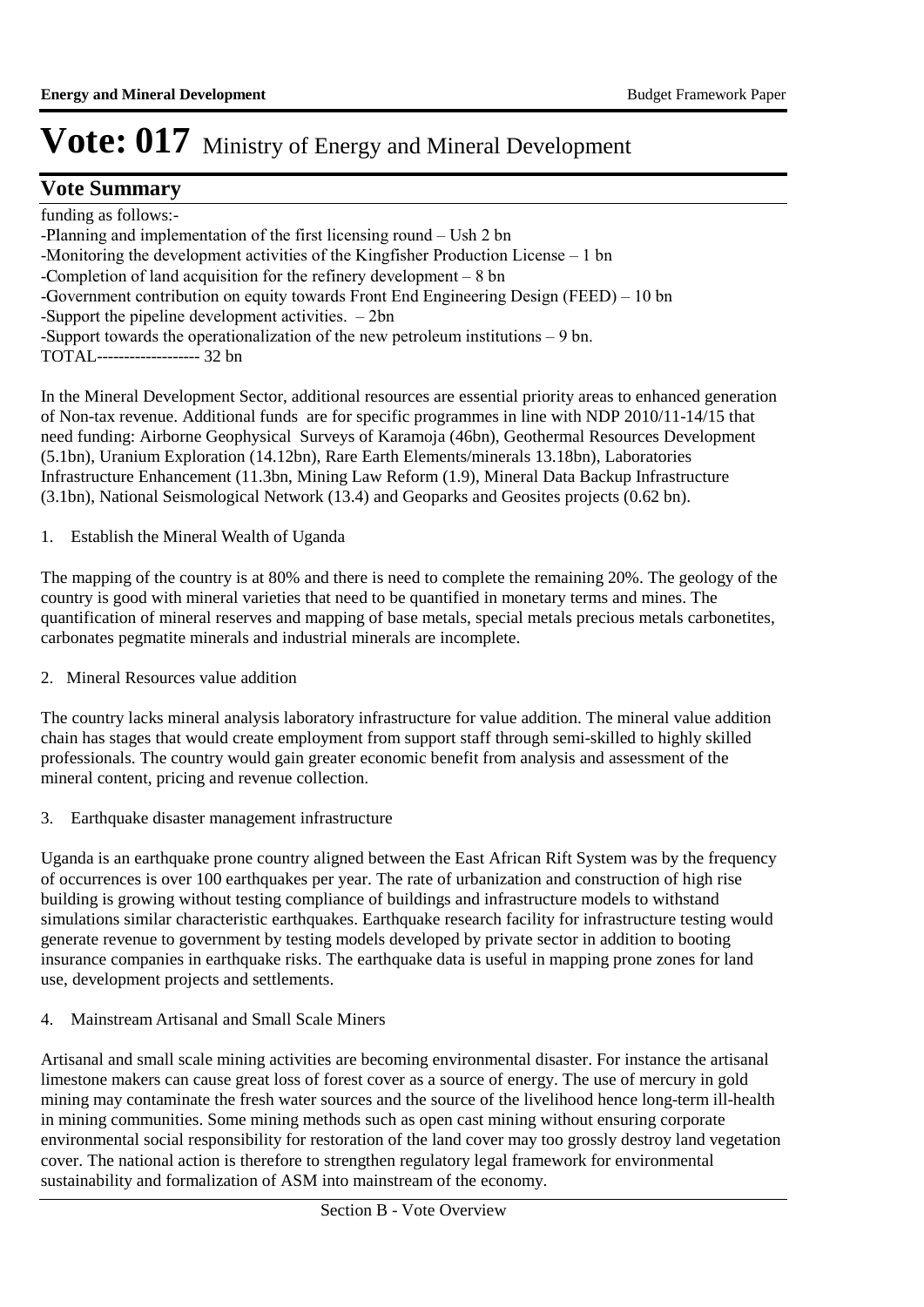### **Vote Summary**

#### 5. Develop Geothermal Energy Resources

Uganda is endowed with geothermal resources located in over 20 geothermal centres in the country with surface temperature indicators subsurface heat sources which have to be mapped to establish geothermal reservoirs for drilling to generate electricity from steam.

6. Skilling and Tooling Human Resource

Uganda lacks adequate skilled manpower in various transform the country from the current state to highly industrialized nation driven by research and development. For instance the advancement of geothermal energy, mineral value chain to hi-tech would require establishment of advanced research institutions, restructuring and training of the young population in various specialized field

7. Develop Mining Regional Infrastructure

Mining activities require regular inspections and monitoring in the mining districts where the mineral resources are fond and dug out. The country lacks the regional infrastructures to enable the government adequately monitor and improve revenue collection from mining activities and address illegal mining activities in remote areas.

8. Establish mineral data management infrastructure

The country lacks data recovery master plan in case of any disaster. The mineral data management infrastructure is meant to put up mechanisms and systems to ensure the mineral wealth data and information is safe and available at all times for sustainable planning and development.

#### **Table V4.1: Additional Output Funding Requests**

| <b>Additional Requirements for Funding and</b><br><b>Outputs in 2014/15:</b>          | <b>Justification of Requirement for</b><br><b>Additional Outputs and Funding</b> |  |  |
|---------------------------------------------------------------------------------------|----------------------------------------------------------------------------------|--|--|
| Vote Function:0371 Energy Planning, Management & Infrastructure Dev't                 |                                                                                  |  |  |
| 0301 71 Acquisition of Land by Government<br>Output:                                  |                                                                                  |  |  |
| <b>UShs Bn:</b>                                                                       | There is need to fund transmission and distribution infrastructure               |  |  |
| <b>Funding for: transmission and distribution infrastructure;</b>                     | to evacuate power from the various power plants being developed                  |  |  |
| <b>Capitalisation of UECCC</b>                                                        | and distribute to the users                                                      |  |  |
| Vote Function:0379 Petroleum Exploration, Development & Production                    |                                                                                  |  |  |
| 0303 79 Acquisition of Other Capital Assets<br>Output:                                |                                                                                  |  |  |
| <b>UShs Bn:</b><br>0.900                                                              | This output will suppoprt the development of the refinery and                    |  |  |
| Need to replace aging vehicle fleet for field activities. Four                        | attendant infrastructure like pipelines and storage facilities.                  |  |  |
| $(4)$ vehicles to be purchased                                                        |                                                                                  |  |  |
| Vote Function:0304 Petroleum Supply, Infrastructure and Regulation                    |                                                                                  |  |  |
| Output:<br>0304 04 Operational Standards and laboratory testing of petroleum products |                                                                                  |  |  |
| <b>UShs Bn:</b><br>2.200                                                              | This activity is in line Objective 7 and 8 of NDP under Oil and                  |  |  |
| Newly recruited need specialized training in downstream                               | Gas sector. Newly recruited need specialized training in                         |  |  |
| related field to handle the activities of the sector effectively.                     | downstream related field to handle the activities of the sector                  |  |  |
|                                                                                       | effectively.                                                                     |  |  |
| Vote Function:0305 Mineral Exploration, Development & Production                      |                                                                                  |  |  |
| 0305 05 Licencing and inspection<br>Output:                                           |                                                                                  |  |  |
| <b>UShs Bn:</b><br>6.000                                                              | Additional resources are essential to enhanced generation of Non-                |  |  |
| Request for increase of funding from 0.465bn to 6.42 bn                               | tax revenue. Additional funds are for specific programmes in line                |  |  |
| (recurrent) and development budget from 6.8bn to 108.72                               | with NDP 2010/11-14/15 that need funding:Airbone Geophysical                     |  |  |
| bn to enable the sector takeover its primary role of growth                           | Surveys of Karamoja (46bn), Geothermal Resources Development                     |  |  |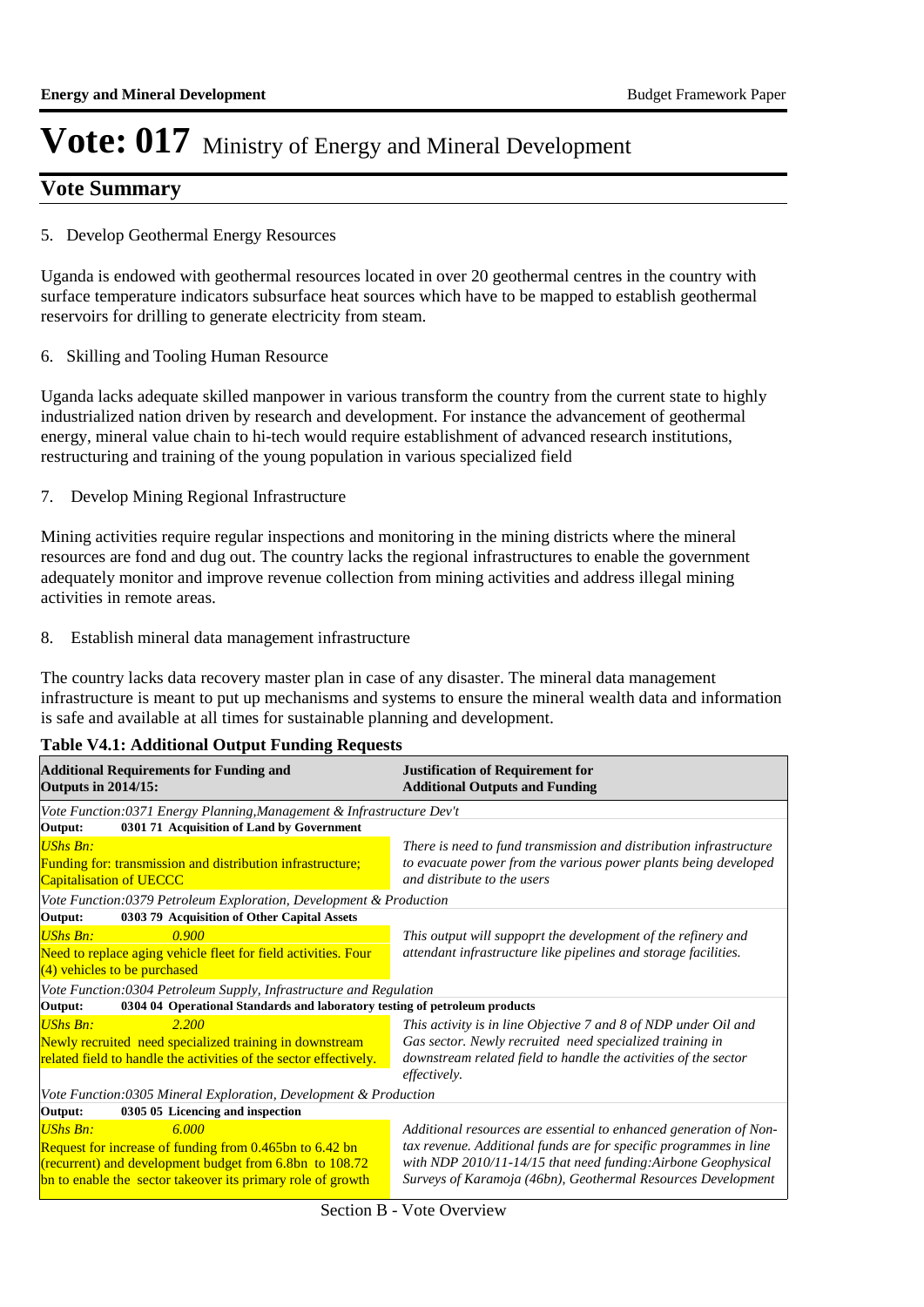### **Vote Summary**

| <b>Additional Requirements for Funding and</b><br><b>Outputs in 2014/15:</b>                                                                                              | <b>Justification of Requirement for</b><br><b>Additional Outputs and Funding</b>                                                                                                                                                                                                                                                                                                                                                             |
|---------------------------------------------------------------------------------------------------------------------------------------------------------------------------|----------------------------------------------------------------------------------------------------------------------------------------------------------------------------------------------------------------------------------------------------------------------------------------------------------------------------------------------------------------------------------------------------------------------------------------------|
| driver and industrialisation in line wth NDP and Vision 40.                                                                                                               | (5.1bn), Uranium Exploration (14.12bn), Rare Earth<br>Elements/minerals 13.18bn), Laboratories Infrastructure<br>Enhancement (11.3bn, Mining Law Reform (1.9), Mineral Data<br>Backup Infrastructure (3.1bn), National Seismological Network<br>(13.4) and Geoparks and Geosites projects (0.62 bn).                                                                                                                                         |
| Vote Function:0306 Policy, Planning and Support Services                                                                                                                  |                                                                                                                                                                                                                                                                                                                                                                                                                                              |
| 0349 06 Management of Policy Issues, Public Relation, ICT and Electricity disputes resolved<br>Output:                                                                    |                                                                                                                                                                                                                                                                                                                                                                                                                                              |
| <b>UShs Bn:</b><br>22.600<br>Management of Amber house that has been passed on to the<br><b>MEMD</b> , there is need to renovate and develop the adjuscent<br><b>plot</b> | The MEMD is required to respond to the emerging challenges of<br>managing an oil and gas industry by instituting the appropriate<br>institutional capacity, in the form of a new Directorate for<br>Petroleum, Petroleum Authority, National Oil Company, human<br>capital (retention and motivation), capital stock items, and<br>associated superstructures. In addition, Management of Amber<br>house that has been passed on to the MEMD |

*This section discusses how the vote's plans will address and respond to the cross-cutting policy, issues of gender and equity; HIV/AIDS; and the Environment, and other budgetary issues such as Arrears and NTR..* 

#### **(i) Cross-cutting Policy Issues**

*(i) Gender and Equity*

The ministry's budget responds to gender mainstreaming on two principles, namely gender equity consideration and effectiveness of the budget in responding to gender mainstreaming.

-Equity: The electrification programs have been planned to ensure regional balance, access to social infrastructure (schools, hospitals), rural growth centres, and support to agricultural areas.

In the mineral sector the policy that prohibited women from participating in mining of certain minerals has since been reversed.

On training, the budget ensures that there is no discrimination on the selection of persons to train.

-Effectiveness: The budget puts in place a number of measures to ease power connectivity. These measures target consumers who have hitherto failed to acquire a no-pole service over a long period of time and these include:

• Provision of subsidies to communities adjacent to the grid but have failed to raise the necessary connection costs.

• Introduction and promotion of simplified and cheaper premise wiring practices (Ready Boards) • ERT Phase II is providing subsidies and promoting loans to Solar PV customers. This is intended to benefit those individuals located far from the established load centres of the grid network

#### *(ii) HIV/AIDS*

The sector support the mainstreaming of HIV/AIDS issues and also implements the Ministry HIV/AIDS workplace policy. This policy promotes a healthy and caring environment, Information Education and Communication(IEC), Peer education, promotion of the ABC strategy and recommendation of staff living with HIV/AIDS to have access to ARVs.

#### *(iii) Environment*

The sector supports and works with the relevant authorities on environmental issues such as NEMA so that we are compliant with the Environmental Impact Assessments (EIA).

Almost 90% of the country's primary energy is derived from fuel wood. This fuel wood is consumed in industries, SMEs and households. This high dependency on fuel wood is responsible for the rapid